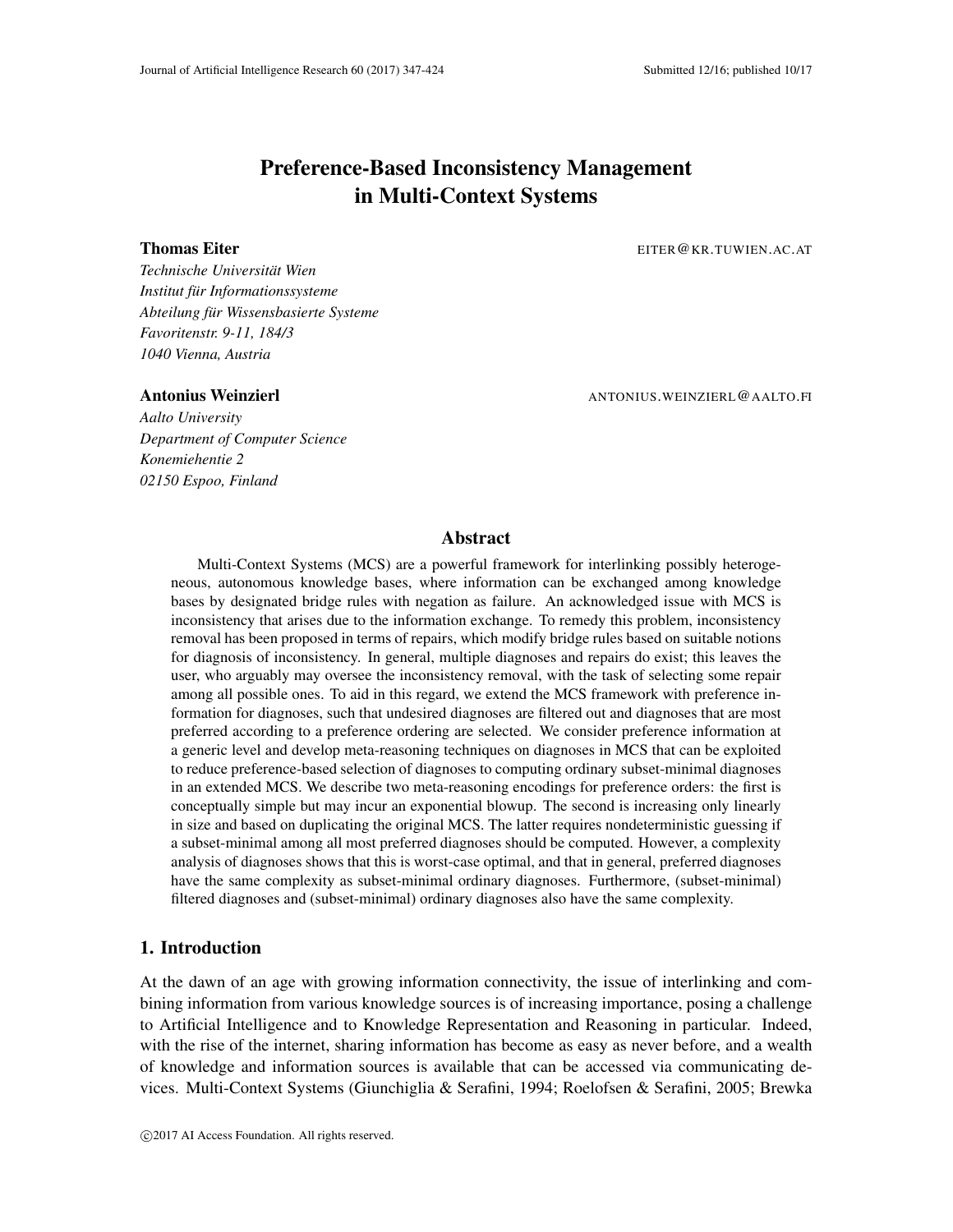& Eiter, 2007; Bikakis & Antoniou, 2010) are a well-known approach to address the challenge of sharing information, where individual knowledge bases, called *contexts*, are interlinked with special *bridge rules* which govern the information exchange, such that a global semantics of the system emerges from the local semantics of the constituent knowledge bases. Some practical applications of MCS are defeasible reasoning in ambient intelligence (Bikakis & Antoniou, 2010), cooperation in distributed information systems (Caire  $\&$  Bikakis, 2011), and the METIS system for maritime situation awareness support (Velikova et al., 2014).

Rooted in the seminal work of McCarthy (1993), which proposed an explicit representation of context where combining different views may give a holistic picture of a situation, the Trento School around Giunchiglia and Serafini developed a notion of multi-context system that is geared to interlink possibly non-monotonic knowledge bases and can be utilized for query answering (Giunchiglia & Serafini, 1994; Ghidini & Giunchiglia, 2001; Roelofsen & Serafini, 2005; Brewka, Roelofsen, & Serafini, 2007). Brewka and Eiter (2007) generalized this to an abstract framework in which contexts can have heterogeneous knowledge bases that are described using a very abstract notion of logic; Context Knowledge Repositories (Serafini & Homola, 2012) evolved MCS in a different direction for the Semantic Web, where meta and object knowledge can be intermingled. For a more detailed overview of MCS, see the work of Brewka et al. (2011a).

As the contexts of an MCS are typically autonomous and host knowledge bases that are inherited legacy systems, it may happen that the information exchange leads to unforeseen conclusions and in particular to inconsistency; to anticipate and handle all such situations at design time is difficult if not impossible, especially if sufficient details about the knowledge bases are lacking. Inconsistency of an MCS means that it has no model (called *equilibrium*) where a global model is composed of a local model for each context's knowledge base such that all bridge rules governing the information exchange are satisfied; thus, the whole MCS becomes useless.

To repair an inconsistent MCS, basic notions for inconsistency management have been developed by Eiter, Fink, Schuller, and Weinzierl (2010, 2014). Most notably, the notion of diagnosis for- ¨ malizes the removal of an inconsistency by modifying the information exchange, that is, the bridge rules for the information flow between the contexts. However, while an arbitrary diagnosis restores consistency, the modified information exchange that it affects may have serious consequences, as shown in the following example.

Example 1. *Consider an MCS employed in a hospital, which interconnects three systems: (1) a patient knowledge base storing information e.g. about illnesses, insurance companies, and potential allergies of patients; (2) an expert system suggesting proper treatments to illnesses; and (3) a system billing the insurance company of patients for the administered treatments (a formal account is given later, cf. Example 3, Figure 1). The expert system only recommends treatments to which patients are not allergic, while the billing system only allows administered treatments that are covered by the insurance companies. Now suppose a patient with specific allergies can be cured only with a drug that is not covered by his/her insurance; this makes the whole MCS inconsistent and hence no treatment for any patient can be soundly inferred. It is easy to repair this inconsistency, e.g. by modifying the information flow such that either the illness or allergy of the patient is ignored, which results in either not treating the patient or causing an allergic reaction. An alternative repair is to not inform the billing system about the uncovered administration of the drug, so the patient is correctly treated at potential financial loss of the hospital.*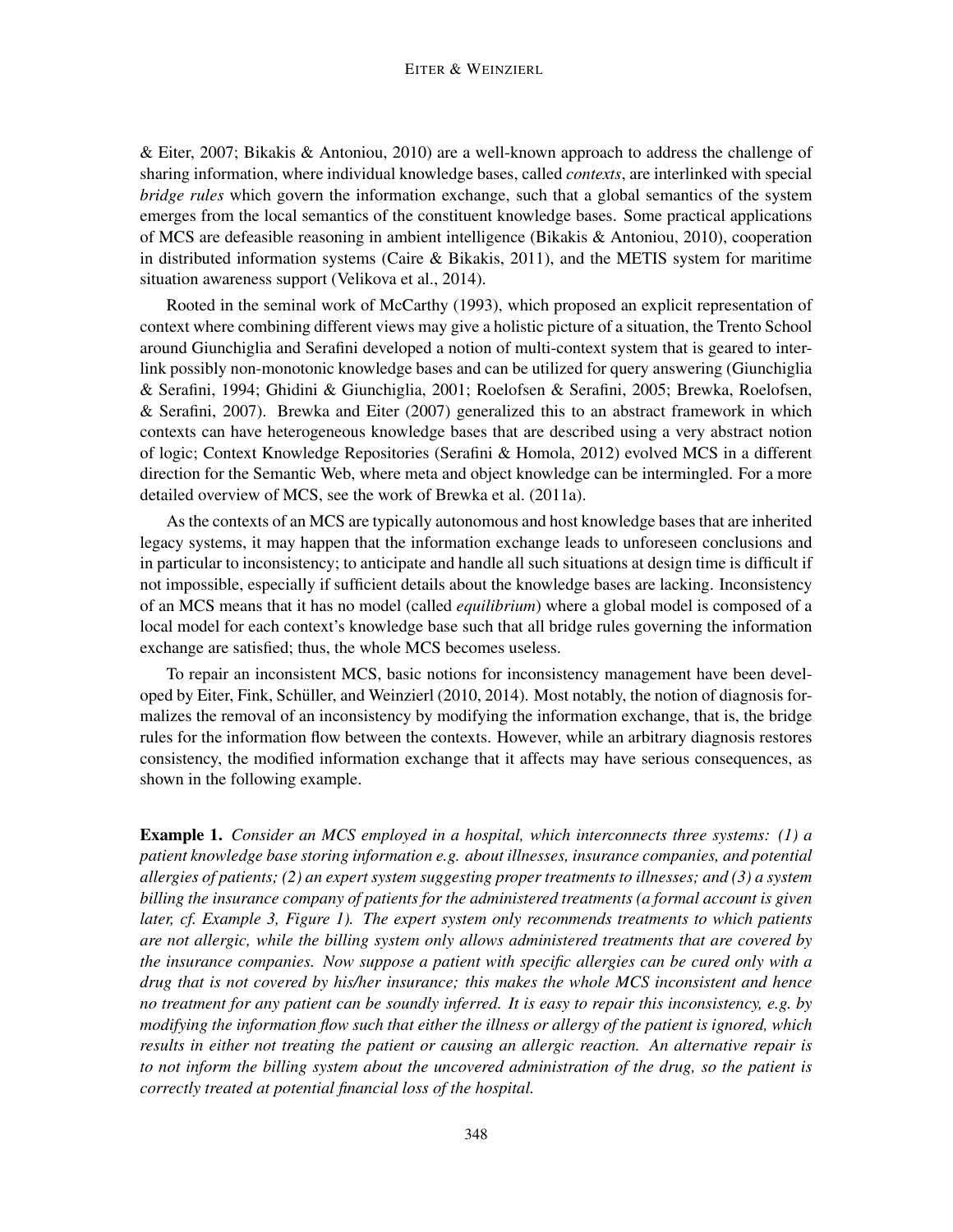Fully-automated, unreflected inconsistency removal may ignore vital information and lead to dangerous results. It is thus desirable – or even necessary – to keep a human operator in the loop while selecting a suitable diagnosis for repair. However, in realistic scenarios often a large (even exponential) number of diagnoses exists, which makes careful manual selection a very time consuming task if not infeasible under time and cognitive constraints. The risk of choosing an improper diagnosis or ending up with no (approved) diagnosis clearly is an obstacle to the deployment of MCS to a broader range of application domains. Also note that inconsistency can arise in all applications: some context may consider certain data to be unrealistic, e.g. in ambient intelligence when the reading from a light sensor is regarded as too high after the janitor installed new light bulbs in the rooms; or some context may not expect to receive a certain combination of data from other contexts, e.g. in case of maritime control when a ship is reported to be both faster and bigger than in the record of the knowledge base. In the former case, removing the actual data from the light sensor restores consistency but it might be more preferred to replace the too-high value with an acceptable one. In the latter case there are scenarios where it is more useful to know the speed of a ship correctly and underestimate its size while for other scenarios it can be the other way round, e.g. to ensure that an inspection crew is large enough for the ship's size.

The goal of this work thus is to develop some machinery for automatic identification of preferred diagnoses and pruning of those that are unwanted, in order to only require from the human operator to select from a much smaller set (of most preferred diagnoses) the best diagnosis manually. What constitutes a preferred or best diagnosis, cannot be decided in general since it will be different for each MCS and depends on the environment into which an MCS is embedded. In the above example, the health of patients may be considered paramount, but from an economic perspective billing correctly may be considered of highest importance. In any case, we observe that such a decision is up to the person or institution employing the MCS.

Automatic selection of the preferred diagnoses according to some preference requires in turn a formalism for expressing and evaluating preferences. Many such formalisms are available; a prominent and important one are ceteris paribus preferences (Doyle et al., 1991), CP-nets (Boutilier et al., 2004; Domshlak et al., 2001; Goldsmith et al., 2008), or utility functions (Von Neumann & Morgenstern, 1944) widely used in economics. As there is no one-fits-all preference formalism that suits every use case, it is a challenge to accommodate any preference formalism that a user deems to fit for selecting most preferred diagnoses. Our approach is based on the idea that a user-customized preference on diagnoses, specified in a formalism chosen by the user, can be seen as a knowledgebase or context of an MCS. This context must be enabled to "see" the diagnoses of the MCS, which is technically challenging. Furthermore, the selection of most preferred diagnoses according to the preference context turns out to be computationally harder than originally thought. As we show, this complexity increase is not due to our meta-reasoning approach, but is intrinsic to the problem, and our approach is worst-case optimal.

Our main contributions are briefly summarized as follows:

• We propose two basic methods for selection of preferred diagnoses: one allows to filter out diagnoses that fail some properties (similar to hard constraints); the other method compares diagnoses with each other in a binary relation and identifies the most preferred one(s). We call the functionalities of these methods *filters* and *preference orders*, respectively. Both are general concepts that can capture many concrete instances to express unwanted or preferred diagnoses. In the flexible and open spirit of the MCS framework, we do not commit to a particular formalism in which filters and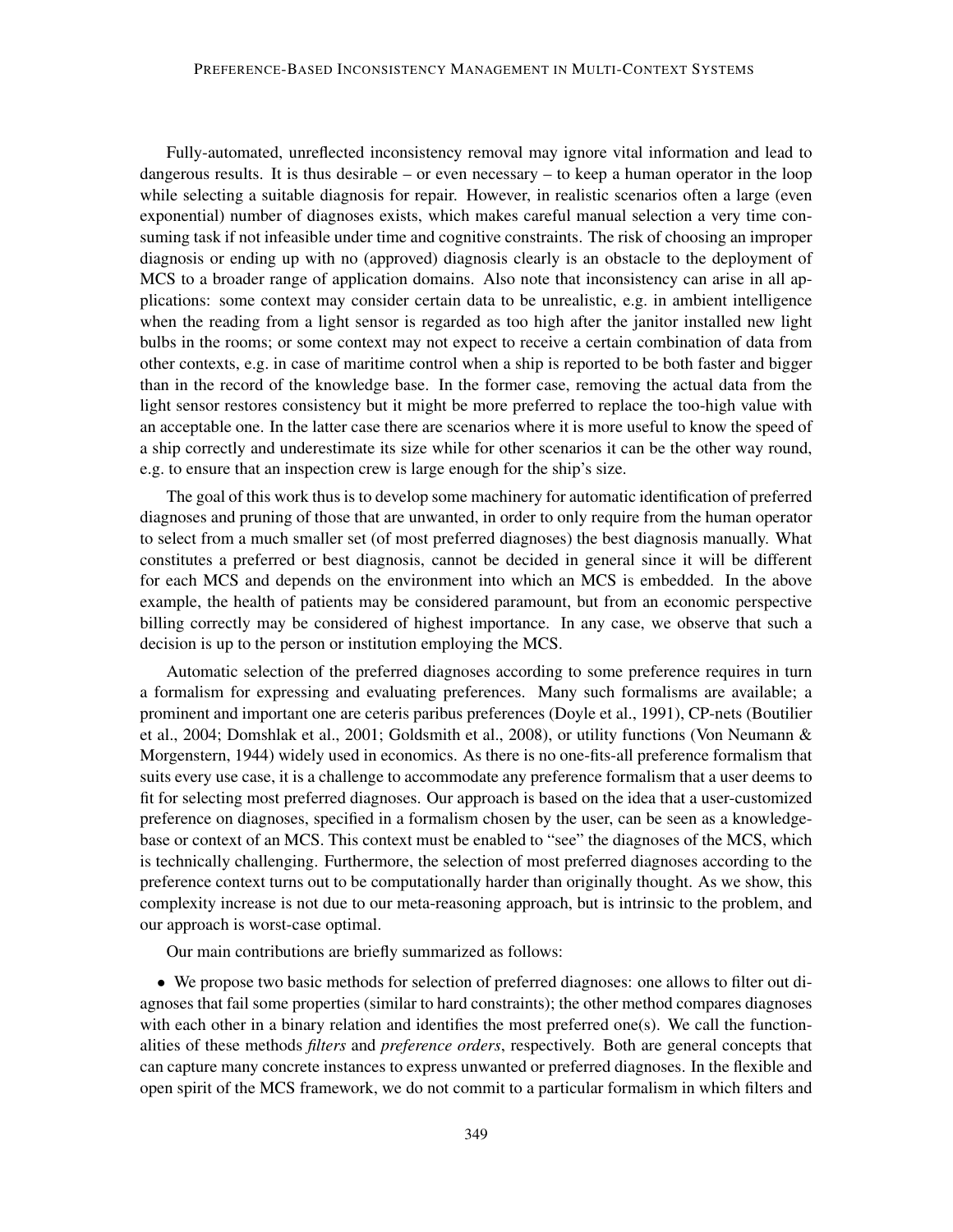preference orders are specified, but remain at an abstract level and leave the choice of a particular formalism to the user. As illustrative sample instantiations, we consider here CP-nets.

• To realize the selection of diagnoses in such an open way, we develop three transformations to enable meta-reasoning about diagnoses in MCS, i.e., given an MCS and a filter or preference order, a transformed MCS is constructed such that the diagnoses of the original MCS also occur in the transformed MCS, but an additional context is able to observe these diagnoses and apply custom (preference) reasoning. Since the observer context is not restricted to any particular formalism, this allows one to express filters and preference orders in any formalism that can be couched into a context of an MCS.

• For the selection of (most) preferred diagnoses, three extensions of the notion of diagnosis are introduced, namely *protected-minimal, prioritized-minimal, and subset-minimal prioritized minimal diagnosis*. We investigate the computational complexity of these notions and show by polynomial-time reductions that the first two are of the same complexity as checking whether a pair of sets of bridge rules constitutes a subset-minimal diagnosis. For the third notion, we provide a novel non-deterministic refutation algorithm that works in polynomial time with the help of an oracle for one of the other notions. Still the algorithm is worst-case optimal in a number of settings, as it matches the complexity of the underlying problem. A byproduct of these results are concrete algorithms that can exploit an existing implementation of inconsistency explanation (Bögl, Eiter, Fink, & Schüller, 2010).

The results of this work may be applied to concrete instances of MCS, and the basic notions and results may be carried over to generalizations and recent extensions of MCS, as we shall discuss; furthermore, they may be of use for formalisms that can be modeled using (extensions or variants of) MCS, such as hybrid MKNF knowledge bases (Knorr, Slota, Leite, & Homola, 2014), knowledge base networks (Eiter & Šimkus, 2015), or Boolean networks (Kauffman, 1969, 1993, cf. Inoue, 2011), to mention a few.

#### 1.1 Organization

The remainder of this article is structured as follows. After recalling preliminary notions and fixing notation in Section 2, we introduce in Section 3 filters and preference orders and consider some sample instantiations. In Section 4 we investigate how an (extended) MCS can be enabled to select diagnoses of the original MCS. In Section 5 we show how diagnoses may be selected according to a filter or a preference order and prove the correctness of these realizations, while in Section 6 their computational complexity is investigated. Section 7 discusses related work and in Section 8 we conclude with a summary and an outlook. Proofs of theorems and propositions as well as some detailed examples are in the appendix. This article is strongly based on the work of Weinzierl (2014), which in turn is a significant extension and revision of work by Eiter, Fink, and Weinzierl (2010).

## 2. Preliminaries

In this section we recall the framework of Multi-Context Systems (MCS) by Brewka and Eiter (2007) and notions for inconsistency management in MCS from Eiter et al. (2014). The MCS framework is based on three basic concepts: abstract logics to capture knowledge-representation formalisms, contexts which represent concrete instances of knowledge bases, and bridge rules to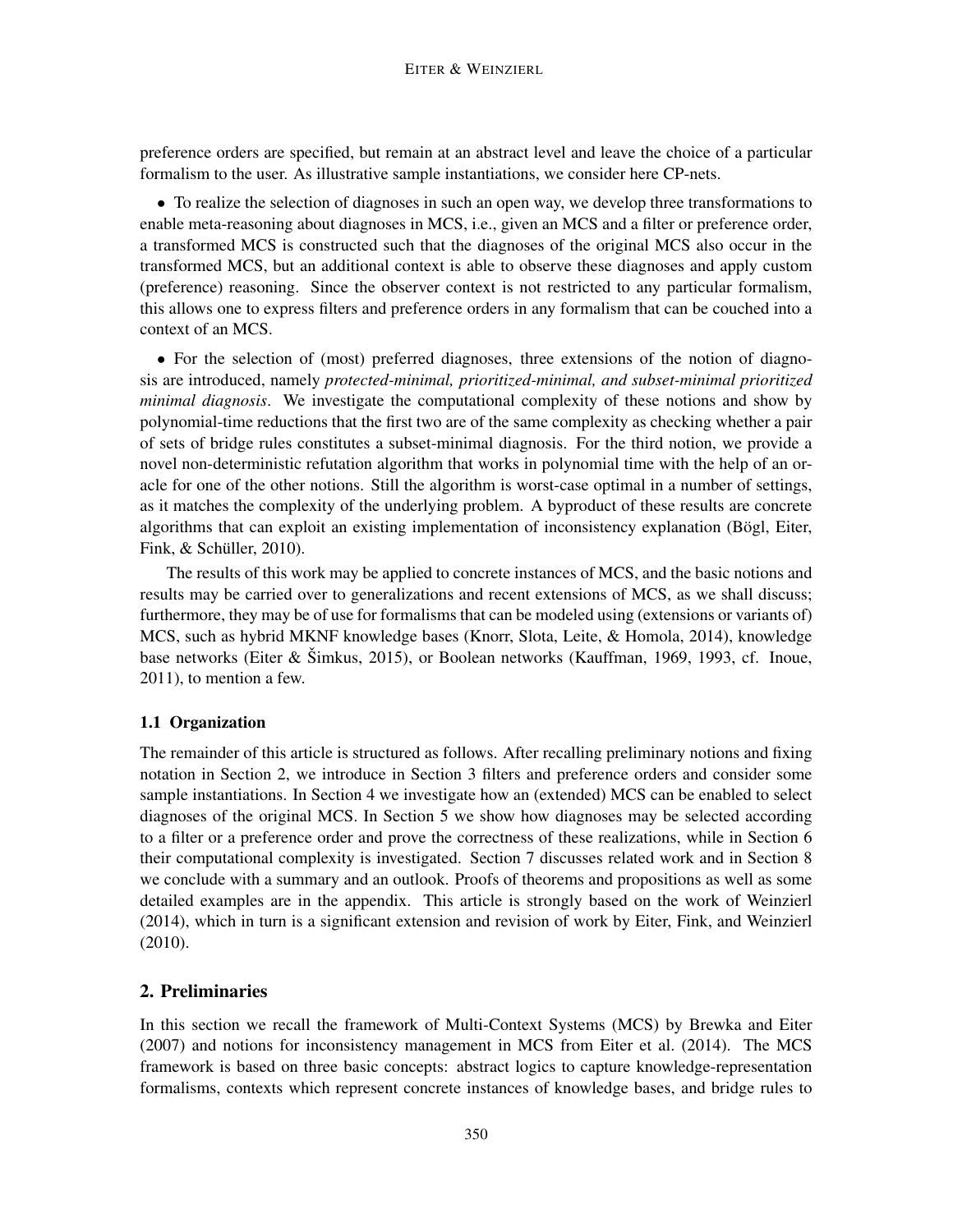specify the information exchange; an MCS then simply is a collection of such contexts and their respective bridge rules. Finally, the semantics of an MCS is given in terms of equilibria.

To capture all kinds of knowledge-representation formalisms, the concept of an abstract logic is used, which reduces it to the set-theoretic level.

Definition 1 (Brewka & Eiter, 2007). *An* abstract "logic" L*, is a triple* L = (KB, BS, ACC) *where:*

- KB *is the set of knowledge bases of* L*, where each knowledge base* kb ∈ KB *is a set of elements called "formulas".*
- BS *is the set of possible belief sets, where each* S ∈ BS *is a set of elements called "beliefs".*
- $ACC: KB \rightarrow 2^{BS}$  is a function describing the "semantics" of the logic, by assigning to *each knowledge base a set of acceptable belief sets.*

Intuitively, each knowledge base  $kb \in \mathbf{KB}$  is a set of well-formed formulas while each belief set  $bs \in BS$  is a set of beliefs (statements) that a reasoner may jointly hold. The acceptability function  $\mathbf{ACC}(kb)$  singles out, given a knowledge base  $kb \in \mathbf{KB}$ , those sets of beliefs that are acceptable according to some reasoning method for  $kb$ .  $\angle$  ACC is a multi-valued function in order to capture also nonmonotonic formalisms, where a knowledge base may have multiple acceptable belief sets (as e.g. for Answer-Set Programming, see Gelfond & Lifschitz, 1991; Default Logic, see Reiter, 1980; or in Abstract Argumentation, see Dung, 1995).

Depending on the concrete situation, e.g. given an existing legacy system or a theorem prover for a specific logic, different formalizations for some logic might be used. There is no fixed mapping between a given logic and an abstract logic representing it, and the mapping may be adjusted to specific application needs. The approach allows one to capture flexibly, e.g., a knowledge-base, an expert system using a logic program, and a billing system using a description logic ontology as they might occur in the scenario described in Example 1. Let us consider two examples for abstract logics.

Example 2. *Classical propositional logic might be modeled as follows:*

- KB *is the set of all (well-formed) formulas over a signature*  $\Sigma$  *built using*  $\wedge$ ,  $\vee$ ,  $\neg$ ,  $\rightarrow$ *;*
- BS *is the set of deductively closed sets* S *of*  $\Sigma$ -formulas (*i.e.*,  $S = Cn(S)$ *); and*
- $\text{ACC}(kb)$  *is the singleton set*  $\{Cn(kb)\}.$

*Disjunctive logic programs under answer set semantics over a function-free first order signature* Σ *may be modeled as follows:*

• KB *is the set of disjunctive logic programs over* Σ*, i.e., each* kb ∈ KB *is a set of rules* r

$$
a_1 \vee \ldots \vee a_n \leftarrow b_1, \ldots, b_i, \text{not } b_{i+1}, \ldots, \text{not } b_m, \quad n+m > 0,\tag{1}
$$

*also written*  $H(r) \leftarrow B(r)$ , where all  $a_i$ ,  $b_j$ , are atoms over  $\Sigma$  and "not" is negation as *failure; we further require that each variable in r occurs also in*  $b_1, \ldots, b_i$  *(safety).* 

• BS *is the set of Herbrand interpretations over* Σ*, i.e, each* S ∈ BS *is a set of ground (variable-free) atoms from* Σ*, and*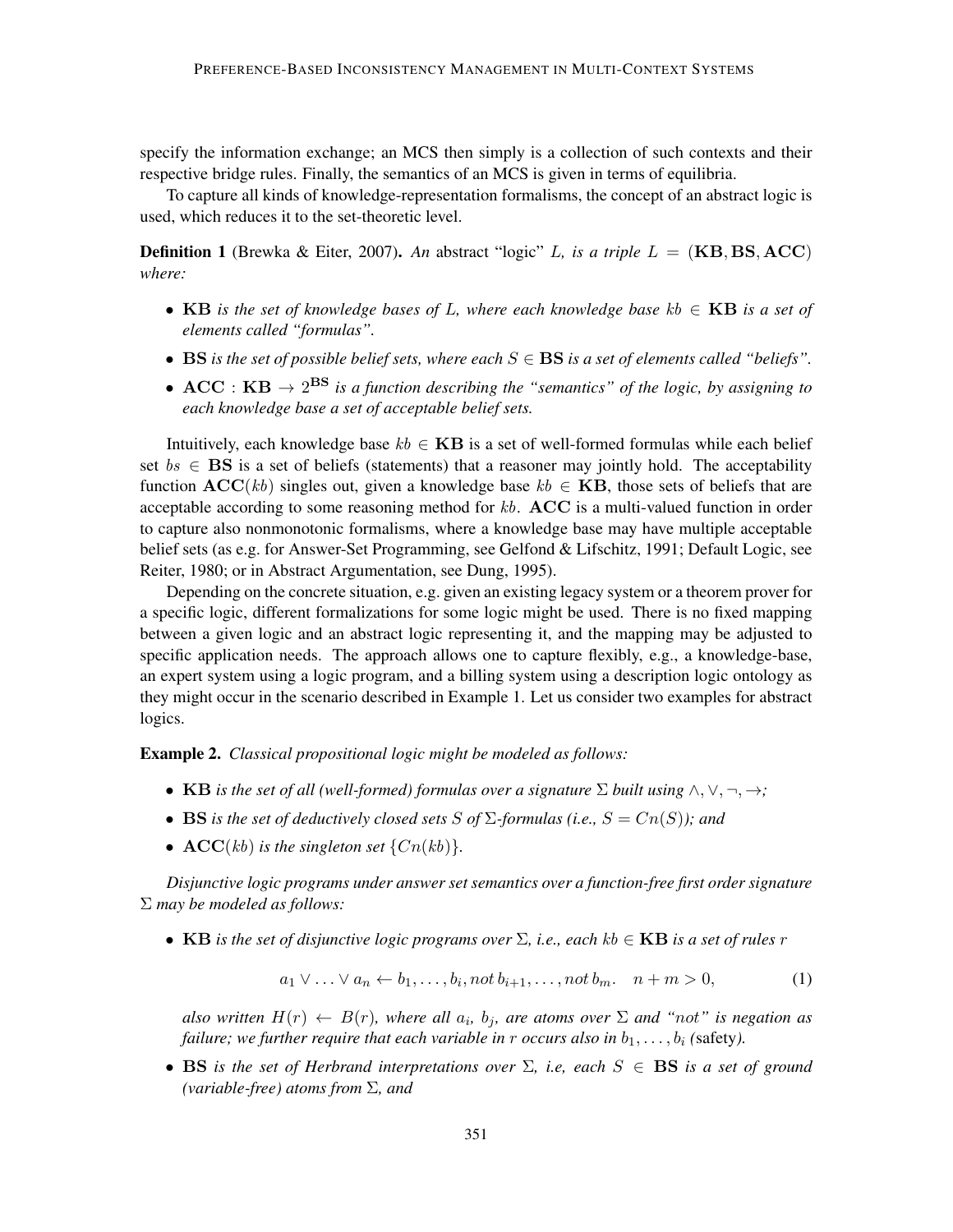•  $ACC(kb)$  *is the set of answer sets of kb, i.e., consists of all*  $S \in BS$  *such that (i)* S *is a* model of  $kb^S$  and (ii) no  $S' \subset S$  is a model of  $kb^S$  (Faber, Leone, & Pfeifer, 2004), where  $kb^S = \{r \in \text{grad}(P) \mid S \models B(r)\}\$ is the set of all ground instances r of rules in P whose *body*  $B(r)$  *is satisfied by S; here for evaluation, "not" is treated like classical negation*  $\neg$ .

We denote these modelings by  $L_{\Sigma}^{pl}$  $_{\Sigma}^{pl}$  and  $L_{\Sigma}^{asp}$  $_{\Sigma}^{asp}$ , respectively.

We remark that each rule r with  $n = 0$  is a *constraint*; its heads  $H(r)$  amounts to  $\perp$ , where  $\perp$ is a falsity. We view the latter as a special atom that is false in every Herbrand interpretation.

In the remainder of this work we often omit the explicit definition of the signature  $\Sigma$  for an abstract logic if it is clear from the context.

To specify information exchange between contexts, so-called bridge rules are used. Bridge rules are similar in form and behavior to rules in logic programming. They differ from each other by the fact that bridge rules are based on beliefs from (possibly) different abstract logics and corresponding contexts. Based on the presence (or absence) of beliefs at other contexts, a bridge rule can add information to a context.

**Definition 2** (Brewka & Eiter, 2007). *Given a sequence*  $L = (L_1, \ldots, L_n)$  *of abstract logics*  $L_i =$  $(KB_j, BS_j, ACC_j), 1 \leq j \leq n$ , an L<sup>k</sup>-bridge rule over L, with  $k \in \{1, ..., n\}$  is of form:

$$
(k:s) \leftarrow (c_1:p_1), \dots, (c_i:p_i), \text{not } (c_{i+1}:p_{i+1}), \dots, \text{not } (c_m:p_m).
$$
 (2)

where for each  $1\leq i\leq m$  we have that  $c_i\in\{1,\ldots,n\}$ ,  $p_i\in\bigcup {\bf BS}_{c_i}$  is an element of some belief set of  $L_{c_i}$ , and  $s \in \bigcup \mathbf{KB}_k$  is a knowledge base formula of  $L_k$ .

Each bridge rule in an MCS is associated to a certain context in such a way that all  $L^k$  bridge rules belong to the context with identifier  $k$ .

We denote by  $\varphi(r)$  the formula s in the head of r and by  $C_h(r)$  the context k where r belongs to. The full head of r is denoted by  $head(r) = (k : s)$ , thus  $head(r) = (C_h(r) : \varphi(r))$ . The literals in the body of r are referred to as  $body^{\pm}(r)$ ,  $body^+(r)$ ,  $body^-(r)$ ,  $body(r)$ , which denote the sets  $\{(c_1 : p_1), \ldots, (c_m : p_m)\}, \{(c_1 : p_1), \ldots, (c_j : p_j)\}, \{(c_{j+1} : p_{j+1}), \ldots, (c_m : p_m)\},\$  $\{(c_1 : p_1), \ldots, (c_j : p_j), \text{not } (c_{j+1} : p_{j+1}), \ldots, \text{not } (c_m : p_m)\}\)$ , respectively.

Furthermore,  $C_b(r)$  denotes the set of contexts referenced in r's body, i.e.,  $C_b(r) = \{c_i \mid$  $(c_i : p_i) \in \text{body}^{\pm}(r)$ . Note that different from the work of Brewka and Eiter (2007), the head of  $r$  contains not only the knowledge-base formula  $s$  but also the context identifier  $k$ . This choice merely is syntactic sugar and allows easier identification of the context where r belongs to. For later technical use, we denote by  $cf(r)$  the *condition-free* bridge rule resulting from r by removing all elements in its body, i.e.,  $cf(r)$  is  $(k: s) \leftarrow$  and for any set of bridge rules R, we let  $cf(R)$  =  $\bigcup_{r\in R} cf(r).$ 

We emphasize that bridge rules only deal with elements of knowledge bases and elements of belief sets, both of which are considered to be atomic expressions from the perspective of MCS. Incorporating variables into bridge rules is possible but requires restrictions on context logics or additional machinery for variable substitution (for details, see Fink, Ghionna, & Weinzierl, 2011; Barilaro, Fink, Ricca, & Terracina, 2013; Schüller & Weinzierl, 2011).

Since bridge rules are the only way to exchange information between contexts and bridge rules only refer to beliefs, the contents of a context (i.e., its knowledge-base and semantics) is completely hidden from other contexts. In addition to that, there is no central point of information exchange, hence the MCS framework is somewhat decentralized.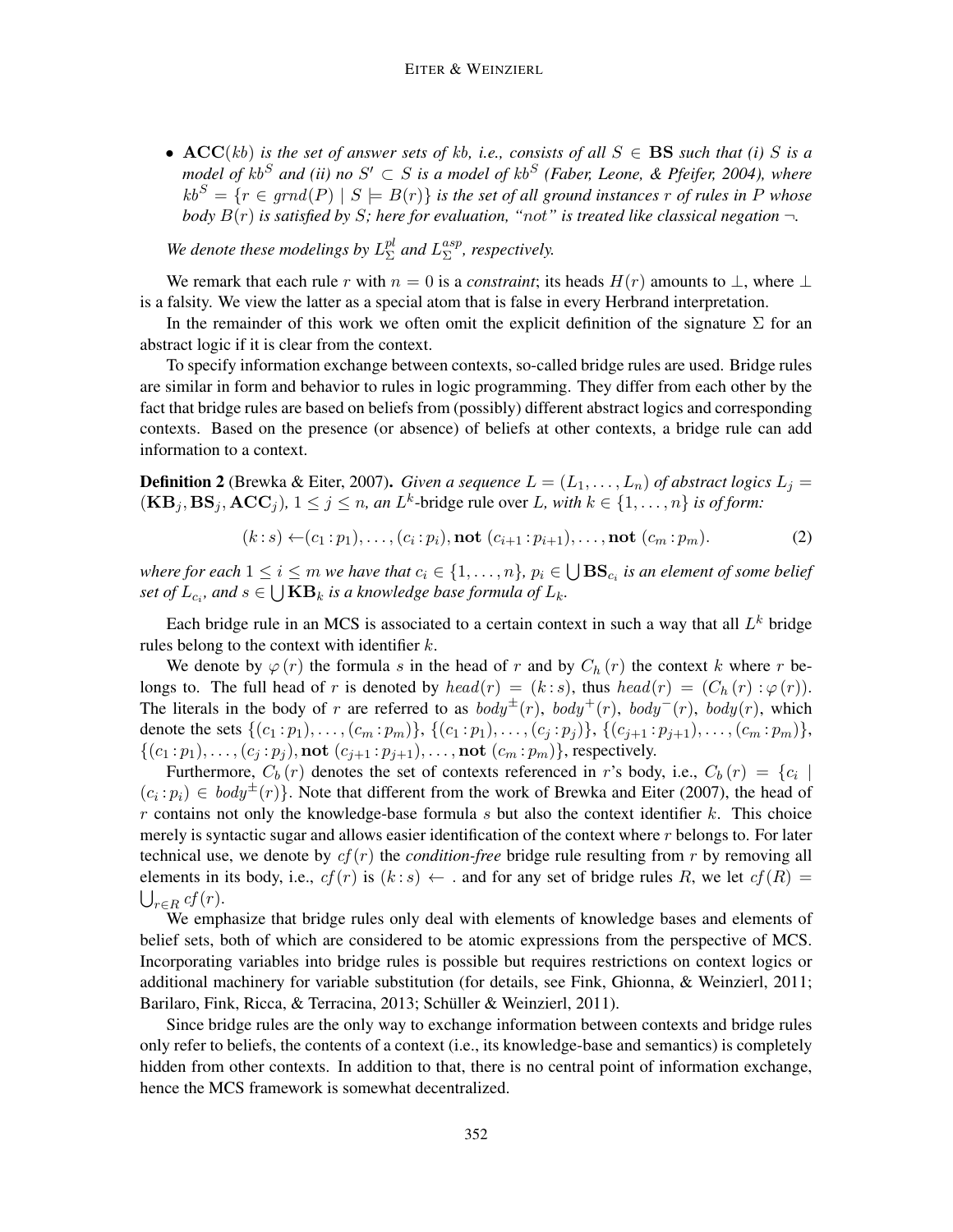With bridge rules to connect contexts at hand, Multi-Context Systems are defined as follows.

**Definition 3** (cf. Brewka & Eiter, 2007). A Multi-Context System *is a collection*  $M = (C_1, \ldots, C_n)$ *of contexts*  $C_i = (L_i, kb_i, br_i), 1 \leq i \leq n$ , where (i)  $L_i = (\mathbf{KB}_i, \mathbf{BS}_i, \mathbf{ACC}_i)$  *is an abstract logic*, *(ii)*  $kb_i \in \mathbf{KB}_i$  is a knowledge base, and *(iii)*  $br_i$  is a set of  $L^i$ -bridge rules over  $L = (L_1, \ldots, L_n)$ . *Furthermore, for each*  $H \subseteq {\varphi(r) \mid r \in br_i}$  *it holds that*  $kb_i \cup H \in \mathbf{KB}_i$  *(i.e., knowledge bases are closed under adding bridge rule heads).*

In the sequel,  $br(M) = \bigcup_{i=1}^{n} br_i$  denotes the set of all bridge rules of  $M$ ;  $C(M) = \{1, ..., n\}$ denotes the set of all context identifiers of M; and  $br_i(M)$  denotes the set of bridge rules of context i of M, i.e.,  $br_i(M) = \{r \in br(M) \mid C_h(r) = i\}.$ 

**Example 3.** The MCS described in Example 1 can now be formalized. Let  $M = (C_1, C_2, C_2)$  be *an MCS with three contexts: a patient knowledge-base* C1*, a logic program* C<sup>2</sup> *suggesting proper medication, and a logic program*  $C_3$  *handling the billing. Context*  $C_1$  *uses the abstract logic*  $L_{\Sigma}^{pl}$ Σ *,* while both  $C_2$  and  $C_3$  use  $L_\Sigma^{asp}$ Σ *. We restrict our example to a single patient with the knowledge bases*  $kb_1$ ,  $kb_2$ , and  $kb_3$  as given in Figure 1 on page 354 for the contexts  $C_1$ ,  $C_2$ , and  $C_3$ , respectively. *Intuitively, the knowledge base*  $kb_1$  *of context*  $C_1$  *states that the patient has severe hyperglycemia, that she is allergic to animal insulin, and that her health insurance is with company B. Context*  $C_2$ 's knowledge base kb<sub>2</sub> suggests to apply either human or animal insulin if the patient has hyper*glycemia and requires that the applied insulin does not cause an allergic reaction. Context* C<sup>3</sup> *does the billing and encodes that insurance B only pays animal insulin.*

*The MCS* M *contains five rather simple bridge rules shown in Figure 1 (bridge rules are presented in the format "name: head* ← *body."). Their task is to carry information from one context to another. Bridge rule r<sub>1</sub>, for example, carries information about hyperglycemia of the patient from the patient knowledge-base*  $C_1$  *to the medication recommender system*  $C_2$ *. Bridge rule*  $r_2$  *is the sole non-monotonic one and it turns the absence of an allergy to animal insulin (in*  $C_1$ ) *into the allowance to administer this kind of insulin (in* C2*). A graphical depiction of* M *is shown in Picture 1 inside Figure 1. The latter also shows the minimal diagnoses of* M *(cf. below for further details).*

The semantics of an MCS  $M = (C_1, \ldots, C_n)$  is defined in terms of special *belief states*, which are sequences  $S = (S_1, \ldots, S_n)$  of belief sets  $S_i \in \mathbf{BS}_i$ ,  $1 \le i \le n$ ; intuitively, each  $S_i$  must be a locally accepted belief set where the bridge rules of context  $S_i$  are respected.

To formalize this, we call a bridge rule r of form (2) *applicable* in a belief state S, denoted by  $S \mapsto r$ , if (i) for each  $(j : p) \in body^+(r)$  it holds that  $p \in S_j$ , and (ii) for each  $(j : p) \in body^-(r)$ it holds that  $p \notin S_i$ . For a set R of bridge rules and a belief state S,  $app(R, S)$  denotes the set of bridge rules of R that are applicable in S, i.e.,  $app(R, S) = \{r \in R \mid S \sim r\}.$ 

We can now define the desired belief states of an MCS as follows.

**Definition 4** (cf. Brewka & Eiter, 2007). A belief state  $S = (S_1, \ldots, S_n)$  of M is an equilibrium if for every belief set  $S_i$ ,  $1\leq i\leq n$ , it holds that  $S_i\in\mathbf{ACC}_i\big(kb_i\cup\{\varphi\left(r\right)\mid r\in app(br_i,S)\}\big)$ . The *set of all equilibria of an MCS* M *is denoted by* EQ(M)*.*

To create bridge rules that are always resp. never applicable, we also allow  $r = (k : s) \leftarrow \top$ , resp.  $r' = (k : s) \leftarrow \perp$ , where  $S \rightarrow r$  resp.  $S \not\rightarrow r'$  for every belief state S. Here  $\top$  denotes the empty body and  $\bot$  a body containing  $(\ell : p)$ , not  $(\ell : p)$  where p is any belief of any context  $C_{\ell}$ . For simplicity, we assume that the bridge rules  $r$  and  $r'$  have no body literals.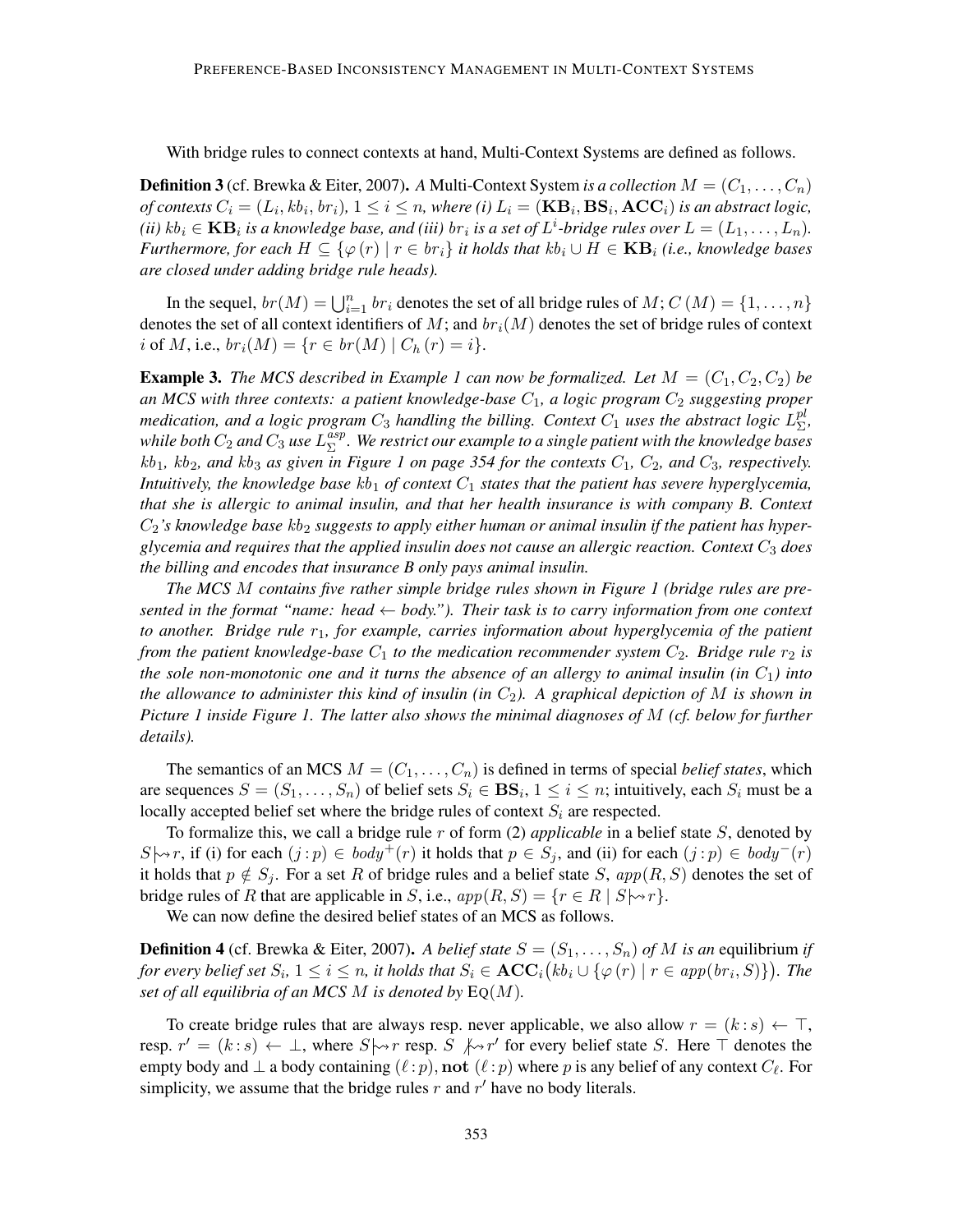Figure 1: The Hospital MCS  $M = (C_1, C_2, C_3)$  with knowledge bases  $kb_i$  and bridge rules  $r_j$ .

$$
kb_1 = \{hyperglycemia, allergic\_animal\_insulin, insurance.B\}
$$
  
\n
$$
kb_2 = \{ give\_human\_insulin \lor give\_animal\_insulin \leftarrow hyperglycemia.
$$
  
\n
$$
\perp \leftarrow give\_animal\_insulin, not allow\_animal\_insulin\}
$$
  
\n
$$
kb_3 = \{ bill \leftarrow bill\_animal\_insulin.
$$
  
\n
$$
bill\_more \leftarrow bill\_human\_insulin.
$$
  
\n
$$
\perp \leftarrow insurance.B, bill\_more.\}
$$

- $r_1$ :  $(2: hyperglycemia) \leftarrow (1: hyperglycemia).$
- $r_2$ :  $(2: allow\_animal\_insulin) \leftarrow not (1: allergic\_animal\_insulin).$
- $r_3$ :  $(3 : bill\_animal\_insulin) \leftarrow (2 : give\_animal\_insulin).$
- $r_4$ :  $(3: bill\_human\_insulin) \leftarrow (2: give\_human\_insulin).$
- $r_5$ :  $(3 : insurance\_B) \leftarrow (1 : insurance\_B)$ .



Picture 1: The MCS M visualized.

The set of minimal diagnoses of  $M$  is:

 $D_m^{\pm}(M) = \{ (\{r_1\}, \emptyset), (\{r_4\}, \emptyset), (\{r_5\}, \emptyset), (\emptyset, \{r_2\}) \}.$ 

Application of these diagnoses intuitively results in:

| $(\lbrace r_1 \rbrace, \emptyset)$                                 |  | — illness of the patient is ignored.                                     |  |  |  |
|--------------------------------------------------------------------|--|--------------------------------------------------------------------------|--|--|--|
| $(\lbrace r_4 \rbrace, \emptyset)$                                 |  | — medication is not billed.                                              |  |  |  |
| $(\lbrace r_5 \rbrace, \emptyset)$                                 |  | - insurance company receives bill it will not pay.                       |  |  |  |
|                                                                    |  | $(\emptyset, \{r_2\})$ — patient is given medication she is allergic to. |  |  |  |
| No diagnosis is clearly the best, it depends on one's preferences. |  |                                                                          |  |  |  |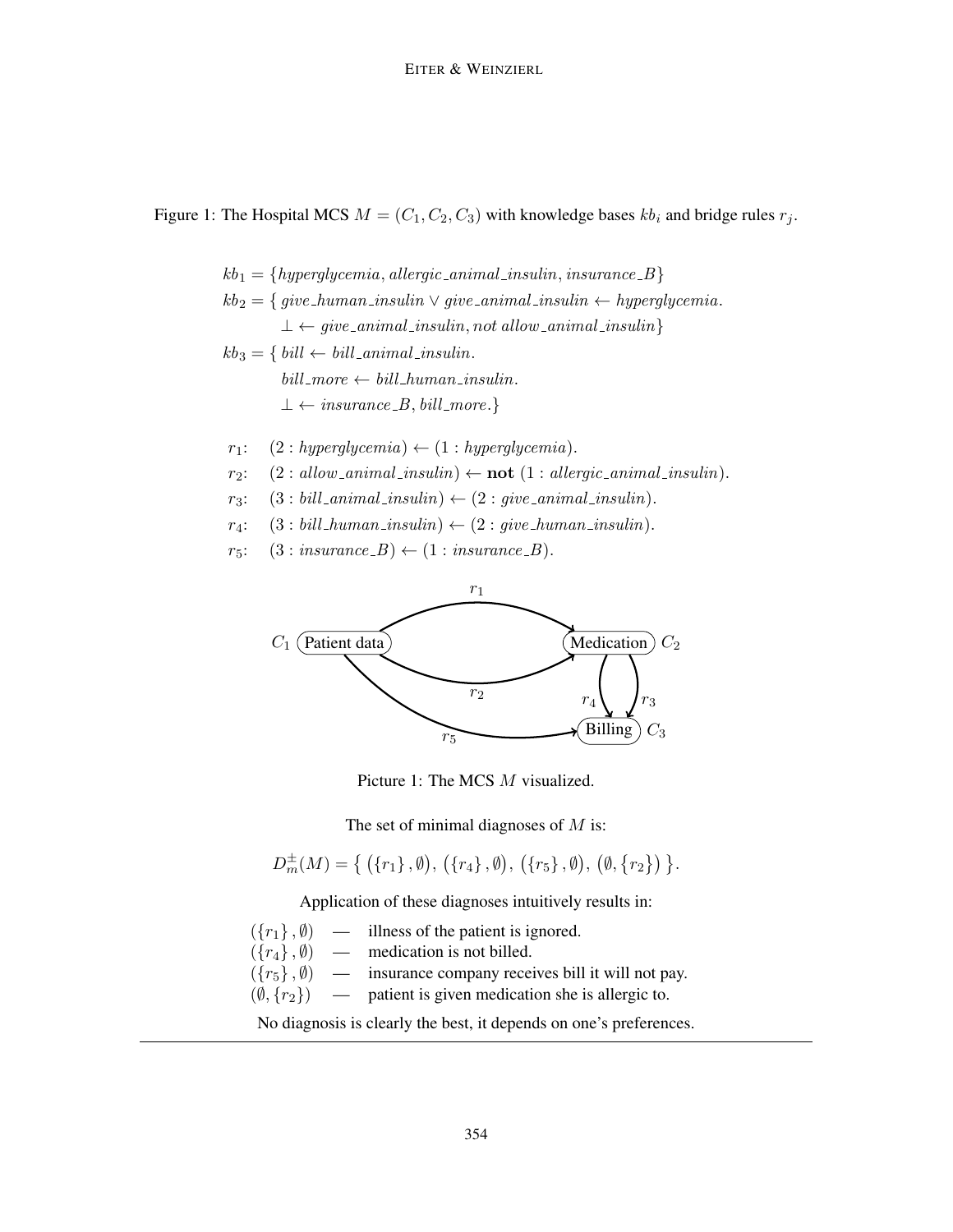Given an MCS  $M = (C_1, \ldots, C_n)$  over abstract logics  $L = (L_1, \ldots, L_n)$ , a set R of bridge rules is *compatible* with M, if a partitioning  $R_1, \ldots, R_n$  of  $R = \bigcup_{k=1}^n R_k$  exists where every  $r \in R_k$  is an  $L^k$ -bridge rule over L. For such R, we write  $M[R]$  for the MCS that results by replacing its bridge rules with R. E.g.,  $M[br(M)] = M$  and  $M[\emptyset]$  is M with no bridge rules.

We say that M is *inconsistent*, denoted  $M \models \bot$ , if M has no equilibrium, i.e., EQ(M) =  $\emptyset$ . The converse, that M is consistent, is denoted by  $M \not\models \bot$ , i.e., EQ(M)  $\neq \emptyset$ .

For a consistency-based explanation of inconsistency pairs  $(D_1, D_2)$  of sets of bridge rules are considered, such that if we deactivate the rules in  $D_1$  and add the rules in  $D_2$  in condition-free form, the MCS becomes consistent (i.e., admits an equilibrium).

**Definition 5.** *Given an MCS M, a* diagnosis *of M is a pair*  $(D_1, D_2)$ *,*  $D_1, D_2 \subseteq br(M)$ *, such that*  $M[br(M) \setminus D_1 \cup cf(D_2)] \not\models \bot$ . We denote by  $D^{\pm}(M)$  the set of all diagnoses.

An alternative reading of Def. 5 is that a diagnosis indicates which bridge rules are assumed to require modification in order to obtain a consistent MCS, i.e., a diagnosis constitutes a way to *repair* an MCS if its bridge rules are modified according to the diagnosis. Adding rules condition-free is the most severe form of modification of a rule's body, but as shown by Eiter et al. (2014), this notion also allows one to capture more fine-grained forms of modification.

We call any pair  $D = (D_1, D_2) \in 2^{br(M)} \times 2^{br(M)}$  a *candidate diagnosis* (regardless of whether  $D \in D^{\pm}(M)$  holds). We denote the MCS resulting from the application of a candidate diagnosis  $(D_1, D_2) \subseteq (br(M), br(M))$  by  $M[D_1, D_2]$ , which equals the MCS  $M[br(M) \setminus D_1 \cup cf(D_2)]$ .

Following Occam's razor, one may consider those diagnoses to be the preferred ones that require the least modifications. This motivates the notion of minimal diagnosis.

**Definition 6.** *Given an MCS M, a diagnosis*  $D \in D^{\pm}(M)$  *is (pointwise) subset minimal, if no*  $D'\subset D$  is in  $D^{\pm}(M)$ ; by  $D^{\pm}_m(M)$  we denote all such D, i.e.,  $D^{\pm}_m(M)=\{D\in D^{\pm}(M)\mid \forall D'\in D\}$  $D^{\pm}(M) : D' \subseteq D \Rightarrow D \subseteq D'$ *}*.

Here, given pairs  $A = (A_1, A_2)$  and  $B = (B_1, B_2)$  of sets, the pointwise subset relation  $A \subseteq B$ holds iff  $A_1 \subseteq B_1$  and  $A_2 \subseteq B_2$ ; moreover,  $A \subset B$  holds iff  $A \subseteq B \land A \neq B$ , where  $A = B$  holds iff  $A_1 = B_1 \wedge A_2 = B_2$ .

Example 4. *Reconsider the MCS* M *of Example 3. Since the patient has hyperglycemia and is allergic to animal insulin, the belief set containing* give human insulin *is the only one acceptable at*  $C_2$ , *i.e., the human insulin must be given. Since the insurance company does not cover human insulin, the billing context*  $C_3$  *admits no acceptable belief set and the MCS M therefore is inconsistent. As shown at the bottom of Figure 1, the minimal diagnoses of* M are  $D_m^{\pm}(M)$  =  $\{D^{(1)}, D^{(2)}, D^{(3)}, D^{(4)}\}$  *with*  $D^{(1)} = (\{r_1\}, \emptyset)$ *,*  $D^{(2)} = (\{r_4\}, \emptyset)$ *,*  $D^{(3)} = (\{r_5\}, \emptyset)$ *, and*  $D^{(4)} =$  $(\emptyset, \{r_2\})$ .

*Applying the diagnosis*  $D^{(i)}$  for  $1 \leq i \leq 4$ , *i.e., considering for*  $D^{(i)} = (D_1^{(i)})$  $\binom{(i)}{1}, D_2^{(i)}$  *the MCS*  $M[br(M) \setminus D_1^{(i)} \cup cf(D_2^{(i)})$  $\binom{\binom{n}{2}}{2}$ , yields that the illness of the patient is ignored  $(D^{(1)})$ , that the med*ication is not billed*  $(D^{(2)})$ *, that the insurance receives a bill it will not pay*  $(D^{(3)})$ *, and that the patient is given a medication she is allergic to*  $(D^{(4)})$ .

### 3. Preferences

Clearly, in general not all diagnoses of an MCS are equally appealing, as applying the selected repair might have serious consequences, e.g., in the MCS  $M$  of Example 4 if the illness of the patient is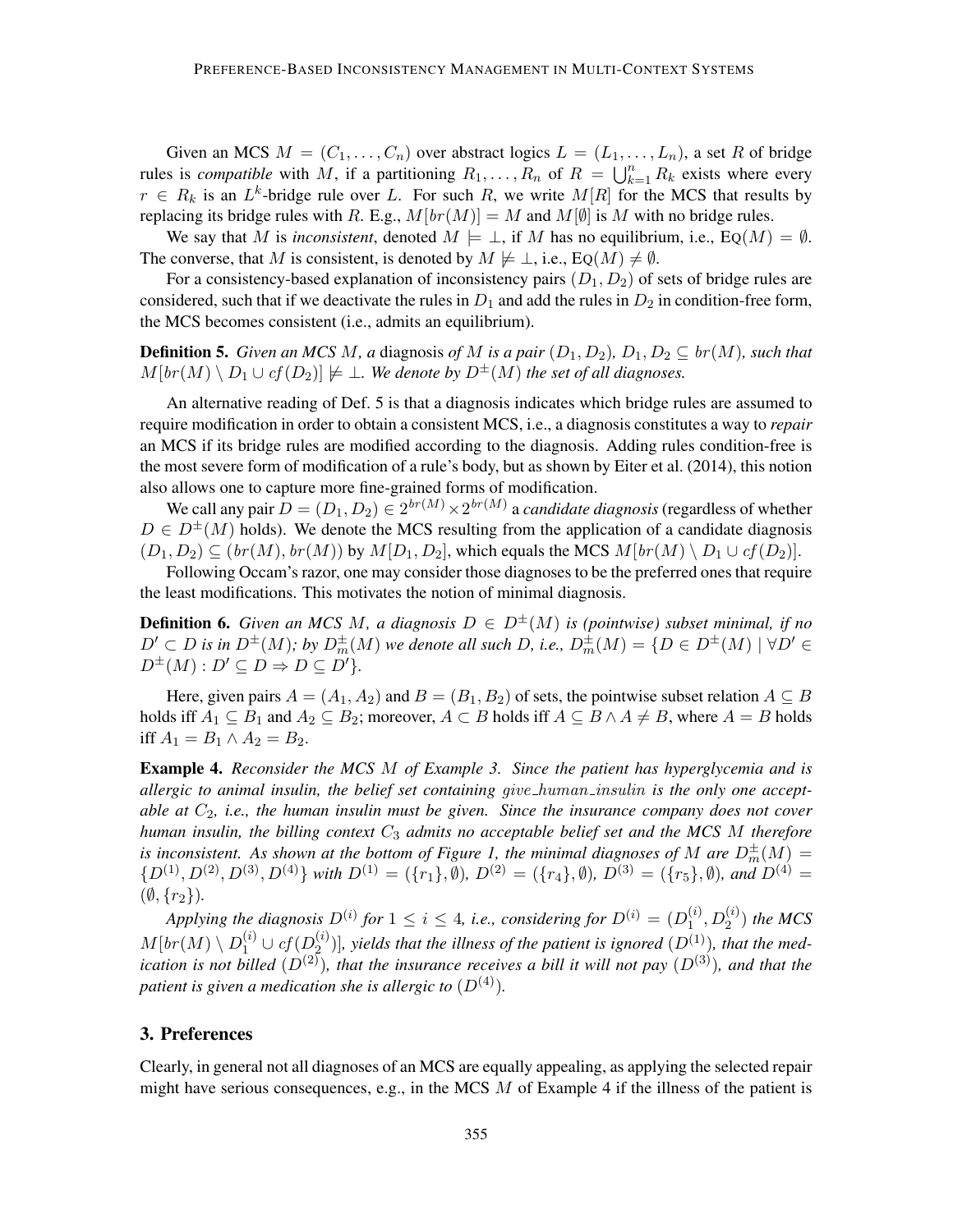ignored. It is not easy to identify the best diagnosis in  $D_m^{\pm}(M)$ : if the health of the patient is most important, then those diagnoses only causing a wrong billing are preferred; on the other hand, if costs matter, one might consider any diagnosis leading to a wrong billing as unacceptable.

In the literature two basic ways occur frequently: one is to separately consider each outcome (i.e., diagnosis) and discard it whenever it fails some preference condition; the other is to compare outcomes with each other and decide which is the most appealing. We call the former a filter, since it filters unwanted diagnoses, and the other a preference. Both notions of diagnosis can be defined in general by relying on some notion of plausibility (see e.g., for abduction Bylander et al., 1991).

As for preference among diagnoses, two immediate questions are (i) how to model preference formally and (ii) how to obtain or elicit a concrete preference description for a particular MCS. Regarding (i), we aim in this work to be rather general and resort to a prototypical model in terms of a preference relation, formalized as binary relation  $\prec$  on the set of diagnoses that is reflexive and transitive; this abstract notion allows us to capture a large number of formalisms that have been developed for specifying preference. Regarding (ii), there is no simple or straightforward answer, since the construction of a particular preference order may very much depend on the particular MCS and its application domain. It may appear far easier instead to obtain a preference order on individual bridge rules; since diagnoses amount to special sets of bridge rules, it is possible to construct a preference order between diagnoses from such preferences, by using techniques that lift preference on elements to sets of elements, as in the work of Brewka, Truszczynski, and Woltran (2010), or ´ to apply iterative improvement techniques; we refer here to the work by Brafman, Domshlak, Shimony, and Silver (2006), and Brewka et al. (2010), where also respective preference representation languages are considered. Guaranteeing that such preference is desired and preference elicitation tailored specifically for MCS, however, requires a study of its own and is beyond the scope of this article.

We thus assume that preferences (or filters) over diagnoses are already given and concentrate on the computational challenges of imposing them on an MCS. To illustrate some particular formalism for preference specification where elicitation respectively preference generation has been thoroughly studied, we consider here the widely known CP-nets (cf. Boutilier et al., 2004; Allen, 2016) in which preference is specified by statements like "if bridge rules  $r_1$  and  $r_2$  are removed, then I prefer bridge rule  $r_3$  to be condition-free".

Since preferences allow to compare diagnoses, but they do not allow the exclusion of diagnoses from being considered, preferences alone are not sufficient. If one wants to ensure that certain diagnoses are excluded from being considered acceptable, the need for a way to filter out certain diagnoses arises. For specifying a filter, we again use the most general approach, which is a Boolean function on diagnoses.

In this section we introduce the definitions of filters and preference orders in general, as well as some specific preference formalisms. The following sections then show how they can be realized in MCS in such a way that any formalism used to define the preference order or filter can be incorporated thanks to using the abstract logic of an MCS context. Furthermore, our approach preserves core properties of MCS like information hiding and allows for a decentralized evaluation.

### 3.1 Filters on Diagnoses

Filters allow the MCS designer to apply sanity checks on diagnoses; they act as hard constraints: diagnoses that fail to satisfy the conditions are filtered out and discarded for consistency restoration.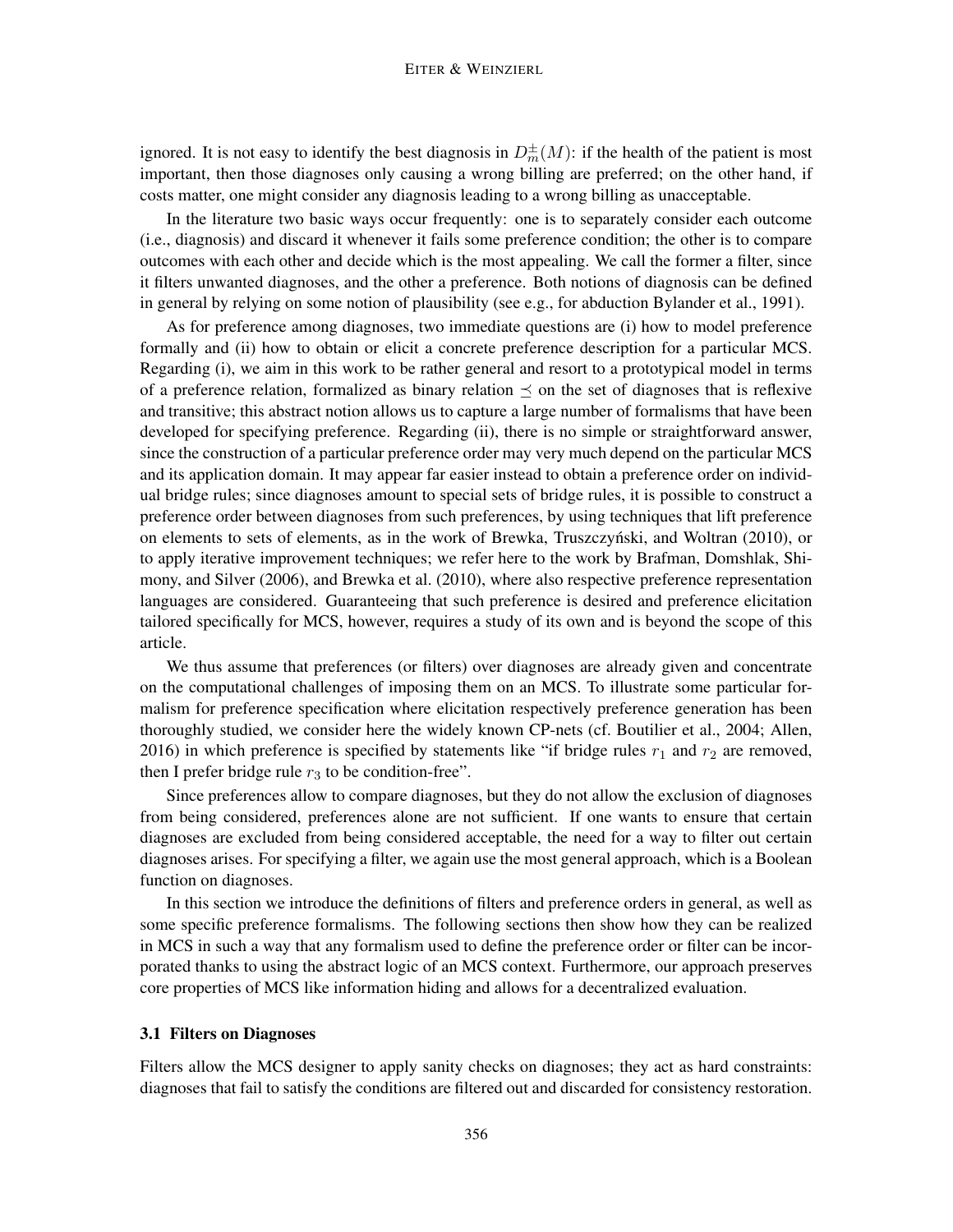#### 3.1.1 PROTECTING BRIDGE RULES

In a first attempt, we may consider *protecting* some bridge rules from modification, i.e., we disallow a diagnosis to contain them. The adapted notion of diagnosis is as follows.

**Definition 7.** Let M be an MCS with protected rules  $br_P \subseteq br(M)$ . A diagnosis excluding protected rules  $br_P$  *is a diagnosis*  $(D_1, D_2) \in D^{\pm}(M)$ *, where*  $D_1, D_2 \subseteq br(M) \setminus br_P$ *. We denote the set of* all such diagnoses by  $D^\pm (M,br_P).$  The set of all minimal such diagnoses is  $D_m^\pm (M,br_P) = \{D \in$  $D^{\pm}(M, b r_P) | \nexists D' \in D^{\pm}(M, b r_P) : D' \subset D$ .

Example 5. *Consider the hospital MCS* M *of Example 3 again. One might decide that bridge rules for health-related information-flow are protected, i.e.,*  $br_P = \{r_1, r_2\}$ .

*The set of minimal protected diagnoses then is:*

$$
D_m^{\pm}(M,br_P) = \{ (\{r_4\}, \emptyset), (\{r_5\}, \emptyset) \}
$$

In the following we also write diagnosis with protected bridge rules meaning a diagnosis excluding protected rules. The following property is easy to verify.

**Proposition 1.** Let M be an inconsistent MCS with protected rules br<sub>P</sub>. Then  $D^{\pm}(M, br_P) \subseteq$  $D^{\pm}(M)$  and  $D_m^{\pm}(M,br_P) \subseteq D_m^{\pm}(M)$ , i.e., every diagnosis is a diagnosis excluding protected *rules and every minimal diagnosis excluding protected rules is a minimal diagnosis.*

*Proof.* Let  $D \in D^{\pm}(M, br_P)$ , then by definition  $D \in D^{\pm}(M)$ . Given  $D = (D_1, D_2)$  with  $D \in D_m^{\pm}(M, br_P)$ , assume towards contradiction that there exists  $(D'_1, D'_2) \in D_m^{\pm}(M)$  such that  $(D'_1, D'_2) \subset (D_1, D_2)$ . Observe that  $D'_1, D'_2 \subseteq br(M) \setminus br_P$ , hence  $(D'_1, D'_2) \in D^{\pm}(M, br_P)$ . This contradicts that  $D \in D_m^{\pm}(M, b r_P)$ , thus it follows that  $D \in D_m^{\pm}(M)$ .  $\Box$ 

In Section 6 it is shown that deciding whether  $D \in D^{\pm}(M, br_P)$  and  $D \in D^{\pm}(M)$  have the same complexity, i.e., protected bridge rules do not increase the complexity.

#### 3.1.2 FILTERS IN GENERAL

We now introduce filters in general. A candidate diagnosis  $(D_1, D_2)$  is considered whether it fails some conditions; if so, it is filtered out and not considered for consistency restoration; thus a filter can be seen as hard constraints on diagnoses.

Example 6. *Consider two scientists, Prof. K and Dr. J, who plan to write a paper. We formalize their reasoning in an MCS M with two contexts*  $C_1$  *and*  $C_2$  *that employ*  $L_{\Sigma}^{asp}$ Σ *for answer set semantics. Dr. J will write most of the paper and Prof. K will engage if she finds time or if Dr. J thinks the paper needs improvement*  $(r_1)$ *. Dr. J knows that involving Prof. K results in a good paper*  $(r_2$  *and*  $kb_1)$ *and he will list her as an author if she participates (*r3*). The knowledge bases of the contexts are:*

$$
kb_1 = \{ contribute \leftarrow improve; \quad contribute \leftarrow has_time.\}
$$
  

$$
kb_2 = \{ good \leftarrow coauthored.\}
$$

*The bridge rules of* M *are:*

| $r_1$ : | $(1: \text{improve}) \leftarrow \text{not} (2: \text{good}).$ |
|---------|---------------------------------------------------------------|
| $r_2$ : | $(2:coauthored) \leftarrow (1:contribute).$                   |
| $r_3$ : | $(2:name_K) \leftarrow (1:contribute).$                       |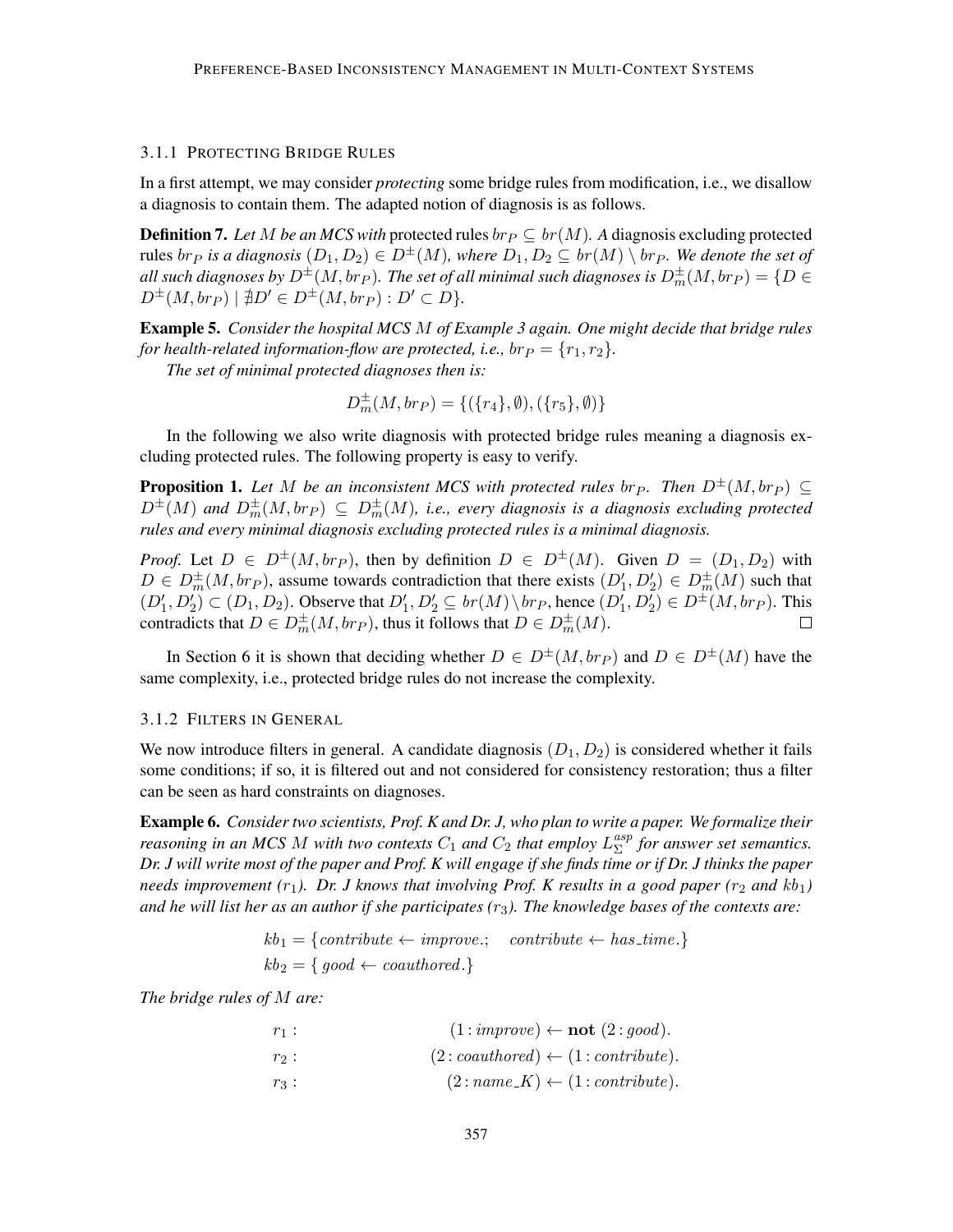

Figure 2: Contexts and bridge rules of the MCS  $M = (C_1, C_2)$  from Example 6.

*Figure 2 depicts the contexts and bridge rules of* M*. It appears that* M *is inconsistent, intuitively because the cycle through bridge rules*  $r_1$  *and*  $r_2$  *has an odd number of negations. The set of minimal diagnoses of*  $M$  *is:*  $D_m^{\pm}(M) = \{(\{r_1\}, \emptyset), (\{r_2\}, \emptyset), (\emptyset, \{r_2\}), (\emptyset, \{r_1\})\}$ . *The first two diagnoses break the cycle by removing a rule, the last two "stabilize" it.*

We aim for a general notion of a filter, therefore we define a filter to be a Boolean function on candidate diagnoses.

Definition 8. *Let* M *be an MCS with bridge rules* br (M)*. A diagnosis* filter *for* M *is a function*  $f:2^{br(M)}\times 2^{br(M)} \rightarrow \{0,1\}$  and the set of filtered diagnoses is  $D_f^{\pm}$  $_{f}^{\pm}(M) = \{(D_1, D_2) \in D^{\pm}(M) \mid$  $f(D_1, D_2) = 1$ }. By  $D_{m,f}^{\pm}(M)$  we denote the set of all subset-minimal such diagnoses.

Given a candidate diagnosis  $D = (D_1, D_2) \in 2^{br(M)} \times 2^{br(M)}$ , we also write  $f(D)$  to denote  $f(D_1, D_2)$ . Writing the set  $D_{m,f}^{\pm}(M)$  explicitly, we obtain:

$$
D_{m,f}^{\pm}(M) = \{ D \in D^{\pm}(M) \mid f(D) = 1 \land \nexists D' \in D^{\pm}(M) : (D' \subset D \land f(D') = 1) \} \tag{3}
$$

**Example 7.** *Consider the MCS of Example 6 and the diagnoses*  $D = (\lbrace r_2 \rbrace, \emptyset)$  *and*  $D' = (\emptyset, \lbrace r_2 \rbrace)$ *, where the contribution of Prof. K is either enforced or forbidden. For both cases, the authorship information conveyed by*  $r_3$  *is wrong. Using a filter, we can declare diagnoses undesired if they modify* r<sup>2</sup> *without modifying* r<sup>3</sup> *accordingly as follows:*

$$
f(D_1, D_2) = \begin{cases} 0 & \text{if } r_3 \in D_1, r_2 \notin D_1 \text{ or } r_3 \notin D_1, r_2 \in D_1; \\ 0 & \text{if } r_3 \in D_2, r_2 \notin D_2 \text{ or } r_3 \notin D_2, r_2 \in D_2; \\ 1 & \text{otherwise.} \end{cases}
$$

*In particular it holds that*  $f(D) = 0 = f(D')$ *.* 

Note that filters generalize diagnoses with protected bridge rules. Indeed, let M be an MCS with protected bridge rules  $br_P$ . Then we construct a filter  $f^{br_P}$  in the following way:

$$
f^{br_P}(D_1, D_2) = \begin{cases} 0 & \text{if } \exists r \in br_P : r \in (D_1 \cup D_2); \\ 1 & \text{otherwise.} \end{cases}
$$

It is easy to see that  $D \in D^{\pm}(M, b_{P})$  holds iff  $f^{br_{P}}(D) = 1$ . From the definition of  $f^{br_{P}}$  one can also see that diagnoses with protected bridge rules are some kind of modular filter, where each bridge rule of a diagnosis  $D$  can be checked independently of the other bridge rules.

It also holds that every filtered diagnosis is an ordinary diagnosis, but minimal filtered diagnoses are not necessarily minimal diagnoses. Thus an analog to Proposition 1 does not hold, as shown by the following example.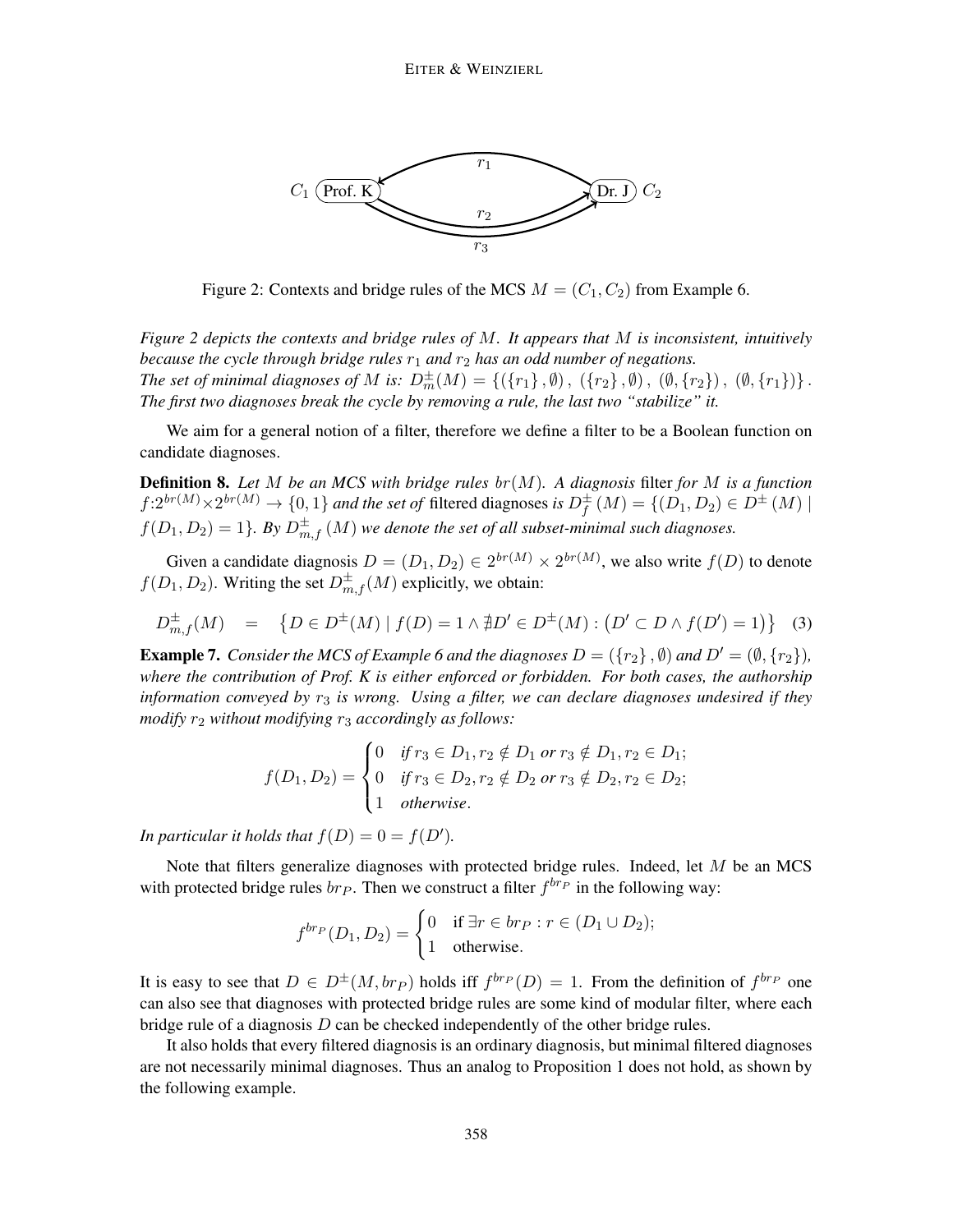Example 8. *Reconsider the MCS* M *and the filter* f *of Example 7. The set of minimal filtered* diagnoses is as follows:  $D_{m,f}^{\pm}(M) = \{(\{r_1\}, \emptyset), \ (\emptyset, \{r_1\}), \ (\{r_2, r_3\}, \emptyset), \ (\emptyset, \{r_2, r_3\})\}$ . While  $(\{r_2, r_3\}, \emptyset)$  is not in  $D_m^{\pm}(M)$ , it is a subset-minimal diagnosis respecting the condition expressed *by the filter* f*. Intuitively, the latter diagnoses modify the authorship information in a consistent way and are minimal in the sense that no unnecessary modification is applied.*

One could argue whether minimal filtered diagnoses should select from the set of regular minimal diagnoses only those which pass the filter, i.e., select the set  $\{D \in D_m^{\pm}(M) \mid f(D) = 1\}$ . This looks appealing, but no minimal diagnosis may pass the filter while (non-minimal) diagnoses do. The resulting set of filtered minimal diagnoses then is empty while there are useful diagnoses that satisfy the filter and do not incur unnecessary modifications other than to satisfy the filter condition and to make the MCS consistent. Therefore  $D_{m,f}^{\pm}$  consists of the latter diagnoses, and thus seems to be more appropriate.

#### 3.2 Preferences on Diagnoses

To compare diagnoses and select the most appealing one(s), we use preferences. In the spirit of MCS we also want this approach to be open to any kind of formalism for specifying preference. In general, preference is just a binary order relation on diagnoses. To avoid counter-intuitive results like A being preferred over B and B being preferred over C, but A not being preferred over C, we require that preferences are transitive. Since virtually every other preference formalism yields an order relation, we first introduce the general formalization and later show how the specific formalism of CP-nets fits into our approach.

Definition 9. *A* preference order *over diagnoses for an MCS* M *is a transitive and reflexive binary relation*  $\preceq$  *on*  $2^{br(M)} \times 2^{br(M)}$ ; for  $D, D' \in 2^{br(M)} \times 2^{br(M)}$  we say that D is preferred to D' if  $D \preceq D'.$ 

Given a preference order  $\preceq$ , we denote by  $\prec$  the irreflexive and anti-symmetric version of  $\preceq$ , i.e.,  $D \prec D'$  holds iff  $D \preceq D'$  and  $D' \not\preceq D$  hold. Using a preference order  $\preceq$ , we now define what constitutes a most preferred diagnosis. The intuition is that such a diagnosis incurs a minimal set of modifications and no other diagnosis exists that is strictly more preferred. We first introduce  $\prec$ -preferred diagnoses, which are those diagnoses such that no other diagnosis is strictly more preferred. The most preferred diagnoses then are the subset-minimal ones from the set of  $\preceq$ -preferred diagnoses.

**Definition 10.** Let M be an inconsistent MCS and let  $D \in D^{\pm}(M)$ . Then D is called  $\preceq$ -preferred if *for all*  $D' \in 2^{br(M)} \times 2^{br(M)}$  *with*  $D' \prec D$  *it holds that*  $D' \notin D^{\pm}(M)$ *. Furthermore, D is minimal*  $\preceq$ -preferred *if* D *is subset-minimal among all*  $\preceq$ -preferred diagnoses. The set of all  $\preceq$ -preferred diagnoses is denoted by  $D^{\pm}_{\preceq}(M)$  and the set of all minimal  $\preceq$ -preferred by  $D^{\pm}_{m,\preceq}(M)$ .

Observe that we do not require that  $\prec$  is acyclic and by relying on  $\prec$  we consider all diagnoses in a cycle to be equally preferred.

**Example 9.** Consider the hospital MCS M of Example 3 again, where bridge rules  $r_1$  and  $r_2$ *transport information regarding the patient's health and bridge rules*  $r_3$ ,  $r_4$ , *and*  $r_5$  *cover the information flow for billing. If we consider it most important that the information flow regarding health information is changed as little as possible, a preference order*  $\preceq$  *as follows might be used:* 

 $(D_1, D_2) \preceq (D'_1, D'_2) \text{ iff } \{r_1, r_2\} \cap (D_1 \cup D_2) \subseteq (D'_1 \cup D'_2) \cap \{r_1, r_2\}$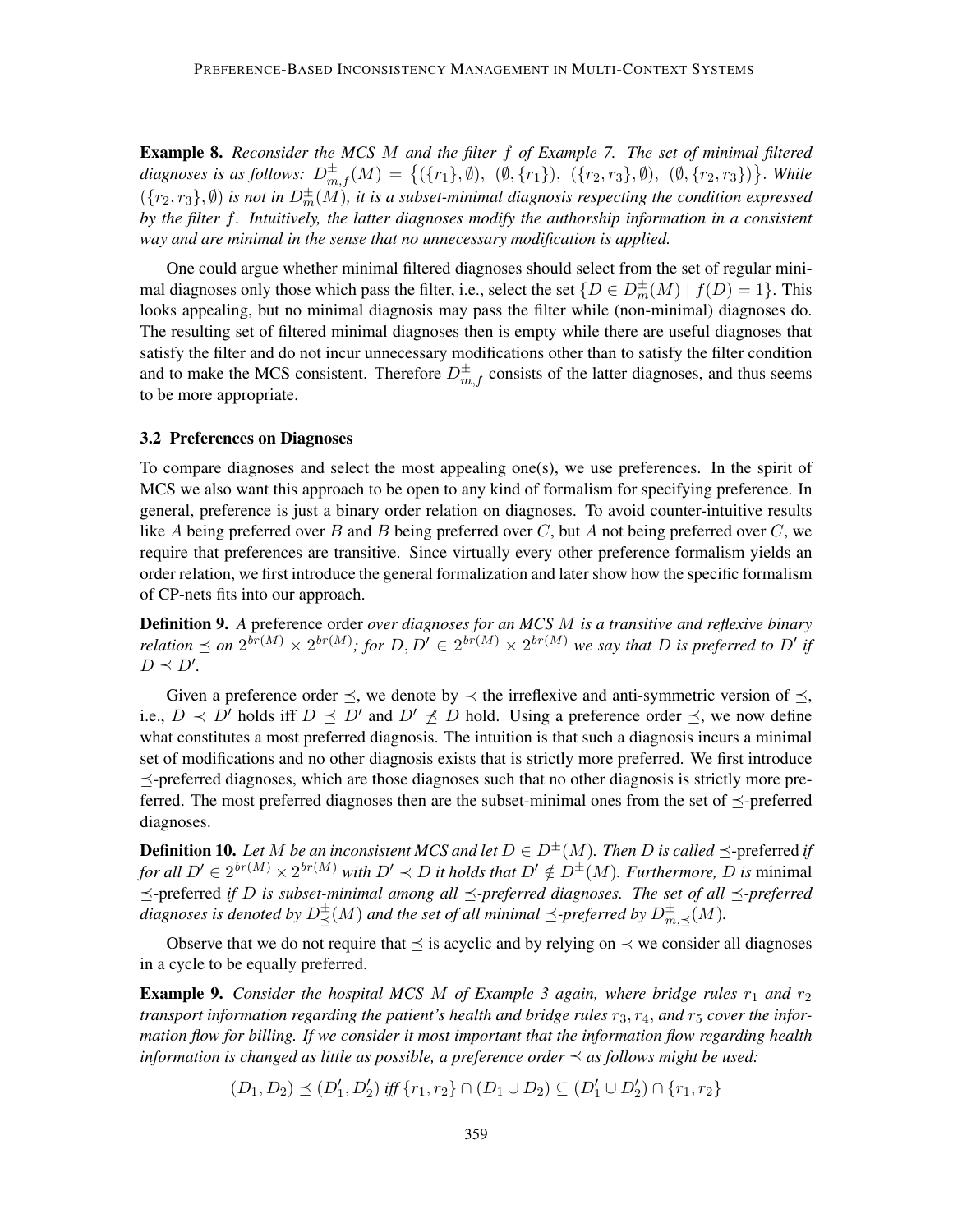*We observe that following this definition, the following preferences (and several more) hold:*

 $({r_4, r_5}, \emptyset) \preceq ({r_1}, \emptyset)$   $({r_4}, \emptyset) \preceq ({r_1}, \emptyset)$   $({r_5}, \emptyset) \preceq ({r_1}, \emptyset)$  $({r_4, r_5}, \emptyset) \preceq (\emptyset, {r_2})$   $({r_4}, \emptyset) \preceq (\emptyset, {r_2})$   $({r_5}, \emptyset) \preceq (\emptyset, {r_2})$  $({r_4}, \emptyset) \preceq ({r_5}, \emptyset)$   $({r_5}, \emptyset) \preceq ({r_4}, \emptyset)$ 

*Note that*  $\preceq$  *indeed yields cyclic preferences among those candidate diagnoses that are incomparable; in particular*  $({r_4}, \emptyset)$  *and*  $({r_5}, \emptyset)$ *. We have that* 

$$
D_{\preceq}^{\pm}(M) = \{(D_1, D_2) \mid D_1, D_2 \subseteq \{r_3, r_4, r_5\} \text{ and } r_4 \in D_1 \setminus D_2 \text{ or } r_5 \in D_1 \setminus D_2\}
$$

*Note that*  $(\{r_5\}, \emptyset)$ ,  $(\{r_4\}, \emptyset)$ , and  $(\{r_4, r_5\}, \emptyset)$  are all in  $D^{\pm}_{\preceq}(M)$ . Selecting the subset-minimal diagnoses from  $D^\pm_{\preceq}(M)$  we obtain  $D^\pm_{m,\preceq}(M)=\{(\{r_5\},\emptyset),\bar{(\{r_4\},\emptyset)}\}$ *. This agrees with our intuition that a minimal set of modifications should be applied and we favor to modify bridge rules for billing information rather than modifying health-related bridge rules.*

For use in the following sections, we also state the sets  $D^{\pm}_{\preceq}(M)$  and  $D^{\pm}_{m,\preceq}(M)$  explicitly.

$$
D^{\pm}_{\preceq}(M) = \{ D \in D^{\pm}(M) \mid \forall D' \in D^{\pm}(M) : \neg (D' \preceq D \land D' \neq D \land D \not\preceq D') \} \tag{4}
$$
  

$$
D^{\pm}_{m,\preceq}(M) = \{ D \in D^{\pm}_{\preceq}(M) \mid \forall D' \in D^{\pm}_{\preceq}(M) : D' \subseteq D \Rightarrow D' = D \}
$$

In Section 5 we show how preferences can be realized in general.

#### 3.2.1 SAMPLE INSTANTIATIONS OF PREFERENCE ORDERS: CP-NETS

We now briefly demonstrate how our notion of preference can capture some practical preference formalisms. Conditional preference networks (CP-nets) (Boutilier et al., 2004) are a widespread preference formalism with many appealing features. CP-nets capture a natural class of preference statements like "If my new car is from Japan, I prefer hybrid over diesel engine, assuming all else is equal". We briefly present the essential concepts of CP-nets in compact form to show their flavor. A CP-net has a set of outcome variables where each variable ranges over some domain. In our example, we have the variables "origin country" and "engine type" with origin country including "Japan"and engine type including "diesel" and "hybrid". A distinguishing feature of CP-nets is the dependency of preferences, e.g., the above preference on the engine type only upholds if the outcome of the origin country is "Japan". This dependency is expressed in CP-nets as a directed graph  $N = (V, E)$  on *outcome variables* V. Each outcome variable  $v \in V$  is associated with a set  $dom(v)$  of possible outcomes. A *total outcome o* assigns each  $v \in V$  a value from  $dom(v)$ , denoted by  $o_v$ ; for a subset  $V' \subseteq V$  of the variables,  $o_{V'}$  denotes the restriction of  $o$  to  $V'$  (note that  $o = o_V$ ). Furthermore, each variable v has an associated conditional-preference table  $cpt(v)$  which contains a total preference order over  $dom(v)$  for every possible outcome of the parent variables  $Pa(v)$  on which v depends, i.e.,  $Pa(v) = \{v' \mid (v', v) \in E\}$ . A preference order  $\preceq$  over total outcomes *satisfies* N, if for all total outcomes o, o' and all variables  $v \in V$  it holds that  $o_{Pa(v)} = o'_{Pa(v)}$ implies that  $o \preceq o'$  holds iff  $o_v$  is preferred to  $o'_v$  in  $cpt(v)$ . Informally,  $\preceq$  satisfies N if it agrees with all conditional-preference tables of  $N$ ; for formal details and further background see the work of Boutilier et al. (2004) and Allen (2016).

Note that dependencies in CP-nets are natural to humans as CP-nets have successfully been used for preference elicitation, e.g. by Domshlak et al. (2001). CP-nets also allow one to compare total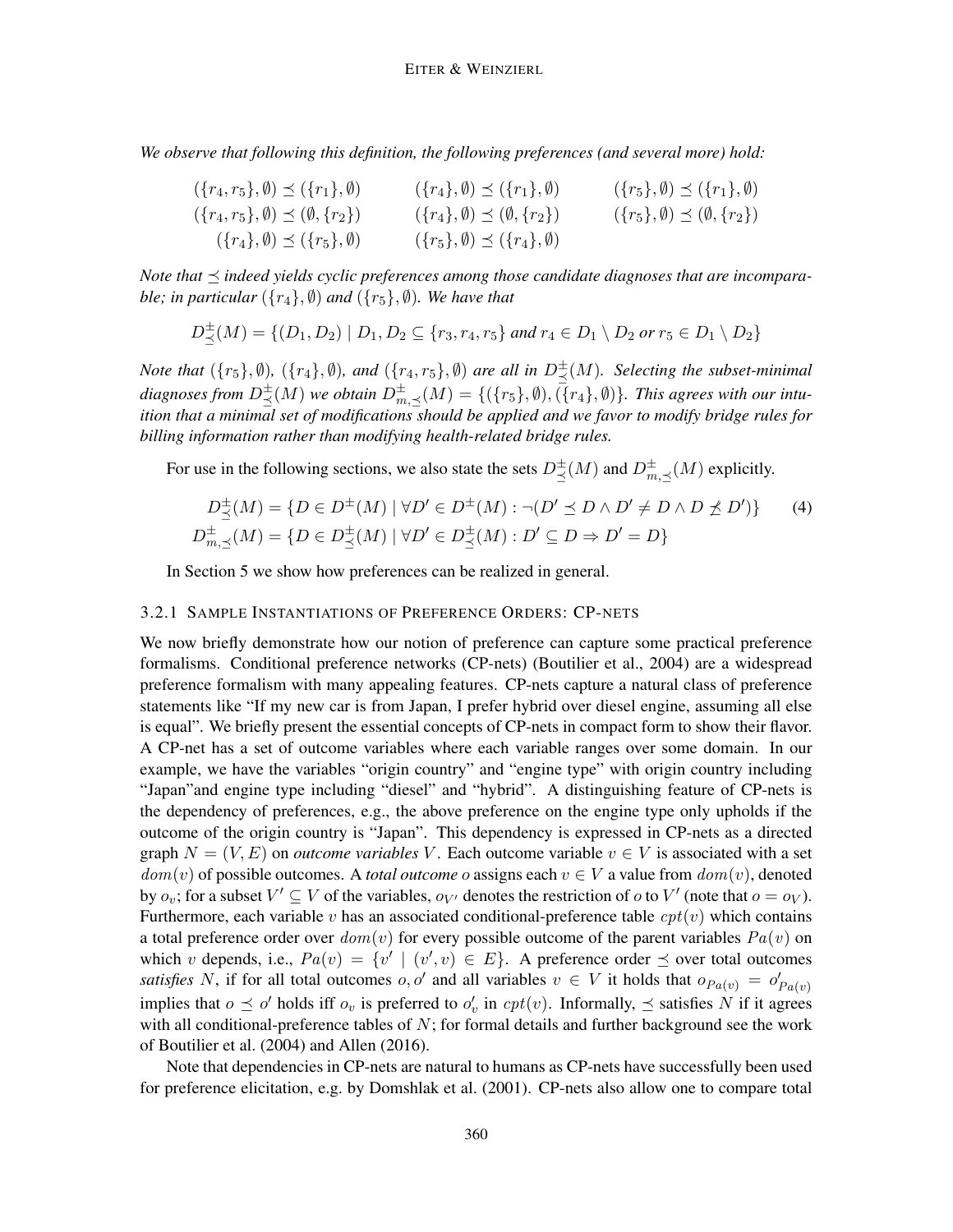outcomes, so we may ask whether an outcome  $o$  is preferred to an outcome  $o'$  under all preferences that satisfy N. If this is the case, then o is said to *dominate* o', written as  $N \models o \precsim o'$  (*entailment*).

 $CP$ -nets may be used to specify preference among diagnoses of an MCS  $M$  as follows: each bridge rule  $r \in br(M)$  is assigned two outcome variables  $V_1^r$  and  $V_2^r$ , where the domain of  $V_1^r$  is  $\{inD1, not\_inD1\}$  and the domain of  $V_2^r$  is  $\{inD2, not\_inD2\}$ . We call any CP-net  $N = (V, E)$ with  $V = \{V_1^r, V_2^r \mid r \in br(M)\}\$  and domains as before *fully compatible* to M, or just a *fully compatible* CP-net. Every total outcome of such a CP-net corresponds one-to-one to a candidate diagnosis of M.

Definition 11. *Given an MCS* M *and a CP-net* N *that is fully compatible to* M*, we say a diagnosis*  $D \in D^{\pm}(M)$  *is* N-preferred *iff there exists no*  $D' \in D^{\pm}(M)$  *such that*  $N \models D' \preceq D$  *holds and*  $N \models D \precsim D'$  does not hold. Let  $D^N(M)$  denote the set of all N-preferred diagnoses of M. Then the set  $D^{\pm}_{ind}(M,N)$  of irredundant  $N$ -preferred diagnoses, consists of the subset-minimal diagnoses *of*  $D^N(M)$ *. Formally,*  $D_{ind}^{\pm}(M, N) = \{D \in D^N(M) \mid \forall D' \in D^N(M) : D' \subseteq D \Rightarrow D = D'\}.$ 

Observe that given a CP-net  $N$  that is compatible to the MCS  $M$ , we can readily define a preference order  $\preceq^N$  that is equivalent to N as follows: for all  $D, D' \in 2^{br(M)} \times 2^{br(M)}$  it holds that  $D \preceq^N D' \Leftrightarrow N \models D \preceq D'$ . Since the entailment of the CP-net is transitive and reflexive,  $\preceq^N$ is transitive and reflexive, therefore  $\preceq^N$  is a preference relation in the sense of Definition 9. Hence, we can use  $\preceq^N$  and the notion of most preferred diagnosis to select the irredundant N-preferred diagnoses, formally:

**Proposition 2.** *Given a CP-net* N *compatible to an MCS M, let*  $D \preceq^N D'$  *hold iff*  $N \models D \preceq D'$ *holds. Then*  $D^N(M) = D^{\pm}_{\preceq^N}(M)$  and  $D^{\pm}_{m,\preceq^N}(M) = D^{\pm}_{ird}(M,N)$ .

Deciding whether a global outcome  $o$  is preferred over  $o'$  by a given CP-net N, i.e., deciding  $N \models o' \preceq o$ , is no easy task in general. In the work of Goldsmith et al. (2008) it is shown that this task is PSPACE-complete. Restricting the CP-net, however, decreases the computational complexity, e.g., the same decision problem is NP-complete for binary-valued directed-path singly connected CP-nets and even in quadratic time for binary-valued tree-structured CP-nets as shown by Boutilier et al. (2004). Notice that fully-compatible CP-nets are binary-valued.

#### 4. Meta-Reasoning for Diagnosis

To realize filters and preference orders inside an MCS, some MCS context must be able to reason on diagnoses of the MCS. We achieve this by a rewriting technique, transforming an MCS  $M$  into an extended MCS  $M'$ , where certain new context(s) can do meta-reasoning on diagnoses of the original MCS  $M$ . The underlying idea here is that a diagnosis  $D$  applied to  $M'$  has the same effects as if  $D$  would be applied to  $M$ , but in  $M'$  there are additional contexts that observe the behavior of the bridge rules in  $M$  to reason about the observed diagnosis  $D$ . A significant advantage of this approach is that the observation contexts may use any abstract logic for reasoning about the observed diagnoses. Thus our approach can capture a wide range of formalisms to specify preferences by filters or preference orders, and it allows the creator of an MCS to use whichever formalism she or he sees to fit best. Furthermore, the rewriting is not intrusive, since it only requires that each rule is duplicated and one additional positive literal added in it.

The transformation given in this section realizes filters in general by using diagnoses with protected bridge rules. Preferences also require some additional notions of diagnoses that allow to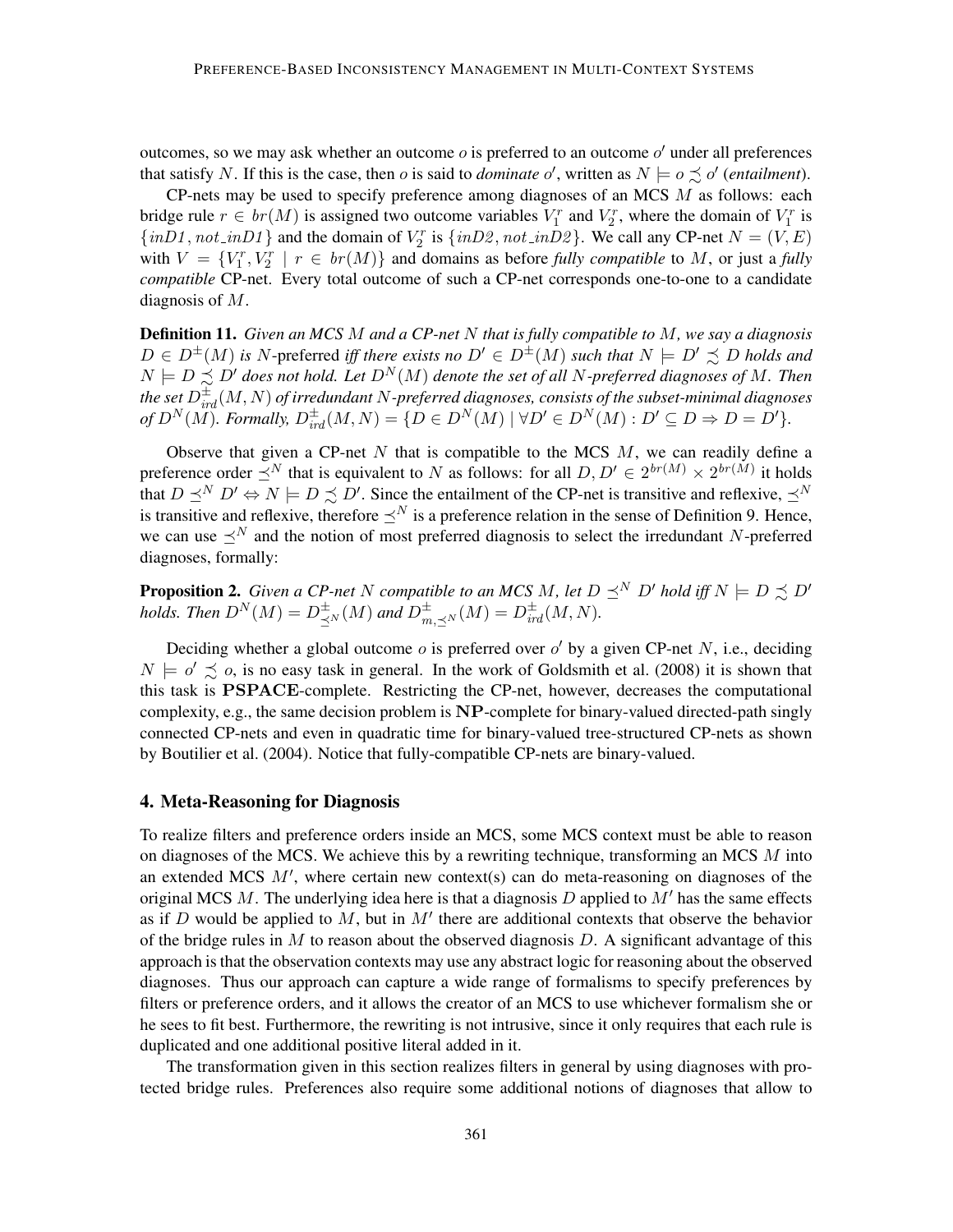prioritize some bridge rules. This prioritization in principle establishes a lexicographic order on candidate diagnoses. We present in fact two possible ways to realize general preferences. The first adds exponentially many bridge rules, while the second adds only linearly many bridge rules but comes at the cost of duplicating the contexts of the original MCS.

In the following section, we present a uniform encoding for meta-reasoning on diagnoses, which serves as the basis for realizing filters and preferences as well as for proving correctness.

#### 4.1 Injecting Diagnoses

We can encode the modifications of a diagnosis directly in an MCS such that observations are perfect, which means that the original system is not just observed but actively modified. Conceptually, given an MCS  $M = (C_1, \ldots, C_n)$  all its bridge rules are rewritten and protected such that a diagnosis is applied only to the bridge rules of an additional context  $C_{n+1}$ . This context  $C_{n+1}$  then is able to definitely observe the modifications and to exhibit this observation to all other contexts via its acceptable belief set. The bridge rules of the original system are rewritten to consider the belief set of  $C_{n+1}$ . So they either behave like being removed or like being made condition-free, depending on what  $C_{n+1}$  believes. Furthermore, the definition of the observation context  $C_{n+1}$  is generic and only specifies some necessary properties. This provides the user with the possibility to instantiate it with a logic and a knowledge base of her choice, which is in line with the spirit of the MCS framework.

To encode (observe) diagnoses, the context  $C_{n+1}$  needs bridge rules to which a diagnosis can be applied and which can be observed reliably. To this end, for every  $r \in br(M)$  we have the following two bridge rules to encode/observe whether  $r$  is removed or made unconditional (i.e., condition-free).  $d1(r): (n+1: not\_removed_r) \leftarrow \top.$  (5)

$$
d1(r): \quad (n+1: not\_removed_r) \leftarrow \top. \tag{5}
$$

$$
d2(r): \quad (n+1: uncond_r) \leftarrow \bot. \tag{6}
$$

For a set  $R \subseteq br(M)$ , let  $d1(R) = \{d1(r) | r \in R\}$  and  $d2(R) = \{d2(r) | r \in R\}$ .

Since the meta-reasoning encoding is used as uniform foundation for filters and preferences, we introduce a property  $\theta$  that describes the additional behavior of the context  $C_{n+1}$ . This allows us to later specify the required behavior for both filters and preferences. The preference encoding requires further bridge rules for mapping preferences to bridge rules; this set of additional bridge rules is called  $\mathcal{K}_p$ , so we obtain an MCS  $M^{mr(\theta,\mathcal{K}_p)}$  as the meta-reasoning encoding of  $M$  as follows.

**Definition 12.** Let  $M = (C_1, \ldots, C_n)$  be an MCS, let  $\mathcal{K}_p$  be a set of bridge rules such that the *following holds for all*  $r \in K_p$ :  $\varphi(r) \notin \{not\_removed_{r'}, uncond_{r'} \mid r' \in br(M)\}, body(r) =$  $\{\perp\}$ , and  $C_h(r) = n+1$ . Furthermore, let  $\theta$  be a ternary property over  $2^{br(M)} \times 2^{br(M)} \times 2^{K_p}$ . *Then, the MCS*  $M^{mr(\theta,\mathcal{K}_p)} = (C'_1, \ldots, C'_n, C_{n+1})$  *is a* meta-reasoning encoding *if the following holds:*

(*i*) *for every*  $C_i = (L_i, kb_i, br_i)$  *with*  $1 \leq i \leq n$  *it holds that*  $C'_i = (L_i, kb_i, br'_i)$  *where*  $br'_i$ *contains for every*  $r \in br_i$  *of form* (2) *the following two bridge rules:* 

$$
(i:s) \leftarrow (c_1:p_1), \dots, (c_j:p_j), \text{not } (c_{j+1}:p_{j+1}), \dots, \text{not } (c_m:p_m),
$$
  
not 
$$
(n+1: removed_r).
$$
 (7)

$$
(i:s) \leftarrow (n+1: uncond_r). \tag{8}
$$

- *(ii)*  $C_{n+1} = (\tilde{L}_{n+1}, kb_{n+1}, br_{n+1})$  *is an arbitrary context such that:* 
	- (a) the logic  $L_{n+1} = (KB_{n+1}, BS_{n+1}, ACC_{n+1})$  *is an arbitrary logic where*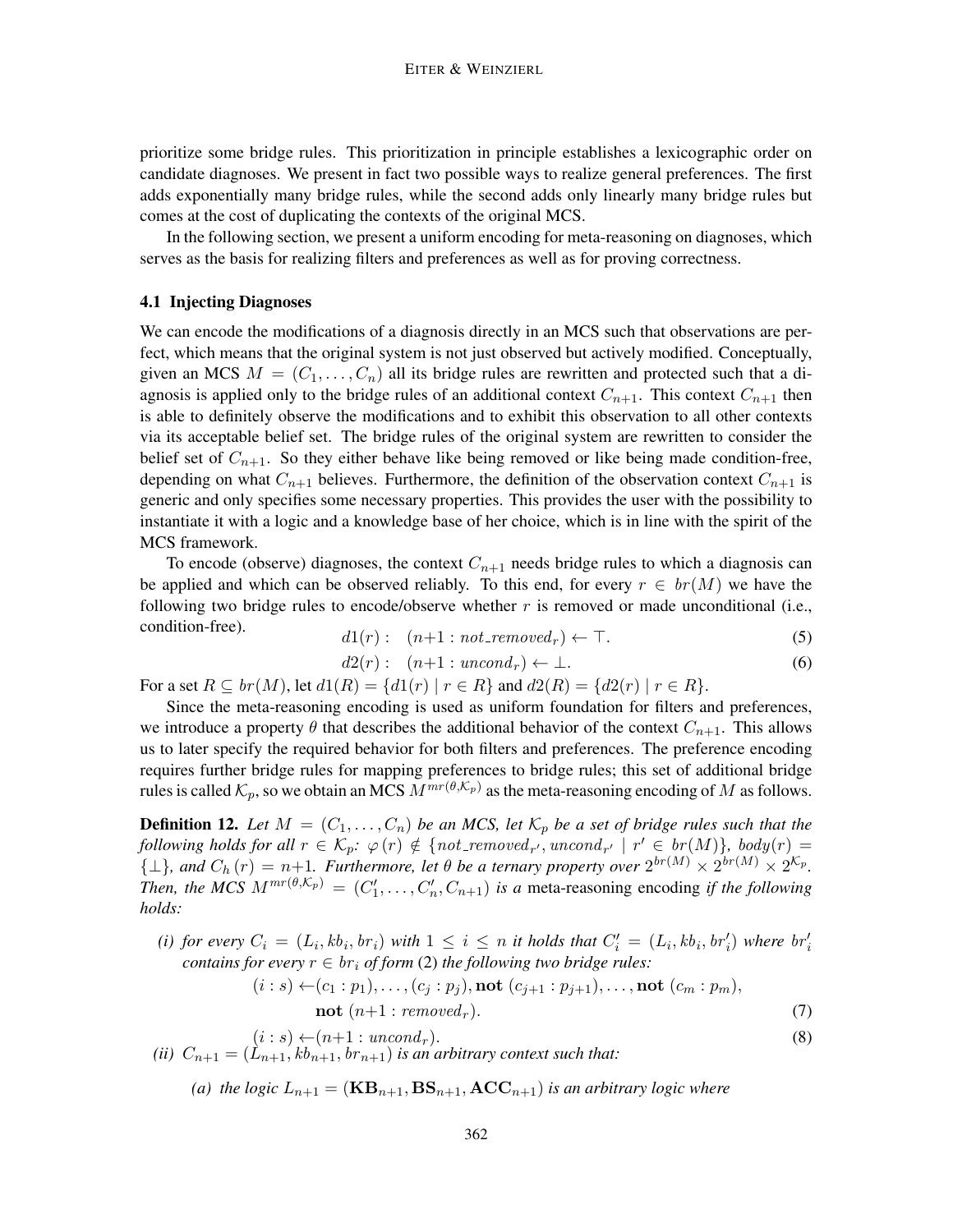- $\mathbf{KB}_{n+1}$  *fulfills that*  $A \subseteq \{uncond_r, not\_removed_r \mid r \in br(M)\} \cup \{\varphi(r) \mid r \in \mathbb{R}\}$  $\mathcal{K}_p$ 
	- *implies that there exists a knowledge-base*  $kb \in \mathbf{KB}_{n+1}$  *with*  $A \subseteq kb$ .
- $BS_{n+1}$  *fulfills that*  $B \subseteq \{removed_r, uncond_r \mid r \in br(M) \}$ *implies that there exists a belief set*  $bs \in \mathbf{BS}_{n+1}$  *with*  $B \subseteq bs$ *.*
- $ACC_{n+1}$  *is such that some kb*  $\in$   $KB_{n+1}$  *fulfills the property* (\*) *in item (d) below.*
- *(b) the set of bridge rules is*  $br_{n+1} = d1(br(M)) \cup d2(br(M)) \cup K_p$  *and the only rules with head formulas not\_removed<sub>r</sub> and uncond<sub>r</sub> are of form* (5) and (6).
- *(c)* the knowledge base  $kb_{n+1} \in \mathbf{KB}_{n+1}$  is arbitrary but fulfills the following property:
	- (\*) *for every*  $H \subseteq \{ \varphi(r) | r \in br_{n+1} \}$  *it holds that*  $S_{n+1} \in \text{ACC}_{n+1}(kb_{n+1} \cup H)$  *iff*  $\theta(R_1, R_2, R_3)$  *is true where*  $R_1 = \{r \in br(M) \mid not\_removed_r \notin H\},\$  $R_2 = \{r \in br(M) \mid uncond_r \in H\},\$  $R_3 = \{r \in \mathcal{K}_p \mid \varphi(r) \in H\}$ *, and*  $S_{n+1} = \{removed_r \mid r \in R_1 \} \cup \{ uncond_r \mid r \in R_2 \}.$

*The protected bridge rules*  $b_{P}$  *of*  $M^{mr}(\theta,\mathcal{K}_p)$  *are all rules of form* (7) *and* (8)*.* 

The bridge rules of form (7) and (8) for a bridge rule  $r \in br(M)$  either behave like removed or like made unconditional, depending on what  $C_{n+1}$  believes. The bridge rule (7) behaves like r being removed by a diagnosis if  $C_{n+1}$  believes it is removed (i.e., it does not fire even if the original body of r is satisfied). The bridge rule (8) behaves like r being made condition-free by a diagnosis if  $C_{n+1}$  believes it is condition-free (i.e., it fires regardless of whether the original body of r is satisfied).

The property (\*) guarantees that (i) the beliefs of  $C_{n+1}$  coincide with the diagnosis encoded by bridge bridge rules of form (5) and (6), and (ii) that there is an acceptable belief set whenever  $\theta$ holds. This definition of  $M^{mr(\theta,\mathcal{K}_p)}$  is thus generic and the Propositions 3-5 below are very general. The advantage of this approach is that we have a common foundation for encoding filters and preferences, such that several propositions hold for both encodings. Furthermore, as shown later in detail, the property  $\theta$  to realize a filter f amounts to simply stating that  $\theta(D_1, D_2, \emptyset)$  holds iff  $f(D_1, D_2) = 1$ , while  $\theta$  and  $\mathcal{K}_p$  suffice to capture preferences. The context  $C_{n+1}$  is similar to an interface in programming, which defines certain properties but is open to an arbitrary implementation. A concrete realization of  $C_{n+1}$  using the logic  $\tilde{L}_{\Sigma}^{asp}$  $\sum_{\Sigma}^{asp}$  for Answer-Set Programming is illustrated in Example 19 in Appendix B. Specifically, there the rules (22)–(34) "implement the interface".

**Example 10.** *Recall the MCS*  $M = (C_1, C_2)$  *of Example 6. Let*  $\mathcal{K}_p = \emptyset$  *and*  $\theta(D_1, D_2, \emptyset)$  *always hold. Then the meta-reasoning encoding*  $M^{mr(\theta,\mathcal{K}_p)} = (C'_1, C'_2, C_3)$  *is such that the contexts*  $C_1$ *,*  $C_2$ , equal modulo bridge rules the contexts  $C_1', C_2',$  respectively. Recall that the bridge rules of M *are:*

| $r_1$ : | $(1: \text{improve}) \leftarrow \text{not} (2: \text{good}).$ |
|---------|---------------------------------------------------------------|
| $r_2$ : | $(2:coauthored) \leftarrow (1:contribute).$                   |
| $r_3$ : | $(2:name_K) \leftarrow (1:contribute).$                       |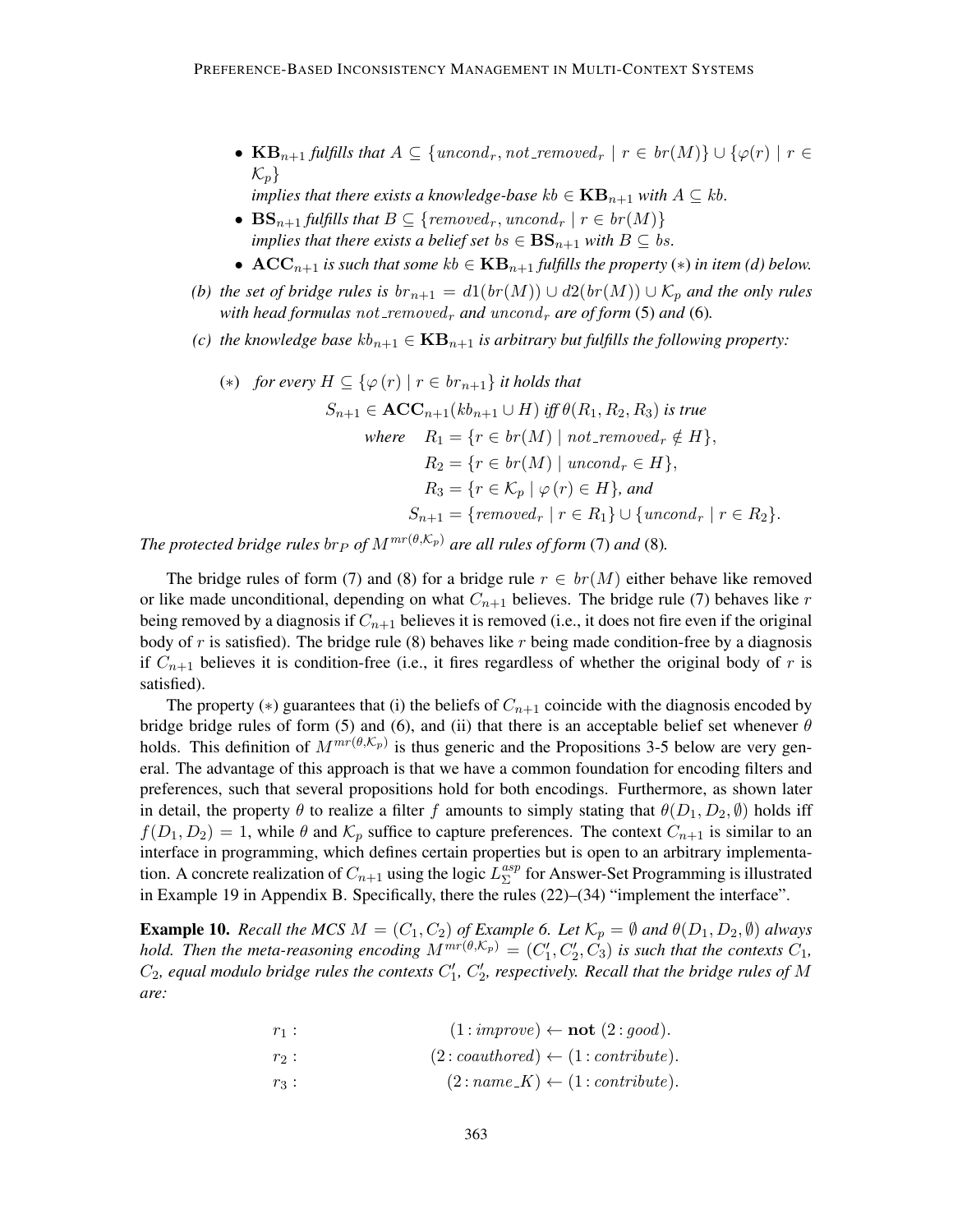

Figure 3: Contexts of the meta-reasoning encoding  $M^{mr(\theta,\mathcal{K}_p)} = (C_1, C_2, C_3)$  from Example 10. Only bridge rules  $r'_1, r''_1, d1(r_1), d2(r_1)$  of  $M^{mr(\theta, \mathcal{K}_p)}$  that stem from bridge rule  $r_1 \in$  $br(M)$  are shown.

*The bridge rules of*  $M^{mr(\theta,\mathcal{K}_p)}$  *are then as follows:* 

$$
r'_1: (1:improve) \leftarrow \text{not } (2:good), \text{not } (3:removed_{r_1}).
$$
  
\n
$$
r''_1: (1:improve) \leftarrow (3:uncond_{r_1}).
$$
  
\n
$$
r'_2: (2:coauthored) \leftarrow (1:contribute), \text{not } (3:removed_{r_2}).
$$
  
\n
$$
r''_2: (2:coauthored) \leftarrow (3:uncond_{r_2}).
$$
  
\n
$$
r''_3: (2:name_K) \leftarrow (1:contribute), \text{not } (3:removed_{r_3}).
$$
  
\n
$$
r''_3: (2:name_K) \leftarrow (3:uncond_{r_3}).
$$
  
\n
$$
d1(r_i): (3:not_rremoved_{r_i}) \leftarrow \top.
$$
  
\n
$$
i \in \{1, 2, 3\}
$$
  
\n
$$
d2(r_i): (3:uncond_{r_i}) \leftarrow \bot.
$$
  
\n
$$
i \in \{1, 2, 3\}
$$

*Notice that only the last six bridge rules of*  $M^{mr}(\theta,\mathcal{K}_p)$  *are not protected, i.e., the first six bridge rules are guaranteed not to be modified in a diagnosis with protected bridge rules. Figure 3 depicts the contexts and, for better visibility, only those bridge rules of*  $M^{mr(\theta,\mathcal{K}_p)}$  *that stem from*  $r_1 \in br(M)$ *are shown.*

Note that the observation context of a meta-reasoning encoding only knows that some bridge rules exist but it has no knowledge of the actual information exchange or the contents of any of the other contexts. Since the meta-reasoning encoding is the basis for all later encodings, it provides us with a mechanism to determine preferred solutions for both preference orders and filters that maintains privacy and information hiding of the contexts. For filters that are not inherently centralized, the realization even allows for finding preferred solutions in a decentralized, localized manner (cf. Section 7.1 on decomposing the central observation contexts). Thus we mostly preserve key properties of MCS also for inconsistency assessment and selection of preferred diagnoses.

Def. 12 forbids the observation context  $C_{n+1}$  to exhibit any belief not of the form removed<sub>r</sub> or uncond<sub>r</sub> for  $r \in br(M)$ . In practice however, auxiliary beliefs are useful when realizing a preference or filter. Since the applicability of bridge rules does not depend on beliefs that do not occur in any bridge rule, this restriction can be lifted to allow for auxiliary beliefs in  $C_{n+1}$ .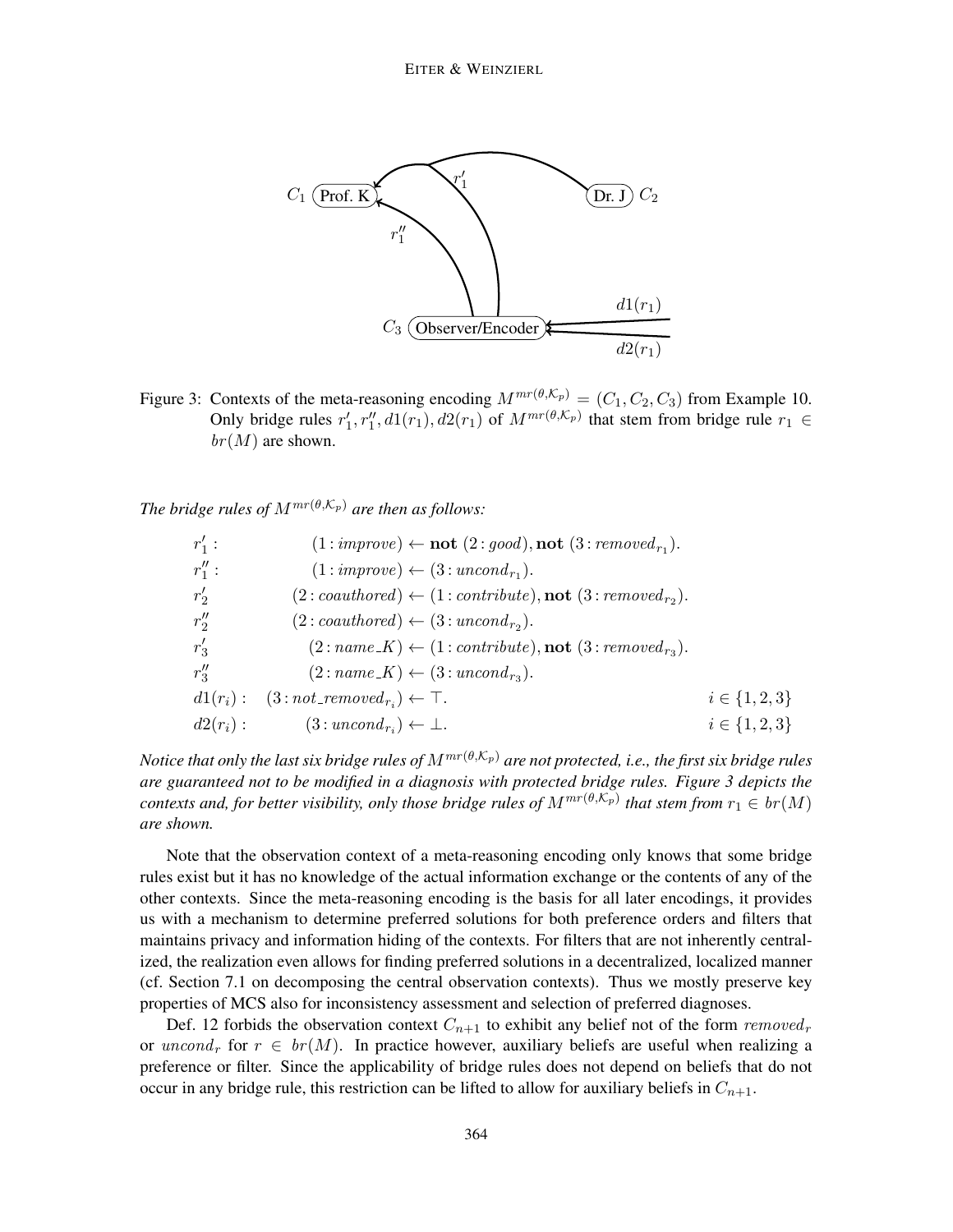In the remainder of this section, we show some properties of  $M^{mr(\theta,\mathcal{K}_p)}$ , which are the basis for proving the correctness of the subsequent realizations of filters and preferences. First, there is a one-to-one correspondence between diagnoses of M and diagnoses of  $M^{mr(\theta,\mathcal{K}_p)}$ .

**Proposition 3.** Let M be an MCS and  $M^{mr(\theta,\mathcal{K}_p)}$  be a meta-reasoning encoding with protected *bridge rules br<sub>P</sub>*, *and let*  $D_1, D_2 \subseteq br(M)$ ,  $K \subseteq K_p$ . *Then,* 

- (1) let  $S = (S_1, \ldots, S_n)$  be a belief state of M and let  $S' = (S_1, \ldots, S_n, S_{n+1})$  where  $S_{n+1} =$  ${removed_r | r \in D_1} \cup {uncond_r | r \in D_2}$ . Then,  $S \in Eq(M[D_1, D_2])$  and  $\theta(D_1, D_2, \mathcal{K})$ *holds if and only if*  $S' \in \text{Eq}(M^{mr(\theta,\mathcal{K}_p)}[d1(D_1), d2(D_2) \cup \mathcal{K}])$  *holds.*
- *(2)*  $(d1(D_1), d2(D_2) ∪ K) ∈ D<sup>±</sup>(M<sup>mr(θ, K_p)</sup>, br<sub>P</sub>) holds if and only if$   $(D_1, D_2) ∈ D<sup>±</sup>(M)$  and $\theta(D_1, D_2, \mathcal{K})$  *hold.*

From this, the following correspondence between minimal  $\theta$ -satisfying diagnoses of M and minimal diagnoses of  $M^{mr(\theta,\mathcal{K}_p)}$  holds.

**Proposition 4.** Let  $M^{mr(\theta,\mathcal{K}_p)}$  be a meta-reasoning encoding of an MCS M. Then the set of minimal  $\theta$ -satisfying diagnoses with protected bridge rules  $br_P$  of  $M^{mr(\theta,\mathcal{K}_p)}$  is

$$
D_m^{\pm}(M^{mr(\theta,\mathcal{K}_p)},br_P) =
$$
  

$$
\{(d1(D_1), d2(D_2) \cup \mathcal{K}) \mid (D_1, D_2) \in D^{\pm}(M) \text{ and } \theta(D_1, D_2, \mathcal{K}) \text{ holds}
$$
  
and there exist no  $(D'_1, D'_2) \in D^{\pm}(M), \mathcal{K}' \subseteq \mathcal{K}_p$  such that  
 $(D'_1, D'_2 \cup \mathcal{K}') \subset (D_1, D_2 \cup \mathcal{K}) \text{ and } \theta(D'_1, D'_2, \mathcal{K}') \text{ holds}\}.$ 

This result can be strengthened given that  $\theta$  obeys some property. We say that  $\theta$  is *functional* (or *a function*), if for every  $D_1, D_2 \subseteq br(M)$  there exists at most one  $K \subseteq K_p$  such that  $\theta(D_1, D_2, \mathcal{K})$  holds. We say that  $\theta$  is *functional increasing* if  $\mathcal{K} \subseteq \mathcal{K}'$  holds whenever  $\theta$  is functional,  $\theta(D_1, D_2, \mathcal{K})$ ,  $\theta(D'_1, D'_2, \mathcal{K}')$ , and  $(D_1, D_2) \subseteq (D'_1, D'_2)$ , where  $D_1, D_2, D'_1, D'_2 \subseteq$  $br(M), \mathcal{K}, \mathcal{K}' \subseteq \mathcal{K}_p.$ 

**Proposition 5.** Let  $M^{mr(\theta,\mathcal{K}_p)}$  be a meta-reasoning encoding of an MCS M such that  $\theta$  is functional *increasing. Then, the set of minimal θ-satisfying diagnoses with protected bridge rules br<sub>P</sub> of*  $M^{mr(\theta,\mathcal{K}_p)}$  is

 $D_m^{\pm}(M^{mr(\theta,\mathcal{K}_p)},br_P)=$  $\{(d1(D_1), d2(D_2) \cup K) | (D_1, D_2) \in D^{\pm}(M) \text{ and } \theta(D_1, D_2, K) \text{ holds}$ and there exists no  $(D'_1, D'_2) \in D^{\pm}(M)$  such that  $(D'_1, D'_2) \subset (D_1, D_2)$  and  $\theta(D'_1, D'_2, \mathcal{K}')$  holds for some  $\mathcal{K}, \mathcal{K}' \subseteq \mathcal{K}_p$ .

Given these relationships between diagnoses of M and  $M^{mr(\theta,\mathcal{K}_p)}$  with respect to property  $\theta$ , we show in the next section several ways how  $M^{mr(\theta,\mathcal{K}_p)}$  can be used to realize preferences.

#### 5. Preference Realization

In the previous section we introduced a transformation that enables meta-reasoning on diagnoses. In this section, we first present how filters can be realized and then proceed to preferences, where we first introduce a plain encoding using exponentially many bridge rules to realize total preference orders and then introduce an encoding that allows to realize arbitrary preference orders at the expense of cloning the contexts of the original MCS.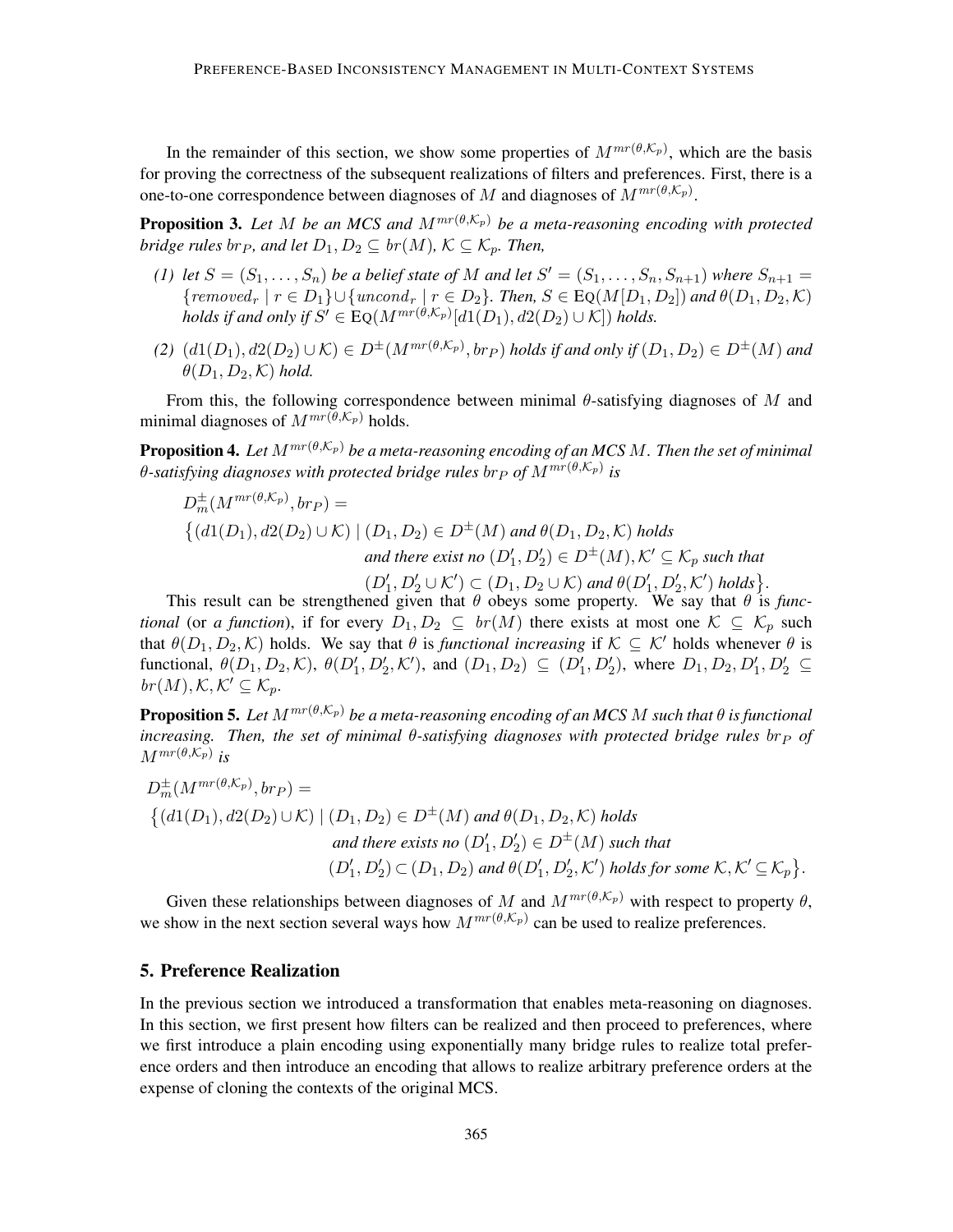### 5.1 Filter Encoding

We use the meta-reasoning encoding to realize filters, by simply requiring that the observation context becomes inconsistent if the observed diagnosis does not pass the filter, i.e., we use  $M^{mr(\theta,\mathcal{K}_p)}$ where  $\mathcal{K} = \emptyset$  and  $\theta$  is such that  $\theta(D_1, D_2, \mathcal{K})$  holds if and only if  $f(D_1, D_2) = 1$ . Since no further bridge rules are needed to realize filtered diagnoses, it is sufficient to pick  $\mathcal{K}_p = \emptyset$ .

**Definition 13.** Let M be an MCS and let f be a filter. Let  $K_p = \emptyset$  and let  $\theta(D_1, D_2, \emptyset)$  hold iff  $f(D_1, D_2) = 1$ . Then  $M^{mr(\theta, K_p)}$  is the filter-encoding of M wrt. f, which we also denote by  $M^f$ .

**Example 11.** *Reconsider the MCS*  $M = (C_1, C_2)$  *of Example 7 where two scientists write a paper and diagnoses are to be filtered by a filter* f *if the authorship information is modified by a diagnosis in an incoherent way. The filter* f *(see Example 7) is defined as follows:*

$$
f(D_1, D_2) = \begin{cases} 0 & \text{if } r_3 \in D_1, r_2 \notin D_1 \text{ or } r_3 \notin D_1, r_2 \in D_1 \\ 0 & \text{if } r_3 \in D_2, r_2 \notin D_2 \text{ or } r_3 \notin D_2, r_2 \in D_2 \\ 1 & \text{otherwise} \end{cases}
$$

The resulting filter encoding  $M^f$  is the MCS  $M^{mr(\theta,\mathcal{K}_p)} = (C'_1, C'_2, C_3)$ , which has the same *contexts and bridge rules as the MCS of Example 10. It only differs in the contents of the observation/encoding context* C<sup>3</sup> *which now realizes the filter* f*. We use ASP again for the logic of*  $C_3 = (L_{\Sigma}^{asp}$  $_{\Sigma}^{asp}, kb_3, br_3).$ 

*Recall that the knowledge-base formulas added by bridge rules to* C<sup>3</sup> *are either of the form* uncond<sub>r</sub> or not removed<sub>r</sub> and this information has to be exposed accordingly in the accepted *belief set. Also remember that the definition of the meta-reasoning encoding requires that every accepted belief set only consists of beliefs in* {removed<sub>r</sub>, uncond<sub>r</sub> |  $r \in br(M)$ }, but since no *other bridge rule of*  $M^{mr(\theta,\mathcal{K}_p)}$  *uses any other belief, we may allow further beliefs in the accepted belief set, i.e., our ASP program may use additional atoms.*

*The knowledge base*  $kb_3$  *of*  $C_3$  *then is:* 

| $kb_3 = \{ removed_{r_1} \leftarrow not\ not\ removed_{r_1}.$ | $\bot \leftarrow removed_{r_3}, not \, removed_{r_2}.$                |
|---------------------------------------------------------------|-----------------------------------------------------------------------|
| $removed_{r_2} \leftarrow not not\_removed_{r_2}.$            | $\bot \leftarrow not$ removed <sub>ra</sub> , removed <sub>ra</sub> . |
| $removed_{r_3} \leftarrow not not\_removed_{r_3}.$            | $\bot \leftarrow uncond_{r_3}, not uncond_{r_2}.$                     |
|                                                               | $\bot \leftarrow not\ uncond_{r_3}, uncond_{r_2}.$                    |

*The first three rules of* kb<sup>3</sup> *ensure that the removal information is correct while nothing is needed to* ensure that the information about condition-free bridge rules is exposed (if bridge rule  $r_i$  is made unconditional, then the fact  $\mathit{uncond}_{r_i}$  is added to  $kb_3$  by the bridge rule  $d2(r_i) \in br_3(M^{mr(\theta, \mathcal{K}_p)})$ being applicable and hence  $\mathit{uncond}_{r_i}$  is also present in the answer set and thus in the belief set of C3*.*

*The four constraints of* kb<sup>3</sup> *finally encode the filter condition and they ensure that the context has no acceptable belief set if the corresponding diagnoses are applied.*

Observe that the definition of  $\theta$  uses the notion of f, which is an abstraction / generalization of some desired actual behavior. Instead of  $f$ , it is possible to use the desired actual behavior directly to realize the context  $C_{n+1}$  of  $M^{mr(\theta,\mathcal{K}_p)}$ , i.e., for a concrete use case where some logic is used to describe which diagnoses should be filtered out, it is not really necessary to first abstract the concrete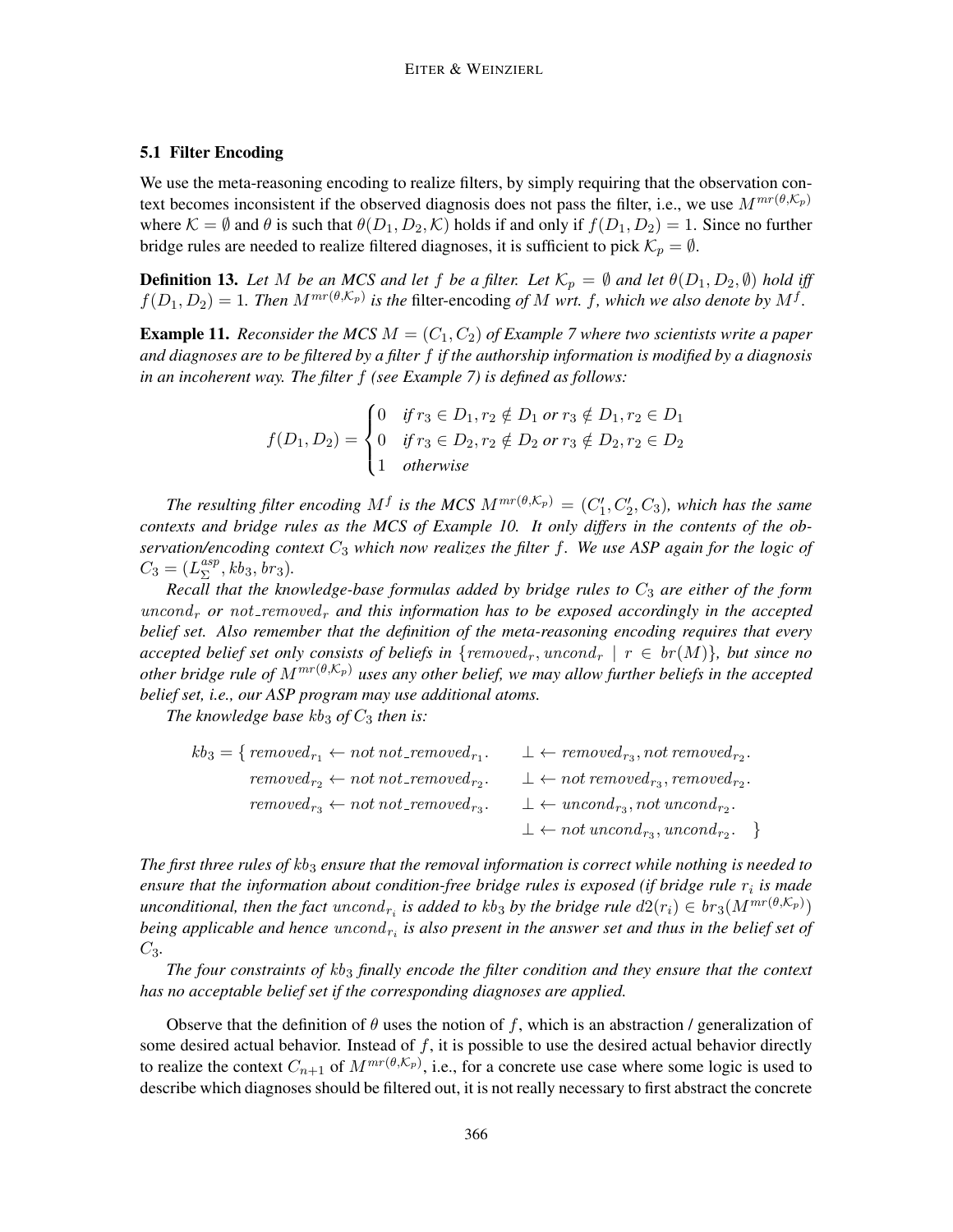case to a filter f, build  $\theta$  accordingly and then derive a concrete instantiation of  $C_{n+1}$ . Rather it is sufficient to take the definition of the meta-reasoning encoding and interpret it as the definition of the interfacing between the logic that does the filtering and the rest of the MCS framework. The reason why we introduced filters in general lies in the fact that this allows us to prove that all such filterings can be realized correctly. The following theorem now shows that diagnoses with protected bridge rules of  $M^f$  indeed correspond one-to-one to filtered diagnoses of M.

Theorem 1. *Let* M *be an MCS, let* f *be a filter and let* M<sup>f</sup> *be the corresponding filter-encoding. Then,*  $D_{m,f}^{\pm}(M) = \{ (D_1, D_2) \mid (d_1(D_1), d_2(D_2)) \in D_m^{\pm}(M^f, br_P) \}.$ 

To obtain all minimal-filtered diagnoses of an MCS  $M$  wrt. the filter  $f$ , it is therefore sufficient to compute all subset-minimal diagnoses (with protected bridge rules) of the MCS  $M^f = M^{mr(\theta,\mathcal{K}_p)}$ . Note that this encoding does not come with increased computational cost, since M and  $M<sup>f</sup>$  have the same number of bridge rules that possibly occur in a diagnosis with protected bridge rules. Consider M<sup>f</sup> and the respective bridge rules, i.e., the set  $br(M^f) \setminus br_P = d1(br(M)) \cup d2(br(M))$ : since  $body(r) = {\top}$  for  $r \in d1(br(M))$  and  $body(r) = {\perp}$  for  $r \in d2(br(M))$ , it holds for every  $(R_1, R_2) \in D_m^{\pm}(M^f, br_P)$  that  $r \in R_1$  implies  $r \in d_1(br(M))$  and  $r \in R_2$  implies  $r \in d_2(br(M))$ (this follows from Lemma 8 in Appendix A.2). Hence, there are  $2^{|d_1(br(M))|} \times 2^{|d_2(br(M))|}$  possibly relevant diagnoses for  $M^f$  while there are  $2^{|br(M)|} \times 2^{|br(M)|}$  possible diagnoses for M; since  $|d1(br(M))| = |d2(br(M))| = |br(M)|$ , the candidate space, i.e., the number of candidate diagnoses, for deciding whether a minimal-filtered diagnosis exists for  $M$  has the same size as the candidate space for deciding whether a minimal diagnosis with protected bridge rules exists for  $M^f$ .

#### 5.2 Plain-Preference Encoding

We now show how to use the meta-reasoning encoding  $M^{mr(\theta,\mathcal{K}_p)}$  for realizing preference orders. The set  $\mathcal{K}_p$  plays a crucial role, since it is used to map a given preference order on diagnoses to the  $\subseteq$ relation on  $\mathcal{K}_p$ . This allows us to select minimal  $\preceq$ -preferred diagnoses by considering  $\subseteq$ -minimal diagnoses of  $M^{mr(\theta,\mathcal{K}_p)}$ . Since the  $\subseteq$ -minimality on  $\mathcal{K}_p$  should take precedence over the remaining modified bridge rules of  $M^{mr(\theta,\mathcal{K}_p)}$ , we introduce a lexicographic order on bridge rules in which the latter are after those of  $\mathcal{K}_p$ . As we show in Section 6, the complexity of identifying a diagnosis with respect to prioritized bridge rules  $\mathcal{K}_p$  is not higher than identifying a minimal diagnosis.

In the following, we present a plain and simple encoding, which comes at the cost of  $\mathcal{K}_p$  being exponentially larger than  $br(M)$ , i.e.,  $M^{mr(\theta,\mathcal{K}_p)}$  contains exponentially many more bridge rules than  $M$ . We also prove that the approach is correct for total preference orders. Before presenting the plain encoding, first we introduce the notion of a prioritized-minimal diagnosis, and second we show how a total order can be mapped to the  $\subset$  relation.

In the following, we write  $(D_1, D_2) \subseteq_{b r_H} (D'_1, D'_2)$  as shorthand for  $(D_1 \cap br_H, D_2 \cap br_H) \subseteq$  $(D'_1 \cap br_H, D'_2 \cap br_H)$ , i.e., we denote by  $\subseteq_{br_H}$  the restriction of  $\subseteq$  to the set  $br_H$ ; furthermore, we write  $=_{b r_H}$  for an analogous restriction on  $=$ .

To realize a total preference order, the following definition is sufficient where we select from the set of minimal diagnoses with protected bridge rules those that are minimal with respect to the prioritized bridge rules. The bridge rules that are marked as prioritized take precedence for minimality. A prioritized-minimal diagnosis is subset-minimal with respect to prioritized bridge rules (regardless of minimality of the remaining bridge rules).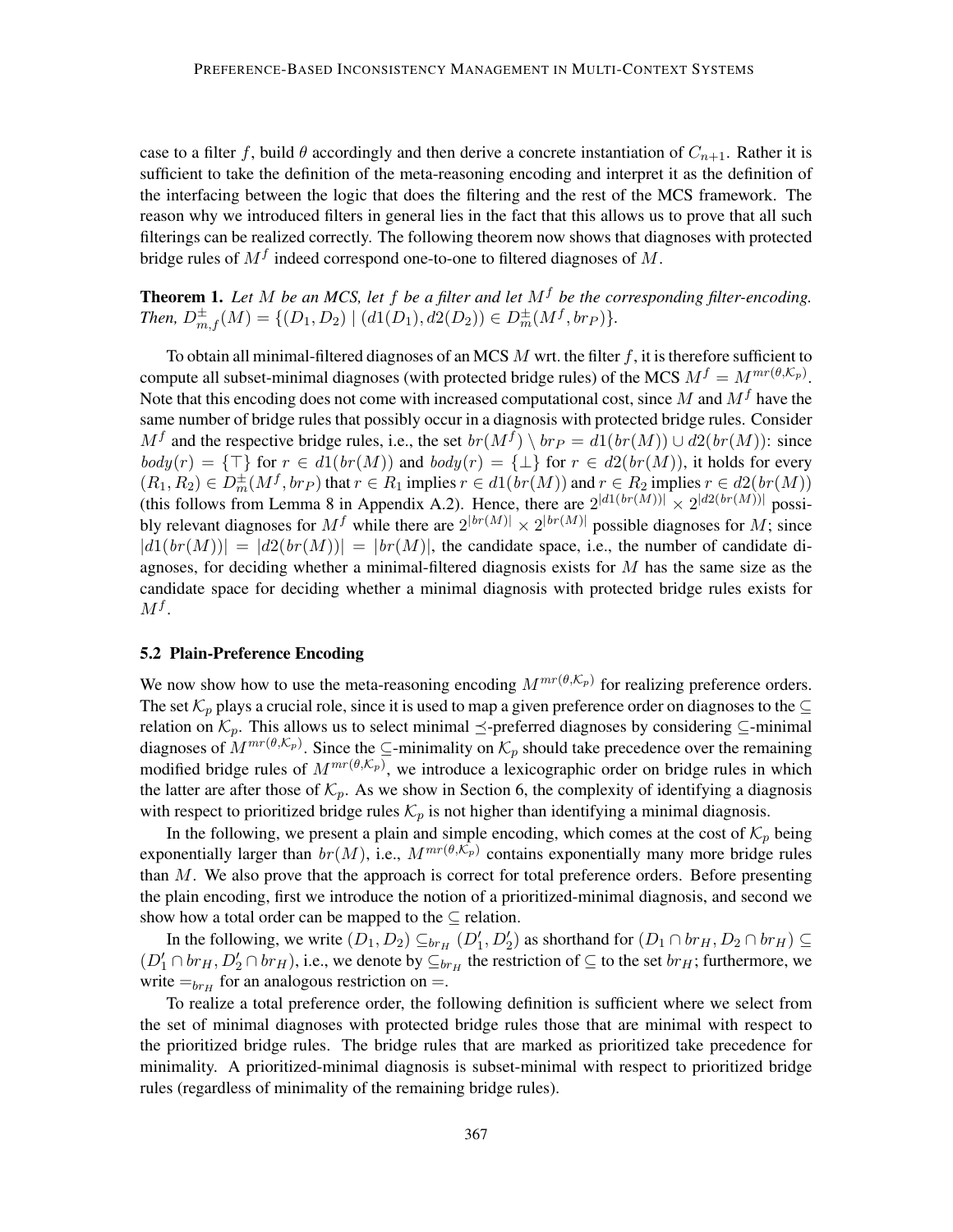**Definition 14.** Let M be an MCS with bridge rules br(M), protected rules br $_P \subseteq br(M)$ , and *prioritized rules* br<sub>H</sub>  $\subseteq$  br(M). The set of prioritized-minimal *diagnoses* is  $D^{\pm}(M, b_{FP}, b_{FR}) =$  $\{D \in D_m^{\pm}(M, br_P) | \forall D' \in D_m^{\pm}(M, br_P) : D' \subseteq_{br_H} D \Rightarrow D' =_{br_H} D\}.$ 

We now show how an arbitrary order relation over a pair of sets may be mapped to the  $\subseteq$ relation on an exponentially larger set, i.e., we map  $\preceq$  on the diagnoses of an MCS M, to another exponentially larger set.

**Definition 15.** Let  $\preceq$  be a preference relation on  $2^{br(M)} \times 2^{br(M)}$  and let  $g: 2^{br(M)} \times 2^{br(M)} \to {\mathcal K}_p$ be a bijective mapping where  $\mathcal{K}_p$  is arbitrary. Then, the subset-mapping  $map^g_{\preceq}$  $\leq^g: 2^{br(M)} \times 2^{br(M)} \rightarrow$  $2^{\mathcal{K}_{p}}$  is defined as follows. For every  $(D_{1},D_{2})\in2^{br(M)}\times2^{br(M)}.$ 

map g  $\frac{g}{\leq}(D_1, D_2) = \left\{K \in \mathcal{K}_p \mid K = g(D'_1, D'_2) \text{ for some } (D'_1, D'_2) \leq (D_1, D_2) \right\}.$ 

Observe that  $map^g$ .  $\frac{g}{\leq}(D_1, D_2)$  collects  $g(D'_1, D'_2)$  of all  $(D'_1, D'_2)$  "below"  $(D_1, D_2)$ .

The following lemma shows that the subset-mapping correctly maps a preference relation on diagnoses to the subset-relation on an exponentially larger set. This allows to decide whether a diagnosis is more preferred than another solely based on subset relationship.

**Lemma 1.** Let  $\leq$  be a preference on candidate diagnoses of an MCS M, and let g be a bijective mapping  $g: 2^{br(M)} \times 2^{br(M)} \to K_p$  for any set  $\mathcal{K}_p$ . Then, for any  $(D_1, D_2), (D'_1, D'_2) \in 2^{br(M)} \times$  $2^{br(M)}$  it holds that  $(D_1, D_2) \preceq (D_1', D_2')$  iff  $map_2^0$  $\mathcal{L}^g(\overline{D_1}, \overline{D_2}) \subseteq \mathit{map}^g_{\preceq}$  $\stackrel{g}{\leq}$ ( $D'_1, D'_2$ ).

We now use  $map^g$ .  $\frac{g}{\leq}$  to map the preference of a total order  $\leq$  to the set  $\mathcal{K}_p$  which occurs in the meta-reasoning transformation  $M^{mr(\theta,\mathcal{K}_p)}$ . To that end, we choose  $\theta(D_1, D_2, \mathcal{K})$  such that it holds iff  $map^g$ .  $(\mathcal{L}_\preceq^g(D_1, D_2) = \mathcal{K}$ , for  $\mathcal{K} \subseteq \mathcal{K}_p$ . By that, every diagnosis of  $M^{mr(\theta, \mathcal{K}_p)}$  with protected bridge rules  $(d_1(D_1), d_2(D_2) \cup \mathcal{K})$  contains the preference  $\preceq$  encoded in  $\mathcal{K}$ . Selecting a diagnosis of  $M^{mr(\theta,\mathcal{K}_p)}$  where  $\mathcal K$  is minimal then selects a preferred diagnosis according to  $\preceq$ .

**Definition 16.** Let M be an MCS and let  $\preceq$  be a preference order over diagnoses of M. Further*more, let*

$$
\mathcal{K}_p = \{ (n+1 : diag_{D_1, D_2}) \leftarrow \bot \ . \ | \ D_1, D_2 \subseteq br(M) \}
$$
\n(9)

and let  $g$  :  $2^{br(M)} \times 2^{br(M)} \rightarrow K_p$  be a bijective function such that  $g(D_1, D_2) = (n+1)$ :  $diag_{D_1,D_2}$   $\leftarrow$   $\perp$ *. for all*  $D_1, D_2 \subseteq \textit{br}(M)$ *. Let*  $\theta(D_1, D_2, \mathcal{K})$  hold iff  $\textit{map}^g$  $_{\leq}^{g}(D_1, D_2) = \mathcal{K}.$ *Then the MCS*  $M^{mr(\theta,\mathcal{K}_p)}$  is called the plain encoding of M wrt.  $\preceq$ , which we also denote by  $M^{pl} \preceq$ ; *all bridge rules of*  $K_p$  *are prioritized, i.e., br* $_H = K_p$ *.* 

Note that since  $map^g$ .  $\frac{g}{\leq}$  is a function, also  $\theta$  is equivalent to a function  $2^{br(M)} \times 2^{br(M)} \to \mathcal{K}_p$ .

Example 12. *We consider the hospital MCS* M *of Example 3 again using a preference order on diagnoses similar to the one of Example 9, i.e., we prefer changing bridge rules regarding health,*  $r_1, r_2$ , as little as possible. To make the preference total, we use cardinality-minimality, i.e.,

$$
(D_1, D_2) \preceq (D'_1, D'_2) \text{ iff } |\{r_1, r_2\} \cap (D_1 \cup D_2)| \leq |(D'_1 \cup D'_2) \cap \{r_1, r_2\}|.
$$

The resulting MCS  $M^{mr(\theta,\mathcal{K}_p)}$  is outlined in Figure 4, where only bridge rules stemming from  $r_5$  of  $br(M)$  and some of the bridge rules of the observation context  $C_4$  are indicated. Note that  $b r_4(M^{mr(\theta,\mathcal{K}_p)})$  contains for every possible diagnosis of M a distinguished bridge rule. For  $C_4$  =  $(L_{\Sigma}^{a\dot{s}p}$  $\sum_{\Sigma}^{asp}$ ,  $kb_4$ ,  $br_4$ ), we use ASP again to show a possible realization;  $kb_4$  consists of the rules: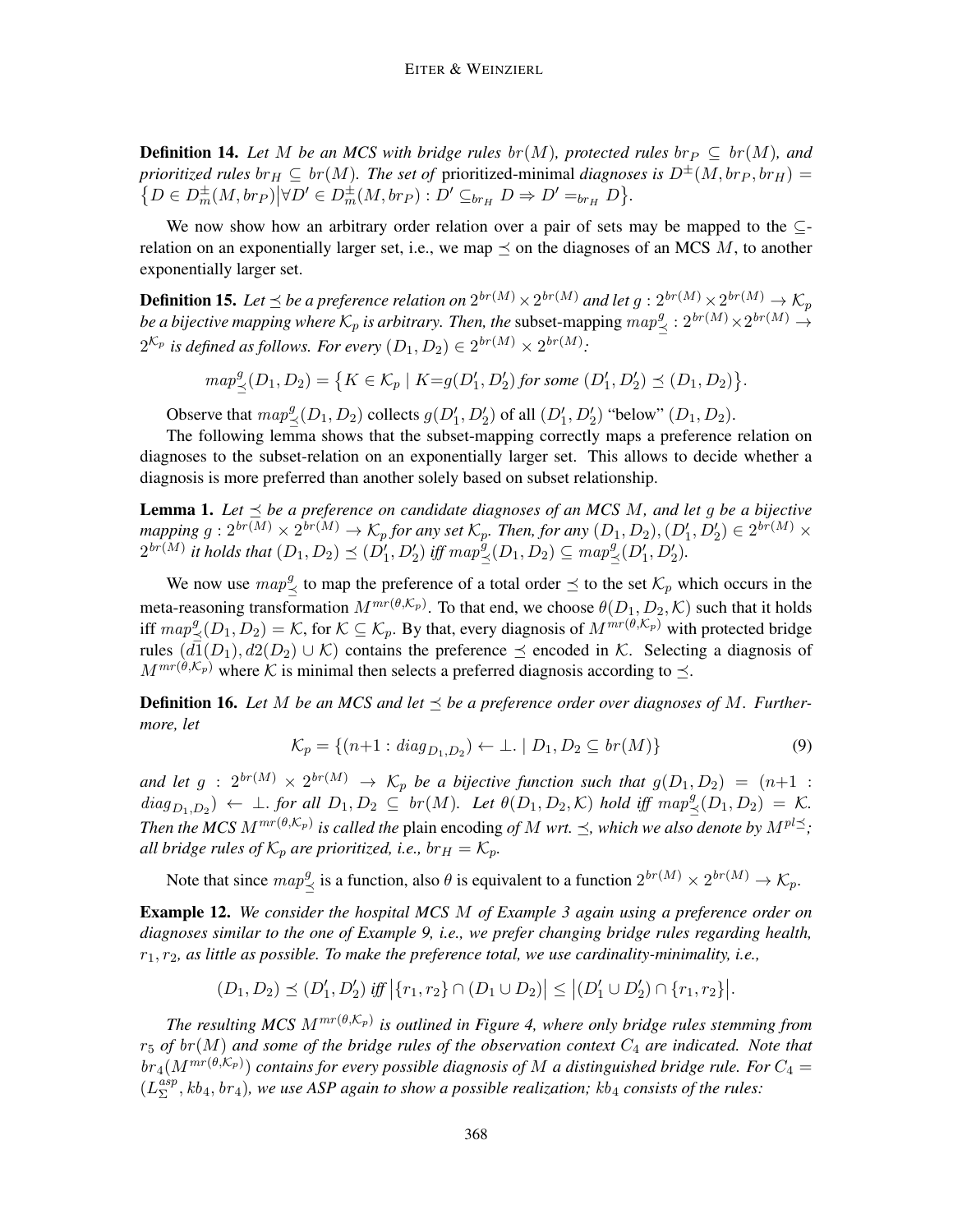

Figure 4: Contexts and some bridge rules of the plain encoding  $M^{pl\preceq} = (C_1, C_2, C_3, C_4)$  of the hospital MCS wrt.  $\leq$  from Example 12. For illustration purposes, only bridge rules stemming from  $r_5$  and some from  $\mathcal{K}_p$  are shown; dashed lines indicate bridge rules  $r_1, \ldots, r_4$ from M whose corresponding bridge rules in  $M^{pl\preceq}$  are not shown.

$$
removedr \leftarrow not not removedr. \n
$$
\perp \leftarrow cur\_diag_{D_1, D_2}, not\ diag_{D_1, D_2}.\n\qquad D_1, D_2 \subseteq br(M),
$$
\n
$$
cur\_diag_{D'_1, D'_2} \leftarrow cur\_diag_{D_1, D_2}.\n\qquad (D'_1, D'_2) \preceq (D_1, D_2),
$$
\n
$$
cur\_diag_{D_1, D_2} \leftarrow removed_{r_1}, \ldots, removed_{r_k}, uncond_{r'_1}, \ldots, uncond_{r'_m}.
$$
\n
$$
D_1, D_2 \subseteq br(M), D_1 = \{r_1, \ldots, r_k\}, D_2 = \{r'_1, \ldots, r'_m\}.
$$
$$

*Intuitively, the rules of the first line ensure that diagnosis observation is exposed correctly in an accepted belief set of* C4*; the constraints following ensure the presence of condition-free bridge rules. Rules of the third line guarantee that all bridge rules corresponding to more-preferred diagnoses also need to be condition-free; under ASP semantics, these rules effect* map g  $\frac{g}{\preceq}(D_1, D_2)$ *. Finally, the rules of the last line recognize one of the exponentially many candidate diagnoses.*

The next theorem shows the relation between minimal  $\preceq$ -preferred diagnoses of M wrt. a total preference  $\preceq$  and prioritized-minimal diagnoses of  $M^{pl} \preceq$ . Observe that  $map^g$ .  $\frac{g}{\leq}$  is injective since  $\preceq$  is reflexive, thus  $map^g$  $\frac{g}{\leq}$  (D<sub>1</sub>, D<sub>2</sub>) contains  $g(D_1, D_2)$ , which by g being a bijection is different for every candidate diagnosis  $(D_1, D_2)$ . Therefore,  $map_2^0$  $\frac{g}{\leq}$  is bijective on its range and it allows to establish a one-to-one relation between minimal  $\prec$ -preferred diagnoses of M and prioritizedminimal ones of  $M^{pl}$ . Intuitively, this shows that for a total preference order, the set of prioritizedminimal diagnoses of the plain encoding of M wrt.  $\preceq$  can be used to select the minimal  $\preceq$ -preferred diagnoses of M.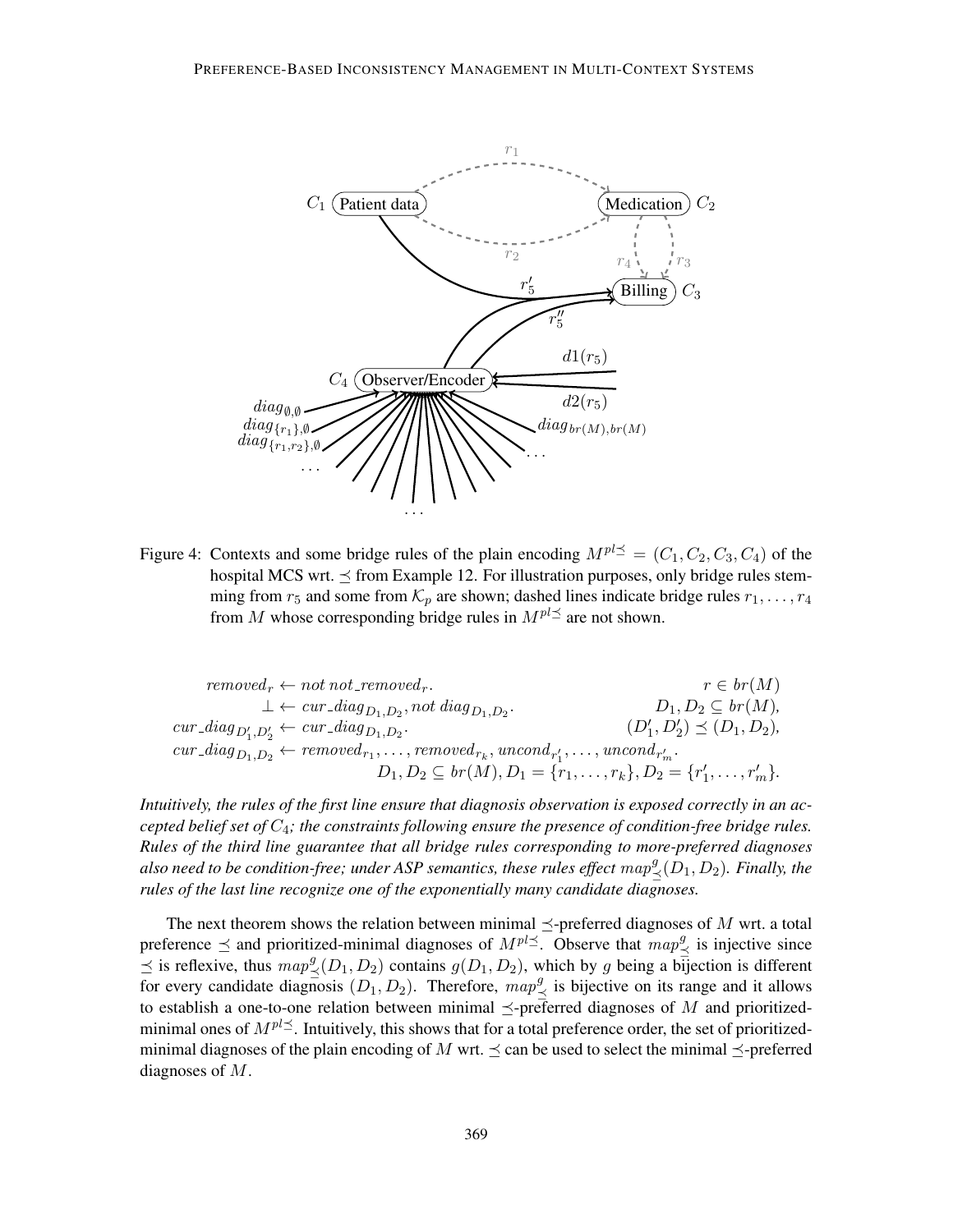**Theorem 2.** For every MCS M and total preference  $\preceq$  on its diagnoses,  $D^{\pm}(M^{pl} \preceq, br_P, br_H)$  =  $\{(d1(D_1), d2(D_2) \cup K) | (D_1, D_2) \in D^{\pm}_{m, \preceq}(M), map_{\preceq}^g\}$  ${}_{\preceq}^{g}(D_1, D_2) = \mathcal{K}$ .

To select minimal  $\prec$ -preferred diagnoses based on an arbitrary preference order, another encoding can be utilized, which we describe next.

#### 5.3 Clone-Preference Encoding

The clone encoding requires that the original MCS  $M$  is cloned, but comes at the advantage of only requiring linearly many bridge rules, specifically it holds that  $|\mathcal{K}_p| = 4|br(M)| + 1$ . First an MCS  $2M$  is built that consists of two independent copies of  $M$ , and then the meta-reasoning encoding is applied on 2M, i.e., the resulting MCS is  $(2M)^{mr(\theta,\mathcal{K}_p)}$ . We show that the minimal  $\preceq$ -preferred diagnoses can be selected from  $(2M)^{mr(\theta,\mathcal{K}_p)}$  using a slightly more involved diagnosis notion with prioritized bridge rules. The complexity of selecting such diagnoses increases, but it is still worst-case optimal as shown later.

The basic idea of the clone encoding is that the original MCS is duplicated such that the observation context sees two diagnoses of the original MCS at the same time and is able to compare them. Intuitively, if we combine two MCS M and  $M'$  into a single one  $M''$ , then every diagnosis of the combined MCS  $M''$  is the combination of a diagnosis of M with a diagnosis of  $M'$ . Establishing this technically requires some care, since one needs to account for the fact that contexts are identified by their position: Hence,  $M''$  cannot simply contain the bridge rules of M and M'. We thus introduce context shifting and build an operator  $\otimes$  to combine two MCS. We then show some general properties of the operator, and finally give the clone encoding, which adds a certain observation context to the combination  $M \otimes M$  of the MCS M whose minimal  $\prec$ -preferred diagnoses we are interested in.

For shifting contexts, we use a permutation  $I : \mathbb{N} \to \mathbb{N}$ , i.e., I is a bijective mapping. Given a bridge rule r of form (2), then  $I(r)$  is the bridge rule

$$
(I(k): s) \leftarrow (I(c_1): p_1), \ldots, (I(c_j): p_j),
$$
 **not**  $(I(c_{j+1}): p_{j+1}), \ldots,$  **not**  $(I(c_m): p_m);$ 

furthermore, for a set R of bridge rules we have  $I(R) = \{I(r) | r \in R\}$  and for a context  $C_i =$  $(L_i, kb_i, br_i)$  we have  $I(C_i) = (L_i, kb_i, I(br_i)$ . Given an MCS  $M = (C_1, \ldots, C_n)$ , a permutation I is *compatible* with M if  $I(x) \leq n$  holds for all  $x \leq n$ , i.e., I is a permutation on  $C(M)$ ; the "shuffled" version of M wrt. a compatible I then is  $I(M) = (I(C_{I^{-1}(1)}), \ldots, I(C_{I^{-1}(n)}))$ . Given a belief state  $S = (S_1, \ldots, S_n)$  we have  $I(S) = (S_{I^{-1}(1)}, \ldots, S_{I^{-1}(n)})$ .

To combine two existing MCS  $M = (C_1, \ldots, C_n)$  and  $M' = (\tilde{C}'_1, \ldots, C'_m)$  into a new one, we use the following ⊗ operator:

$$
M \otimes M' = (C_1, \dots, C_n, I(C'_1), \dots, I(C'_m)) \quad \text{where } I(x) = \begin{cases} n+x & \text{for } 1 \le x \le m, \\ x-m & \text{for } m+1 \le x \le n+m, \\ x & \text{otherwise.} \end{cases}
$$

In the following, we call I the *permutation wrt.*  $M \otimes M'$ . Note that by construction the permutation *I* wrt.  $M \otimes M'$  is compatible with  $M \otimes M'$ . Recall that  $M[R_1, R_2] = M[br(M) \setminus R_1 \cup cf(R_2)]$ . Regarding modifications and candidate diagnoses, we then observe that  $M[A_1,A_2] \otimes M'[B_1,B_2] =$  $(M \otimes M')[A_1 \cup I(B_1), A_2 \cup I(B_2)]$  where I is the mapping wrt.  $M \otimes M'$ .

The following lemma shows that shifting has no influence on acceptability.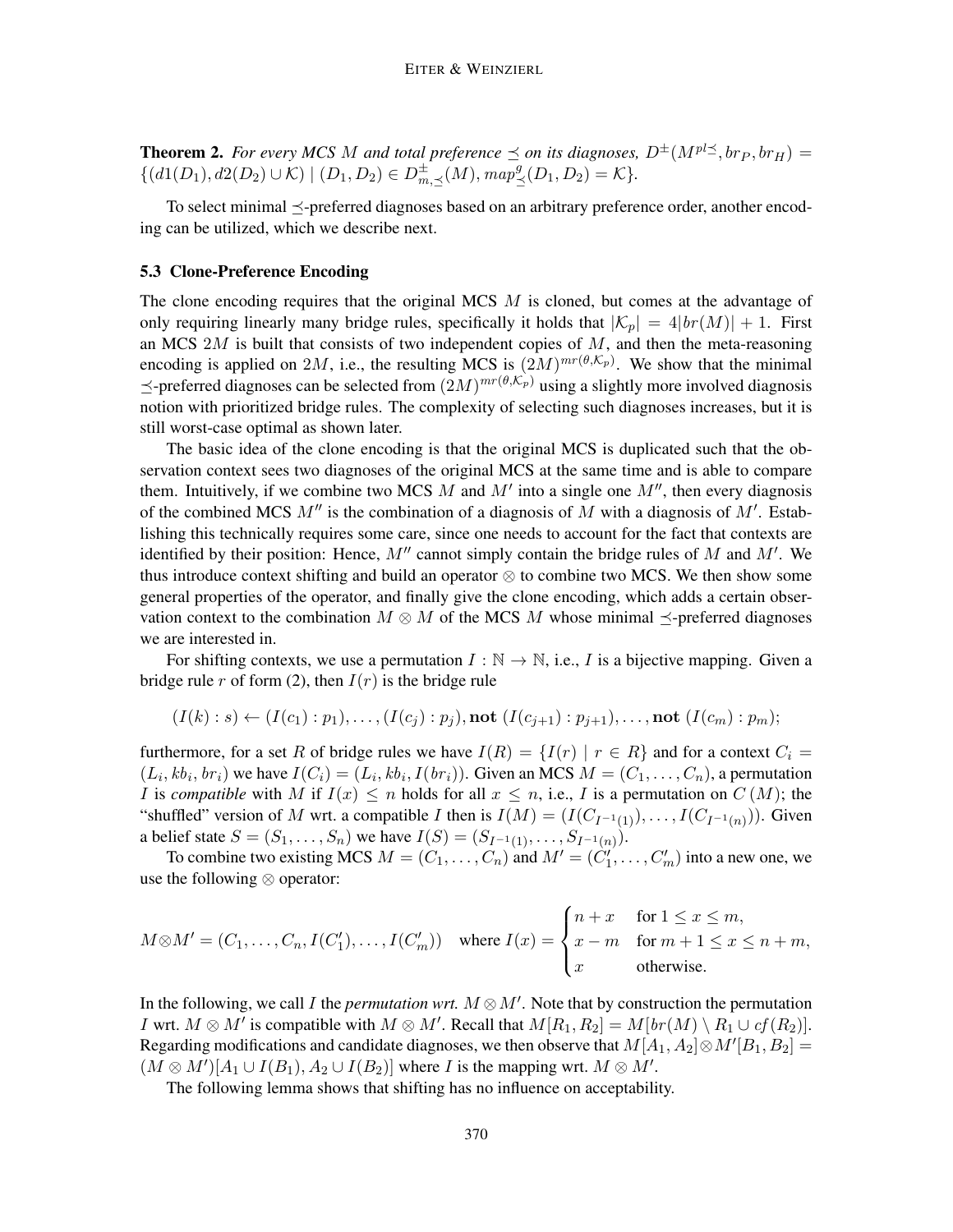**Lemma 2.** *Given an MCS*  $M = (C_1, \ldots, C_n)$  *and a compatible permutation* I, *it holds that*  $S \in$  $EQ(M)$  *iff*  $I(S) \in Eq(I(M))$ .

It immediately follows that  $S \in \text{Eq}(M[D_1, D_2])$  iff  $I(S) \in \text{Eq}(I(M[D_1, D_2]))$  for any candidate diagnosis  $(D_1, D_2)$ .

The main observation on the  $\otimes$  operator is that  $M \otimes M'$  admits exactly those diagnoses which are a combination of a diagnosis of  $M$  and a diagnosis of  $M'$ .

**Proposition 6.** *Given two MCS M and M', then*  $D^{\pm}(M \otimes M') = \{(A_1 \cup I(B_1), A_2 \cup I(B_2)) \mid$  $(A_1, A_2) \in D^{\pm}(M), (B_1, B_2) \in D^{\pm}(M')\}$  where I is the permutation wrt.  $M \otimes M'$ .

Next we define for an MCS  $M = (C_1, \ldots, C_n)$  the MCS  $2M = (C_1, \ldots, C_{2n})$  as  $2M =$  $M \otimes M$ , i.e., 2M consists of two clones of M. For easier reference, we write 2.r to denote the clone of the bridge rule r, i.e.,  $2.r = I(r)$  where I is the permutation wrt.  $M \otimes M$ . Note that  $2.br(M)$  is the set of bridge rules of M shifted by n, i.e.,  $2.br(M)$  is the set of bridge rules of the second clone of M.

The next lemma, which follows from Proposition 6, shows that diagnoses of 2M correspond to diagnoses of M in such a way that every diagnosis of 2M is composed of two diagnoses of  $M$ .

**Lemma 3.** Let M be an MCS. Then  $(D_1, D_2) \in D^{\pm}(2M)$  holds iff there exist  $(D'_1, D'_2) \in D^{\pm}(M)$  $and (D''_1, D''_2) \in D^{\pm}(M)$  *such that*  $D_1 = D'_1 \cup 2.D''_1$  *and*  $D_2 = D'_2 \cup 2.D''_2$ *.* 

The underlying idea of the encoding is that a specific prioritized bridge rule  $t_{max}$  indicates whether the diagnosis applied to the second clone is preferred over the diagnosis applied to the first clone. Additionally, the diagnosis of the first clone is exhibited via prioritized bridge rules, while the diagnosis of the second clone is only exhibited via non-prioritized bridge rules.

If the diagnosis applied to the second clone is more preferred than the one applied to the first, then  $t_{max}$  needs not become condition-free. Thus, if for a given diagnosis of the first clone, there exists some more preferred diagnosis of the second clone, then there exists a diagnosis where  $t_{max}$ is not included. A diagnosis D such that no more preferred diagnosis  $D'$  exists is maximal wrt. the inclusion of  $t_{max}$ , because there exists no more preferred diagnosis D' of M that could occur at the second clone. Selecting a diagnosis that modifies a minimal set of prioritized bridge rules and that contains  $t_{max}$  thus selects a  $\preceq$ -preferred diagnosis. We define  $t_{max}$  as follows:

$$
t_{max}: \qquad (2n+1: \text{ismax}) \leftarrow \perp.
$$

To represent the diagnosis of the first clone, we use the following prioritized bridge rules. For a bridge rule  $r \in br(M)$  let  $in_1(r)$ ,  $\overline{in}_1(r)$ ,  $in_2(r)$ , and  $\overline{in}_2(r)$  denote the following bridge rules:

$$
\frac{i n_1(r) : (2n+1 : i n_1(r)) \leftarrow \perp}{i n_1(r) : (2n+1 : i n_1(r)) \leftarrow \perp} \qquad \frac{i n_2(r) : (2n+1 : i n_2(r)) \leftarrow \perp}{i n_2(r) : (2n+1 : i n_2(r)) \leftarrow \perp}.
$$

We identify a candidate diagnosis  $(D_1, D_2) \in 2^{br(M)} \times 2^{br(M)}$  using these bridge rules by the set  $\mathcal{K}(D_1, D_2) = \{in_1(r) | r \in D_1\} \cup \{\overline{in}_1(r) | r \notin D_1\} \cup \{in_2(r) | r \in D_2\} \cup \{\overline{in}_2(r) | r \notin D_2\}.$ The clone encoding then formally is as follows.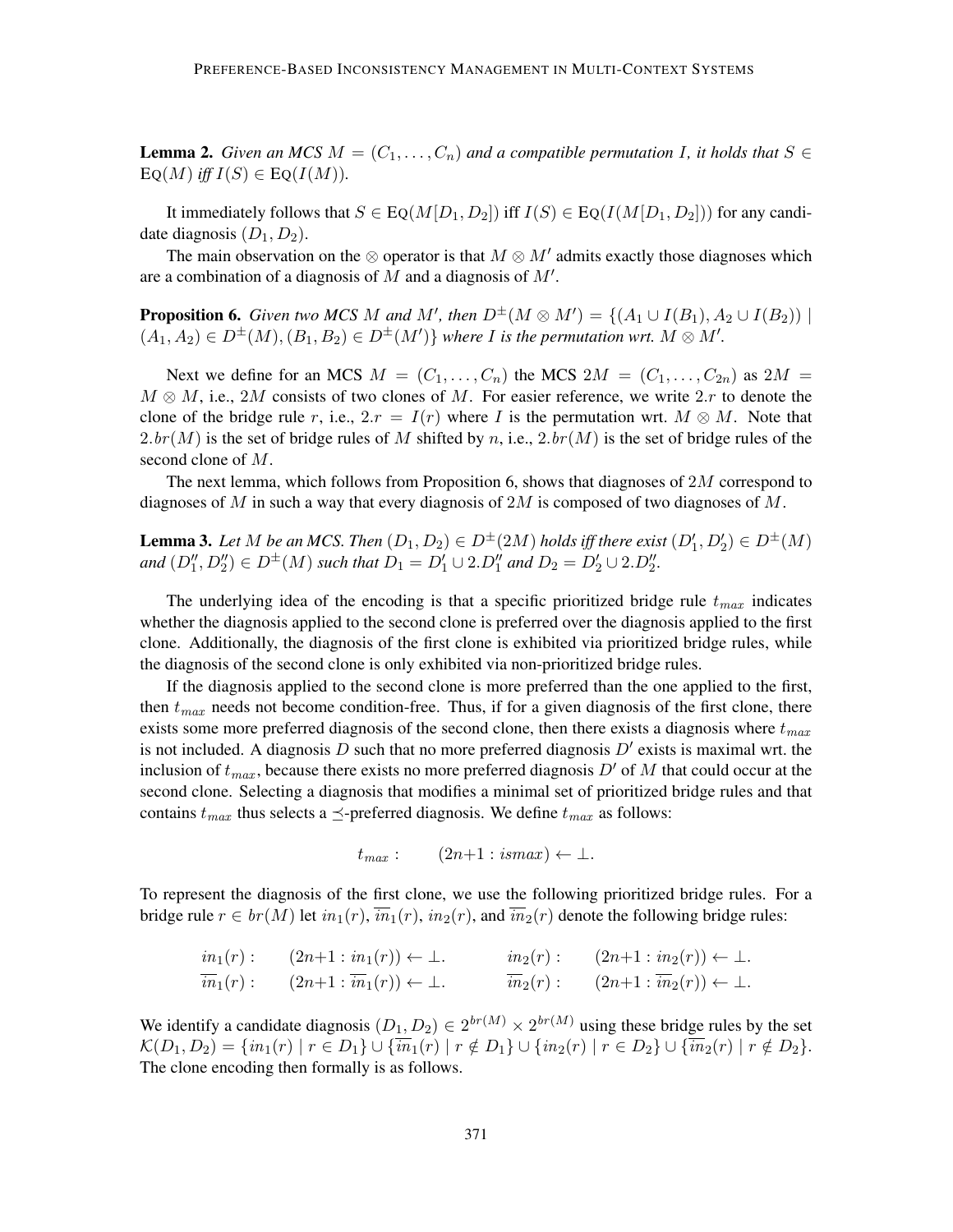**Definition 17.** Let  $M = (C_1, \ldots, C_n)$  be an MCS and  $\preceq$  a preference order. The clone encoding *of* M wrt.  $\preceq$  *is the MCS*  $2M^{mr(\theta,\mathcal{K}_p)}$  *where*  $2M = (C_1, \ldots, C_{2n}) = M \otimes M$ ,

$$
\mathcal{K}_p = \bigcup_{r \in br(M)} \left\{ (2n+1:q) \leftarrow \bot., \mid q \in \{in_1(r), \overline{in}_1(r), in_2(r), \overline{in}_2(r) \} \right\} \cup \{t_{max}\}\right\}
$$

and for any  $R_1, R_2 \subseteq br(2M)$ , and  $R_3 \subseteq \mathcal{K}_p$ ,  $\theta(R_1, R_2, R_3)$  holds iff  $R_1 = D_1 \cup 2.D'_1$ ,  $R_2 =$  $D_2 \cup 2.D'_2$  and either

- $(D_1, D_2) = (D'_1, D'_2)$  and  $R_3 = \mathcal{K}(D_1, D_2) \cup \{t_{max}\}$  or
- $(D'_1, D'_2) \prec (D_1, D_2)$  and  $R_3 = \mathcal{K}(D_1, D_2)$ *.*

*The protected bridge rules br<sub>P</sub> are all bridge rules except those of context*  $C_{2n+1}$ *; the prioritized bridge rules are*  $br_H = \mathcal{K}_p$ *. We denote the clone encoding of M wrt.*  $\preceq$  *by*  $M^{\preceq} = 2M^{mr(\theta,\mathcal{K}_p)}$ .

Note that the second case above with  $(D'_1, D'_2) \prec (D_1, D_2)$  implies that  $(D_1, D_2), (D'_1, D'_2)$ are two diagnoses of M, because the MCS 2M only admits a diagnosis if  $(D_1, D_2) \in D^{\pm}(M)$ and  $(D'_1, D'_2) \in D^{\pm}(M)$  both hold (cf. Lemma 3). Also observe that  $M^{\preceq} = (2M)^{mr(\theta, \mathcal{K}_p)} =$  $(M \otimes M)^{mr(\theta,\mathcal{K}_p)}$  is linear in the size of M, as for every bridge rule in M there exist  $2 \cdot 4 + 4$  bridge rules in  $M^{\preceq}$ , (the factor 2 is from  $M \otimes M$ , the factor 4 is from the meta-reasoning encoding itself and the +4 is due to  $\mathcal{K}_p$ ). In total  $|br(M^{\preceq})| = 12 \cdot |br(M)| + 1$ , where the +1 is due to  $t_{max}$ .

Example 13. *Reconsider the MCS* M *from Example 3 shown in Figure 1. Applying the clone encoding on* M wrt. a preference order  $\preceq$  results in the MCS  $M^{\preceq} = (C_1, C_2, C_3, C_4, C_5, C_6, C_7)$  de*picted in Figure 5. It is based on two clones of M, where the first comprises the contexts*  $C_1, C_2, C_3$ and the second the contexts  $C_4, C_5, C_6$ . The context  $C_7$  finally is the observation/encoding context. *For each bridge rule*  $r \in br(M)$  *and each clone of* M, there are two bridge rules simulating that *r* is removed respectively made condition-free in the clone. Hence the bridge rules in  $M \stackrel{\preceq}{\sim}$  for the *contexts*  $C_1, \ldots, C_6$  *are:* 

 $r_1'$ :  $(2: hyperglycemia) \leftarrow (1: hyperglycemia), \textbf{not} (7: removed<sub>r<sub>1</sub></sub>).$  $r_1''$ :  $(2:hyperglycemia) \leftarrow (7: uncond_{r_1}).$  $r'_2$  $: \qquad (2: allow\_animal\_insulin) \leftarrow \textbf{not} (1: allergic\_animal\_insulin), \textbf{not} (7: removed_{r_2}).$  $r_2''$ :  $(2: allow\_animal\_insulin) \leftarrow (7: uncond_{r_2}).$  $r'_3$  $: (3: bill\_animal\_insulin) \leftarrow (2: give\_animal\_insulin), \textbf{not} (7: removed_{r_3}).$ 

 $r_3''$ :  $(3: bill\_animal\_insulin) \leftarrow (7: uncond_{r_3}).$ 

 $r'_4$  $: (3: bill_human_insulin) \leftarrow (2: give_human_insulin), \textbf{not} (7: removed_{r_4}).$ 

 $r_4''$ :  $(3: bill\_human\_insulin) \leftarrow (7: uncond_{r_4}).$ 

 $r'_5$ :  $(3: insurance \_B) \leftarrow (1: insurance \_B), \text{not } (7: removed_{r_5}).$ 

 $r''_5$ :  $(3: insurance\_B) \leftarrow (7: uncond_{r_5}).$ 

 $I(r_1)$ <sup>'</sup> :  $(5: hyperglycemia) \leftarrow (4: hyperglycemia), \textbf{not} (7: removed<sub>r<sub>1</sub></sub>).$ 

 $I(r_1)''$ : ":  $(5: hyperglycemia) \leftarrow (7: uncond_{r_1}).$ 

 $I(r_2)$ <sup>'</sup>  $: \quad (5: allow\_animal\_insulin) \leftarrow \textbf{not} \ (4:allergic\_animal\_insulin), \textbf{not} \ (7: removed_{r_2}).$ 

 $I(r_2)''$ :  $(5: allow\_animal\_insulin) \leftarrow (7: uncond_{r_2}).$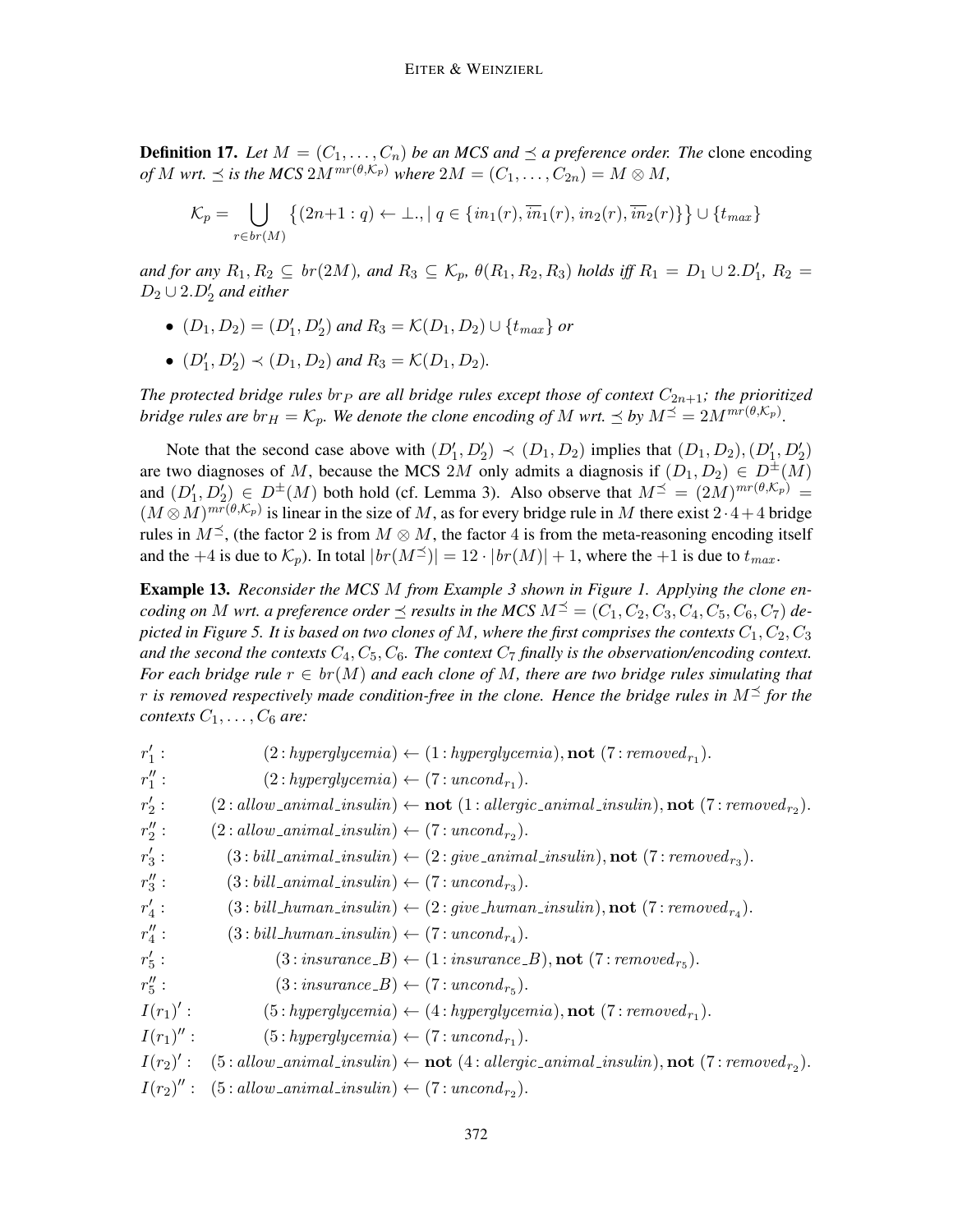$I(r_3)$ <sup>'</sup>  $: \qquad (6: bill\_animal\_insulin) \leftarrow (5: give\_animal\_insulin), \textbf{not} (7: removed_{r_3}).$  $I(r_3)'':$ ":  $(6: bill{\_}animal{\_}insulin) \leftarrow (7: uncond_{r_3}).$  $I(r_4)$ <sup>'</sup>  $: (6: bill\_human\_insulin) \leftarrow (5: give\_human\_insulin), \textbf{not} (7: removed_{r_4}).$  $I(r_4)''$  : ":  $(6: bill\_human\_insulin) \leftarrow (7: uncond_{r_4}).$  $I(r_5)'$ :  $(6: insurance.B) \leftarrow (4: insurance.B), \textbf{not} (7: removed_{r_5}).$  $I(r_5)'':$ ":  $(6: insurance_B) \leftarrow (7: uncond_{r_5}).$ 

*For each bridge rule* r *above there are two (non-protected) bridge rules at the observation context* C<sup>7</sup> *indicating whether* r *is regarded as removed respectively condition-free. Overall, the set of bridge rules of*  $C_7$  *is:* 

 $\{(7:ismax) \leftarrow \bot.\} \cup \{ (7:not\_removed_{r_1}) \leftarrow \top.$   $(7:uncond_{r_1}) \leftarrow \bot.$  $(7: not\_removed_{r_2}) \leftarrow \top.$   $(7: uncond_{r_2}) \leftarrow \bot.$ · · ·  $(7: not$ -removed<sub>I(r<sub>4</sub>)</sub> $) \leftarrow \top$ .  $(7: uncond_{I(r_4)}) \leftarrow \bot$ .  $(7: not$ -removed<sub>I(r<sub>5</sub>)</sub> $\leftarrow \top$ .  $(7: uncond_{I(r_5)}) \leftarrow \bot$ .  $(7: in_1(r_1)) \leftarrow \perp.$   $(7: \overline{in}_1(r_1)) \leftarrow \perp.$  $(7: \overline{in}_2(r_1)) \leftarrow \perp.$   $(7: \overline{in}_2(r_1)) \leftarrow \perp.$ · · ·  $(7:in_1(r_5)) \leftarrow \perp.$   $(7:in_1(r_5)) \leftarrow \perp.$  $(7 : in_2(r_5)) \leftarrow \perp.$   $(7 : \overline{in}_2(r_5)) \leftarrow \perp.$  $\}$ 

*The bridge rules of*  $K_p$  *are now all rules among them with head formula*  $in_i(r)$  *or*  $\overline{in}_i(r)$  *for*  $i \in$  ${1, 2}$  *and*  $r \in br(M)$ *, plus the bridge rule*  $t_{max}$ *. These bridge rules are the prioritized ones i.e.,*  $br_H = K_p$ . A detailed description for a concrete preference order  $\preceq$  *is given in Appendix B (Example 19).*

For selecting minimal  $\prec$ -preferred diagnoses based on an arbitrary preference order, Definition 14 is strengthened in two steps: first, if two diagnoses are equal considering their prioritized bridge rules, then subset-minimality on the remaining bridge rules is taken into account. Second, since we only want to select diagnoses where no more preferred ones exist, we consider only prioritized-minimal diagnoses that contain the bridge rule  $t_{max}$ .

For the first step, let M be an MCS with bridge rules  $br(M)$ , protected rules  $br_P$ , and prioritized rules  $b r_H \subseteq b r(M)$ . The set of subset-minimal prioritized-minimal diagnoses then is:

$$
D_m^{\pm}(M,br_P,br_H) = \left\{ D \in D_m^{\pm}(M,br_P) \mid \underline{Min}_{br_H,br_P}(M, D) \land \forall D' \in D_m^{\pm}(M,br_P) :
$$

$$
\underline{Min}_{br_H,br_P}(M, D') \Rightarrow \left( D' \subseteq_{br(M) \backslash br_H} D \Rightarrow D =_{br(M) \backslash br_H} D' \right\} \tag{10}
$$

where  $Min_{br_H,br_P}(M, X)$  denotes that X is minimal among all protected diagnoses with respect to  $br_H$ , i.e.,  $Min_{br_H,br_P}(M, X) = \forall D \in D_m^{\pm}(M, b r_P) : D \subseteq_{br_H} X \Rightarrow X =_{br_H} D$ . The first condition ensures that a diagnosis  $D$  is prioritized-minimal and for all other prioritized-minimal diagnoses  $D'$  it holds that  $D$  is minimal wrt. non-prioritized bridge rules.

For the second step, we just add to  $D_m^{\pm}(M, br_P, br_H)$  the condition that D and D' make  $t_{max}$ condition-free. Formally: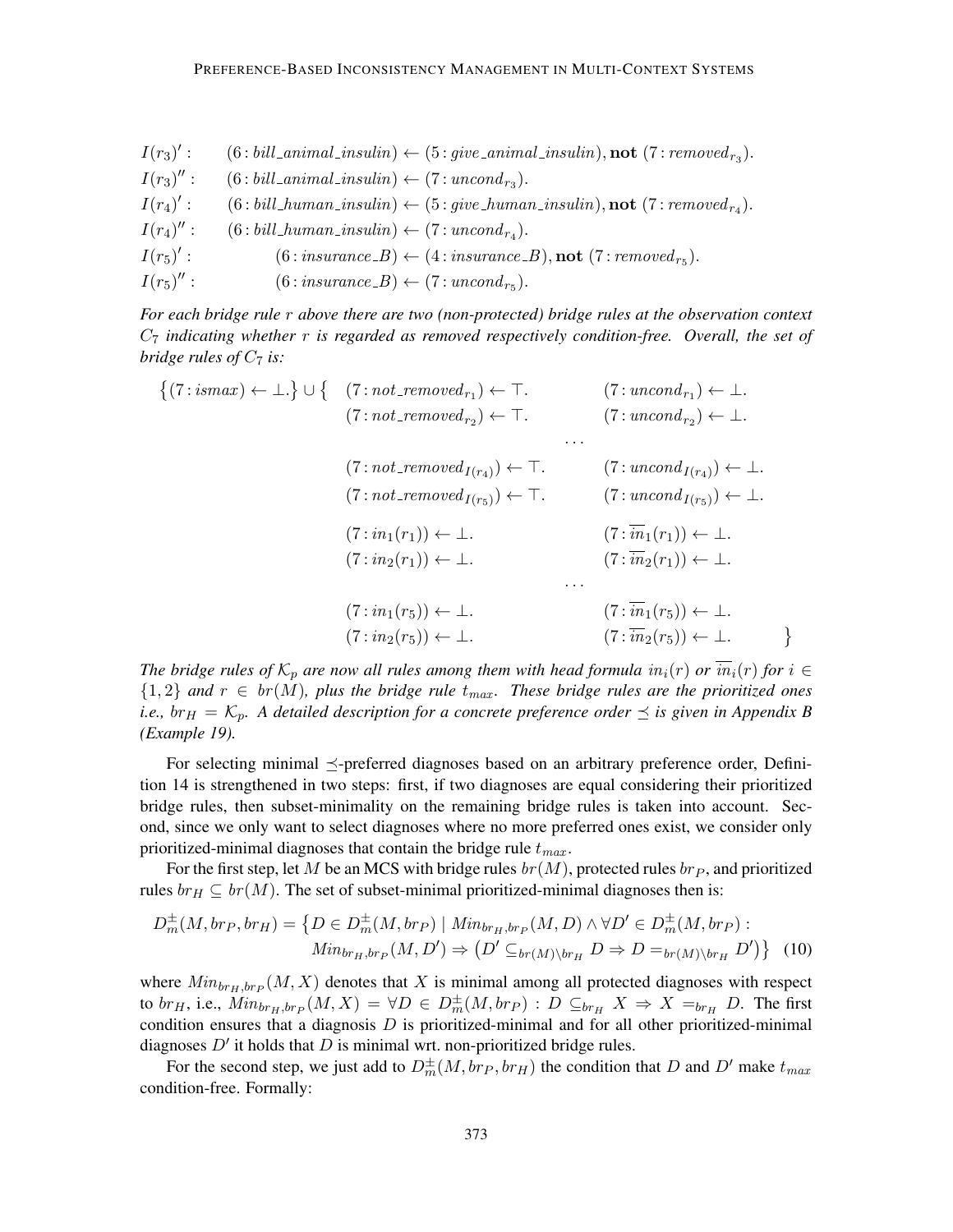

Figure 5: The MCS  $M^{\preceq} = (C_1, C_2, \dots, C_7)$  of Example 13. Some bridge rules of the observation context  $C_7$  are shown and the bridge rules stemming from  $r_5$ ; dashed and gray lines indicate the other bridge rules of  $M \otimes M$  whose resulting bridge rules in  $M^{\preceq}$  are omitted. The prioritized bridge rules of  $M^{\preceq}$  are  $t_{max}$  and all bridge rules  $in_i(r_i)$  and  $\overline{in}_i(r_j)$ .

**Definition 18.** *Given an MCS M with protected bridge rules*  $br_P$  *and prioritized bridge rules*  $br_H$ , *the set of* subset-minimal prioritized-minimal (mpm) diagnoses wrt.  $t_{max}$  *is* 

$$
D^{\pm}_{m,t_{max}}(M,br_P,br_H) = \left\{ D \in D^{\pm}_{m}(M,br_P) \mid Min_{br_H,br_P}(M, D) \land t_{max} \in D
$$
  

$$
\land \forall D' \in D^{\pm}_{m}(M,br_P) : (Min_{br_H,br_P}(M, D') \land t_{max} \in D')
$$
  

$$
\Rightarrow (D' \subseteq_{br(M) \setminus br_H} D \Rightarrow D =_{br(M) \setminus br_H} D') \}
$$

*where*  $t_{max} \in D$  *stands for*  $D = (D_1, D_2) \wedge t_{max} \in D_2$  *and*  $Min_{br_H,br_P}(M, X)$  *is as above.* 

Intuitively, D is an mpm-diagnosis, if it respects protected bridge rules and contains  $t_{max}$ , if it is preferred, i.e., it is minimal wrt. prioritized bridge rules  $b r_H$  among all other diagnoses of the MCS  $M$ , and if for all other preferred diagnoses that contain  $t_{max}$  it holds that  $D$  is subset-minimal wrt. regular bridge rules.

**Example 14.** *Consider again the clone encoding*  $M^{\le}$  *of Example 13 with a preference order*  $\leq$  *on the diagnoses of the MCS M that prefers changing bridge rules regarding health, i.e.,*  $r_1$ ,  $r_2$ *, as little*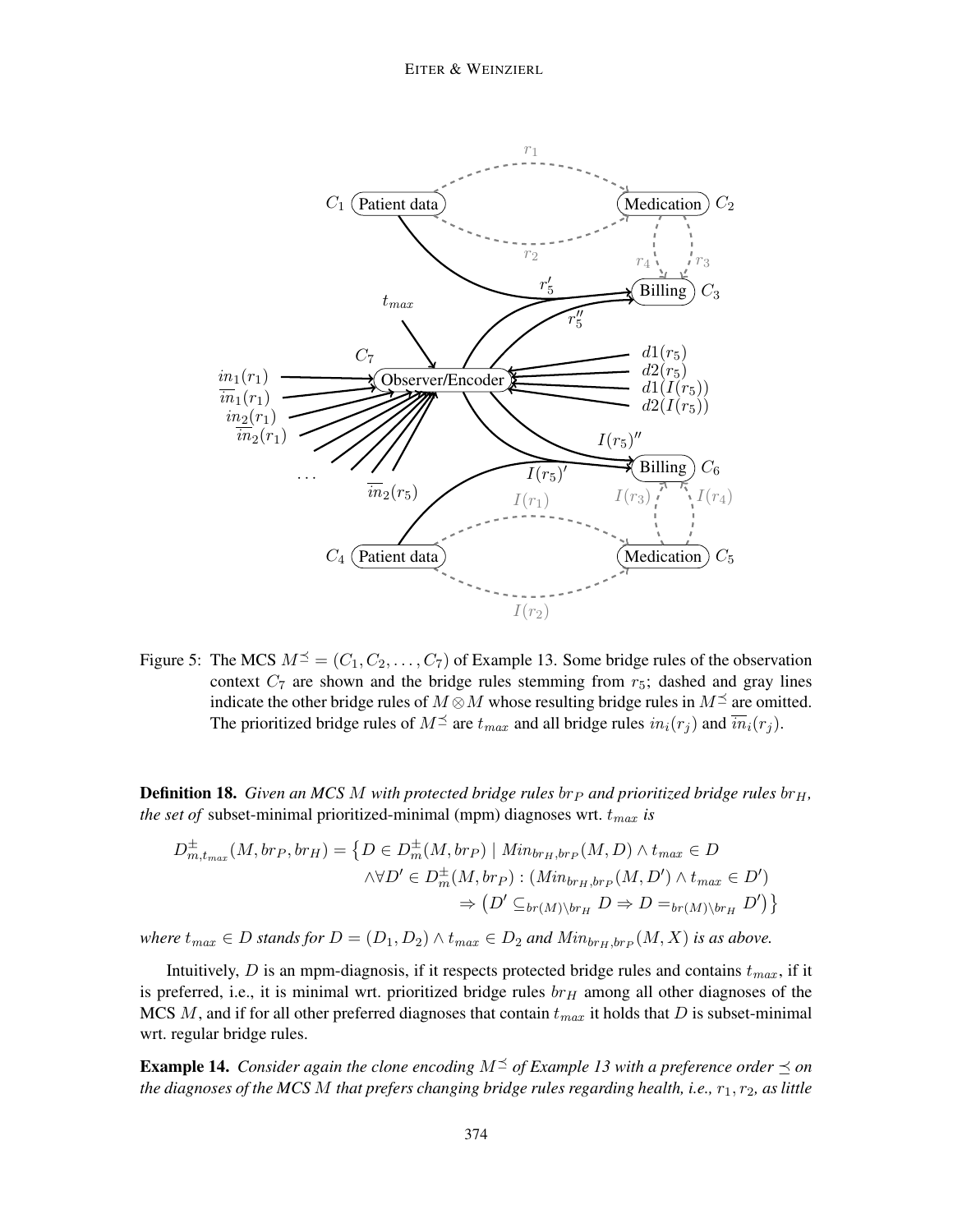$a$ s possible. Formally, let  $(D_1, D_2) \preceq (D'_1, D'_2)$  hold iff  $\{r_1, r_2\} \cap (D_1 \cup D_2) \subseteq (D'_1 \cup D'_2) \cap \{r_1, r_2\}.$ *We illustrate the notion of mpm-diagnosis by examining three candidate diagnoses of*  $M^{\leq}$ .

*(1) Consider a diagnosis on*  $M^{\leq}$  *corresponding to the diagnosis*  $(D_1, D_2) = (\lbrace r_4 \rbrace, \emptyset)$  *on M*, viz. the diagnosis  $D^p = (\{d1(r_4), d1(I(r_4))\}, K(\{r_4\}, \emptyset) \cup \{t_{max}\})$ . Then  $D^p$  is an mpm*diagnosis of* M*, because (i) it contains no protected bridge rules; (ii)* θ *holds according to the conditions of the clone encoding, specifically for*  $R_1 = D_1 \cup 2.D_1$ ,  $R_2 = D_2 \cup 2.D_2$  *and*  $R_3 = D_1 \cup 2.D_2$  $\mathcal{K}(D_1,D_2)\cup\{t_{max}\}$ , hence  $D^p\in D_m^\pm(M^\preceq,\textit{br}_P)$ ; (iii)  $D^p$  is minimal among diagnoses respecting *prioritized bridge rules; and (iv) no other such diagnosis is a subset of*  $D^p$  *on non-prioritized bridge rules.*

(2) The diagnosis  $D^o = (\{d1(r_4), d1(r_5), d1(I(r_4)), d1(I(r_5)\}, K(\{r_4, r_5\}, \emptyset) \cup \{t_{max}\})$  con*tains no protected bridge rules and θ holds as defined by the clone encoding. Furthermore, D<sup>o</sup> is minimal among the diagnoses that respect prioritized bridge rules, since the encoding ensures that*  $\mathcal{K}(\{r_4\}, \emptyset)$  and  $\mathcal{K}(\{r_4, r_5\}, \emptyset)$  are incomparable, because  $\overline{in}1(r_5) \in \mathcal{K}(\{r_4\}, \emptyset) \setminus \mathcal{K}(\{r_4, r_5\}, \emptyset)$  $while \in in1(r_5) \in K(\lbrace r_4 \rbrace, \emptyset) \setminus K(\lbrace r_4, r_5 \rbrace, \emptyset)$ . However,  $D^o$  is not an mpm-diagnosis, because  $D^p$ is minimal with respect to prioritized rules and is smaller on the non-prioritized rules than  $D^{\circ}$ , *i.e.*,  $\{d1(r_4), d1(I(r_4))\} \subset \{d1(r_4), d1(r_5), d1(I(r_4)), d1(I(r_5)\}.$ 

(3) Consider a diagnosis  $D^n$  stemming from the diagnosis  $(\{r_1\}, \emptyset)$ , which is not preferred ac*cording to*  $\preceq$ , *i.e., it holds that*  $({r_4}, \emptyset) \preceq ({r_1}, \emptyset)$ *. Let*  $D^n = ({d_1(r_1), d_1(I(r_1))}, \mathcal{K}({r_1}, \emptyset) \cup$  $\{t_{max}\}\right)$ . Then,  $D^n$  is not an mpm-diagnosis, because it is not minimal among diagnoses respect*ing prioritized bridge rules. Consider the diagnosis where the diagnosis* ( $\{r_4\}$ ,  $\emptyset$ ) *is applied to the second clone of* M, i.e.,  $D^s = (\{d1(r_1), d1(I(r_4)), \mathcal{K}(\{r_1\}, \emptyset)\})$ . Observe that  $\theta$  holds for  $D^s$  ac*cording to Definition 17, because*  $(\{r_4\}, \emptyset) \prec (\{r_1\}, \emptyset)$  *and*  $R_3 = \mathcal{K}(\{r_1\}, \emptyset)$ *. It also holds that*  $D^s \subset_{br_H} D^n$ , because  $\mathcal{K}(\{r_1\}, \emptyset) \subset \mathcal{K}(\{r_1\}, \emptyset) \cup \{t_{max}\}\$ and therefore  $Min_{br_H,br_P}(M^{\preceq}, D^n)$  $does not hold.$  Consequently,  $D^n$  is not an mpm-diagnosis.

As we show in the next section, the notion of mpm-diagnosis is computationally harder than the notion of prioritized-minimal diagnosis. Nevertheless, the problem itself (i.e., identifying a minimal  $\prec$ -preferred diagnosis) is shown to be as hard as this notion, which means the notion of mpm-diagnosis is worst-case optimal.

Note that  $D, D' \in D^{\pm}(M, b_{P})$  implies that  $D \subseteq_{b_{P}(M)\backslash b_{P}} D'$  holds iff  $D \subseteq_{b_{P}(M)\backslash b_{P}} D'$ holds, because  $D = (D_1, D_2) \in D^{\pm}(M, br_P)$  implies that  $D_1 \cap br_P = \emptyset = D_2 \cap br_P$ . The same also holds for  $=_{br(M)\backslash br_H}$  and  $=_{br(M)\backslash br_H\backslash br_P}$ .

As it appears,  $D^{\pm}(M^{\leq}, br_P, br_H)$  suffices to obtain those diagnoses of M that are  $\preceq$ -preferred. In the following, we write  $t(D_1, D_2)$  as a shorthand for the corresponding candidate diagnosis in the MCS  $M^{\preceq}$ , i.e.,  $t(D_1, D_2) = (d_1(D_1 \cup 2.D_1), d_2(D_2 \cup 2.D_2) \cup \mathcal{K}(D_1, D_2) \cup \{t_{max}\}).$ 

**Theorem 3.** Let M be an MCS and let  $\prec$  be a preference order on the diagnoses of M. Then  $D \in D^{\pm}(M)$  *is*  $\preceq$ -preferred iff  $t(D) \in D^{\pm}(M^{\preceq}, br_P, br_H)$  holds.

Note that  $t(D) \in D^{\pm}(M^{\leq}, br_P, br_H)$  implies that  $t_{max} \in t(D)$ ; but there also are diagnoses  $T \in D^{\pm}(M^{\preceq}, br_P, br_H)$  such that  $t_{max} \notin T$ . Nevertheless, it follows directly from the definition of  $M \leq$  that for any  $T \in D^{\pm}(M \leq, br_P, br_H)$  with  $t_{max} \in T$  there exist  $D_1, D_2 \subseteq br(M)$  such that  $T = t(D_1, D_2)$ . Hence, diagnoses of  $D^{\pm}(M^{\preceq}, br_P, br_H)$  that contain  $t_{max}$  correspond one-to-one to  $\preceq$ -preferred diagnoses of M.

**Example 15** (ctd.). *Consider the diagnosis*  $D = (\{r_4, r_5\}, \emptyset)$ *. It is*  $\preceq$ -preferred, as it does not *modify any of the bridge rules in*  $\{r_1, r_2\}$ . The corresponding diagnosis  $t(D)$  is the diagnosis  $D^o$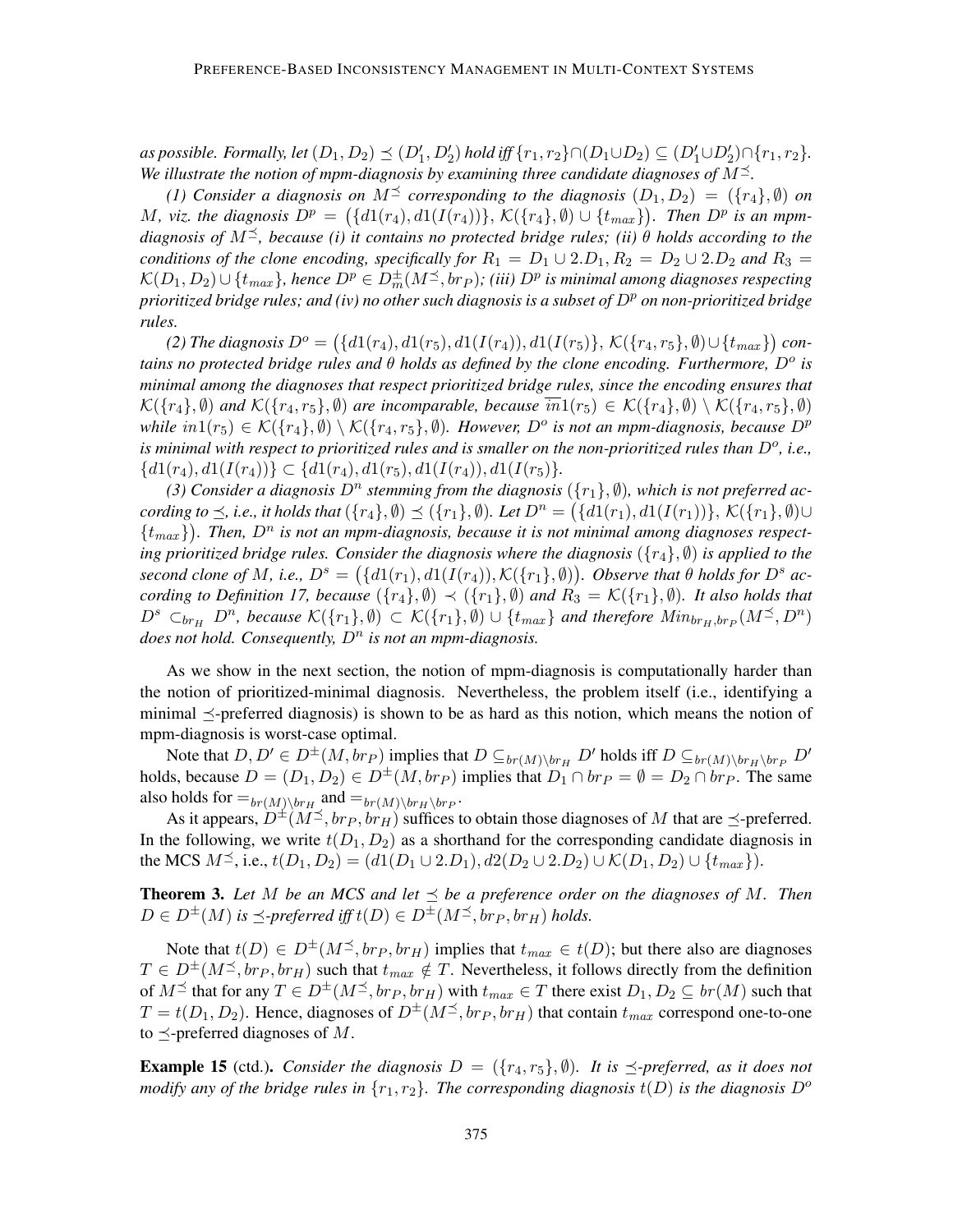*from Example 14, i.e,*  $t(D) = (\{d1(r_4), d1(r_5), d1(I(r_4)), d1(I(r_5)\}, K(\{r_4, r_5\}, \emptyset) \cup \{t_{max}\})$ . It *holds that*  $D^{\circ} \in D^{\pm}(M^{\preceq}, br_P, br_H)$ *, as stated by Theorem 3.* 

The next theorem shows that the clone encoding  $M^{\preceq}$  and the notion of mpm-diagnosis  $D^{\pm}_{m,t_{max}}$ allow to select all minimal  $\prec$ -preferred diagnoses of M. This theorem therefore establishes that the clone encoding is sound and complete.

**Theorem 4.** Let M be an MCS and let  $\preceq$  be a preference order on diagnoses of M. Then  $(D_1, D_2) \in D^{\pm}_{m, \preceq}(M)$  *holds iff*  $t(D_1, D_2) \in D^{\pm}_{m, t_{max}}(M^{\preceq}, br_P, br_H)$  *holds.* 

Recall that given a CP-net N that is compatible with an MCS M, the minimal  $\preceq$ -preferred diagnoses according to  $\preceq^N$  and the irredundant N-preferred diagnoses coincide, i.e.,  $D_{ind}^{\pm}(M, N) =$  $D_{m,\preceq N}^{\pm}(M)$  (cf. Proposition 2). One thus can realize the selection of "optimal" diagnoses according to a CP-net using the clone encoding  $M^{\preceq^N}$  and the methods provided in this section. Also note that  $M^{\preceq^N}$  has size only linearly larger than M.

Since the approaches only specify some of the behavior of the observation context, the concrete choice of a logic to realize the observation remains to the user. This is especially useful for preference formalisms like CP-nets where algorithms may be chosen according to the computational complexity of the employed CP-net.

#### 6. Computational Complexity

To select preferred and most preferred diagnoses, the previous section introduced several advanced notions of diagnosis. In this section we investigate the computational complexity of these notions. As it turns out, considering protected bridge rules as well as prioritized bridge rules does not increase the computational complexity of identifying a diagnosis.<sup>1</sup> Identifying subset-minimal diagnoses among those with protected and prioritized bridge rules, however, incurs additional cost. Since selecting most preferred diagnoses is hard for the same complexity class in the basic case, the additional cost are expected and our approach is thus worst-case optimal. We begin by recalling the necessary notions of complexity analysis in MCS.

#### 6.1 Complexity Classes and Context Complexity

Recall that P, EXPTIME, and PSPACE are the classes of problems that can be decided using a deterministic Turing machine in polynomial time, exponential time, and polynomial space, respectively. Furthermore  $NP$  (resp.,  $coNP$ ) is the class of problems that can be decided on a nondeterministic Turing machine in polynomial time, where one (resp., all) computation paths accept. The polynomial hierarchy is built as follows:  $\Sigma_0^P = \Pi_0^P = P$ , and for all  $i \geq 1$ ,  $\Sigma_i^P = NP^{\Sigma_{i-1}^P}$  is **NP** with a  $\Sigma_{i-1}^P$  oracle and  $\Pi_i^P$  is **co**- $\Sigma_i^P$ .

Given a complexity class C,  $\mathbf{D}(C)$  denotes the "difference class" of C, i.e.,  $\mathbf{D}(C) = \{L_1 \times L_2 \mid$  $L_1 \in C$ ,  $L_2 \in \text{co-}C$  is the complexity class of decision problems that are the "conjunction" of a problem  $L_1$  in C and a problem  $L_2$  in co-C. We use the notation that  $D(NP) = D_1^P$  and

<sup>1.</sup> In line with and for comparability to the work of Eiter et al. (2014), we concentrate on recognizing diagnoses and omit deciding (advanced) diagnosis existence. Briefly, the latter problem is for context complexity C in  $NP<sup>C</sup>$ for polynomial-time filters  $f$  (in particular, for protected bridge rules), which collapses to  $C$  if  $C$  is closed under conjunction and projection; thus for all considered notions, the existence problem is in this case C-complete.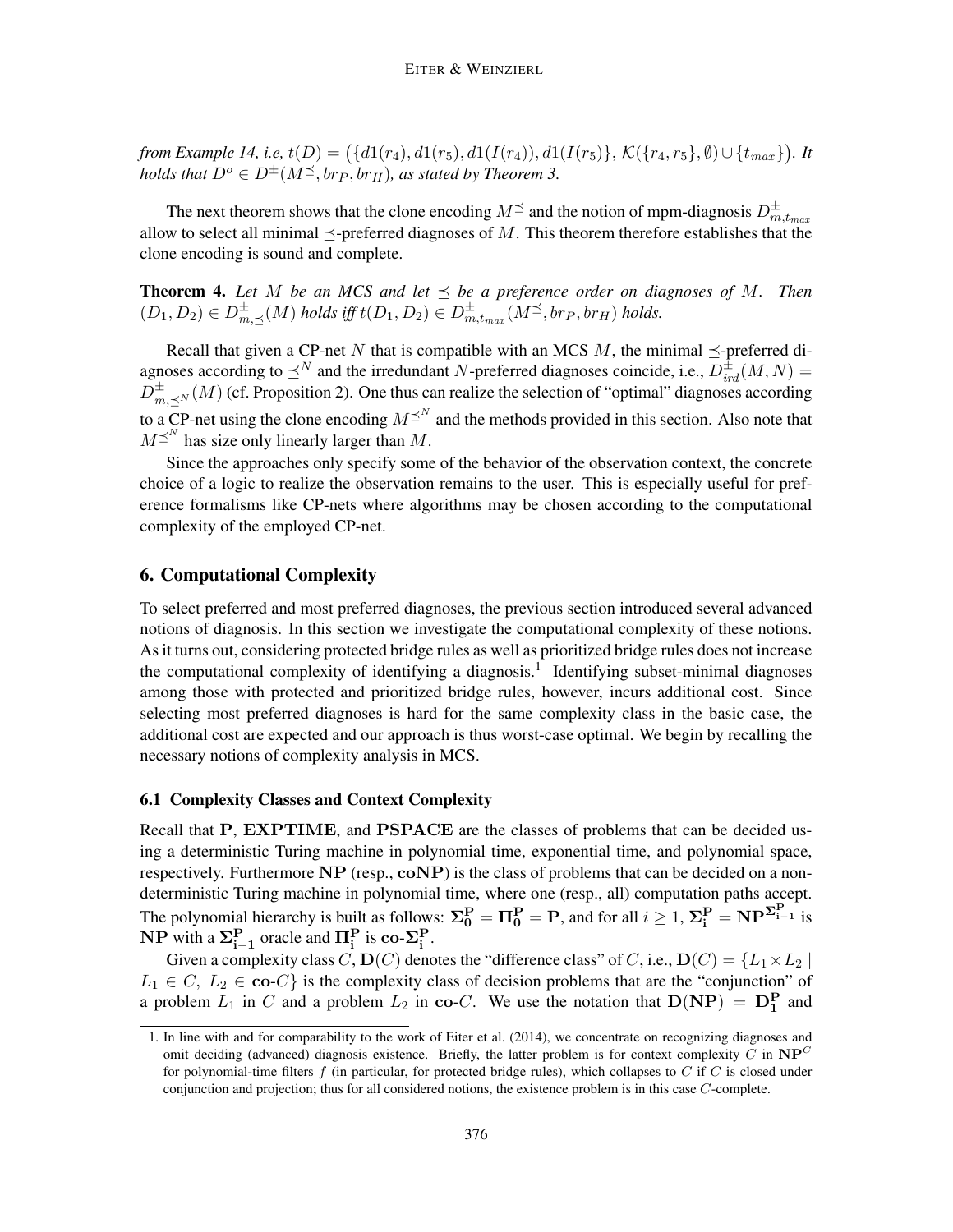$D(\Sigma_i^P) = D_i^P$ . A prototypical problem that is complete for  $D_1^P$  is deciding, given a pair  $(F_1, F_2)$ of propositional Boolean formulas, whether  $F_1$  is satisfiable and  $F_2$  is unsatisfiable.

Since MCS are composed of contexts where each context is a KR formalism, the complexity of deciding whether an MCS is consistent clearly depends on the complexity of the KR formalisms employed in its contexts. This intuition is captured by the notion of *context complexity*, which measures deciding whether a set of beliefs is acceptable under a given knowledge-base of a context and a given set of formulas added via bridge rules.

Let  $OUT_i = \{p \mid (i:p) \in body(r) \text{ for some } r \in br(M)\}\$  denote the set of beliefs of context  $C_i$  which occur in the body of some bridge rule of the MCS. Context complexity is defined wrt. output-projected beliefs, i.e., belief sets projected to output beliefs (for details see Eiter et al., 2014), formally:

**Definition 19** (cf. Eiter et al., 2014). *Given a context*  $C_i = (kb_i, br_i, L_i)$  and a pair  $(H, T_i)$ , with  $H \subseteq \{\varphi(r) \mid r \in br_i\}$  and  $T_i \subseteq OUT_i$ , the context complexity  $\mathcal{CC}(C_i)$  of  $C_i$  is the computational *complexity of deciding whether there exists an*  $S_i \in \mathbf{ACC}_i(kb_i \cup H)$  *such that*  $S_i \cap OUT_i = T_i$ .

We view here (as in Eiter et al., 2014) the computational complexity of a problem  $\Pi$  technically as the set of all problems  $\Pi'$  that are polynomial-time many-one reducible to  $\Pi$ , i.e., as the problems that are not "harder" than  $\Pi$ ; in particular SAT has the computational complexity  $NP$ .

Furthermore, the logics  $L_i$  of all contexts are considered to be given implicitly and thus the instance size of a given MCS M is  $|M| = |kb_M| + |br(M)|$  where  $|kb_M|$  denotes the size of the knowledge bases in M and  $|br(M)|$  denotes the size of its set of bridge rules.

Given an MCS M, we say M has *upper context complexity* C, denoted  $\mathcal{CC}(M) \leq C$ , if  $\mathcal{CC}(C_i) \subseteq C$  for every context  $C_i$  of M; we say M has *lower context complexity* C, denoted  $\mathcal{CC}(M) \geq C$ , if  $C \subseteq \mathcal{CC}(C_i)$  for some context  $C_i$  of M. We say that M has *context complexity* C, denoted  $\mathcal{CC}(M) = C$ , iff  $\mathcal{CC}(M) \leq C$  and  $\mathcal{CC}(M) \geq C$ . That is, if  $\mathcal{CC}(M) = C$  all contexts in M have complexity at most  $C$ , and some context in M has  $C$ -complete complexity with respect to polynomial-time many-one reductions, which requires that the class C has complete problems.

Restricting disjunctive ASP to the ground case admits  $\Sigma^\text{P}_2$ -complete acceptability checking (see Dantsin, Eiter, Gottlob, & Voronkov, 2001; Gottlob, 1992), hence the context complexity of a context using  $L_{\Sigma}^{asp}$  is  $\Sigma_2^P$ -complete given that all kb-elements are ground; in the (function-free) Fracture assignment case, the context complexity is  $N\exp\text{TIME}^{\text{NP}}$  (Eiter, Gottlob, & Mannila, 1997). Acceptability checking of a context using  $L_{\Sigma}^{pl}$  $\sum_{\Sigma}^{\mu}$  amounts to entailment checking for all literals present in the belief set and non-entailment checking for all literals absent in the belief set, i.e., it amounts to an UNSAT and an independent SAT check, hence the context complexity is  $D<sup>P</sup>$ .

**Example 16.** *The MCS*  $M = (C_1, C_2, C_3)$  *of Example 3 is such that*  $CC(C_1) = NP$  *and*  $CC(C_2) =$  $\mathcal{CC}(C_3) = \Sigma_2^P$ . As  $NP \subseteq \Sigma_2^P$ , it holds that  $\mathcal{CC}(M) \leq \Sigma_2^P$ , and as  $C_2$  is  $\Sigma_2^P$ -complete, we obtain  $\mathcal{CC}(M) \geq \Sigma_2^{\mathbf{P}}$ ; hence  $\mathcal{CC}(M) = \Sigma_2^{\mathbf{P}}$ .

The problem of deciding whether for a given MCS M and a pair  $(D_1, D_2)$  of bridge rules, it holds that  $(D_1, D_2)$  is a minimal diagnosis, i.e., deciding whether  $(D_1, D_2) \in D_m^{\pm}(M)$ , is denoted by MCSD<sub>m</sub>. As shown in [Prop. 11 by Eiter et al., 2014] if  $\mathcal{CC}(M) = \mathbf{P}$ , then MCSD<sub>m</sub> is  $\mathbf{D}_1^{\mathbf{P}}$ complete; if  $CC(M) = C$  and C is a class with complete problems and closed under conjunction and projection, then the problem of  $MCSD_m$  is  $D(C)$ -complete. Intuitively, a class C is *closed under conjunction*, if all its decision problems are such that checking multiple instances of the problem at the same time is a problem in C. For example, checking whether a propositional formula  $F$  is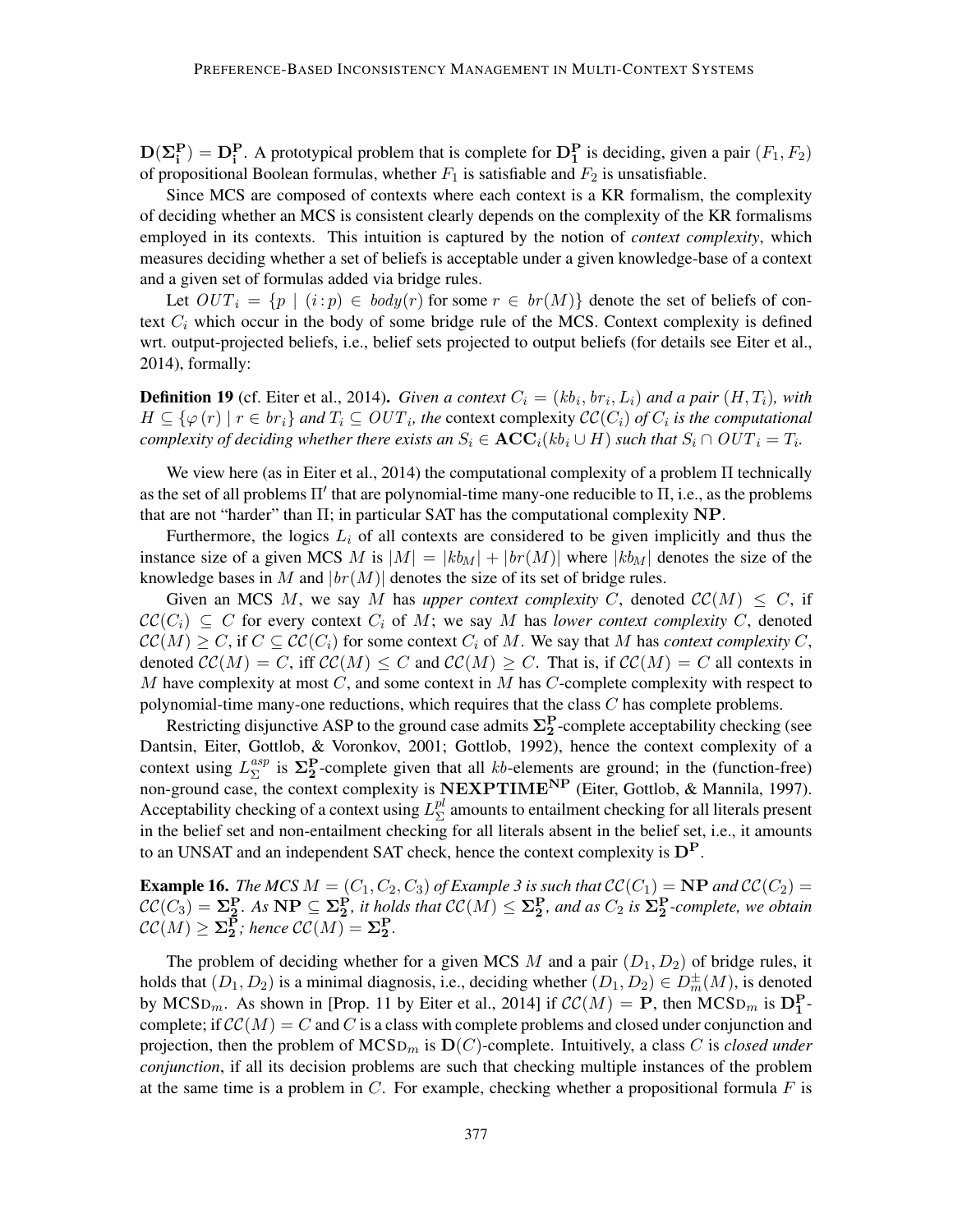| Context                           | Deciding $(D_1, D_2) \in$ |                    |                   |                                                                                             |  |  |  |
|-----------------------------------|---------------------------|--------------------|-------------------|---------------------------------------------------------------------------------------------|--|--|--|
| complexity                        | $D_m^{\pm}(M)$            |                    |                   | $D_m^{\pm}(M,br_P)\left D^{\pm}(M,br_P,br_H)\right D^{\pm}_{m,t_{max}}(M,br_P,br_H)\right $ |  |  |  |
| $\mathcal{CC}(M)$                 | MCSD <sub>m</sub>         | MCSDP <sub>m</sub> | <b>MCSDPH</b>     | MCSDPH <sub>m,t<sub>max</sub></sub>                                                         |  |  |  |
| P                                 | $D_1^P$ -complete         | $D_1^P$ -complete  | $D_1^P$ -complete | $\Pi_2^{\rm P}$ -complete                                                                   |  |  |  |
| $\bf NP$                          | $D_1^P$ -complete         | $D_1^P$ -complete  | $D_1^P$ -complete | $\Pi_2^{\rm P}$ -complete                                                                   |  |  |  |
| $\Sigma_i^{\mathbf{P}}, i \geq 1$ | $D_i^P$ -complete         | $D_i^P$ -complete  | $D_i^P$ -complete | $\Pi_{i+1}^{\mathbf{P}}$ -complete                                                          |  |  |  |
| <b>PSPACE</b>                     | PSPACE-complete           |                    |                   |                                                                                             |  |  |  |
| <b>EXPTIME</b>                    | <b>EXPTIME-complete</b>   |                    |                   |                                                                                             |  |  |  |
| Shown by                          | Eiter et al. $(2014)$     | Theorem 5          | Theorem 6         | Theorems $7 + 8$                                                                            |  |  |  |

Table 1: Complexity results of deciding whether a candidate diagnosis is subset-minimal, additionally protected, prioritized-minimal, or an mpm-diagnosis. Problem  $MCSD<sub>MPREF</sub>$  has the same complexity as MCSDPH<sub>m,tmax</sub> if deciding  $D \prec D'$  is in  $\mathcal{CC}(M)$ .

satisfiable is in NP; given two independent formulas  $F$  and  $G$ , checking whether both are satisfiable also is in NP since it amounts to checking whether  $F \wedge G$  is satisfiable. A class C is *closed under projection*, if intuitively for every problem in C, the decision problem on projected instances (similar as for output-projected equilibria) is contained in  $C$ . For example, given a formula  $F$ in propositional logic over variables  $var(F)$ , finding an assignment  $V_A$  over (projected) variables  $A \subsetneq var(F)$  such that (i) there exists an assignment  $V_{\overline{A}}$  to the variables  $\overline{A} = var(F) \setminus A$  and (ii)  $V_A \cup V_{\overline{A}} \models F$ , is as hard as finding an (overall) assignment V over  $var(F)$  such that  $V \models F$ . For further details we refer to the work of Eiter et al. (2014). Specifically, for  $CC(M) = \Sigma_i^{\mathbf{P}}$  it holds that MCSD<sub>m</sub> is in  $\mathbf{D_i^P}$ . Furthermore, since  $\mathbf{D_i^P}$  is closed under conjunction and projection, it holds that MCSD<sub>m</sub> is D<sup>P</sup>-complete if at least one context in M is complete for  $\Sigma_i^P$ .

## 6.2 Overview of Results

We now investigate the complexity of our enhanced notions of diagnosis. More specifically, we study the complexity of the following decision problems, given an MCS  $M$ , a candidate diagnosis  $D \in 2^{br(M)} \times 2^{br(M)}$ , and depending on the problem additionally given protected bridge rules  $br_P \subseteq br(M)$ , prioritized bridge rules  $br_H \subseteq br(M)$ , and  $t_{max} \in br(M)$ :

- MCSDP<sub>m</sub>: deciding whether  $D$  is a subset-minimal diagnosis with protected bridge rules, i.e., deciding whether  $D \in D_m^{\pm}(M, br_P)$  holds.
- MCSDPH: deciding whether  $D$  is a prioritized-minimal diagnosis, i.e., deciding whether  $D \in D^{\pm}(M, b r_P, b r_H)$  holds.
- MCSDPH<sub>m,tmax</sub>: deciding whether D is an mpm-diagnosis (a subset-minimal prioritizedminimal diagnosis wrt.  $t_{max}$ ), i.e., deciding whether  $D \in D^{\pm}_{m,t_{max}}(M, br_P, br_H)$  holds.
- MCSD<sub>MPREF</sub>: given an arbitrary preference order  $\preceq$  deciding whether  $D \in D_{m,\preceq}^{\pm}(M)$  holds.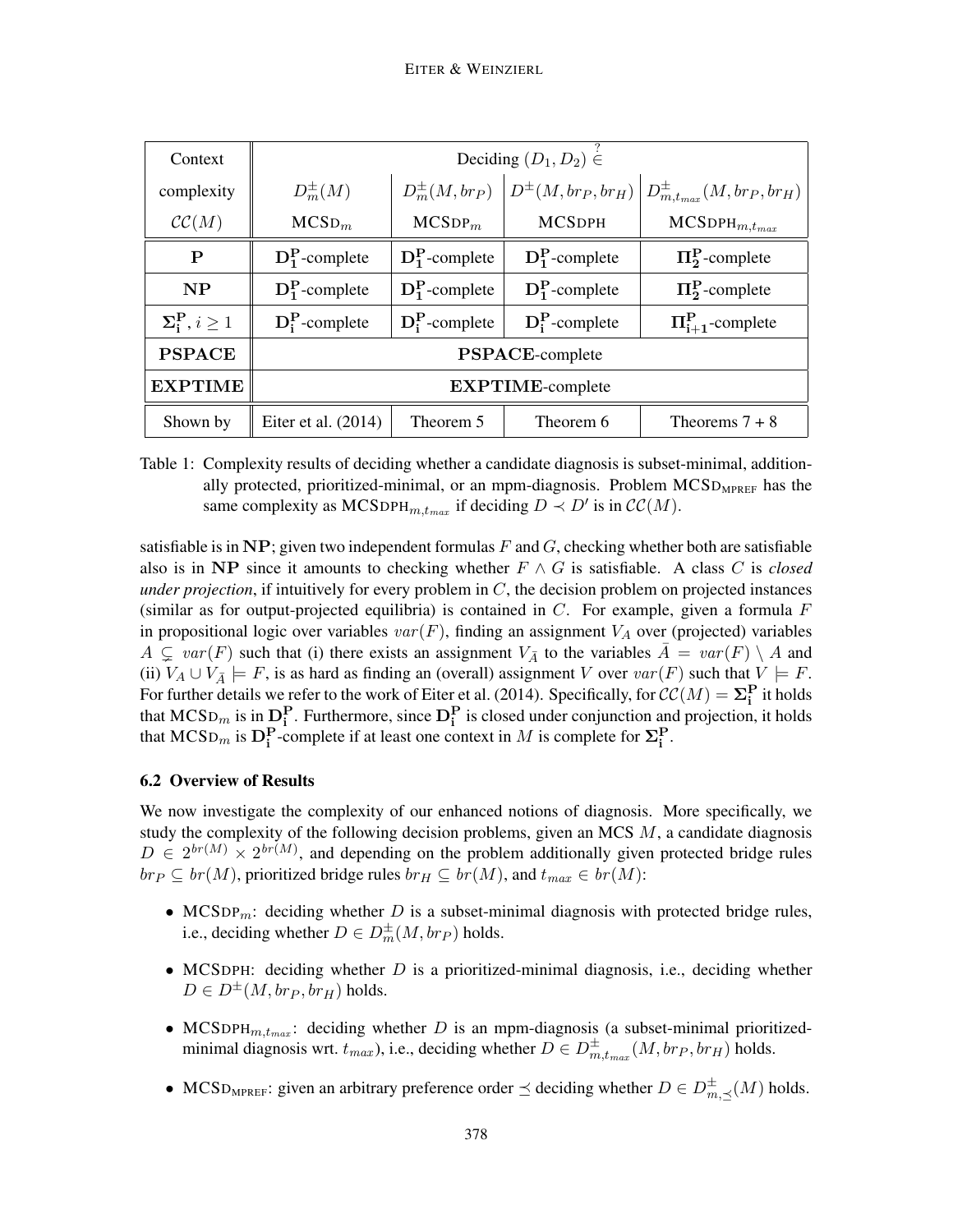We show that  $MCSDP_m$  is not harder than  $MCSD_m$ , i.e., deciding whether a candidate diagnosis  $D$  is a subset-minimal diagnosis with protected bridge rules is not harder than deciding whether  $D$ is a subset-minimal diagnosis (Thm. 5). We also demonstrate that the same is true for prioritizedminimal diagnoses, i.e., MCSDPH is as hard as  $MCSD_m$  (Thm. 6). This notion of diagnosis can be applied to the plain encoding  $M^{pl} \preceq$  for total preference orders to select minimal  $\preceq$ -preferred diagnoses according to a total preference order  $\prec$ . The drawback of this approach, however, is the exponential number of bridge rules in  $M^{pl} \leq$ .

Since the clone encoding  $M^{\leq}$  incurs no exponential blow-up of bridge rules, it is reasonable to expect that the computational complexity of MCSDPH $_{m,t_{max}}$  is higher than the one of MCSD<sub>m</sub>. Indeed, for context complexity  $\mathcal{CC}(M)$  in  $\Sigma_i^{\mathbf{P}}$  we prove that MCSDPH $_{m,t_{max}}$  is in  $\Pi_{i+1}^{\mathbf{P}}$  while  $MCSD_m$  is in  $D_i^P$  (Thm. 7). Specifically, for  $\mathcal{CC}(M)$  in NP the complexity of MCSDPH $_{m,t_{max}}$  is  $\Pi_2^{\rm P}$  while MCSD<sub>m</sub> is in  ${\rm D}_1^{\rm P}$ .

Since deciding  $t(D) \in D^{\pm}_{m,t_{max}}(M^{\preceq}, br_P, br_H)$  only serves to decide  $D \in D^{\pm}_{m,\preceq}(M)$ , we also investigate the lower bound for the latter problem, i.e.,  $MCSD_{MPREF}$ . We prove that it is  $\Pi_2^{\mathbf{P}}$ -hard (Thm. 8) if  $\mathcal{CC}(M)$  is in P; hence we obtain that the clone encoding using  $M^{\preceq}$  and  $D_{m,t_{max}}^{\pm}(M^{\preceq}, br_P, br_H)$  is in fact worst-case optimal. Furthermore, we also show that MCSD<sub>MPREF</sub> is hard for  $\Pi_{i+1}^{\mathbf{P}}$  if  $\mathcal{CC}(M)$  is hard for  $\Sigma_i^{\mathbf{P}}$ .

Table 1 summarizes the results for the introduced notions of diagnosis and for context complexity being in one of several complexity classes. Note that the results for PSPACE and EXPTIME in the last column follow from the fact that  $\text{coNP}^{\text{PSPACE}} = \text{PSPACE}$  and  $\text{coNP}^{\text{EXPTIME}} =$ EXPTIME for membership while hardness can be shown using a trivial MCS where the acceptability function of some context is hard for PSPACE resp. EXPTIME. Our results are derived using several reductions and a genuine algorithm, which are presented in the remainder of this section; proofs can be found in the appendix.

#### 6.3 Derivation of Results

For the problem of recognizing minimal diagnoses with protected bridge rules we have the following result.

#### **Theorem 5.** MCSDP<sub>m</sub> is equivalent to  $MCSD_m$  under polynomial-time reductions.

Indeed,  $MCSDP_m$  is polynomially reducible to  $MCSD_m$ , by simply checking first whether the candidate diagnosis contains protected bridge rules and then solve  $MCSD_m$  to check whether it is subset-minimal. A formal reduction is provided in the proof of Theorem 5. Conversely, every instance of MCSD<sub>m</sub> is an instance of MCSDP<sub>m</sub> with  $brp = \emptyset$ , and thus MCSD<sub>m</sub> trivially reduces to MCSDP<sub>m</sub> in polynomial time.

Next we consider the problem MCSDPH. We will show that this problem has the same complexity as MCSDP<sub>m</sub>. To this end we first present a polynomial-time many-one reduction DPH2DP<sub>m</sub> from MCSDPH to MCSDP $<sub>m</sub>$ . We remark that a direct membership proof would be simpler, but the</sub> reduction is of interest in its own right.

#### 6.3.1 UNDERLYING IDEA OF DPH2DP $<sub>m</sub>$ </sub>

Given an MCS M with protected bridge rules  $b_{\text{FP}}$  and prioritized bridge rules  $b_{\text{TF}}$ , we simulate the modifications of regular bridge rules inside the resulting MCS. The set  $R_{req}$  of regular (nonprioritized, non-protected) bridge rules is  $R_{req} = br(M) \setminus br_H \setminus br_P$  and their modifications can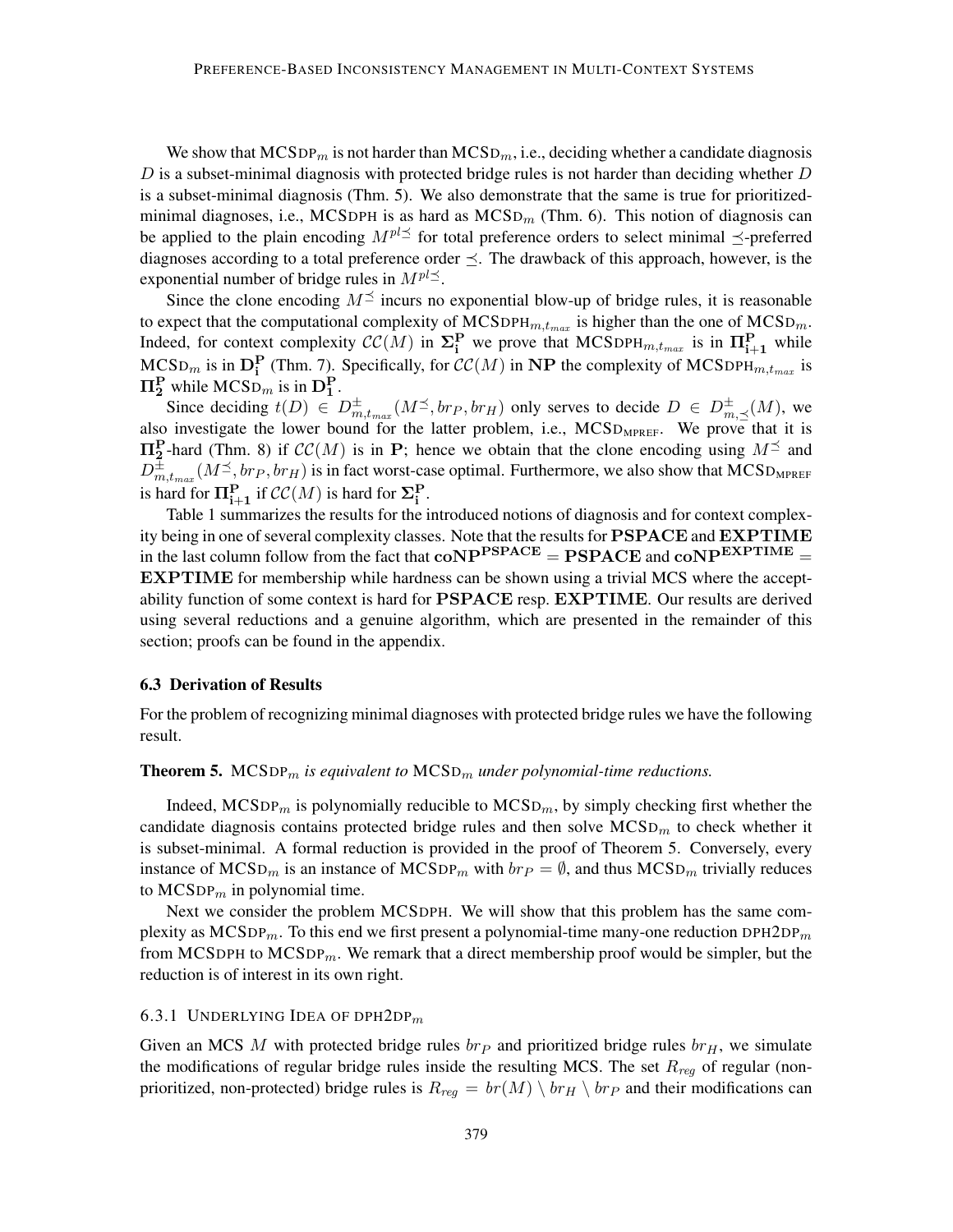#### EITER & WEINZIERL



kbn+1 = removedr<sup>1</sup> ← not not removedr<sup>1</sup> . removedr<sup>2</sup> ← not not removedr<sup>2</sup> . kbn+2 = not removedr<sup>1</sup> ← not removedr<sup>1</sup> . removedr<sup>1</sup> ← not not removedr<sup>1</sup> . uncondr<sup>1</sup> ← not not uncondr<sup>1</sup> . not uncondr<sup>1</sup> ← not uncondr<sup>1</sup> . 

## Figure 6: The reduction from MCSDPH to MCSDP<sub>m</sub> exemplified on an MCS  $M = (C_1, C_2, C_3)$ with two bridge rules  $br(M) = \{r_1, r_2\}$ . Shown are the MCS  $M' \otimes M$  employed in the reduction DPH2DP<sub>m</sub> (components are indicated in gray), bridge rules of  $M$ , and the knowledge bases of  $C_{n+1}$  and  $C_{n+2}$ .

be simulated by using a meta-reasoning transformation  $M^{mr(\theta,\mathcal{K}_p)} = (C_1, \ldots, C_{n+1}),$  where the bridge rules of  $C_{n+1}$  correspond to modifications of bridge rules in  $R_{reg}$ . They take their values from an additional context  $C_{n+2}$  that generates all possible modifications, i.e., every possible modification corresponds to an acceptable belief set of  $C_{n+2}$ . We protect in the resulting MCS  $M' = (C_1, \ldots, C_{n+2})$  all bridge rules except those that correspond to modifications of bridge rules in  $br_H$ , i.e., every diagnosis of  $M'$  corresponds to one (or more) diagnoses of M, but the diagnoses of  $M'$  only contain bridge rules corresponding to subsets of  $br_H$ . Consequently, any minimal diagnosis of  $M'$  is  $\subseteq_{b r_H}$ -minimal wrt. M. To ensure that the diagnosis indeed is  $\subseteq$ -minimal, we further add a copy of M, i.e., the resulting MCS is  $M' \otimes M$  where  $M'$  ensures minimality wrt.  $\subseteq_{b r_H}$  and  $M$ ensures minimality wrt. ⊆. An illustration of the resulting MCS is given in Figure 6 for a concrete MCS that is considered later in Example 17 below in detail.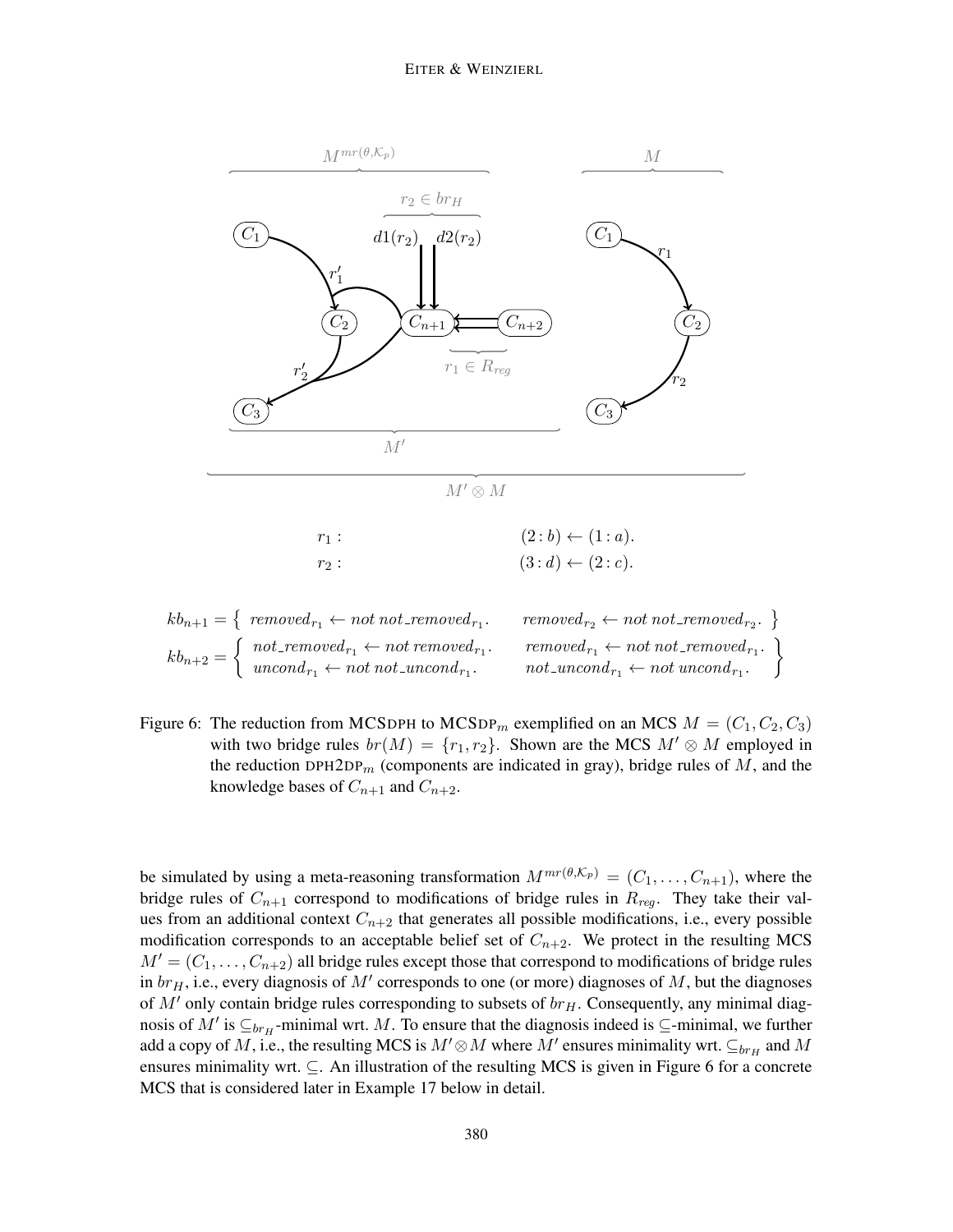### 6.3.2 FORMAL DETAILS OF DPH2DP $<sub>m</sub>$ </sub>

Given an MCS M and a set  $R_{reg} \subseteq br(M)$ , let  $\mathcal{K}_p = \emptyset$  and let  $\theta$  be such that for all  $D_1, D_2 \subseteq$  $br(M)$  the property  $\theta(D_1, D_2, \emptyset)$  holds. We craft an MCS based on the meta-reasoning MCS  $M^{mr(\theta,\mathcal{K}_p)} = (C_1, \ldots, C_n, C_{n+1})$  to obtain an MCS where the modification of all bridge rules in  $R_{req}$  is hidden in the set of possible belief states. To this end, we introduce another context  $C_{n+2}$ without bridge rules whose acceptable belief sets encode all respective modifications of bridge rules of  $R_{reg}$ . Formally,  $C_{n+2} = (L_{\Sigma}^{asp})$  $_{\Sigma}^{asp}, kb_{n+2}, \emptyset)$  where

$$
kb_{n+2} = \begin{cases} not_{\text{remodel}} + \text{not removed}_{r}, & \text{re moved}_{r} \leftarrow not not_{\text{remodel}}_{r}, \\ uncond_{r} \leftarrow not not_{\text{uncond}_{r},} & \text{not\_uncond}_{r} \leftarrow not uncond_{r}. \end{cases} r \in R_{reg} \bigg\}.
$$

Observe that for every  $D_1, D_2 \subseteq R_{req}$ , there is a belief set  $S_{n+2}$  with

$$
S_{n+2} \cap (\{not\_removed_r, uncond_r \mid r \in R_{reg}\}) = \{not\_removed_r \mid r \in R_{reg} \setminus D_1\}
$$
  

$$
\cup \{uncond_r \mid r \in D_2\}.
$$

In addition to that, since  $C_{n+2}$  has no bridge rules, it follows that  $S_{n+2} \in ACC_{n+2}(kb_{n+2} \cup$  $app(br_{n+2}, S')$  holds for all belief states  $S' = (S'_1, \ldots, S'_{n+2})$  where  $S'_{n+2} = S_{n+2}$ .

Recall that all bridge rules of  $C_{n+1}$  are either of the form  $(n + 1 : not\_removed_r) \leftarrow \top$ . or  $(n+1: uncond_r) \leftarrow \perp$  where  $r \in br(M)$ . Let  $C_{n+1} = (L, kb_{n+1}, br_{n+1})$ ; then  $C'_{n+1} =$  $(L, kb_{n+1}, br'_{n+1})$  where

$$
br'_{n+1} = \{(n+1:not\_removed_r) \leftarrow (n+2:not\_removed_r). \mid r \in br(M), r \in R_{reg}\} \quad (11)
$$

$$
\bigcup \{(n+1: uncond_r) \leftarrow (n+2: uncond_r). \mid r \in br(M), r \in R_{reg}\}\tag{12}
$$

$$
\cup \left\{ (n+1: not\_removed_r) \leftarrow \top. \mid r \in br(M), r \notin R_{reg} \right\} \tag{13}
$$

$$
\cup \{ (n+1: uncond_r \leftarrow \bot) \mid r \in br(M), r \notin R_{reg} \}. \tag{14}
$$

Intuitively,  $C'_{n+1}$  equals  $C_{n+1}$  but the bridge rules occurring in  $R_{reg}$  refer to  $C_{n+2}$ . Similar to the meta-reasoning encoding, we denote by  $d1(r)$  and  $d2(r)$  the corresponding bridge rule of the form in (13) and in (14), respectively. We extend these notions to sets of bridge rules and let  $di(R) = \{di(r) | r \in R\}$  for any  $R \subseteq br(M)$  and  $i = 1, 2$ . For example,  $d1(br(M) \setminus R_1)$  denotes all bridge rules of line (13).

Finally, we call  $M' = (C_1, \ldots, C_n, C'_{n+1}, C_{n+2})$  the *meta-guessing MCS for* M and  $R_{reg}$ . The effect of the redirection to  $C_{n+2}$  is that the acceptable belief sets of  $C_{n+2}$  guess all possible modifications. The rest of  $M'$  behaves like an ordinary meta-reasoning encoding, where protected bridge rules of  $M'$  are  $brp' = br_{M'} \setminus (d1(br(M) \setminus R_{reg}) \cup d2(br(M) \setminus R_{reg})),$  i.e., all bridge rules are protected except those in  $C_{n+1}$  that do not correspond to bridge rules in  $R_{rea}$ .

Now the reduction DPH2DP<sub>m</sub> from MCSDPH to MCSDP<sub>m</sub> is as follows:

$$
(M,(D_1,D_2),br_P,br_H) \mapsto (M' \otimes M,(D'_1,D'_2),br_P'')
$$

where M' is the meta-guessing MCS wrt.  $R_{reg} = br(M) \setminus br_P \setminus br_H$  and  $br_p'' = br_P' \cup I(br_P)$ where I is the mapping wrt.  $M' \otimes M$  and  $\overline{br}p'$  is the set of protected bridge rules of the metaguessing MCS M'; furthermore  $D'_1 = I(D_1) \cup d1(D_1 \cap br_H)$  and  $D'_2 = I(D_2) \cup d2(D_2 \cap$  $br<sub>H</sub>$ ), i.e.,  $(D'_1, D'_2)$  contains a candidate diagnosis of M and a candidate diagnosis over  $br<sub>H</sub>$  with modifications to the remaining bridge rules of  $M$  being simulated by  $M'$ .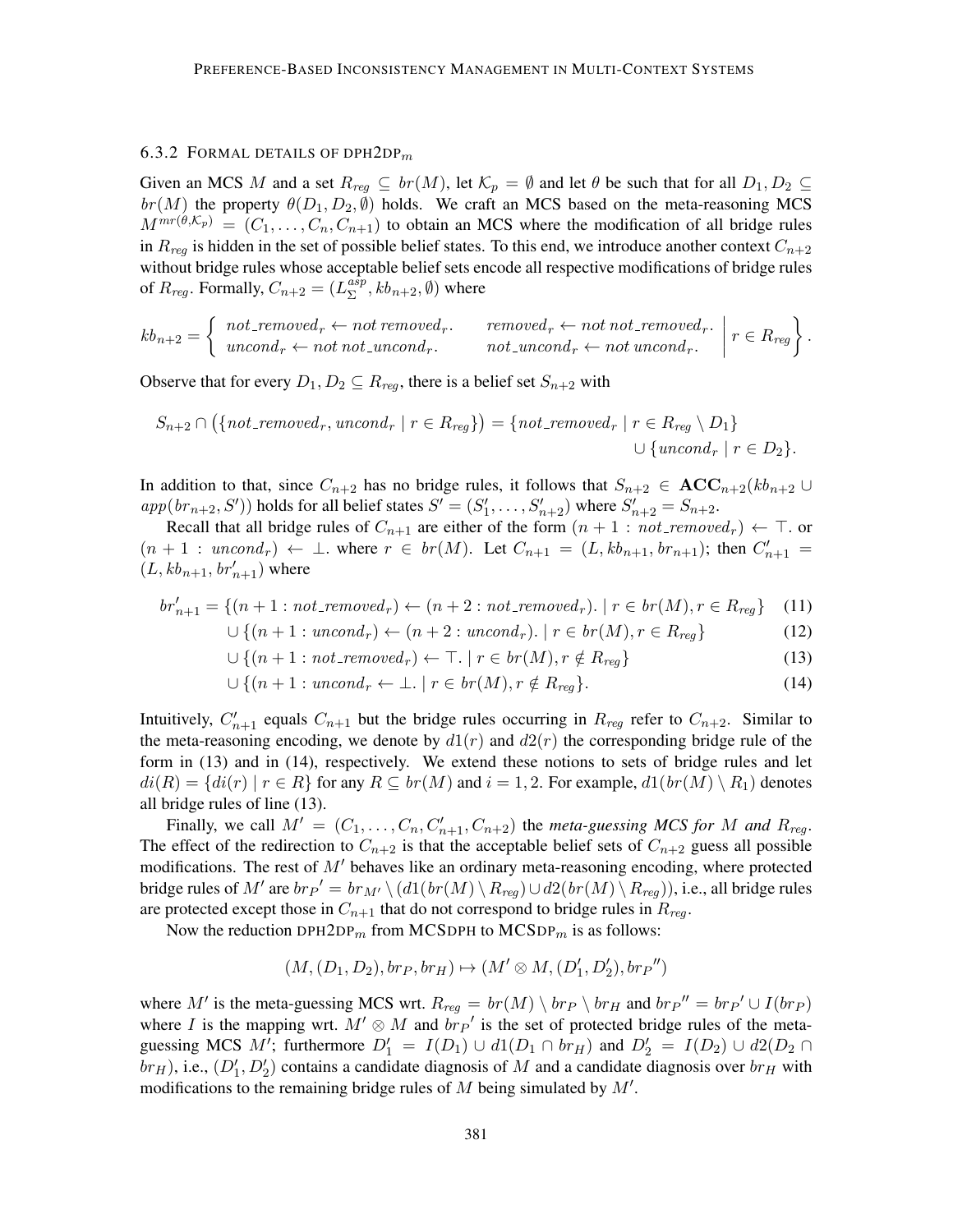Observe that the size of  $(M' \otimes M, (D'_1, D'_2), brp'')$  is polynomial in the size of  $(M, (D_1, D_2),$  $b_{FP}, b_{TH}$ ), because  $M' \otimes M$  only has four times as many bridge rules as M and all other sets are subsets of these bridge rules. Furthermore,  $(M' \otimes M, (D'_1, D'_2), brp'')$  can be computed in polynomial time in the size of  $(M,(D_1, D_2), br_P, br_H)$ ; more precisely, even in linear time.

Example 17. We illustrate the reduction DPH2DP<sub>m</sub> and the MCS resulting from on a simple MCS  $M = (C_1, C_2, C_3)$  *with three contexts and two bridge rules*  $br(M) = \{r_1, r_2\}$  *as follows:* 

> $r_1:$   $(2:b) \leftarrow (1:a).$  $r_2$ :  $(3:d) \leftarrow (2:c).$

*No bridge rule is protected, i.e.,*  $br_P = \emptyset$ *, and*  $r_2$  *is prioritized, i.e.,*  $br_H = \{r_2\}$ *, thus*  $R_{req} = \{r_1\}$ *. Figure 6 illustrates M (on the right) and the meta-guessing MCS M' for M and*  $R_{reg}$  *(on the left); their combination*  $M' \otimes M$  *(the overall Figure 6), is the MCS constructed in the reduction* DPH2DP<sub>m</sub>. It also shows a possible realization of the contexts  $C_{n+1}$  and  $C_{n+2}$  using ASP. Since  $C_{n+1}$  *stems from the meta-reasoning encoding where*  $\theta$  *holds for all potential diagnoses, the two rules in*  $kb_{n+1}$  *are sufficient to exhibit the observed modifications of*  $r_1$  *and*  $r_2$  *as beliefs. Intuitively, the rules in kb*<sub>n+2</sub> *guess all potential modifications of*  $r_1$  *and exhibit them to*  $C_{n+1}$  *as beliefs.* 

The following lemma shows that  $DPH2DP_m$  indeed is a correct reduction from MCSDPH to  $MCSDP_m$ .

**Lemma 4.** DPH2DP<sub>m</sub> is a polynomial-time reduction from MCSDPH to MCSDP<sub>m</sub>.

On the other hand, one can easily reduce  $MCSDP_m$  to  $MCSDPH$ . We thus obtain that MCSDPH indeed has the same complexity as deciding  $D \in D_m^{\pm}(M, br_P)$  and hence whether  $D \in D_m^{\pm}(M)$ holds.

**Theorem 6.** MCSDPH is equivalent to  $MCSDP_m$  under polynomial-time reductions.

#### 6.3.3 FURTHER COMPLEXITY RESULTS

A stepping stone for analyzing MCSDPH $_{m,t_{max}}$  is the decision problem MCSDPH $_{t_{max}}$ , which we consider next. MCSDPH<sub>tmax</sub> is defined as follows: given an MCS M, a candidate diagnosis  $D \in$  $2^{br(M)} \times 2^{br(M)}$  with  $D=(D_1,D_2),$  protected bridge rules  $br_P \subseteq br(M),$  prioritized bridge rules  $br_H \subseteq br(M)$ , and  $t_{max} \in br(M)$ ; decide whether (i)  $t_{max} \in D_2$  and (ii) for all  $T \in D_m^{\pm}(M,br_P)$ it holds that  $T \subseteq_{b r_H} D \Rightarrow T =_{b r_H} D$ . Notice that MCSDPH<sub>tmax</sub> basically amounts to checking the presence of  $t_{max}$  in a candidate diagnosis of MCSDPH. As the following lemma shows, former is not harder than the latter.

Lemma 5. MCSDPH<sub>tmax</sub> is polynomial-time reducible to MCSDPH and thus in the complexity class C*, if* MCSDPH *is in* C *and* C *is closed under polynomial reductions.*

Note that all classes in Section 6.1 above are closed under polynomial-time reductions. We use an MCSDPH<sub>tmax</sub>-oracle in Alg. 1 to obtain membership results of MCSDPH<sub>m,tmax</sub>.

**Theorem 7.** If MCSDPH is in C, then MCSDPH $_{m,t_{max}}$  is in coNP<sup>C</sup>.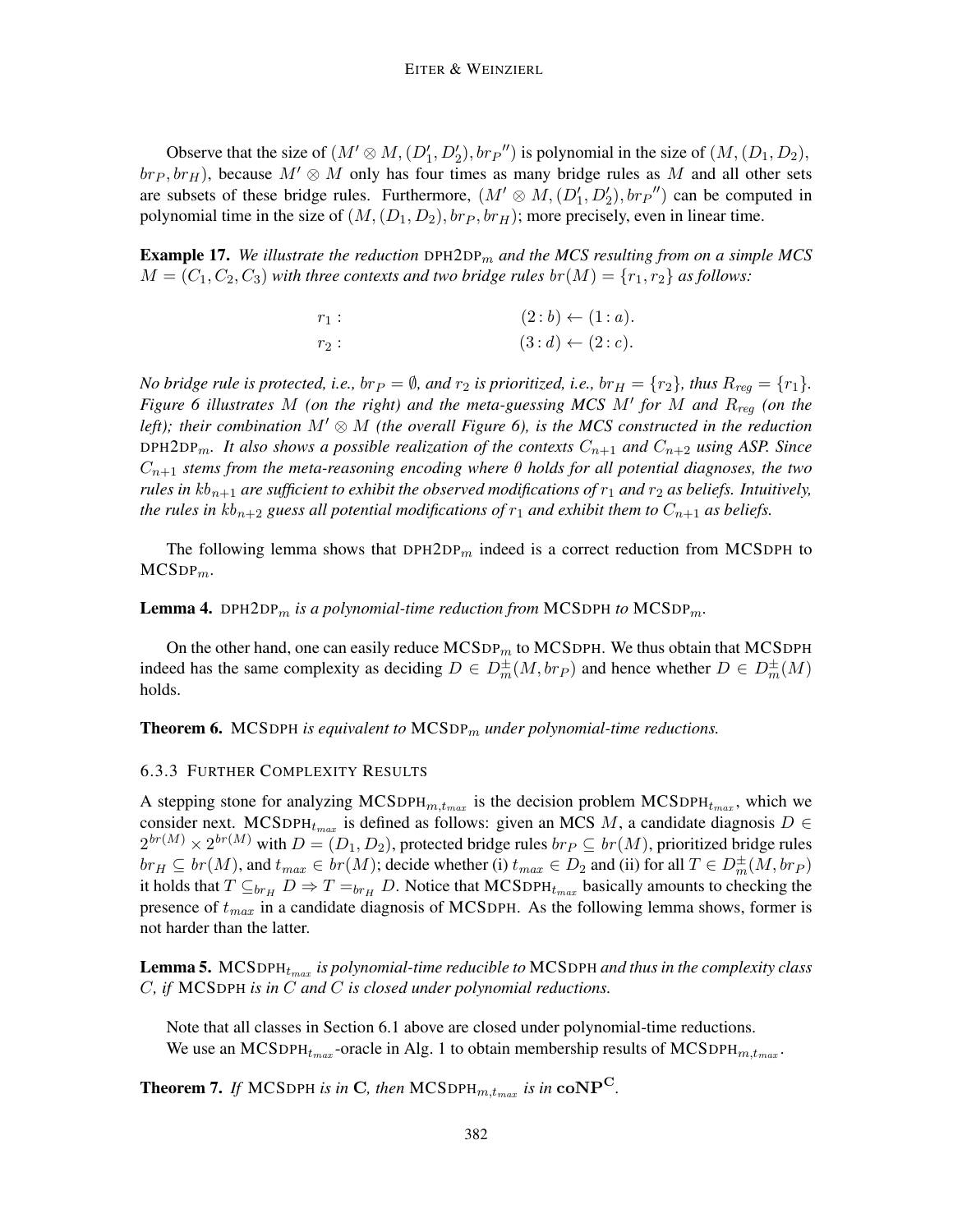**Algorithm 1:** Deciding whether  $(D_1, D_2) \notin D^{\pm}_{m, t_{max}}(M, br_P, br_H)$  holds.

**Input** : MCS M,  $(D_1, D_2)$ ,  $br_P$ , and  $br_H$  with  $D_1, D_2 \subseteq br(M)$ ,  $br_P, br_H \subseteq br(M)$ . **Output:** YES if  $(D_1, D_2) \notin D^{\pm}_{m,t_{max}}(M, br_P, br_H)$  ${\bf 1}$   ${\bf if}$   $\texttt{oracle}_\texttt{MCSDPHt_{max}}\left((D_1,D_2),M,br_P,br_H\right)=\textit{NO}$  then  ${\bf output}$   $\textit{YES}$ 

2 guess  $T_1, T_2 \subseteq br(M)$ 

 ${\bf 3}$  if  $\texttt{oracle}_{\texttt{MCSDPH}_{\texttt{f}_{max}}}\left((T_1,T_2), M, br_P, br_H\right)=\textit{YES}\;\bm{\wedge}\,(T_1,T_2)\neq (D_1,D_2)$  $\blacktriangle(T_1,T_2)\subseteq_{br(M)\backslash br_H}(D_1,D_2)\blacktriangle(Y_1,T_2)\neq_{br(M)\backslash br_H}(D_1,D_2)$  then output *YES* 

*Proof.* Algorithm 1 decides whether  $(D_1, D_2) \notin D^{\pm}_{m, t_{max}}(M, br_P, br_H)$  holds using an oracle for MCSDPH<sub>tmax</sub>. Intuitively,  $(D_1, D_2)$  is not an mpm-diagnosis if it either is no subset-minimal prioritized-minimal containing  $t_{max}$ , which is checked in the first line using the oracle, or if there exists a subset-minimal prioritized-minimal diagnosis  $(T_1, T_2) \subset (D_1, D_2)$  that also contains  $t_{max}$ . In the second line such a  $(T_1, T_2)$  is guessed and in the third line it is verified that the guessed candidate indeed has the above properties. Checking whether  $(D_1, D_2) \in D^{\pm}_{m, t_{max}}(M, br_P, br_H)$ holds is possible by Algorithm 1 and negating its output.

By assumption MCSDPH is in C, thus by Lemma 5 it holds that MCSDPH<sub>tmax</sub> is in C, i.e., the complexity of the oracle in Algorithm 1 is in C. Since Algorithm 1 uses a polynomial-size guess for  $(T_1, T_2)$  its complexity clearly is  $\mathbf{NP}^{\mathbf{C}}$ . Consequently, deciding whether  $(D_1, D_2) \in$  $D^{\pm}_{m,t_{max}}(M, b r_{P}, b r_{H})$  holds is in  $\mathbf{coNP^C}.$  $\Box$ 

The previous decision problems arise from our approach to realize the selection of preferred and filtered diagnoses of an MCS. To give a full picture, we also investigate the complexity of the basic problem, i.e., of  $MCSD_{MPREF}$ .

As the following theorem shows,  $MCSD_{MPREF}$  itself is  $\Pi_2^P$ -hard even if both the context complexity and deciding whether  $D \preceq D'$  holds are tractable. This result also shows that our approach of realizing the selection of minimal  $\preceq$ -preferred diagnoses is worst-case optimal.

**Theorem 8.** If  $\mathcal{CC}(M)$  is hard for  $\Sigma_i^P(\Pi_i^P)$  then  $\mathrm{MCSD}_{\mathrm{MPREF}}$  is hard for  $\Pi_{i+1}^P(\Pi_{i+2}^P)$  with  $i \geq 0$ . *Moreover,* MCSD<sub>MPREF</sub> is  $\Pi_2^{\mathbf{P}}$ -hard even if both  $\mathcal{CC}(M)$  and deciding  $D' \preceq D''$  are in  $\mathbf{P}$ .

For establishing completeness of MCSD<sub>MPREF</sub>, we use the clone encoding of the previous section as a polynomial-time reduction to  $MCSDPH_{m,t_{max}}$ .

**Corollary 1.** Let M be an MCS with  $CC(M) = \Sigma_i^P$ ,  $i \geq 0$  (resp.,  $CC(M) = PSPACE$ ,  $CC(M) =$ **EXPTIME**), and a preference order  $\preceq$  such that deciding  $D \prec D'$  is in  $\Sigma_i^{\mathbf{P}}$  (resp., **PSPACE**,  $\bf EXPTIME$ ). Then  $\bf MCSD_{MPREF}$  is complete for  $\Pi_{i+1}^{\bf P}$  (resp.,  $\bf PSPACE$ ,  $\bf EXPTIME$ ). In *particular,* MCSD<sub>MPREF</sub> is  $\mathbf{\Pi}_{i+1}^{\mathbf{P}}$ -complete if deciding  $D \preceq D'$  is in  $\mathbf{P}$  and  $\mathcal{CC}(M) = \mathbf{\Sigma}_{i}^{\mathbf{P}}, \, i \geq 0$ .

Examples of preference orders as hard as PSPACE are CP-nets in general while restricted variants are in  $\bf NP$  or even  $\bf P$  (cf. Section 3.2.1).

We can also use the clone encoding to show the completeness of  $MCSDPH_{m,t_{max}}$ .

**Corollary 2.** MCSDPH<sub>m,tmax</sub> is  $\prod_{i=1}^{P}$ -complete if  $CC(M) = \sum_{i=1}^{P}$ ,  $i \geq 1$ , and  $\prod_{i=1}^{P}$ -complete if  $\mathcal{CC}(M) = \mathbf{P}$  or  $\mathcal{CC}(M) = \mathbf{NP}$ .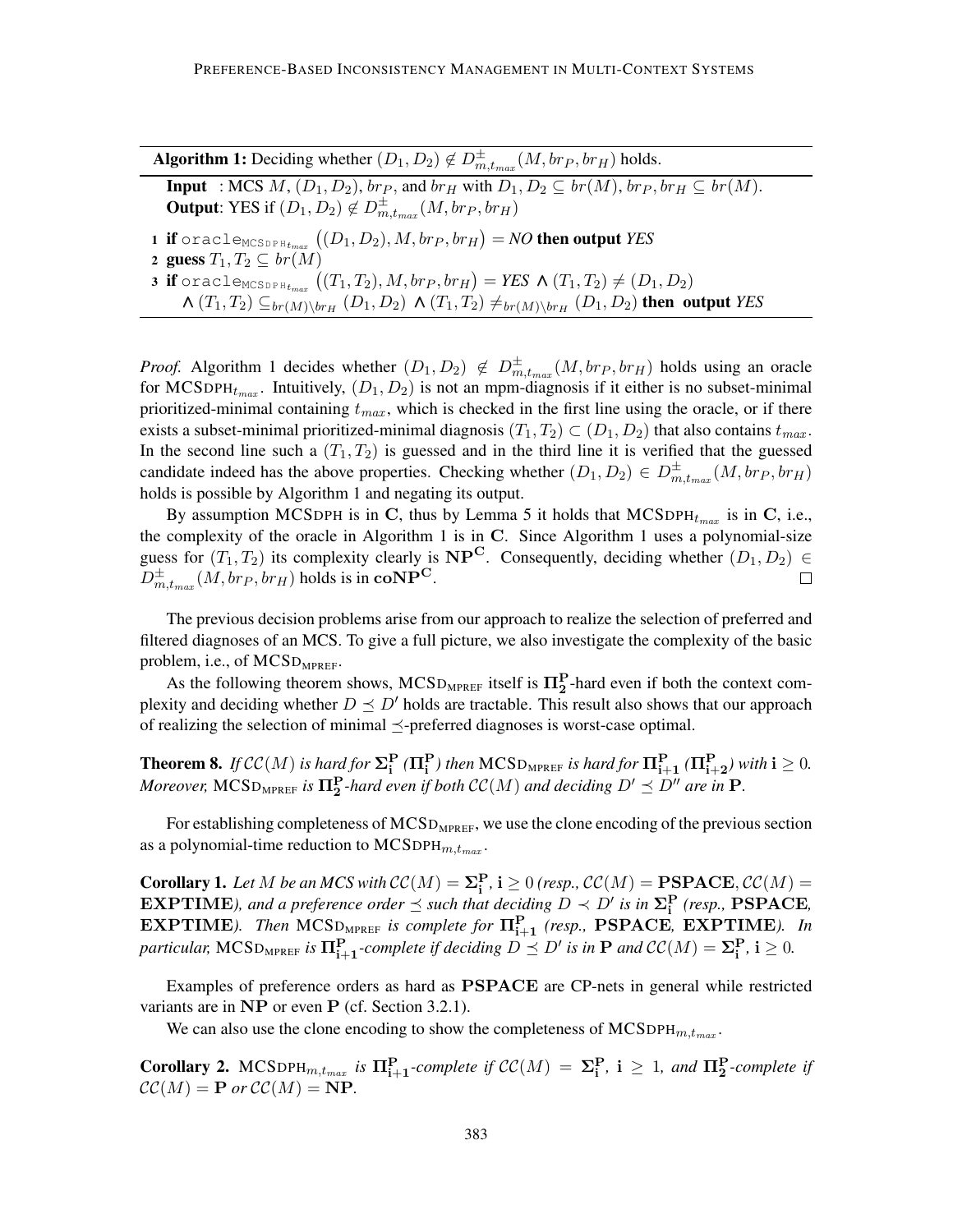The hardness result of  $\mathbf{\Pi}_{i+2}^{\mathbf{P}}$  for MCSD<sub>MPREF</sub> with  $\mathcal{CC}(M) = \mathbf{\Pi}_{i}^{\mathbf{P}}$  might seem to contradict Corollary 2, which shows, using the clone encoding, that  $MCSD_{MPREF}$  is in  $\Pi_{i+1}^P$  for  $\mathcal{CC}(M) = \Sigma_i^P$ . However this is no contradiction since the basic problem of recognizing minimal diagnoses, i.e.,  $MCSD_m$ , is not known to be in  $\Sigma_i^{\mathbf{P}}$  for  $\mathcal{CC}(M) = \Pi_i^{\mathbf{P}}$ . In the work of Eiter et al. (2014) it is shown that  $MCSD_m$  is in  $D(C)$  if C is closed under conjunction and projection, which presumably is not the case for  $\mathbf{\Pi_i^P}$ ,  $i \ge 0$  (while it is for  $\mathbf{\Sigma_i^P}$ ). Hence for  $\mathcal{CC}(M) = \mathbf{\Pi_i^P}$ ,  $\mathbf{MCSD}_m$  is not in  $\mathbf{D}(\mathbf{\Pi_i^P})$ , thus MCSDPH<sub>tmax</sub> is presumably not in  $\Pi_{i+1}^P$ . On the other hand,  $\Pi_i^P$  is in  $\Sigma_{i+1}^P$ , consequently  $\text{MCSD}_{m}$  is in  $\text{D}(\Sigma^{\text{P}}_{\text{i+1}})$  and  $\text{MCSDPH}_{t_{max}}$  in  $\Pi^{\text{P}}_{\text{i+2}}$ .

# 7. Discussion and Related Work

In this section we first discuss options for decomposing the central observation context of the metareasoning transformation and then consider related work.

#### 7.1 Decomposing the Central Observation Context

A key strength of MCS is the capability of integrating different knowledge bases in a decentralized manner. Accordingly, scenarios for MCS where a centralized specification of preferences on diagnoses may be unwanted, e.g., if different companies agree to share data, their preferences might expose some information they are actually not willing to share. The approaches presented here use a central observation context that knows all bridge rules, or more specifically, that knows the labels of all bridge rules, and for each of them whether and how it is modified. The observer, however, does neither know the structure, i.e., the contents of the head and body, of the bridge rules, nor the actual status of the information exchange, and it cannot see any beliefs of any context. Hence, our approach supports almost full information hiding and only decentralization is lost.

Criteria for decomposing a context have been investigated by Weinzierl (2014). The results there can be applied to the meta-reasoning transformation that we described in Section 5.1 in order to decompose the observation context of the filter encoding  $M<sup>f</sup>$ . If the underlying filter can be broken up, the central observation context thus may be replaced with several contexts, each covering only a partition of the bridge rules in  $br(M)$ . If there is a partition  $br(M) = A \cup B$  (where A, B are disjoint and nonempty) such that a given filter f satisfies that for all  $D_1, D_2 \subseteq br(M)$  it holds that  $f(D_1, D_2) = 1$  iff  $f(D_1 \cap A, D_2 \cap A) = 1$  and  $f(D_1 \cap B, D_2 \cap B) = 1$ , then the observation context of  $M<sup>f</sup>$  is decomposable. Informally, f is such that the modifications of bridge rules in A can be checked independently from those in  $B$  and vice versa.

Notice that for any "reasonable" logical formalism which realizes f, checking whether  $f(D_1 \cap$  $A, D_2 \cap A$ ) = 1 resp.  $f(D_1 \cap B, D_2 \cap B) = 1$  can be realized by two (independent) knowledge bases; the latter are the decomposition of the observation context. Depending on  $f$ , this decomposition may be repeated several times, where each time one context is decomposed into two independent contexts until the observation of diagnoses is fully decentralized.

**Example 18.** Consider the MCS  $M^f = (C_1, C_2, C_3)$  of Example 11 realizing the filter f on the *MCS M* whose bridge rules are  $br(M) = \{r_1, r_2, r_3\}$ . Recall that f is defined by:

$$
f(D_1, D_2) = \begin{cases} 0 & \text{if } r_3 \in D_1, r_2 \notin D_1 \text{ or } r_3 \notin D_1, r_2 \in D_1, \\ 0 & \text{if } r_3 \in D_2, r_2 \notin D_2 \text{ or } r_3 \notin D_2, r_2 \in D_2, \\ 1 & \text{otherwise.} \end{cases}
$$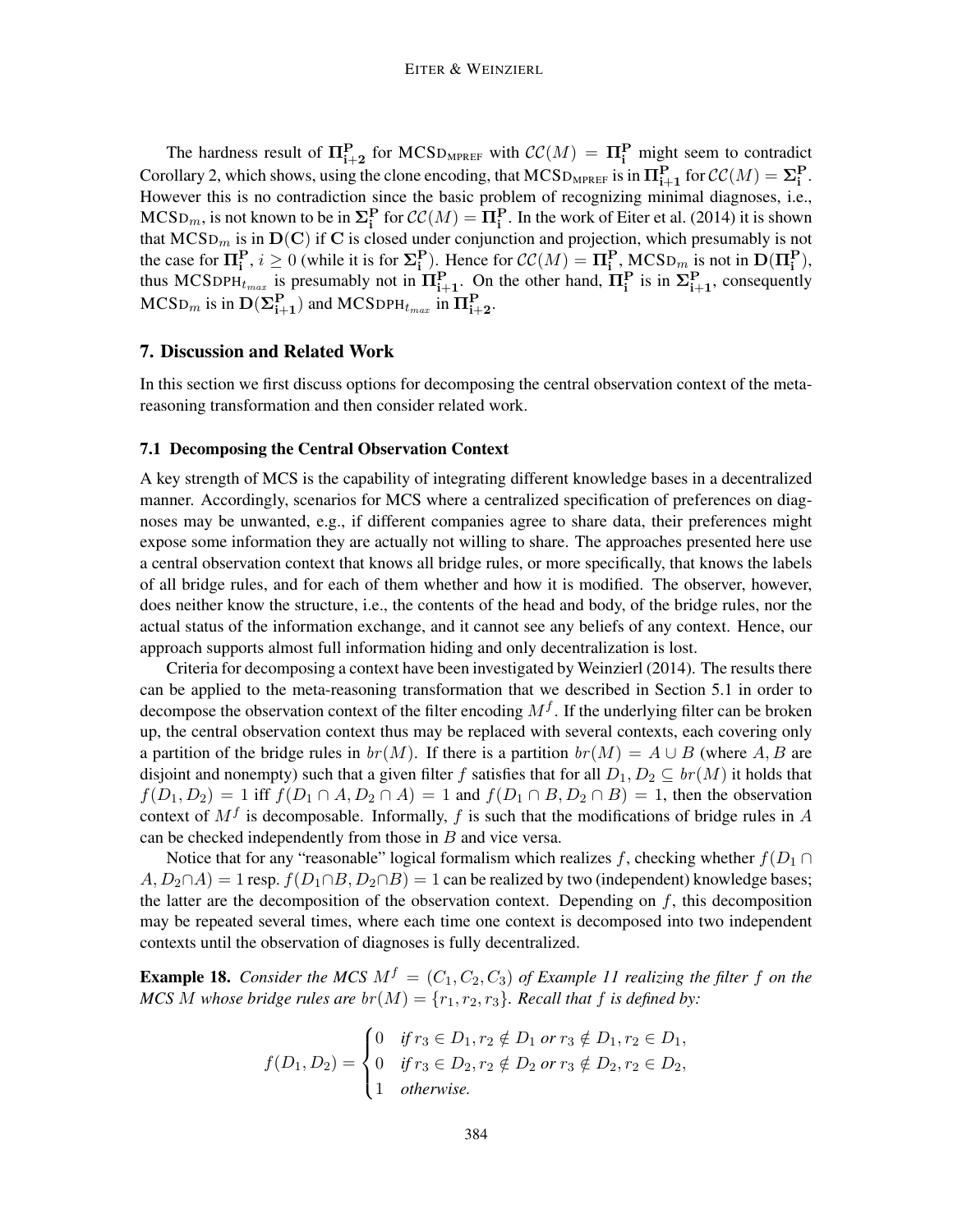*Obviously, br*(*M*) *can be partitioned into*  $A = \{r_2, r_3\}$  *and*  $B = \{r_1\}$ *, because for all*  $D_1, D_2 \subseteq$  $br(M)$  *holds that*  $f(D_1 \cap B, D_2 \cap B) = 1$  *and*  $f(D_1 \cap A, D_2 \cap A) = f(D_1, D_2)$ *.* 

The resulting decomposition of bridge rules in  $C_3$  is:  $br^A_3 = \{d1(r_2), d2(r_2), d1(r_3), d2(r_3)\}$ and  $br_3^B = \{d1(r_1), d2(r_1)\}$ . Since the knowledge base kb<sub>3</sub> of  $M^f$  uses ASP, we can easily get the knowledge bases  $kb_3^A$  and  $kb_3^B$  by partitioning  $kb_3$ :

 $kb_3^A=$  $\sqrt{ }$  $\left| \right|$  $\mathcal{L}$  $removed_{r_2} \leftarrow not~not\_removed_{r_2}.$  removed  $r_3 \leftarrow not~not\_removed_{r_3}.$  $\bot \leftarrow removed_{r_3}, not \ removed_{r_2}.$   $\bot \leftarrow not \ removed_{r_3}, removed_{r_2}.$  $\bot \leftarrow uncond_{r_3}, not uncond_{r_2}.$   $\bot \leftarrow not uncond_{r_3}, uncond_{r_2}.$  $\mathcal{L}$  $\mathcal{L}$  $\mathsf{I}$  $kb_3^B = {removed}_{r_1} \leftarrow not\ not\ removed_{r_1}$ .}

The resulting decomposed MCS is  $M' = (C'_1, C'_2, C^A_3, C^B_3)$ , where all bridge rules from  $C_3$  either belong to  $C_3^A$  or  $C_3^B$  and all beliefs of  $C_3$  that are referred to in other bridge rules of  $M^f$  either refer *to*  $C_3^A$  *or*  $C_3^B$  *in*  $M'$ . The diagnoses of  $M'$  correspond one-to-one to those of  $M^f$ . As diagnoses *with protected bridge rules are directly based on ordinary diagnoses, these results thus extend to di*agnoses with protected bridge rules. The MCS  $M'$  can be used to obtain minimal filtered diagnoses *of* M*, where the filter itself is realized in a decentralized way.*

In principle, decomposition may also be applied to the clone encoding  $M^{\preceq}$ , but the bridge rule  $t_{max}$  disallows a simple decomposition. Nonetheless, it seems possible to achieve decomposition using additional protected bridge rules for information exchange between the decomposed contexts; a formal result, however, remains to be established.

#### 7.2 Related Work

We now briefly consider further, previous work and then discuss related work on multi-context systems and other KR formalisms.

#### 7.2.1 PREVIOUS WORK

In the work of Weinzierl (2014) several of the notions presented here have been investigated and exemplified in more depth; among others, formal results on the decomposition method introduced in Section 7.1 above. While in this article fully-compatible CP-nets are shown as sample formalism to specify preferences over diagnoses, there are other possibilities of using CP-nets to compare diagnoses, e.g. by assigning each bridge rule  $r$  only one variable  $V^r$  and a domain of {unmodified, removed, condition-free}. This kind of CP-nets, however, cannot represent a candidate diagnosis  $(D_1, D_2)$  with  $r \in D_1 \cap D_2$ , i.e., where a bridge rule is both removed and conditionfree, while fully compatible CP-nets can represent all candidate diagnoses.

There is another sample instantiation of preference orders that is based on units of modified bridge rules. The idea is that bridge rules are grouped according to the information they carry; e.g. in Example 4 there are two units: health-related information  $(r_1$  and  $r_2)$  and billing-related information  $(r_3, r_4,$  and  $r_5)$ . A preference relation over diagnoses is established by considering how many such units are modified (hence potentially broken); preferred are those diagnoses modifying the least number of units.

Two transformations for meta-reasoning on diagnoses in an MCS M were developed, where the first merely adds bridge rules and contexts to observe the information exchange between contexts of  $M$ . The disadvantage of this transformation is that there are concrete MCS for which the observation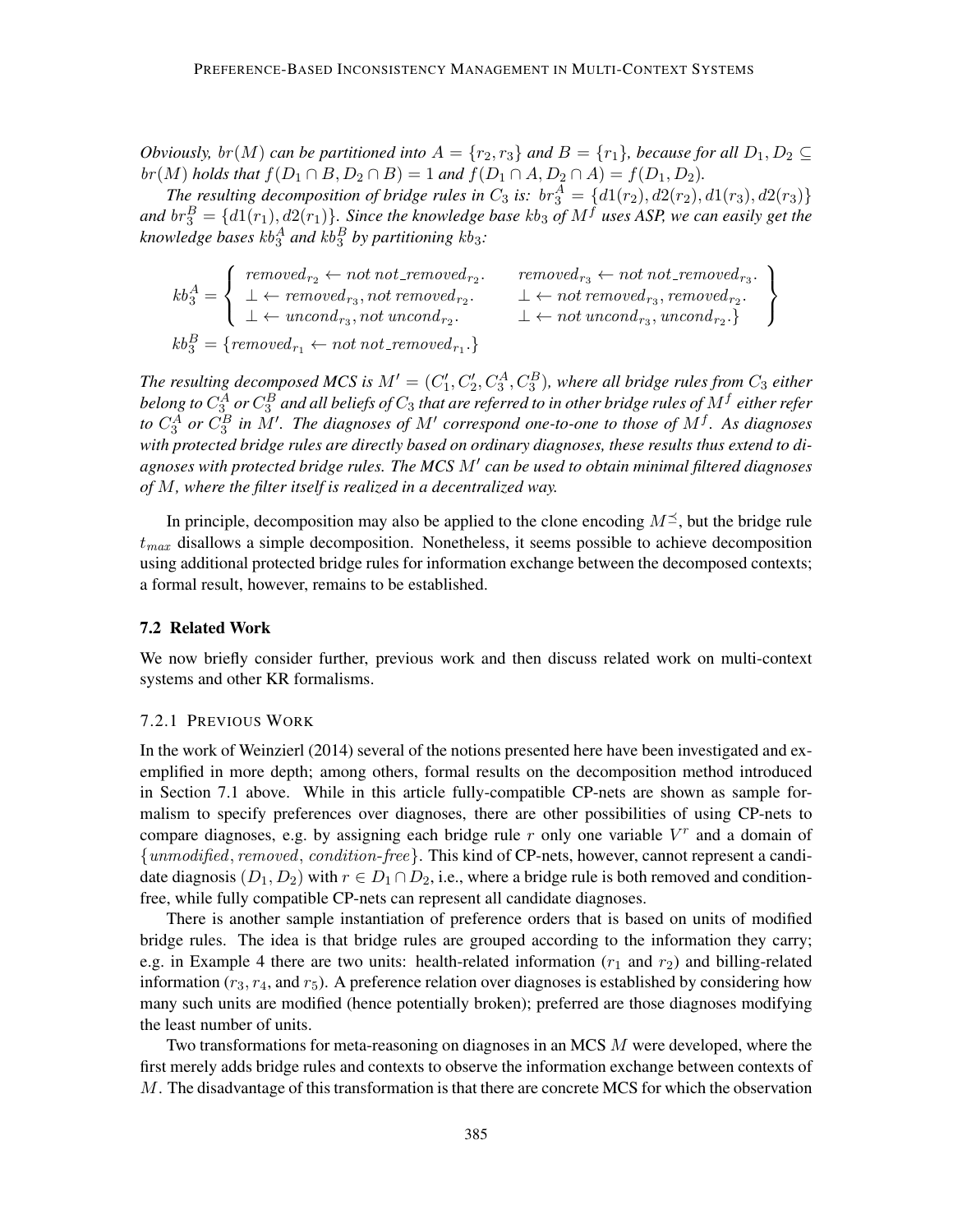cannot identify each diagnosis correctly. The second transformation, which is the one presented in this article, is more general and allows for the correct identification of diagnoses for all MCS; however, this comes at the price of rewriting the bridge rules.

Below we discuss two closely related approaches that rely on preference to ensure consistency of MCS and a third approach that integrates preferences into MCS contexts directly. We also sketch how our approach can be applied to further extensions of the MCS framework and we relate our approach to preference-based inconsistency management in other KR formalisms. An extended discussion is available in the work of Weinzierl (2014).

#### 7.2.2 PREFERENTIAL MCS

In the work of Mu, Wang, and Wen (2015) an approach at preference-based inconsistency management in MCS is introduced: *Preferential Multi-Context Systems (PMCS)* are similar to ordinary MCS where an additional preference order  $\leq_s$  restricts the information flow. The relation  $\leq_s$  is a total preorder on a partitioning of the contexts of M, i.e.,  $\leq_s$  compares sets of contexts and all contexts in the same set are treated as equally preferred. The information flow then is restricted from more preferred to less-or-equally preferred contexts, i.e., a PMCS is stratified. Note that this total preorder differs from our notion of a total preference, since we consider preference over candidate diagnoses, not over sets of contexts.

Based on the ordering, one may ask for a *maximal consistent section*, which is the maximal initial segment of the ordering of preferred contexts that still admit an equilibrium. Furthermore, the notion of a *c-diagnosis* is introduced, which is a diagnosis that does not modify bridge rules of the maximal consistent section. Note that Mu et al. (2015) only consider diagnoses that remove bridge rules, i.e., diagnoses of the form  $(D_1, \emptyset)$ .

In the same work, it is noted that a filter  $f$  on diagnoses may be used to select c-diagnoses, by simply filtering out all diagnoses that modify bridge rules of the maximal consistent section. This however, requires to know the maximal consistent section in advance. Intuitively, c-diagnoses can be fully captured by preference orders as follows. We recall the notation of an  $i$ -cut for PMCS first: given a PMCS M with total preorder  $\leq_s$  on sets of contexts of M, the *i*-cut of M, denoted by  $M(i)$  contains all contexts that are in the *i*-th and lower stratum according to  $\leq_s$ . For example,  $M(1)$  contains the most preferred contexts,  $M(2)$  contains contexts of  $M(1)$  and all that are less preferred than the ones in  $M(1)$  but more preferred than any other contexts, and so on. Notice that  $M(2) \supseteq M(1)$  holds, i.e.,  $M(i)$  contains all contexts of  $M(j)$  for  $j \leq i$ . Now a preference order  $\preceq$ is defined on candidate diagnoses as follows:  $(D_1, D_2) \preceq (D'_1, D'_2)$  iff  $D_2 = \emptyset$  and for every  $1 \leq$  $i \leq m$  such that  $D_1 \cap \{r \in br_\ell \mid C_\ell \in M(i)\} \neq \emptyset$ , it holds that  $D'_1 \cap \{r \in br_\ell \mid C_\ell \in M(i)\} \neq \emptyset$ . The intuition is that  $\preceq$  prefers  $(D_1, D_2)$  over  $(D'_1, D'_2)$  if every *i*-cut  $M(i)$  that is modified by the former is also modified by the latter. This effectively guarantees that the most preferred diagnoses according to  $\preceq$  only modify bridge rules from less preferred contexts. In fact, no most preferred diagnosis modifies any bridge rule of the maximal consistent section, because such a diagnosis is always preferred. Thus, the set of most preferred diagnoses according to  $\preceq$  should coincide with the set of c-diagnoses. Clarifying this and a more extensive comparison to PMCS remains for future work.

Another approach for handling inconsistency in MCS based on a preference order was presented by Caire, Bikakis, and Traon (2013). The notion of *conviviality* stemming from multi-agent systems is used to model and measure information dependencies in MCS: intuitively, conviviality measures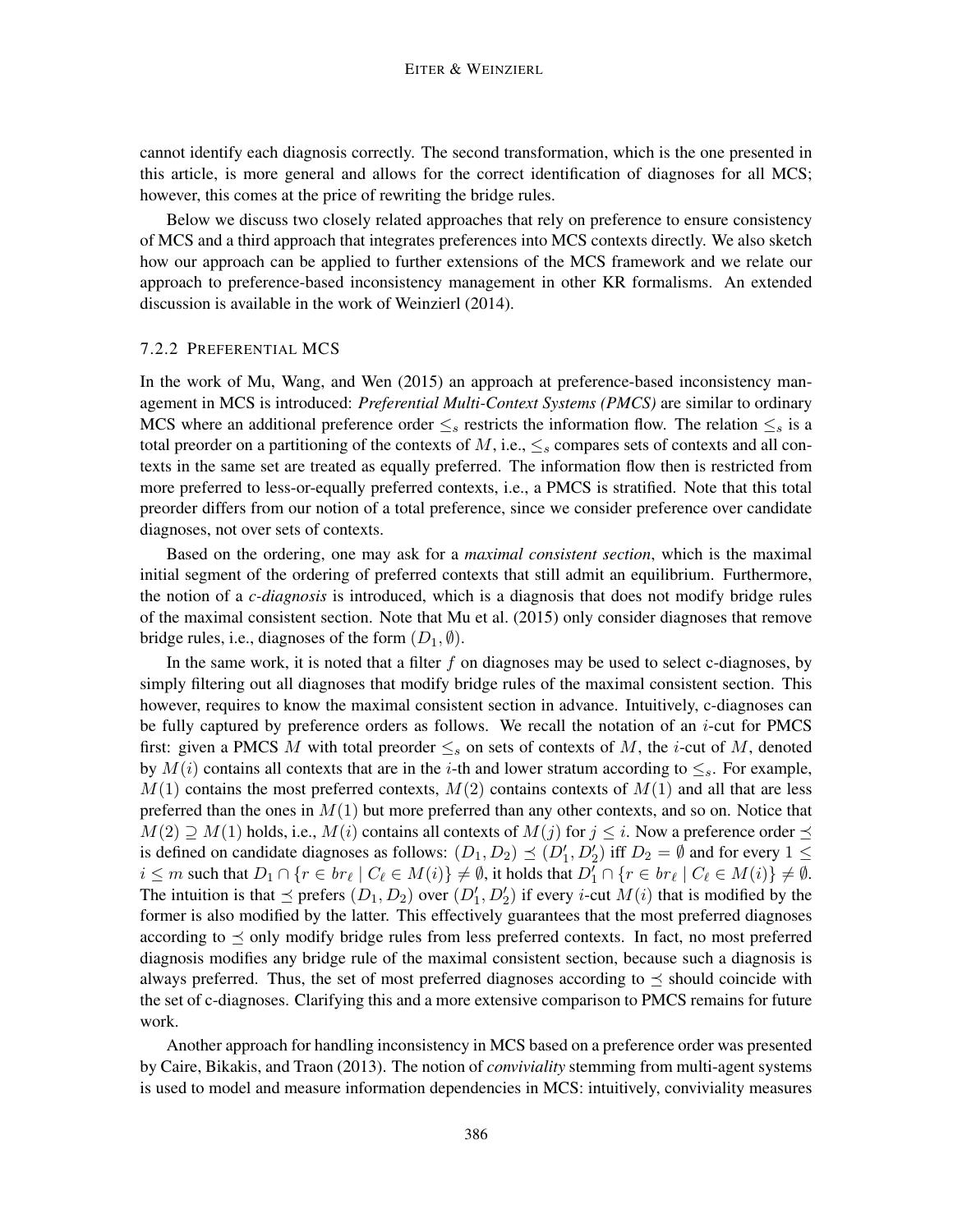how much contexts exchange information with each other. Every ordinary diagnosis  $D$  of an inconsistent MCS  $M$  is then associated with the conviviality of the resulting MCS where  $D$  is applied, i.e., the conviviality of  $M[D]$ . A diagnosis is regarded as being optimal, if its associated conviviality is maximal. Suppose that  $Conv(M)$  is the conviviality of an MCS M, we can capture the approach by selecting  $\preceq$ -preferred diagnoses where  $\preceq$  is a preference on diagnoses as follows:  $D \preceq D'$  iff  $Conv(M[D]) \geq Conv(M[D'])$ . Subsequently,  $D^{\pm}_{\leq}(M)$  is the set of optimal diagnoses according to Caire et al. (2013).

#### 7.2.3 MULTI-CONTEXT SYSTEMS WITH PREFERENCES

Le, Son, and Pontelli (2015) recently extended the abstract logics of MCS with ranking information to *ranked logics* and defined an equilibrium semantics for the ensuing *Multi-Context Systems with Preferences (MCSP)*. Formally, a ranked logic is a tuple  $L = (\mathbf{KB}_L, \mathbf{BS}_L, \mathbf{ACC}_L, \lt_L)$  such that  $(\mathbf{KB}_L, \mathbf{BS}_L, \mathbf{ACC}_L)$  is an abstract logic for MCS and  $\lt_L$  is a partial order over pairs  $(kb, bs)$ of a knowledge base kb and an acceptable belief set for kb, i.e.,  $bs \in \text{ACC}_L(kb)$ . The semantics of an MCSP  $M = (C_1, \ldots, C_n)$  is given in terms of particular equilibria of the induced ordinary MCS  $M' = (C'_1, \ldots, C'_n)$ , in which the ranking information is dropped. An equilibrium S of M' is *weakly preferred* (resp. *strongly preferred*) over an equilibrium  $S'$  of  $M'$ , if  $S$  is preferred over S' in some (resp. every) ranking  $\lt_i$  of the contexts  $C_i$ , i.e.,  $(kb_i, S_i) \lt_{L_i} (kb_i, S'_i)$  holds where  $C_i = (L_i, kb_i, br_i)$ . Furthermore, *S* is *most preferred*, if there is no other equilibrium *S'* of M' that is weakly (resp. strongly) preferred over  $S$ ; the semantics of  $M$  is given by its most preferred equilibria.

Compared to our work, there is a noticeable difference: in MCSP preference information is directly integrated into the semantics to select among equilibria (provided some exist), while in our approach preference is used to select diagnoses for systems that do not admit an equilibrium, i.e., systems that are inconsistent. This is similar with distributed abductive diagnosis (DAD), which is briefly sketched by Le et al. (2015) as an application for MCSP; they discuss how one can use an MCSP in order to obtain an abductive explanation for a set of observations on an MCS from a given set of hypotheses. While DAD strives to explain beliefs in an equilibrium, the diagnoses that we consider address the lack on an equilibrium. Le et al. (2015) do not consider whether their approach could be used to diagnose an inconsistent MCS. As their hypotheses are elements of knowledge bases respectively belief sets but not observations of inconsistency of the system as such, this is not apparent. It remains to be clarified whether (under suitable restrictions) and how this is possible. As regards preference, in principle, one could use  $\lt_{L_i}$  over equilibria to select those diagnoses that admit the best ranked equilibria. More formally, we can construct a preference order  $\preceq$  such that  $D \preceq D'$  holds if some (resp. all)  $S \in \text{Eq}(M[D])$  are weakly preferred (resp. strongly preferred) over some (resp. all)  $S' \in \text{Eq}(M[D'])$ .

### 7.2.4 DEFEASIBLE MCS

In ordinary MCS, all bridge rules that are applicable in a belief state add their head formulas to the respective contexts. Different from that, *Defeasible MCS (dMCS)* have bridge rules which only add their head formulas if no inconsistency arises, i.e., bridge rules are defeasible. By that, defeasible MCS are an important contribution to inconsistency management in MCS since these MCS are inherently consistent. They have been investigated in the works of Bikakis and Antoniou (2008, 2010), and Bikakis, Antoniou, and Hassapis (2009, 2011), which address inconsistency in a homogeneous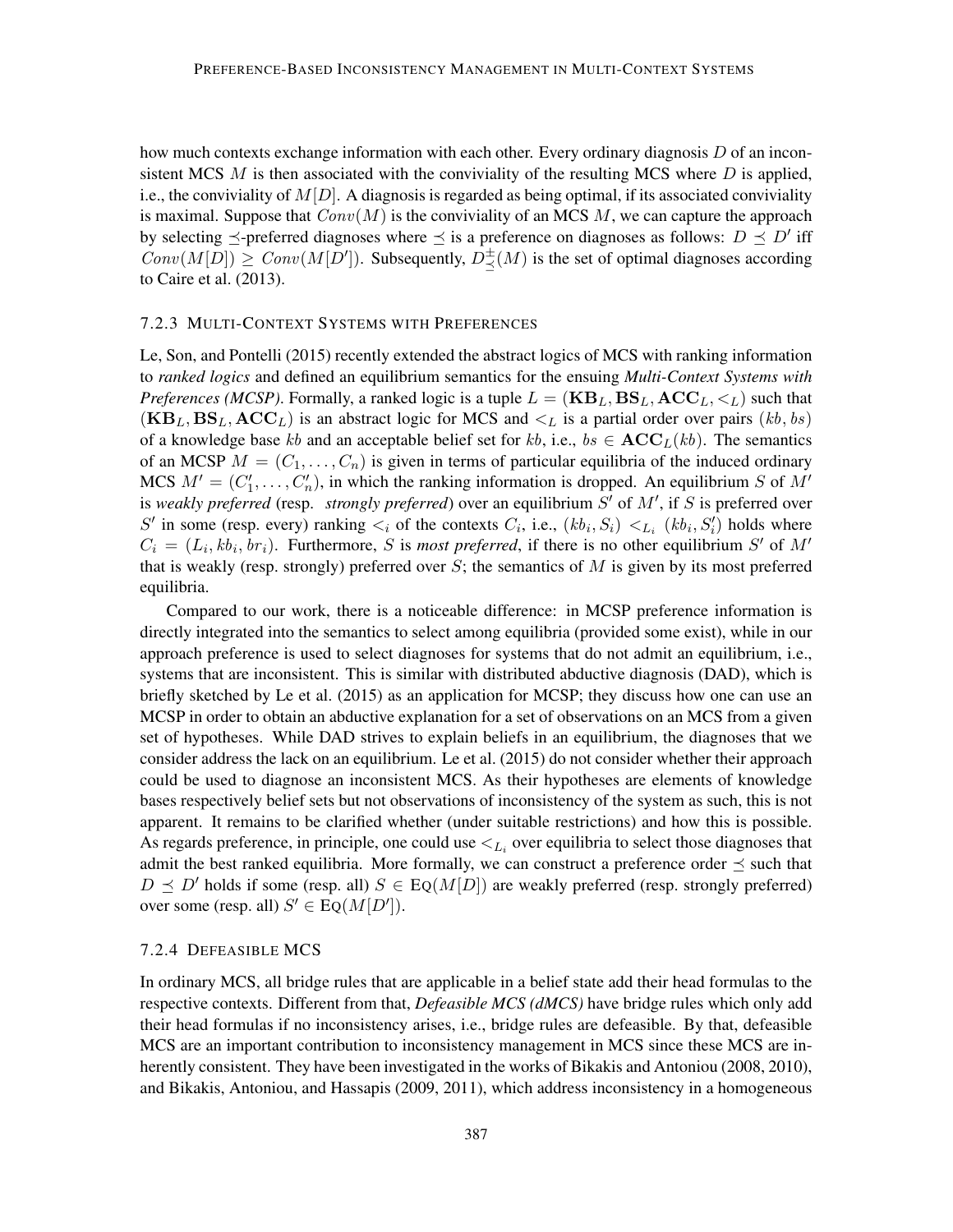MCS setting. The semantics of dMCS is given by resorting to an argumentation-inspired approach (Bikakis & Antoniou, 2010). Each context is a local theory composed of strict and defeasible rules, where the conclusion of an applicable strict rule is always considered while for defeasible rules their conclusion is only considered if there is no contrary evidence. Bridge rules, or mapping rules, are (local) defeasible rules whose body literals refer to other contexts. The decision which rules to ignore is based for every context on a *strict total order* of all contexts.

The set of (mapping) rules that are ignored thus corresponds to a unique deletion-only diagnosis whose declarative description is more involved compared to our notion. Since local information is important for identifying the defeasible rules that are ignored, an encoding within our framework is possible but requires an involved MCS where contexts expose private information. One notable advantage of defeasible MCS is that for acyclic systems, only a polynomial number of computation steps is required for answering queries that are a single literal. The second component of diagnoses, i.e., rules that are forced to be applicable, however, have no counterpart in the inconsistency management approach for dMCS. Furthermore, the strict total order over contexts forces the user to make (perhaps unwanted) decisions at design time; alternative orders would require a redesign and separate evaluation. Bikakis and Antoniou (2011) also relaxed the strict total order condition to allow for partial preference orders over contexts. Four variants, based on argumentation, are introduced to resolve inconsistency and it is shown that partial preference orders come at the cost of more information exchange being rejected. Our approach avoids this and allows to respect various kinds of orderings and preferences; it is not committed to a particular formalism and in principle any formalism that can be couched into a context of an MCS can be employed.

### 7.2.5 FURTHER MCS EXTENSIONS

In recent years, some significant extensions of the Multi-Context Systems framework itself have been proposed. We give a short overview of these extensions and sketch how the notions of diagnosis and preference can be adapted.

*Managed Multi-Context Systems* (mMCS) are an extension of MCS where each context is equipped with a management component that is called a context manager (Brewka, Eiter, Fink, & Weinzierl, 2011b). This manager allows applicable bridge rules to not only add information, but to apply arbitrary operations on the knowledge base. In mMCS the heads of bridge rules are operational statements of the form  $o(s)$ , where s is a knowledge-base element as in ordinary MCS and o is the name of an operation to apply, e.g.,  $revise(\neg p)$  indicates that the knowledge base is to be revised with the formula  $\neg p$ . Many kinds of operations can be captured by mMCS, e.g. updating logic programs, belief revision, or database view updates. Most notably, if all context managers ensure locally that some acceptable belief set exists for the context, then inconsistency in an mMCS may only arise from cyclic information flow. Notably, mMCS can be translated faithfully to MCS, hence the diagnosis notion of MCS and the techniques for selecting most preferred diagnoses also extend to mMCS.

*Reactive Multi-Context Systems* (rMCS), which were introduced and investigated by Brewka  $(2013)$ , Ellmauthaler  $(2013)$ , and Brewka, Ellmauthaler, and Pührer  $(2014a, 2014b)$ , and *evolving Multi-Context Systems* (eMCS), which were defined and studied by Goncalves, Knorr, and Leite (2014b, 2014a) are similar formalisms. Both are an extension of mMCS to allow change over time; although rMCS and eMCS have been developed independently and their formalizations differ somehow, they are, in essence, quite similar. Both adopt a discrete time ontology where at each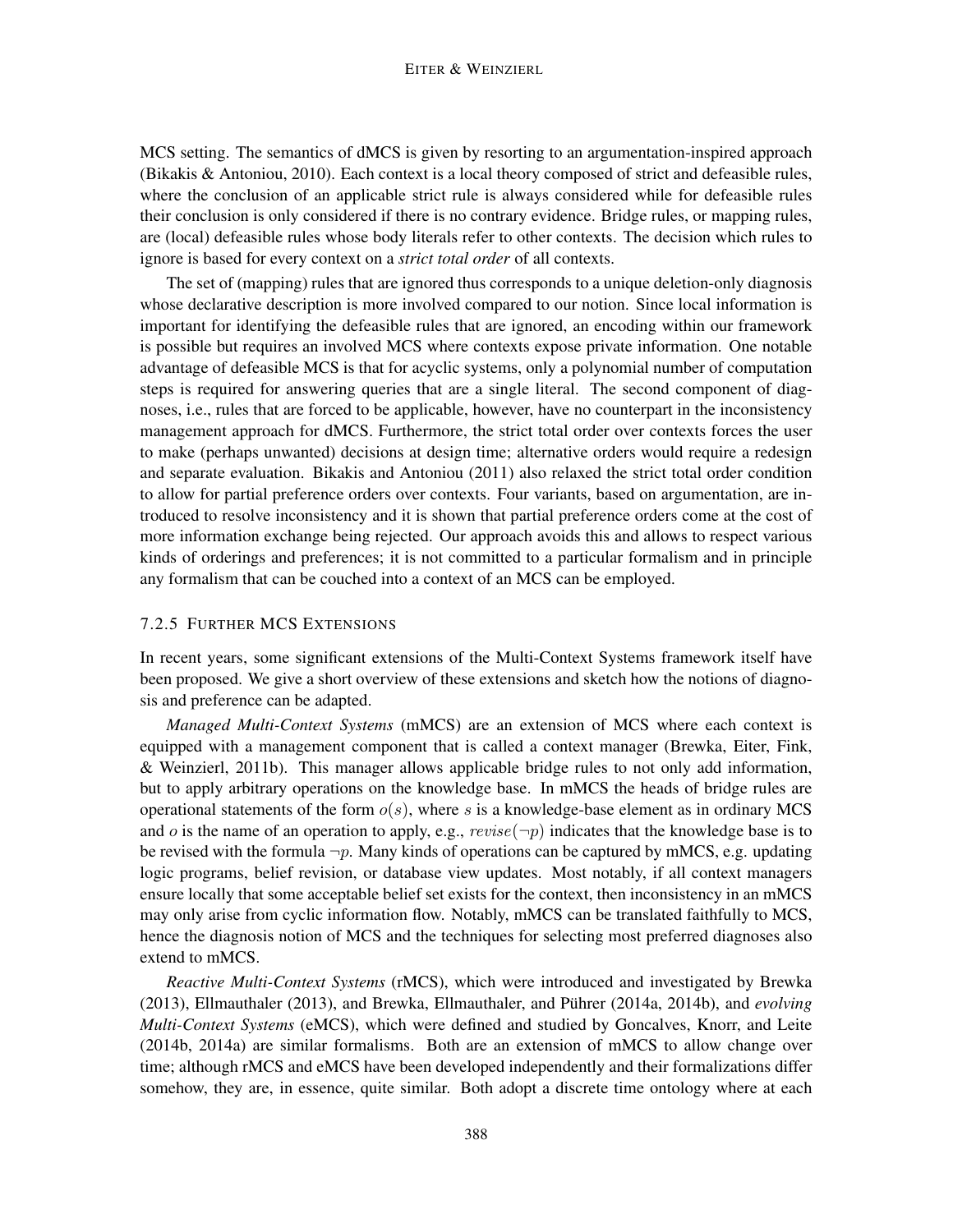step a set of observations is taken into account. Observations then either influence sensor atoms in bridge rules (rMCS) or the knowledge bases of designated sensor contexts with fixed acceptability functions (eMCS). A semantics is defined that pairs at each time step the observations with an equilibrium for that step, taking into account the equilibrium of the previous step, i.e., semantics is an incremental sequence of equilibria. For eMCS this sequence is called an *evolving equilibrium* while for rMCS it is called a *run*.

We note that one may "unroll" the time steps of a given rMCS or eMCS  $M$  such that for an observation sequence of k time steps, the unrolled MCS  $M^u$  contains k copies of the ordinary contexts and bridge rules of  $M$ . Sensor atoms and sensor contexts are at each time step according to the step in the observation sequence and additional bridge rules for inertia and incremental change of beliefs and knowledge bases carry information from copy i to copy  $i + 1$  in the unrolled system  $M^u$ . Then,  $M^u$  is an ordinary MCS where the notions of diagnosis, filter, and preference can be applied, hence these notions also extend to rMCS and eMCS.

Since any ordinary bridge rule  $r \in br(M)$  is duplicated k times in  $M^u$ , a diagnosis can independently modify the copy of r at time i from the copy of r at time j, for  $i \neq j$ . Such independent modifications may be unwanted and one may consider only a diagnosis to be valid that modifies all copies uniformly, or alternatively consider only diagnoses that keeps bridge rules unmodified until some time point  $\ell$  and for all time points  $i \geq \ell$  the same modification is applied. Notice that one can easily craft a filter f for such unrolled  $M^u$  that ensures either of the above conditions. Vice versa, it is also possible to define notions of diagnosis with those properties directly for rMCS and eMCS, each yielding another notion of diagnosis. More work on this is required, but outside the scope of this article.

Tasharrofi and Ternovska (2014) introduced the notion of supported equilibrium semantics, which requires a notion of *support* throughout contexts. In principle, this notion of support enables a new notion of diagnosis that also considers modifications of knowledge bases to restore global consistency. Preferences and filter may then be defined on top of such a diagnosis notion.

An event-based approach to the semantics of MCS is given by Ellmauthaler and Pührer (2014), where so-called *asynchronous Multi-Context Systems* (aMCS) are introduced. However, the semantics of aMCS is highly operational, which makes it rather difficult to see how the declarative notion of diagnosis could be reasonably extended to this setting.

Jin, Wang, and Wen (2012) developed a framework for possibilistic reasoning in MCS termed *poss-MCS* where each context is a possibilistic logic program and information exchange is realized using possibilistic bridge rules. Intuitively, every (bridge) rule of a possibilistic context is an ordinary (bridge) rule that has an associated degree of necessity  $\alpha \in [0, 1]$ . Based on those necessity degrees, possibilistic (local) models and possibilistic equilibria can be defined. Although this potentially hints at using possibilistic equilibria for inconsistency resolution, it is shown that every possibilistic equilibrium is an ordinary equilibrium. Consequently, the notion of possibilistic equilibrium cannot remedy the absence of an ordinary equilibrium.

# 7.2.6 OTHER KR FORMALISMS

Clearly, the use of preferences to resolve inconsistency has been suggested and elaborated for rulebased systems and knowledge-exchange systems in numerous works before. We briefly mention here two, but note that they are only remotely related to MCS.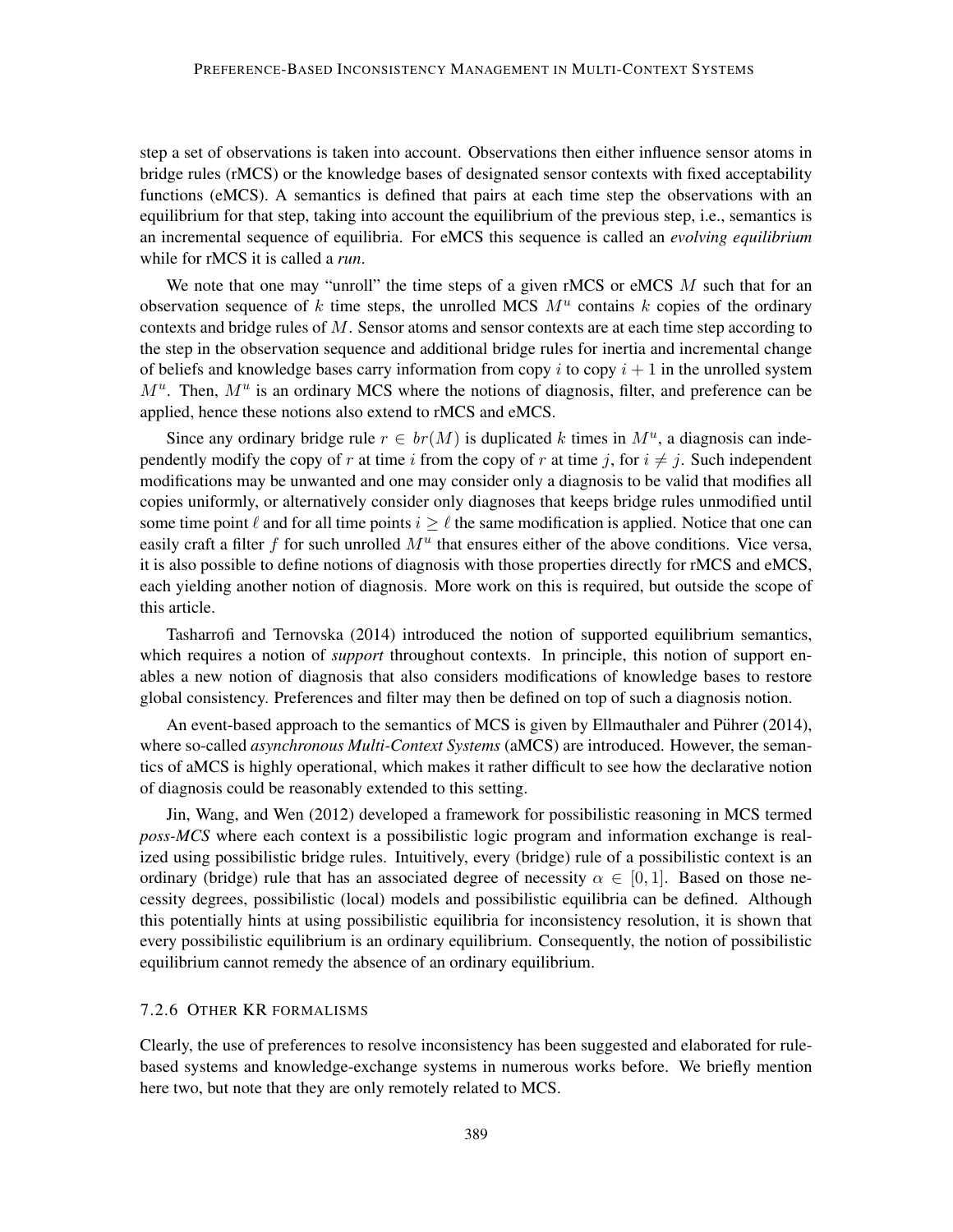Balduccini and Gelfond (2003) extended the ASP-based language A-Prolog with *consistencyrestoring* (CR) rules. Such rules are normally not applicable, but if the head restores consistency of an otherwise inconsistent ASP program, then a rule may become applicable. The semantics of CR-Prolog is given via a translation to abductive logic programs (cf. Kakas, Kowalski, & Toni, 1992) and takes a ranking over the CR rules into account. We note that consistency-restoring rules are similar in behavior to making a bridge rule condition-free. Hence, the diagnoses of an MCS under a specifically crafted preference order are capable of capturing the semantics of CR rules in certain cases.

*Peer-to-peer data integration* systems, e.g. by Calvanese et al. (2004), allow for dynamically changing the data integration scenario in which peers can enter or leave the system anytime. An automatic approach for reasoning with inconsistent knowledge in a peer-to-peer system was presented by Binas and McIlraith (2008) where knowledge from other peers is ranked according a preference order. A semantics is given in terms of extensions of a Dung-style abstract argumentation framework (Dung, 1995), which designates formulas that are "distributed entailed". In principle, preference orders over diagnoses of an MCS can be used to simulate the ranking of formulas that occur in the head of bridge rules, yet this approach is limited to contexts where a notion of peer support can be defined and successfully incorporated into the preference order.

# 8. Conclusion

In this work, we have addressed the problem of identifying and selecting those repairs of an inconsistent Multi-Context System (MCS) which are most preferred. In general, there can be by far too many possible repairs (also called diagnoses) such that they can all be manually inspected and a "best one" selected by hand. Supporting a preference mechanism to select appealing diagnoses is therefore vital for inconsistency management in MCS. To identify and select among all diagnoses of an MCS the most preferred ones, we have considered filters, which allow to discard diagnoses that do not fulfill certain criteria, and preference orders, which allow to compare diagnoses. As MCS are a flexible framework for interlinking information from heterogeneous formalisms in different application contexts, in this spirit the user should have a choice for the formalism to specify both types of preferences.

To achieve this, we followed an internalization approach: if the required conditions or preferences can be expressed via a context of an MCS, then they can be employed for the selection of preferred diagnoses, where in principle any (abstract) context logic may be used. To this end, several techniques for meta-reasoning about diagnoses in MCS have been developed which transform a given MCS  $M$  and a filter (resp., preference order) into an MCS  $M'$  such that the diagnoses of  $M'$  correspond one-to-one to the filtered (resp., most-preferred) diagnoses of  $M$ . We first presented filters and preference orders on diagnoses in their most general form, which allows to capture well-known formalisms for preferences specification like CP-nets (Boutilier et al., 2004). We then presented an approach at meta-reasoning where a direct encoding of bridge rule modifications allows for perfect observation. The approach requires some enhanced notions of diagnosis, namely diagnoses where some bridge rules are protected and diagnoses where some bridge rules are considered to be of higher priority than the rest. An analysis of the computational complexity of these notions revealed that (subset-)minimal diagnoses with protected bridge rules have the same complexity as (subset-)minimal diagnoses; prioritized-minimal diagnoses have the same complexity, but are not sufficiently strong to characterize the most-preferred diagnoses in general. The respective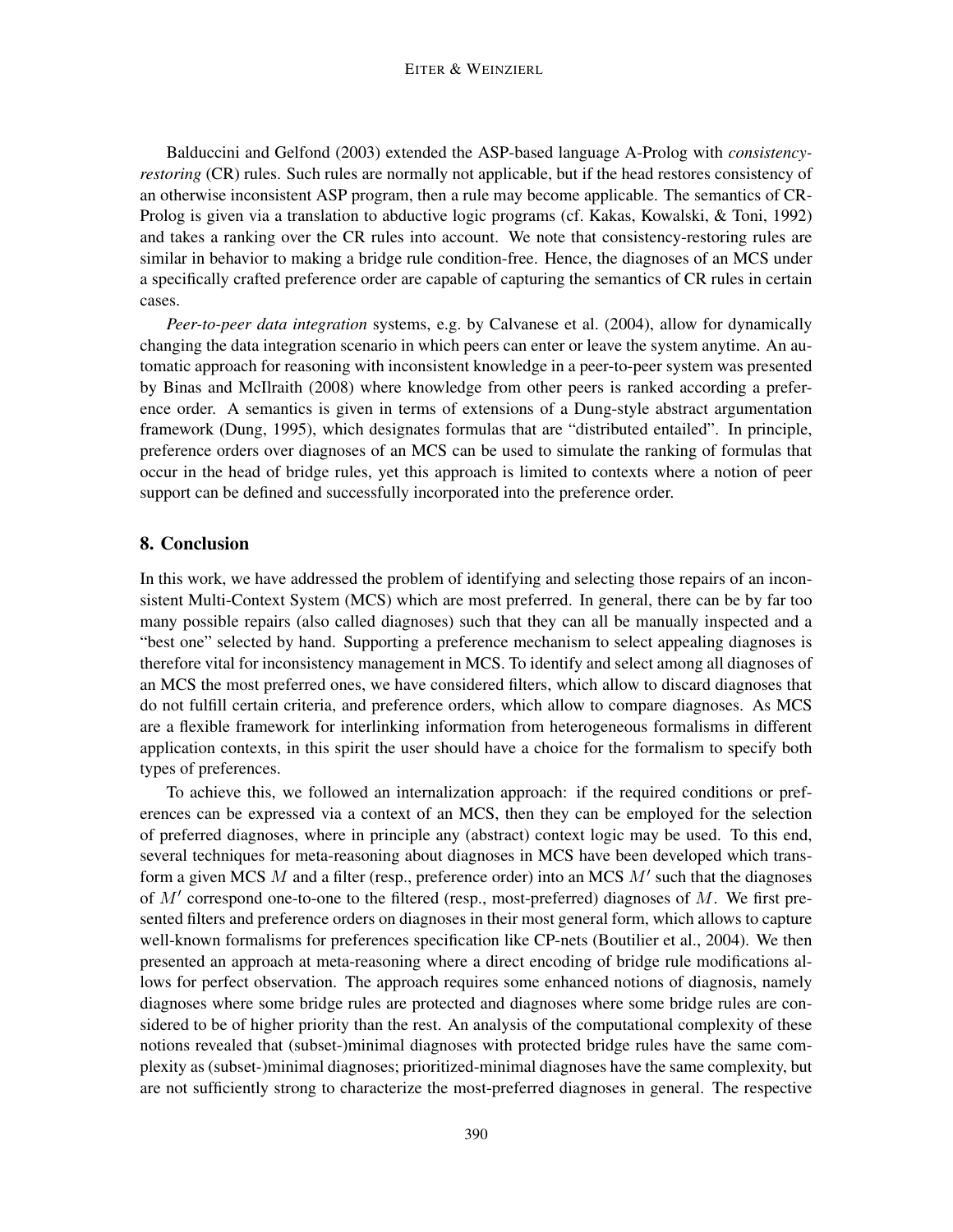| $MCS M$ and $\ldots$                                        | Transformation Size |                       | Diagnosis notion                                                                                              | Complexity                |
|-------------------------------------------------------------|---------------------|-----------------------|---------------------------------------------------------------------------------------------------------------|---------------------------|
| filter $f$                                                  |                     | $Mf$ (Def. 13) linear | $D_m^{\pm}(M^f,b r_P)$                                                                                        | $\mathbf{D}_{\mathbf{F}}$ |
|                                                             |                     |                       | total pref. order $\preceq \int M^{pl} \preceq$ (Def. 16) exponential $D_m^{\pm}(M^{pl} \preceq, br_P, br_H)$ | D <sub>f</sub>            |
| preference order $\preceq$   $M^{\preceq}$ (Def. 17) linear |                     |                       | $D^{\pm}_{m,t_{max}}(M^{\preceq},br_P,br_H)$                                                                  | $\Pi_{i+1}^{\mathbf{P}}$  |

Table 2: Overview of the meta-reasoning transformations to select filtered and most-preferred diagnoses. Size is in terms of  $|br(M)|$ , and complexity wrt. context complexity of M if  $\mathcal{CC}(M) = \Sigma_i^{\mathbf{P}}, i \geq 1$ , and deciding  $f(D) \stackrel{?}{=} 1$  resp.  $D \prec D'$  is in  $\mathcal{CC}(M)$ .

notion are mpm-diagnoses, which have higher complexity than subset-minimal diagnoses. On the other hand, identifying most-preferred diagnoses is as hard as identifying mpm-diagnoses; hence our meta-reasoning approach is worst-case optimal from a complexity point of view. Table 2 gives an overview of the developed meta-reasoning techniques and their respective overall complexities.

#### 8.0.1 OUTLOOK

Regarding future work, some issues are still open. First, we currently allow arbitrary preferences on diagnoses, but these preferences cannot take the behavior of the repaired MCS into account. For example, a diagnosis of the hospital MCS might be less preferred if vital information is "lost" due to the diagnosis, e.g., a patient having some illness is known to the context with patient data, but the medication context suggests no treatment for the patient. In this case, the required preference cannot be defined on sets of bridge rules alone, but one needs to take the resulting equilibrium into account. In principle, the meta-reasoning transformation presented here can be extended to consider also beliefs that result from the witnessing equilibrium, e.g. by adding protected bridge rules from all contexts of the original MCS to the observer context. Since a diagnosis possibly admits multiple equilibria, a correct encoding is neither obvious nor is it independent of the formalization of said preferences.

Another issue concerns an implementation of the presented transformations as well as an implementation of the advanced notions for diagnosis selection. Due to our complexity results, one may in principle exploit the implementation of subset-minimal diagnoses in the MCS-IE tool by Bögl et al. (2010) and Eiter et al. (2014). The latter is based on encoding the diagnoses of an MCS to answer sets of a HEX-program as in the work of Eiter et al. (2010). HEX-programs extend ASP with an API-style interface to external information; this interface can be exploited to model the acceptability function of a range of context logics. As the encoding represents the removal resp. modification of bridge rules by designated atoms (similar as in Lemma 4), it can be adapted to leave protected bridge rules untouched; consequently, the diagnoses with protected bridge rules, and by the system's filtering the subset-minimal such diagnoses can be computed. Combined with our polynomial reductions for all but mpm-diagnoses to subset-minimal diagnoses, we can get an implementation of all advanced notions of diagnosis, except for mpm-diagnoses; moreover, even a distributed evaluation method (Salcher, 2016), based on the results by Dao-Tran, Eiter, Fink, and Krennwallner (2015) can be imagined. Practical restrictions and particular instantiations of the context logics will allow for additional optimizations, which however we did not consider in this foundational analysis of the problems. Indeed, such restrictions may also lower the complexity. For example, total prefer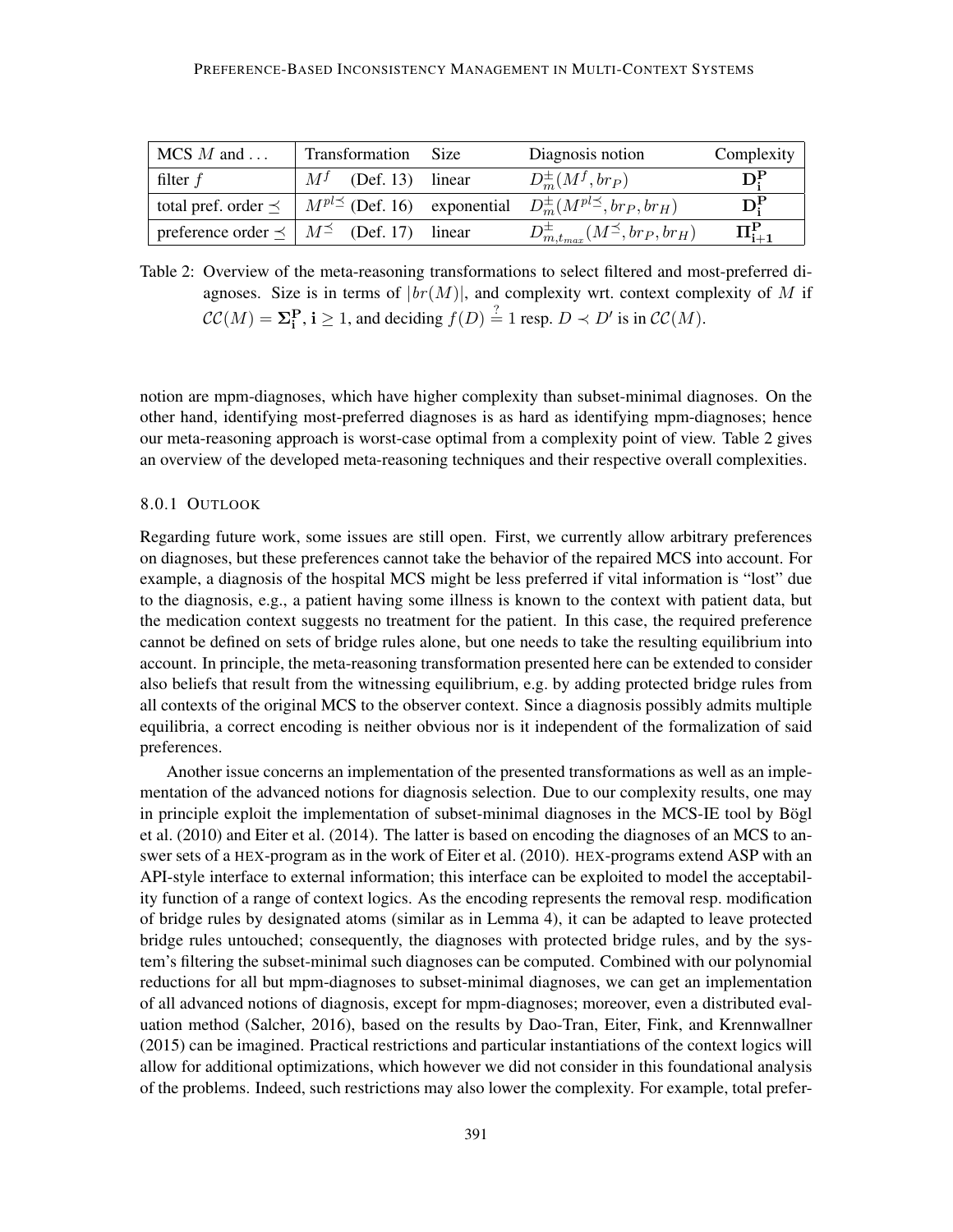ence orders potentially warrant this, as on the one hand, for such orders the computationally easier notion of prioritized-minimal diagnoses is sufficient to select the most-preferred diagnoses, and on the other hand, the hardness results for general preference orders rely on a non-total preference order. Further work is needed to refine the picture in this regard.

### Acknowledgements

We are grateful for the meticulous feedback we received from several anonymous reviewers and we thank them for their time and their suggestions that helped to improve this article significantly. This work has been partially supported by by the Austrian Science Fund (FWF) project P27730 and the Academy of Finland, project 251170. Most of the contributions of the second author were done at TU Wien where initial investigations were also funded by the Vienna Science and Technology Fund (WWTF) under grant ICT08-020.

### Appendix A. Proofs

# A.1 Proofs of Section 3

*Proof of Proposition 2.* We first show that  $D^N(M) = D_{\preceq^N}^{\pm}(M)$ . We write down  $D^N(M)$  in setnotation and obtain:

$$
D^N(M) = \{ D \in D^{\pm}(M) \mid \nexists D' \in D^{\pm}(M) : N \models D' \precsim D \land \neg(N \models D \precsim D') \}
$$
  
= 
$$
\{ D \in D^{\pm}(M) \mid \forall D' \in D^{\pm}(M) : \neg N \models D' \precsim D \lor N \models D \precsim D' \}
$$

Regarding  $D_{\preceq^N}^{\pm}(M)$  we have that:

$$
D_{\preceq^N}^{\pm}(M) = \{ D \in D^{\pm}(M) \mid \forall D' \in D^{\pm}(M) : \neg (D' \preceq^N D \land D \not\preceq^N D' \land D' \neq D) \}
$$
  
= 
$$
\{ D \in D^{\pm}(M) \mid \forall D' \in D^{\pm}(M) : \neg (N \models D' \preceq D \land \neg N \models D \preceq D' \land D' \neq D) \}
$$
  
= 
$$
\{ D \in D^{\pm}(M) \mid \forall D' \in D^{\pm}(M) : \neg N \models D' \preceq D \lor N \models D \preceq D' \lor D' = D \}
$$

It remains to show that given any  $D, D' \in D^{\pm}(M)$ , the following two formulas are equivalent:

$$
\neg N \models D' \precsim D \lor N \models D \precsim D' \tag{15}
$$

$$
\neg N \models D' \preceq D \lor N \models D \preceq D' \lor D' = D \tag{16}
$$

Clearly, (15) implies (16), it thus remains to show that (16) implies (15). The latter clearly holds if  $\neg N \models D' \preceq D$  holds or  $N \models D \preceq D'$  holds. Therefore, it only remains to show that in the case where both do not hold, (15) is implied by (16): from  $N \models D' \precsim D$  and  $\neg N \models D \precsim D'$  follows  $D' = D$ , hence by  $N \models D' \preceq D$  it then follows that  $N \models D \preceq D'$ , i.e., (15) is satisfied in this case. Consequently, (16) implies (15) and thus, both conditions are equivalent. Therefore, it holds that  $D^N(M) = D_{\preceq^N}^{\pm}(M)$ .

It then follows trivially from the definitions of  $D_{ind}^{\pm}(M, N)$  and  $D_{m,\preceq^N}^{\pm}(M)$  that they are the same, because  $D_{ind}^{\pm}(M,N)$  is the set of ⊆-minimal diagnoses of  $D_{\preceq^N}^{\pm}(M)$  while  $D_{m,\preceq^N}^{\pm}(M)$  is the set of ⊂-minimal diagnoses of  $D^N(M)$ .  $\Box$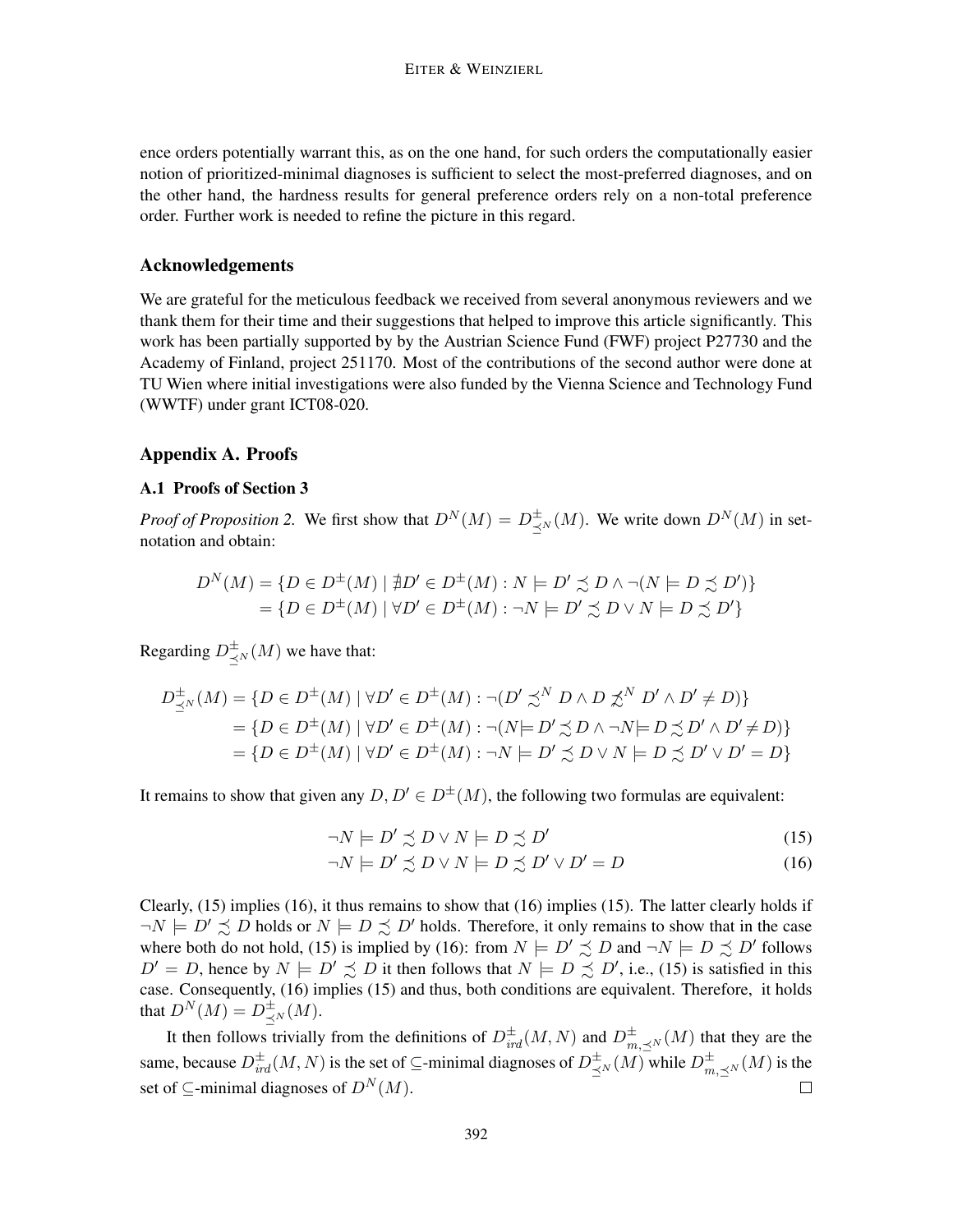#### A.2 Proofs of Section 4

The following lemma shows that the applicable bridge rules of M under a diagnosis  $(D_1, D_2)$ add exactly those knowledge-base elements that are also added under the corresponding diagnosis  $(d1(D_1), d2(D_2) \cup \mathcal{K})$  of  $M^{mr(\theta,\mathcal{K}_p)}$ , where  $\mathcal{K} \subseteq \mathcal{K}_p$  is arbitrary.

**Lemma 6.** Let M be an MCS and  $M^{mr}(\theta, K_p)$  be a meta-reasoning encoding wrt.  $\theta$  and  $K_p$ . Fur*thermore, let*  $D_1, D_2 \subseteq br(M)$ *, let*  $K \subseteq K_p$ *, let*  $S = (S_1, \ldots, S_n)$  *be a belief state of* M*, and let*  $S' = (S_1, \ldots, S_n, S_{n+1})$  *be a belief state of*  $M^{mr(\theta, \mathcal{K}_p)}$  where  $S_{n+1} = \{uncond_r \mid r \in$  $D_1 \cup \{removed_r \mid r \in D_1\}.$  Then, for all  $1 \leq i \leq n$ ,  $\{\varphi(r) \mid r \in app(br_i(M[D_1, D_2]), S)\}$  $\{\varphi(r) \mid r \in app(br_i(M^{mr(\theta,\mathcal{K}_p)}[d1(D_1), d2(D_2) \cup \mathcal{K}]), S')\}.$ 

*Proof.* Let  $D_1, D_2 \subseteq br(M)$ , let  $K \subseteq K_p$ , let  $S = (S_1, \ldots, S_n)$  be a belief state of M, and let  $S' = (S_1, \ldots, S_n, S_{n+1})$  be a belief state of  $M^{mr(\theta, \mathcal{K}_p)}$  where  $S_{n+1} = \{uncond_r \mid r \in$  $D_2$  ∪ {removed<sub>r</sub> |  $r \in D_1$ }. Furthermore, let i be arbitrary such that  $1 \leq i \leq n$  holds. We show that  $\{\varphi(r) | r \in app(br_i(M^{mr(\theta,\mathcal{K}_p)}[d1(D_1), d2(D_2) \cup \mathcal{K}]), S')\} = \{\varphi(r) | r \in$  $app(br_i(M[D_1, D_2]), S)$ } holds.

" $\supseteq$ ": Let  $s \in {\varphi(r) \mid r \in app(br_i(M[D_1, D_2]), S)}$ . Then  $s = \varphi(r)$  for some bridge rule r such that either  $r \in br(M) \setminus D_1$  and  $S \rightarrow r$ , or  $r = cf(r_2)$  where  $r_2 \in D_2$ . In the former case, consider the bridge rule  $r_1$  of form (7) wrt. r. By construction,  $body(r_1) = body(r) \cup$ {not  $(n+1 : removed_r)$ } and  $\varphi(r_1) = \varphi(r)$ . Since  $r \notin D_1$ , removed,  $\notin S_{n+1}$ , and since S and S' agree on  $S_i$  for  $i \in \{1, ..., n\}$ , i.e.,  $S = \{1, ..., n\}$  S', it follows that  $S' \rightarrow r_1$ . Therefore  $\varphi(r_1) = \varphi(r) = s \in {\{\varphi(r) \mid r \in app(br_i(M^{mr(\theta, \mathcal{K}_p)}[d1(D_1), d2(D_2) \cup \mathcal{K}]), S')\}}$ . In the latter case, where  $r = cf(r_2)$  and  $r_2 \in D_2$  hold, observe that  $r_2 \in D_2$  implies that  $uncond_{r_2} \in D_2$  $S_{n+1}$ . Consider the bridge rule  $r'_2$  of form (8) wrt.  $r_2$  and observe that  $\varphi(r'_2) = \varphi(r_2) = s$ while  $body(r'_2) = \{(n+1: uncond_{r_2})\}\)$ . Since  $uncond_{r_2} \in S_{n+1}$ , it holds that  $S' \rightarrow r'_2$ , hence  $s \in {\varphi(r) \mid r \in app(br_i(M^{mr(\theta,\mathcal{K}_p)}[d1(D_1), d2(D_2) \cup \mathcal{K}]), S')}.$  Thus it follows that  ${\varphi(r) \mid r \in app(tr_i(M^{mr(\theta,\mathcal{K}_p)}[d1(D_1), d2(D_2) \cup \mathcal{K}]), S')}.$  $r \in app(br_i(M[D_1, D_2]), S) \subseteq {\varphi(r) | r \in app(br_i(M^{mr(\theta, \mathcal{K}_p)}[d1(D_1), d2(D_2) \cup \mathcal{K}]), S')}.$ 

" $\subseteq$ ": Let  $s \in \{\varphi(r) \mid r \in app(br_i(M^{mr(\theta,\mathcal{K}_p)}[d1(D_1), d2(D_2) \cup \mathcal{K}]), S')\}$ . Then there exists some  $r \in app(br_i(M^{mr(\theta,\mathcal{K}_p)}[d1(D_1), d2(D_2) \cup \mathcal{K}]), S')$  such that  $s = \varphi(r)$ . Note that r either is of form (7) or of form (8). In the former case, it holds that  $S' \rightarrow r$  and  $removed_{r_1} \notin S_{n+1}$ where  $r_1 \in br_i(M)$  and r is the bridge rule of form (7) wrt.  $r_1$ . Since S and S' agree on all belief sets from  $S_1$  to  $S_n$ , i.e.,  $S = \{1,...,n\}$   $S'$ , and  $body(r) = body(r_1) \cup \{not (n+1 : removed_r)\},$ it holds that  $S \rightarrow r$ . Since removed<sub>r1</sub>  $\notin S_{n+1}$  it furthermore holds that  $r_1 \notin D_1$ . This implies that  $r_1 \in br_i(M[D_1, D_2])$  and consequently it holds that  $r_1 \in app(br_i(M[D_1, D_2]), S)$ , thus  $s = \varphi(r) = \varphi(r_1) \in {\varphi(r) \mid r \in app(br_i(M[D_1, D_2]), S)}$ . If r is of form (8),  $body(r) =$  $\{(n+1: uncond_{r_2})\}$  where  $r_2 \in br_i(M)$  and r is the bridge rule of form (8) wrt.  $r_2$ . Since  $r \in$  $app(br_i(M^{mr(\theta,\mathcal{K}_p)}[d1(D_1), d2(D_2) \cup \mathcal{K}]), S')$  and  $r \notin d2(D_2) \cup \mathcal{K}$ , it follows that  $S' \rightarrow r$ , hence uncond<sub>r2</sub>  $\in S_{n+1}$  and thus  $r_2 \in D_2$ . Therefore, it holds that  $cf(r_2) \in app(br_i(M[D_1, D_2]), S)$ and consequently  $\varphi(r_2) = \varphi(r) = s \in {\varphi(r) \mid r \in app(br_i(M[D_1, D_2]), S)}.$  In both cases it holds that  $\{\varphi(r) \mid r \in app(br_i(M^{mr(\theta,\mathcal{K}_p)}[d1(D_1), d2(D_2) \cup \mathcal{K}]), S')\} \subseteq \{\varphi(r) \mid r \in$  $app(br_i(M[D_1, D_2]), S)$ .  $\Box$ 

The next lemma shows that every protected diagnosis of a meta-reasoning MCS is exhibited in the belief set of the observation context of every witnessing equilibrium of said diagnosis.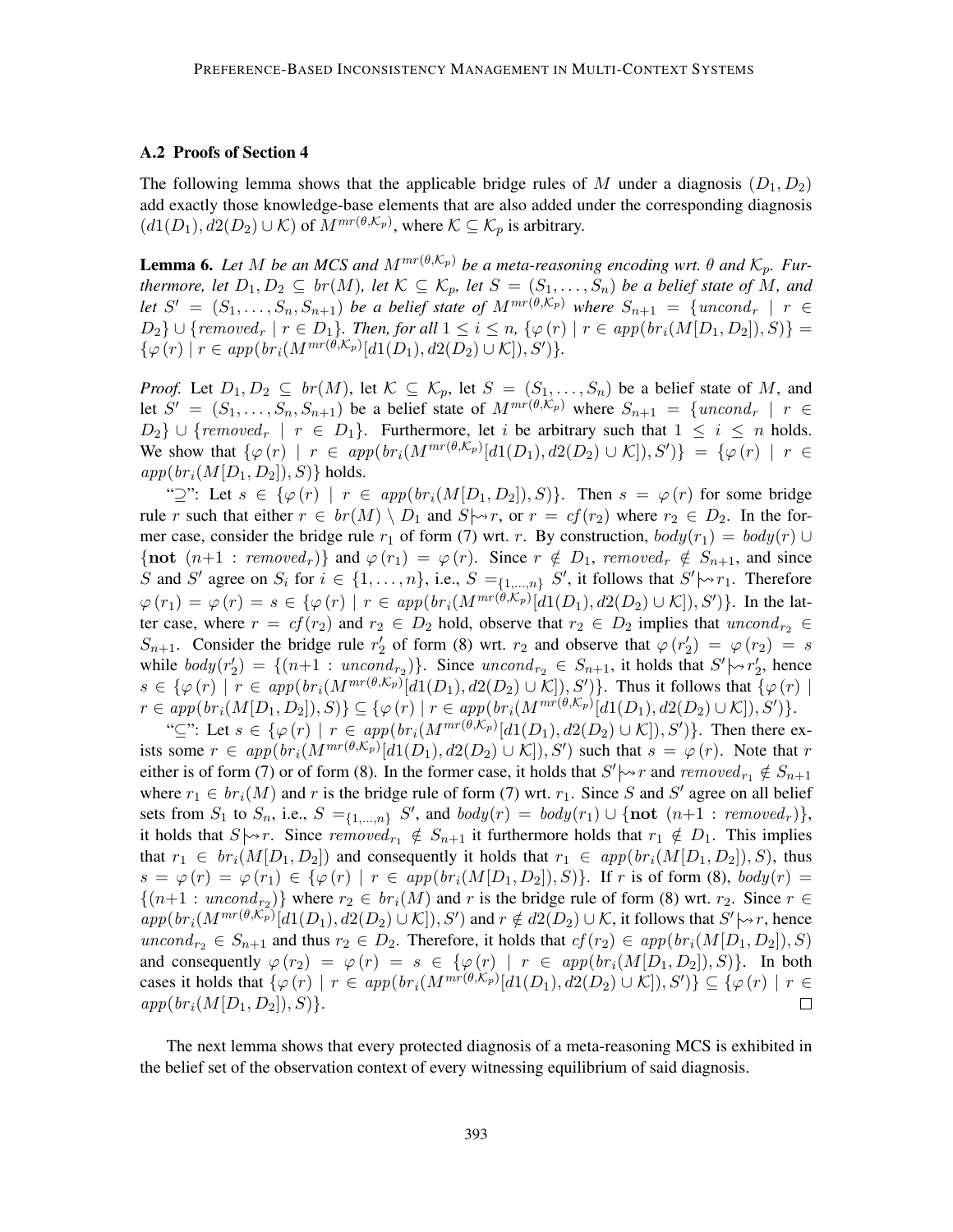**Lemma 7.** Let  $M = (C_1, ..., C_n)$  be an MCS and  $M^{mr(\theta, K_p)} = (C_1, ..., C_n, C_{n+1})$  be a meta*reasoning encoding. Given that*  $D_1, D_2 \subseteq br(M)$ ,  $K \subseteq K_p$ , and  $S = (S_1, \ldots, S_n, S_{n+1})$  *is a belief state of*  $M^{mr(\theta,\mathcal{K}_p)}$ ,

$$
S_{n+1} \in \mathbf{ACC}_{n+1}(kb_{n+1} \cup \{\varphi(r) \mid r \in app(br_{n+1}(M^{mr(\theta,\mathcal{K}_p)}[d1(D_1), d2(D_2) \cup \mathcal{K}]), S)\})
$$

*holds iff*  $S_{n+1} = \{uncond_r \mid r \in D_2\} \cup \{removed_r \mid r \in D_1\}$  and  $\theta(D_1, D_2, \mathcal{K})$  *holds.* 

*Proof.* By definition of  $ACC_{n+1}$  (cf. Definition 12)

$$
S_{n+1} \in \mathbf{ACC}_{n+1}(kb_{n+1} \cup \{ \varphi(r) \mid r \in app(br_{n+1}(M^{mr(\theta,\mathcal{K}_p)}[d1(D_1), d2(D_2) \cup \mathcal{K}]), S) \})
$$

holds iff  $S_{n+1} = \{removed_r \mid r \in R_1 \} \cup \{ uncond_r \mid r \in R_2 \}$  and  $\theta(R_1, R_2, R_3)$  is true, where

$$
R_1 = \{r \in br(M) \mid not\_removed_r \notin H\},
$$
  
\n
$$
R_2 = \{r \in br(M) \mid uncond_r \in H\},
$$
  
\n
$$
R_3 = \{r \in K_p \mid \varphi(r) \in H\},
$$
 and  
\n
$$
H = \{\varphi(r) \mid r \in app(br_{n+1}(M^{mr(\theta,\mathcal{K}_p)}[d_1(D_1), d_2(D_2) \cup \mathcal{K}]), S)\}.
$$

To prove this lemma, it therefore suffices to show that  $R_1 = D_1$ ,  $R_2 = D_2$ , and  $R_3 = K$ .

Consider the set B of bridge rules of context  $C_{n+1}$  in the MCS resulting from the application of the diagnosis:

$$
B = br_{n+1}(M^{mr(\theta,\mathcal{K}_p)}[d_1(D_1), d_2(D_2) \cup \mathcal{K}])
$$
  
= 
$$
(br_{n+1}(M^{mr(\theta,\mathcal{K}_p)}) \setminus d_1(D_1)) \cup cf(d_2(D_2) \cup \mathcal{K})
$$
  
= 
$$
((d_1(br(M)) \cup d_2(br(M)) \cup \mathcal{K}_p) \setminus d_1(D_1)) \cup cf(d_2(D_2) \cup \mathcal{K}).
$$

Observe that every bridge rule  $r \in B$  is such that either  $body(r) = \{\perp\}$  or  $body(r) = \{\top\}$ . Hence, for any belief state S the set of applicable bridge rules, call it  $B_{app}$ , is exactly the set of rules whose body is  $\top$ . Formally,

$$
B_{app} = \{r \in B \mid body(r) = {\top}\} = app(br_{n+1}(M^{mr(\theta,\mathcal{K}_p)}[d1(D_1), d2(D_2) \cup \mathcal{K}]), S).
$$

Recall that  $r \in d1(br(M)) \cup d1(D_1) \cup cf(d2(D_2) \cup K)$  implies that  $body(r) = {\top}$ , while  $r \in d2(br(M)) \cup \mathcal{K}_p$  implies that  $body(r) = {\perp}.$  Therefore,

$$
B_{app} = d1(br(M)) \setminus d1(D_1) \cup cf(d2(D_2) \cup K)
$$

and consequently it holds for the set  $H$  of heads of applicable bridge rules that

$$
H = \{ \varphi(r) \mid r \in app(br_{n+1}(M^{mr(\theta,\mathcal{K}_p)}[d1(D_1), d2(D_2) \cup \mathcal{K}]), S) \}
$$
  
=  $\{ \varphi(r) \mid r \in B_{app} \}$   
=  $\{ \varphi(r) \mid r \in (d1(br(M)) \setminus d1(D_1) \cup cf(d2(D_2) \cup \mathcal{K})) \}$   
=  $\{ not\_removed_r \mid r \in br(M) \setminus D_1 \} \cup \{ uncond_r \mid r \in D_2 \} \cup \{ \varphi(r) \mid r \in \mathcal{K} \}.$ 

Note that the heads of  $br_{n+1}$  are *unique*, i.e., for all  $r \neq r', r, r' \in br_{n+1}$  holds  $\varphi(r) \neq \varphi(r')$ . This is because the bridge rules r of  $\mathcal{K}_p$  all have unique head formulas  $\varphi(r)$  and the remaining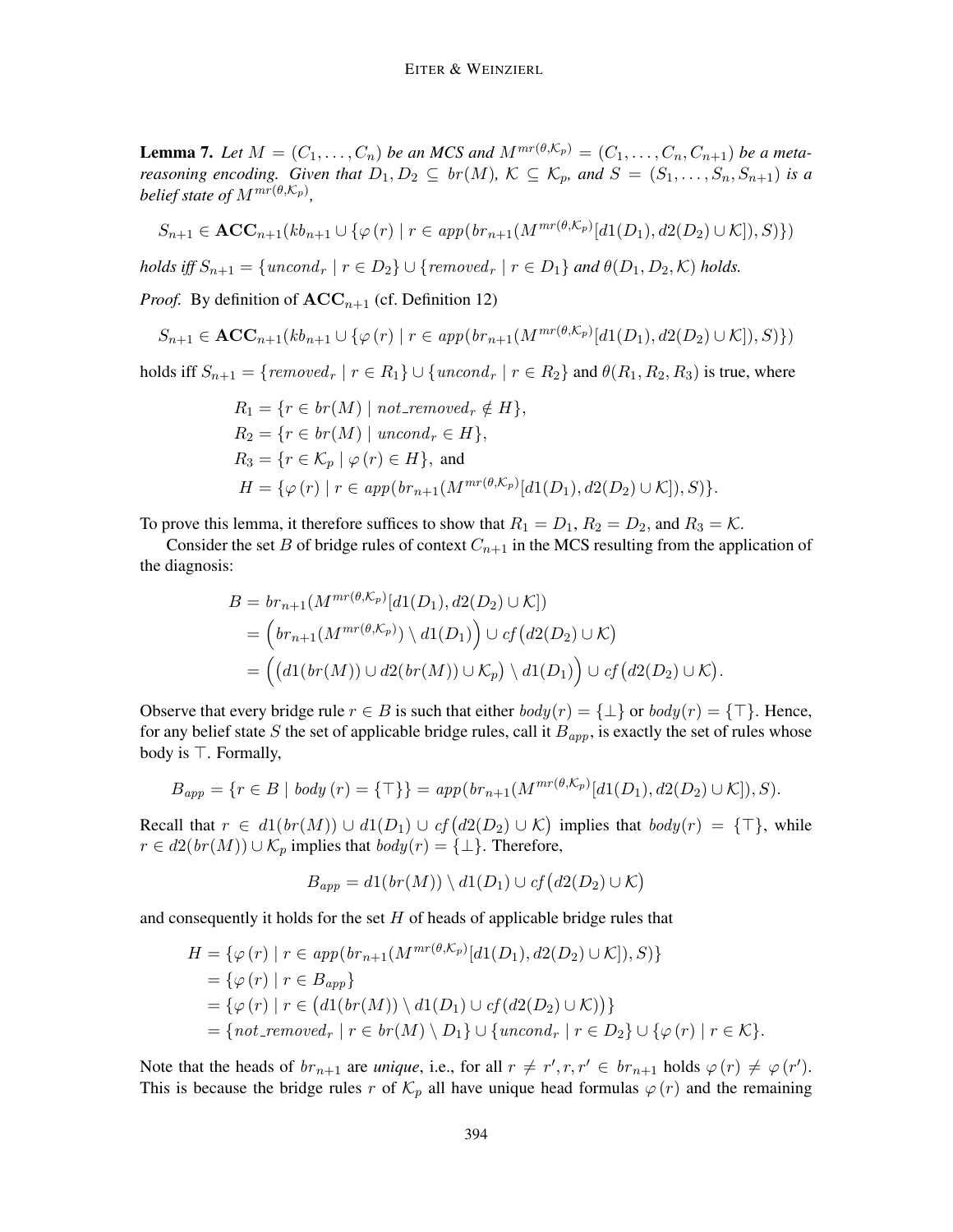bridge rules of  $br_{n+1}$  also have unique heads. Since the heads of  $br_{n+1}$  are unique, it holds for any  $r_K \in \mathcal{K}_p$  and  $r \in br(M)$  that  $uncond_r \neq \varphi(r_K) \neq not\_removed_r$  and it also holds for any  $K' \subseteq \mathcal{K}_p$  that the heads of  $\mathcal{K}'$  are unique. Consequently, it holds that

$$
R_1 = \{r \in br(M) \mid not\_removed_r \notin H\} = \{r \in br(M) \mid r \in D_1\} = D_1
$$
  
\n
$$
R_2 = \{r \in br(M) \mid uncond_r \in H = \{r \in br(M) \mid r \in D_2\} = D_2
$$
  
\n
$$
R_3 = \{r \in K_p \mid \varphi(r) \in H\} = \{r \in K_p \mid r \in K\} = K.
$$

Since it only remained to show that  $R_1 = D_1$ ,  $R_2 = D_2$ , and  $R_3 = K$ , the lemma is therefore proven.  $\Box$ 

*Proof of Proposition 3.* (1) Since  $S_{n+1} = \{uncond_r \mid r \in D_2\} \cup \{removed_r \mid r \in D_1\}$  and  $S' = (S_1, \ldots, S_n, S_{n+1})$ , all pre-conditions of Lemma 7 and Lemma 6 are satisfied; hence we conclude the following.

By Lemma 7,  $\theta(D_1, D_2, \mathcal{K})$  holds iff

$$
S_{n+1} \in \mathbf{ACC}_{n+1}(kb_{n+1} \\ \cup \{ \varphi(r) \mid r \in app(br_{n+1}(M^{mr(\theta,\mathcal{K}_p)}[d1(D_1), d2(D_2) \cup \mathcal{K}]), S') \}). \tag{17}
$$

By Lemma 6, for all  $1 \le i \le n$  holds

$$
\{\varphi(r) \mid r \in app(br_i(M^{mr(\theta,\mathcal{K}_p)}[d1(D_1), d2(D_2) \cup \mathcal{K}]), S')\} \\
= \{\varphi(r) \mid r \in app(br_i(M[D_1, D_2]), S)\}.
$$

which implies that for all  $1 \leq i \leq n$  it holds that

$$
\mathbf{ACC}_{i}(kb_{i} \cup \{\varphi(r) \mid r \in app(br_{i}(M^{mr(\theta,\mathcal{K}_{p})}[d1(D_{1}), d2(D_{2}) \cup \mathcal{K}]), S'))\})
$$
  
= 
$$
\mathbf{ACC}_{i}(kb_{i} \cup \{\varphi(r) \mid r \in app(br_{i}(M[D_{1}, D_{2}]), S)\}).
$$

This in turn implies that for all  $1 \leq i \leq n$ , it holds that

$$
S_i \in \mathbf{ACC}_i(kb_i \cup \{ \varphi(r) \mid r \in app(br_i(M^{mr(\theta,\mathcal{K}_p)}[d_1(D_1), d_2(D_2) \cup \mathcal{K}]), S')) \}
$$
  
iff 
$$
S_i \in \mathbf{ACC}_i(kb_i \cup \{ \varphi(r) \mid r \in app(br_i(M[D_1, D_2]), S) \}).
$$
 (18)

From (18) and (17) we therefore obtain that:  $\theta(D_1, D_2, \mathcal{K})$  holds and for all  $1 \leq i \leq n$  it holds that  $S_i \in \text{ACC}_i(kb_i \cup \{ \varphi(r) \mid r \in app(br_i(M[D_1, D_2]), S)$  if and only if for all  $1 \leq j \leq n+1$  it holds that

$$
S_i \in \mathbf{ACC}_i(kb_i \cup \{ \varphi(r) \mid r \in app(br_i(M^{mr(\theta,\mathcal{K}_p)}[d_1(D_1), d_2(D_2) \cup \mathcal{K}]), S'))\}.
$$

This is equivalent to:  $\theta(D_1, D_2, \mathcal{K})$  and  $S \in Eq(M[D_1, D_2])$  hold iff it holds that  $S' \in$  $\textsf{Eq}(M^{mr(\theta,\mathcal{K}_p)}[d1(D_1),d2(D_2)\cup\mathcal{K}]).$ 

(2) This is a direct consequence of (1) and the fact that a diagnosis implies the existence of a witnessing equilibrium and vice versa, i.e.,  $(D_1, D_2) \in D^{\pm}(M)$  iff there exists a belief state  $S \in Eq(M[D_1, D_2])$ , for any  $M, D_1, D_2$ , and S. Thus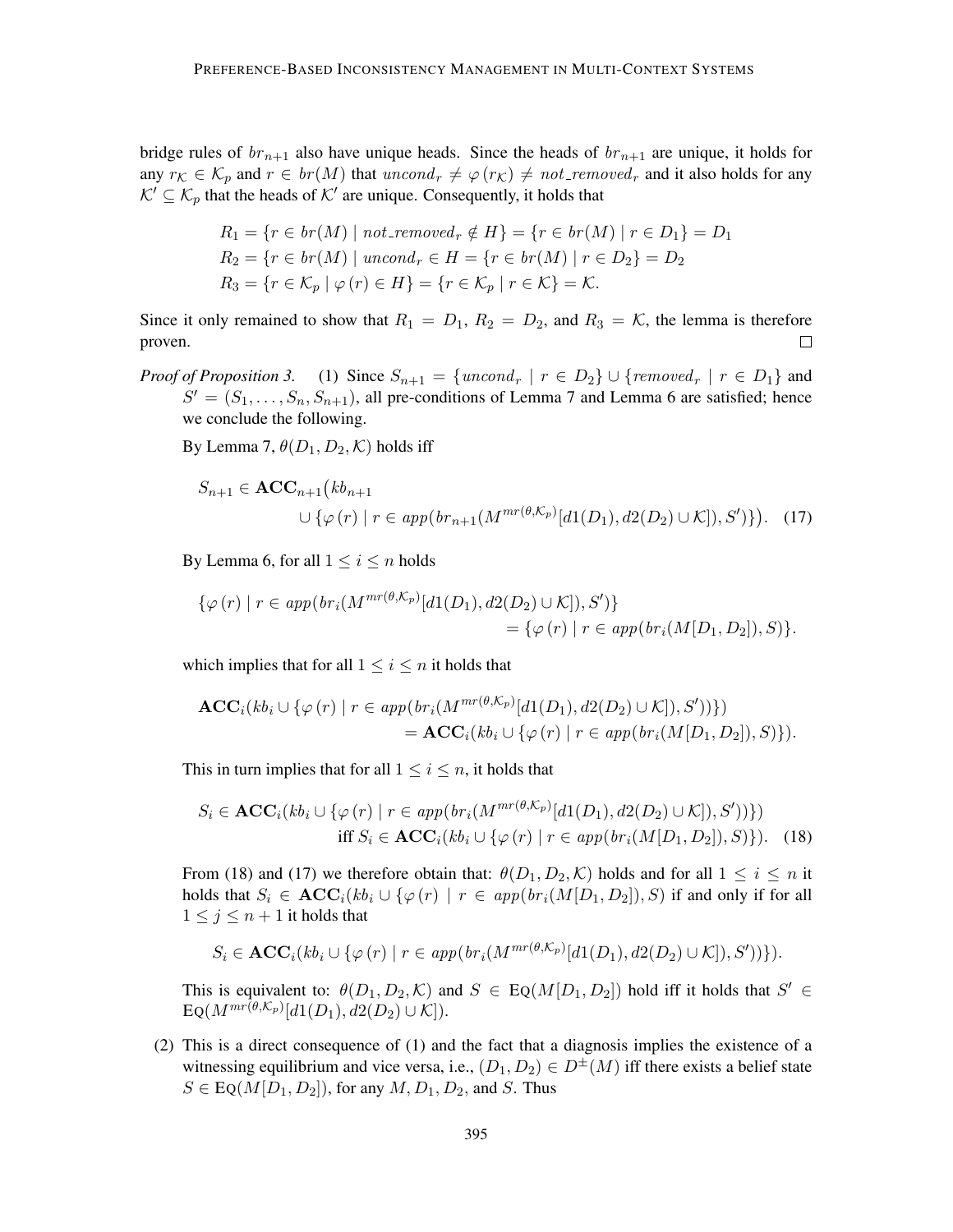$$
(D_1, D_2) \in D^{\pm}(M) \text{ and } \theta(D_1, D_2, \mathcal{K}) \text{ hold}
$$
  
iff  

$$
\theta(D_1, D_2, \mathcal{K}) \text{ and } (S_1, \dots, S_n) \in \text{Eq}(M[D_1, D_2]) \text{ hold}
$$
  
iff (by (1)) 
$$
(S_1, \dots, S_n, S_{n+1}) \in \text{Eq}(M^{mr(\theta, \mathcal{K}_p)}[d_1(D_1), d_2(D_2) \cup \mathcal{K}]) \text{ holds}
$$
  
iff  

$$
(d_1(D_1), d_2(D_1) \cup \mathcal{K}) \in D^{\pm}(M^{mr(\theta, \mathcal{K}_p)}) \text{ holds.}
$$

It remains to show that  $(d1(D_1), d2(D_1) \cup \mathcal{K}) \in D^{\pm}(M^{mr(\theta, \mathcal{K}_p)})$  iff  $(d1(D_1), d2(D_1) \cup \mathcal{K}) \in$  $D^{\pm}(M^{mr(\theta,\mathcal{K}_p)},br_P)$ . This follows from  $(d1(D_1)\cup d2(D_2)\cup \mathcal{K}) \cap br_P = \emptyset$  (see Definition 12) and Proposition 1, which shows that  $D^{\pm}(M^{mr(\theta,\mathcal{K}_p)},br_P) \subseteq D^{\pm}(M^{mr(\theta,\mathcal{K}_p)})$ , i.e, every diagnosis with protected bridge rules also is a diagnosis.

 $\Box$ 

The following lemma shows that the bridge rules of context  $C_{n+1}$  in the MCS  $M^{mr(\theta,\mathcal{K}_p)}$  are such that for a minimal diagnosis  $(D_1, D_2) \in D_m^{\pm}(M^{mr(\theta, \mathcal{K}_p)}, br_P)$ , a bridge rule  $r$  with  $body(r) =$  ${\{\top\}}$  is only contained in  $D_1$  (or not modified at all), and a bridge rule r with  $body(r) = {\{\bot\}}$  is only contained in  $D_2$  (or not modified at all).

**Lemma 8.** Let  $M^{mr(\theta,\mathcal{K}_p)}$  be a meta-reasoning encoding with protected bridge rules br<sub>P</sub>, and let  $(D_1, D_2) \in D_m^{\pm}(M^{mr(\theta, \mathcal{K}_p)}, br_P)$ . Then, for every  $r \in br(M^{mr(\theta, \mathcal{K}_p)}) \setminus br_P$  holds that:

- *(i)*  $body(r) = \{\top\}$  *implies*  $r \notin D_2$  *and*
- *(ii)*  $body(r) = \{\perp\}$  *implies*  $r \notin D_1$ .

*Proof.* Since  $(D_1, D_2) \in D_m^{\pm}(M^{mr(\theta, \mathcal{K}_p)}, br_P)$ , there exists a witnessing equilibrium  $S \in \text{Eq}(M^{mr(\theta,\mathcal{K}_p)}[D_1, D_2])$  of  $(D_1, D_2)$ . Since  $(D_1, D_2)$  is a diagnosis with protected bridge rules, it holds that  $(D_1\cup D_2)\cap br_P=\emptyset$ , which by construction of  $M^{mr(\theta,\mathcal{K}_p)}$  implies that  $r\in br_{n+1}.$ 

For a proof by contradiction, we now show the following:

(i) if  $body(r) = {\top}$  and  $r \in D_2$  then  $(D_1 \setminus \{r\}, D_2 \setminus \{r\}) \in D^{\pm}(M^{mr(\theta,\mathcal{K}_p)}, br_P);$ 

(ii) if  $body(r) = {\perp}$  and  $r \in D_1$  then  $(D_1 \setminus \{r\}, D_2) \in D^{\pm}(M^{mr(\theta, \mathcal{K}_p)}, br_P)$ .

To show that the respective smaller diagnosis admits a witnessing equilibrium it suffices in the following to consider only applicable bridge rules of  $C_{n+1}$ , because it is the only context of  $M^{mr(\theta,\mathcal{K}_p)}$ with bridge rules that are not protected.

(i) Case  $body(r) = {\top}$  and  $r \in D_2$ . Then

$$
\varphi(r) \in \{ \varphi(r) \mid r \in app(br_{n+1}(M^{mr(\theta,\mathcal{K}_p)}[D_1, D_2]), S) \}
$$

since  $cf(r) \in app(br_{n+1}(M^{mr(\theta,\mathcal{K}_p)}[D_1, D_2]), S)$ . Now consider  $(D_1 \setminus \{r\}, D_2 \setminus \{r\}) \subset$  $(D_1, D_2)$  and observe that  $r \in app(br_{n+1}(M^{mr(\theta,\mathcal{K}_p)}[D_1 \setminus \{r\}, D_2 \setminus \{r\}]), S)$  since r is a bridge rule of the modified system and  $body(r) = {\{\top\}}$ . Thus,  $S \in \text{Eq}(M^{mr(\theta,\mathcal{K}_p)}[D_1 \setminus$  $\{r\}, D_2 \setminus \{r\}$ ) and  $(D_1 \setminus \{r\}, D_2 \setminus \{r\}) \in D^{\pm}(M^{mr(\theta,\mathcal{K}_p)}, br_P)$ . Note that this reasoning applies regardless of whether  $r \in D_1$  holds.

(ii) Case  $body(r) = \{\perp\}$  and  $r \in D_1$ . Then

$$
app(br_{n+1}(M^{mr(\theta,\mathcal{K}_p)}[D_1 \setminus \{r\}, D_2]), S) = app(br_{n+1}(M^{mr(\theta,\mathcal{K}_p)}[D_1, D_2]), S)
$$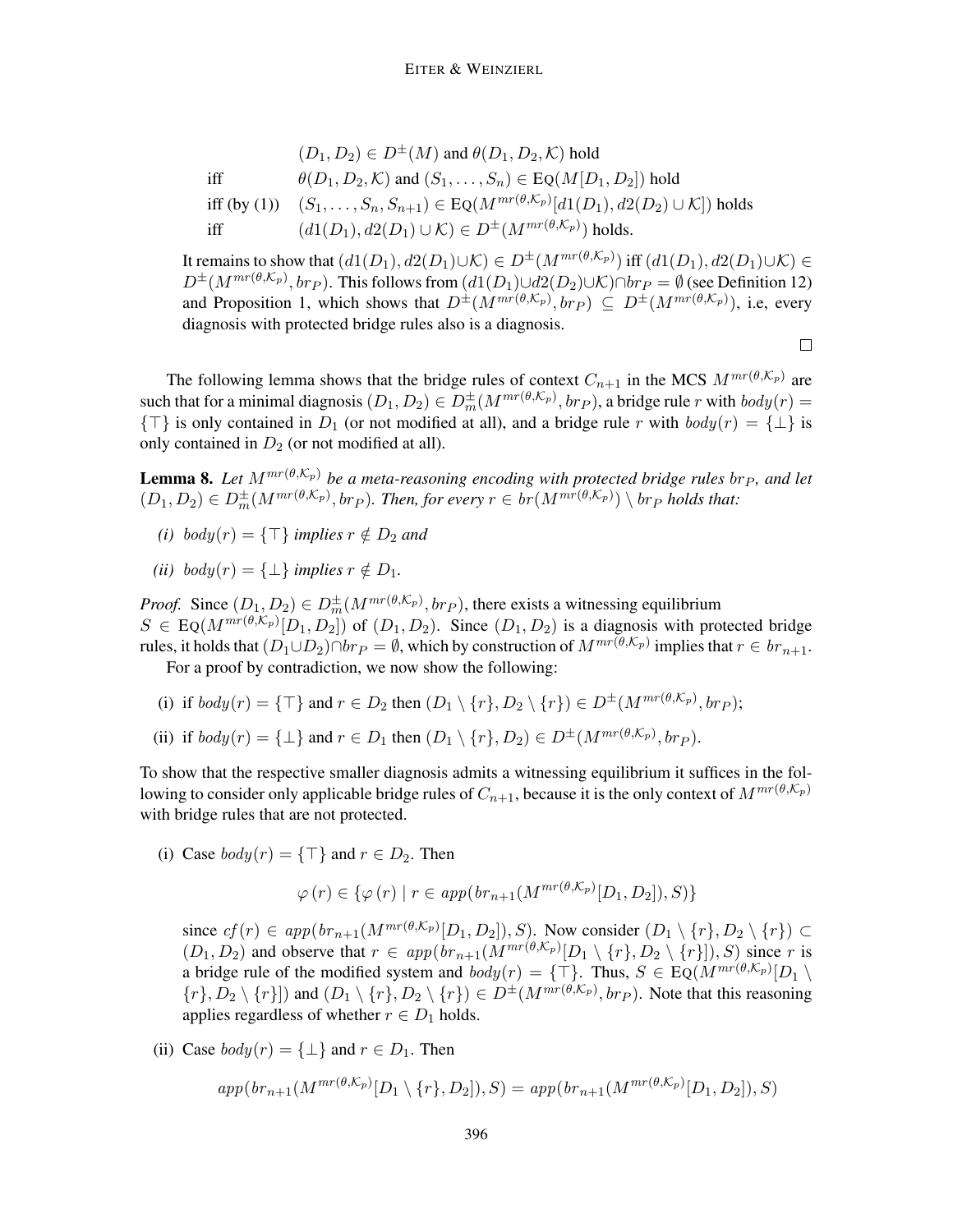since  $r$  either is not applicable (left-hand side), or it is not a bridge rule of the modified MCS (right-hand side). Consequently,  $S \in \text{Eq}(M^{mr(\theta,\mathcal{K}_p)}[D_1 \setminus \{r\}, D_2])$  and therefore  $(D_1 \setminus \{r\}, D_2) \in D^{\pm}(M^{mr(\theta, \mathcal{K}_p)}, br_P).$ 

Each of these statements contradicts that  $(D_1,D_2)\in D_m^\pm(M^{mr(\theta,\mathcal{K}_p)},br_P),$  hence the statement of the lemma follows.

 $\Box$ 

The following lemma shows that there are no diagnoses in  $D_m^{\pm}(M^{mr(\theta,\mathcal{K}_p)}, br_P)$  other than those which correspond to diagnoses of  $M$ .

**Lemma 9.** Let M be an MCS and  $M^{mr}(\theta,\mathcal{K}_p)$  be some meta-reasoning encoding for M. For every  $(R_1,R_2) \in D_m^{\pm}(M^{mr(\theta,\mathcal{K}_p)},br_P)$  there exist  $D_1,D_2 \subseteq br(M)$  and  $\mathcal{K} \subseteq \mathcal{K}_p$  such that  $R_1 =$  $d1(D_1)$  *and*  $R_2 = d2(D_2) \cup K$ .

*Proof.* Recall that  $brp$  contains all bridge rules of form (7) and (8), hence the only bridge rules not in br<sub>P</sub> are those of br<sub>n+1</sub>, because br<sub>Mmr( $\theta$ , $\kappa_p$ ) = br<sub>P</sub> ∪ br<sub>n+1</sub>. Since br<sub>n+1</sub> = d1(br(M)) ∪</sub>  $d2(br(M)) \cup \mathcal{K}_p$ , it follows directly that for every  $(R_1, R_2) \in D_m^{\pm}(M^{mr(\theta, \mathcal{K}_p)}, br_P)$  there exist  $D_1, D'_1, D_2, D'_2 \subseteq br(M)$  and  $K, K' \subseteq K_p$  such that  $R_1 = d1(D_1) \cup d2(D'_1) \cup K'$  and  $R_2 =$  $d1(D'_2) \cup d2(D_2) \cup \mathcal{K}$ . Observe that for all  $r \in d2(D'_1) \cup \mathcal{K}'$  it holds that  $body(r) = {\perp},$ hence by Lemma 8 it follows that  $d2(D'_1) \cup \mathcal{K}' = \emptyset$ . Furthermore, it holds for all  $r \in d1(D'_2)$ that  $body(r) = {\top}$ , hence by Lemma 8 it follows that  $d1(D'_2) = \emptyset$ . Together, this means that  $D_1' = D_2' = \mathcal{K}' = \emptyset$  and therefore it holds for every  $(R_1, R_2) \in D_m^{\pm}(M^{mr(\theta, \mathcal{K}_p)}, br_P)$  that there exist  $D_1, D_2 \subseteq br(M)$  and  $K \subseteq K_p$  such that  $R_1 = d1(D_1)$  and  $R_2 = d2(D_2) \cup K$ .  $\perp$ 

*Proof of Propostion 4.* By definition of minimal diagnosis, it holds that

$$
D_m^{\pm}(M^{mr(\theta,\mathcal{K}_p)},br_P) =
$$
  
\n
$$
\{(R_1, R_2) | (R_1, R_2) \in D^{\pm}(M^{mr(\theta,\mathcal{K}_p)},br_P)
$$
  
\nand there exists no  $(R'_1, R'_2) \in D^{\pm}(M^{mr(\theta,\mathcal{K}_p)},br_P)$   
\nsuch that  $(R'_1, R'_2) \subset (R_1, R_2)\}$ 

By Lemma 9, it holds for every  $(R_1,R_2)\in D_m^\pm(M^{mr(\theta,\mathcal{K}_p)},br_P)$  that there exist  $D_1,D_2\subseteq br(M)$ and  $\mathcal{K} \subseteq \mathcal{K}_p$  such that  $R_1 = d_1(D_1)$  and  $R_2 = d_2(D_2) \cup \mathcal{K}$ , hence we obtain that

$$
D_m^{\pm}(M^{mr(\theta,\mathcal{K}_p)},br_P) =
$$
  
\n
$$
\{(d1(D_1), d2(D_2) \cup \mathcal{K}) \mid (d1(D_1), d2(D_2) \cup \mathcal{K}) \in D^{\pm}(M^{mr(\theta,\mathcal{K}_p)},br_P)
$$
  
\nand there exists no  $(d1(D'_1), d2(D'_2) \cup \mathcal{K}') \in D^{\pm}(M^{mr(\theta,\mathcal{K}_p)},br_P)$   
\nsuch that  $(d1(D'_1), d2(D'_2) \cup \mathcal{K}') \subset (d1(D_1), d2(D_2) \cup \mathcal{K})$   
\nholds for some  $\mathcal{K}, \mathcal{K}' \subseteq \mathcal{K}_p\}$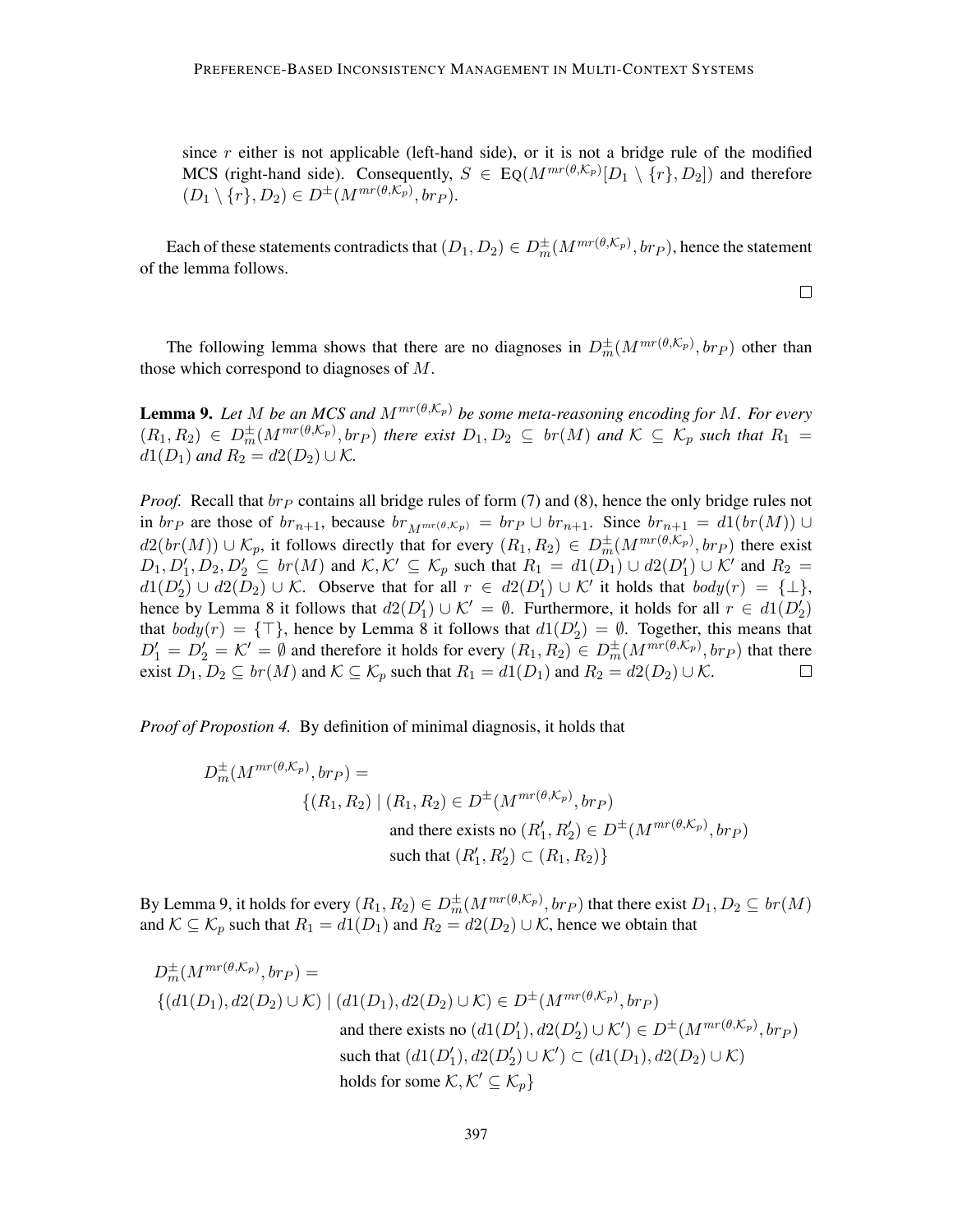By Proposition 3 we know that  $(d1(D_1), d2(D_2) \cup \mathcal{K}) \in D^{\pm}(M^{mr(\theta, \mathcal{K}_p)}, br_P)$  holds iff  $(D_1, D_2) \in D$  $D^{\pm}(M)$  and  $\theta(D_1, D_2, \mathcal{K})$  hold. Therefore we obtain

$$
D_m^{\pm}(M^{mr(\theta,\mathcal{K}_p)},br_P) =
$$
  
\n
$$
\{(d1(D_1), d2(D_2) \cup \mathcal{K}) \mid (D_1, D_2) \in D^{\pm}(M) \text{ and } \theta(D_1, D_2, \mathcal{K}) \text{ holds}
$$
  
\nand there exists no  $(D'_1, D'_2) \in D^{\pm}(M)$  such that  
\n
$$
(d1(D'_1), d2(D'_2) \cup \mathcal{K}') \subset (d1(D_1), d2(D_2) \cup \mathcal{K}) \text{ and } \theta(D'_1, D'_2, \mathcal{K}')
$$
  
\nholds for some  $\mathcal{K}, \mathcal{K}' \subseteq \mathcal{K}_p\}.$ 

Since d1 and d2 are bijective,  $(d1(D'_1), d2(D'_2) \cup \mathcal{K}') \subset (d1(D_1), d2(D_2) \cup \mathcal{K})$  holds iff  $(D'_1, D'_2 \cup$  $\mathcal{K}' \subset (D_1, D_2 \cup \mathcal{K})$  holds.

$$
D_m^{\pm}(M^{mr(\theta,\mathcal{K}_p)},br_P) =
$$
  
\n
$$
\{(d1(D_1), d2(D_2) \cup \mathcal{K}) \mid (D_1, D_2) \in D^{\pm}(M) \text{ and } \theta(D_1, D_2, \mathcal{K}) \text{ holds}
$$
  
\nand there exists no  $(D'_1, D'_2) \in D^{\pm}(M)$  such that  
\n $(D'_1, D'_2 \cup \mathcal{K}') \subset (D_1, D_2 \cup \mathcal{K}) \text{ and } \theta(D'_1, D'_2, \mathcal{K}')$   
\nholds for some  $\mathcal{K}, \mathcal{K}' \subseteq \mathcal{K}_p$ .

 $\Box$ 

# *Proof of Proposition 5.* From Proposition 4 we know that

$$
D_m^{\pm}(M^{mr(\theta,\mathcal{K}_p)},br_P) = \{(d1(D_1), d2(D_2) \cup \mathcal{K}) \mid (D_1, D_2) \in D^{\pm}(M), \theta(D_1, D_2, \mathcal{K}) \text{ holds},
$$
  

$$
[\nexists (D'_1, D'_2) \in D^{\pm}(M), \mathcal{K}' \subseteq \mathcal{K}_p :
$$
  

$$
(D'_1, D'_2 \cup \mathcal{K}') \subset (D_1, D_2 \cup \mathcal{K}) \text{ and } \theta(D'_1, D'_2, \mathcal{K}') \text{holds}]\}.
$$

Because  $\theta$  is functional increasing, it holds that  $(D'_1, D'_2 \cup \mathcal{K}') \subset (D_1, D_2 \cup \mathcal{K})$  holds iff  $(D'_1, D'_2) \subset (D_1, D_2)$ . We therefore obtain that:

$$
D_m^{\pm}(M^{mr(\theta,\mathcal{K}_p)},br_P) =
$$
  
\n
$$
\{(d1(D_1), d2(D_2) \cup \mathcal{K}) \mid (D_1, D_2) \in D^{\pm}(M) \text{ and } \theta(D_1, D_2, \mathcal{K}) \text{ holds}
$$
  
\nand there exists no  $(D'_1, D'_2) \in D^{\pm}(M)$  such that  
\n $(D'_1, D'_2) \subset (D_1, D_2) \text{ and } \theta(D'_1, D'_2, \mathcal{K}')$  holds for some  $\mathcal{K}, \mathcal{K}' \subseteq \mathcal{K}_p\}$ .

### A.3 Proofs of Section 5

#### A.3.1 PROOFS OF SECTION 5.1

*Proof of Theorem 1.* Recall that  $M^f = M^{mr(\theta,\mathcal{K}_p)}$  where  $\theta$  is defined such that  $\theta(D_1, D_2, \emptyset)$  holds iff it holds that  $f(D_1, D_2) = 1$ , hence  $\theta$  is functional increasing. By Lemma 5 it therefore holds that

$$
D_m^{\pm}(M^{mr(\theta,\mathcal{K}_p)},br_P) =
$$
  
\n
$$
\{(d1(D_1), d2(D_2) \cup \mathcal{K}) \mid (D_1, D_2) \in D^{\pm}(M) \text{ and } \theta(D_1, D_2, \mathcal{K}) \text{ holds}
$$
  
\nand there exists no  $(D'_1, D'_2) \in D^{\pm}(M)$  such that  
\n $(D'_1, D'_2) \subset (D_1, D_2) \text{ and } \theta(D'_1, D'_2, \mathcal{K}')$  holds for some  $\mathcal{K}', \mathcal{K}' \subseteq \mathcal{K}_p\}$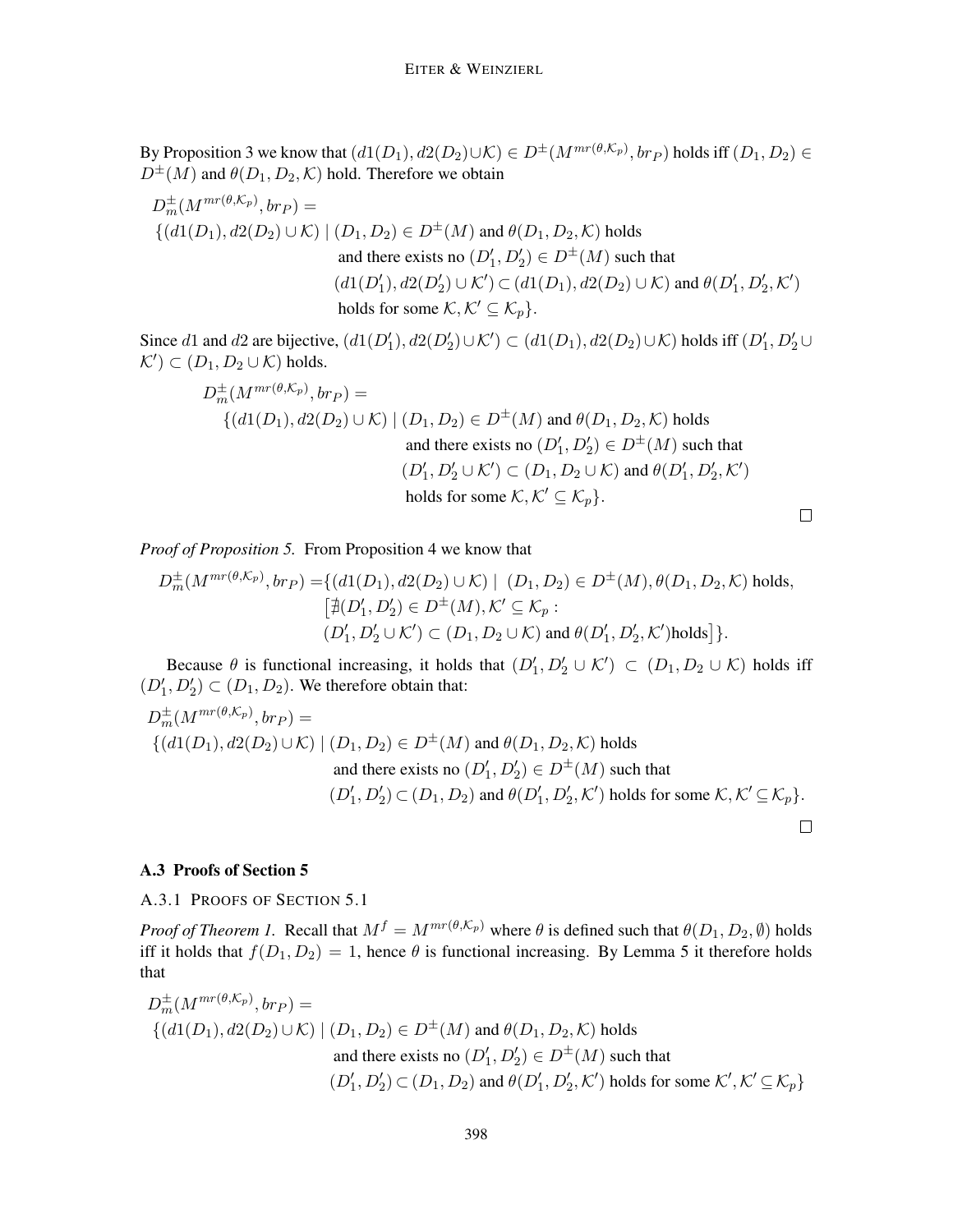which in case of  $M<sup>f</sup>$  becomes

$$
D_m^{\pm}(M^f, br_P) = \{ (d1(D_1), d2(D_2)) \mid (D_1, D_2) \in D^{\pm}(M) \text{ and } \theta(D_1, D_2, \emptyset) \text{ holds} \}
$$
  
and there exists no  $(D'_1, D'_2) \in D^{\pm}(M)$  such that  
 $(D'_1, D'_2) \subset (D_1, D_2)$  and  $\theta(D'_1, D'_2, \emptyset)$  holds.

By definition of  $M^f$  it furthermore holds that  $\theta(D_1, D_2, \emptyset)$  holds iff  $f(D_1, D_2) = 1$ , hence we obtain that

$$
D_m^{\pm}(M^f, br_P) = \{(d1(D_1), d2(D_2)) | (D_1, D_2) \in D^{\pm}(M) \text{ and } f(D_1, D_2) = 1
$$
  
and there exists no  $(D'_1, D'_2) \in D^{\pm}(M)$  such that  
 $(D'_1, D'_2) \subset (D_1, D_2)$  and  $f(D'_1, D'_2) = 1\}$ 

Applying the definition of minimal-filtered diagnoses, we thus obtain that

$$
D_m^{\pm}(M^f, br_P) = \{ (d1(D_1), d2(D_2)) \mid (D_1, D_2) \in D_{m,f}^{\pm}(M) \}.
$$

Note that this statement is equivalent to

$$
D_{m,f}^{\pm}(M) = \{ (D_1, D_2) \mid (d1(D_1), d2(D_2)) \in D_m^{\pm}(M^f, br_P) \}.
$$

#### A.3.2 PROOFS OF SECTION 5.2

*Proof of Lemma 1.* " $\Rightarrow$ ": Suppose that  $(D_1, D_2) \preceq (D'_1, D'_2)$ . We have to show that for every  $K \in \mathfrak{map}^g$  $\frac{g}{\leq}(D_1, D_2)$  it holds that  $K \in \mathbb{R}^n$  $\frac{g}{\leq}(D'_1, D'_2)$ . Let  $K \in map^g$  $\frac{g}{\leq}(D_1, D_2)$  hold. Then it follows by definition that  $K = g(D''_1, D''_2)$  for some  $(D''_1, D''_2) \in 2^{br(M)} \times 2^{br(M)}$ . In the case that  $(D''_1, D''_2) = (D_1, D_2)$  it follows from the reflexivity of  $\preceq$  that  $(D''_1, D''_2) \preceq (D'_1, D'_2)$ and thus by definition of  $map^g$ .  $\frac{g}{\leq}(D_1', D_2')$  it holds that  $K \in \text{map}_{\preceq}^g$  $\leq^g (D'_1, D'_2)$ . In the case that  $(D''_1, D''_2) \neq (D_1, D_2)$  it follows by the definition of  $map^g$  $\frac{g}{\leq}(D_1, D_2)$  that  $(D''_1, D''_2) \preceq (D_1, D_2)$ . Since  $(D_1, D_2) \preceq (D'_1, D'_2)$  and  $\preceq$  is transitive, it follows that  $(D''_1, D''_2) \preceq (D'_1, D'_2)$  and consequently, it holds that  $K \in map^g$ .  $\frac{g}{\leq}(D_1', D_2')$ . Thus for any  $K \in \text{map}_{\preceq}^g$  $\leq^g(D_1, D_2)$  it holds that  $K \in map^g$  $\stackrel{g}{\leq}$  $(D'_1, D'_2)$ , i.e.,  $map^g$  $\frac{g}{\preceq}(D_1,D_2) \subseteq map^g$  $\stackrel{g}{\leq}$   $(D'_1, D'_2)$ .

" $\Leftarrow$ ": Suppose that  $map^g$  $(\overline{D}_1, D_2) \subseteq map^g$  $\frac{g}{\leq}(D_1', D_2')$ . We have to show that  $(D_1, D_2) \preceq$  $(D'_1, D'_2)$ . By reflexivity of  $\preceq$  it holds that  $g(D_1, D_2) \preceq map_2^g$  $\stackrel{g}{\preceq}(D_1, D_2)$ , thus  $g(D_1, D_2) \in$  $map^g$  $\sum_{n=1}^{g} (D_1, D_2)$  and consequently  $g(D_1, D_2) \in map_{\preceq}^g$  $\frac{g}{\leq}(D_1', D_2')$ . By definition of  $map_{\frac{3}{2}}^g$  $\stackrel{g}{\preceq}(D_1', D_2')$ it then follows that  $(D_1, D_2) \preceq (D'_1, D'_2)$ .

The following lemma shows that the set  $D_m^{\pm}(M^{pl} \leq, br_P)$  of minimal diagnoses with protected bridge rules of  $M^{pl} \preceq$  corresponds to those diagnoses of M which are at the same time, preferred according to  $\leq$  and  $\subseteq$ -minimal. These diagnoses not yet correspond to minimal  $\leq$ -preferred diagnoses since preference among  $\subseteq$ -incomparable diagnoses is not captured by  $D_m^{\pm}(M^{pl} \preceq, br_P)$ .

**Lemma 10.** *Given an MCS M and a preference*  $\leq$  *on its diagnoses, it holds that* 

$$
D_m^{\pm}(M^{pl\preceq}, br_P) = \{ (d1(D_1), d2(D_2) \cup \mathcal{K}) \mid (D_1, D_2) \in D^{\pm}(M) \wedge \mathcal{K} = map_{\preceq}^q(D_1, D_2) \wedge \forall (D'_1, D'_2) \in D^{\pm}(M) : ((D'_1, D'_2) \preceq (D_1, D_2) \wedge (D'_1, D'_2) \subseteq (D_1, D_2)) \Rightarrow (D_1, D_2) = (D'_1, D'_2) \}.
$$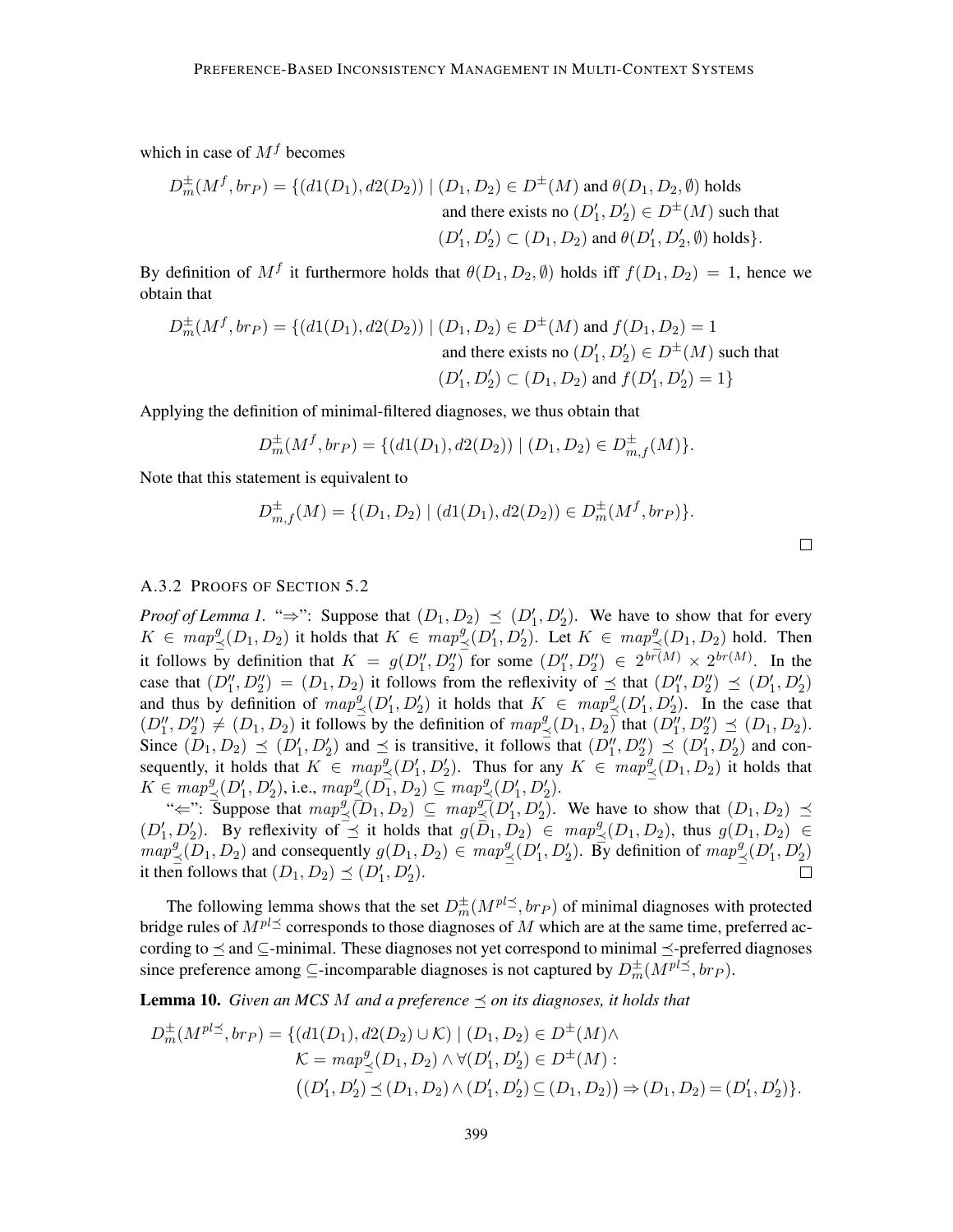*Proof.* By Proposition 4 it holds that:

$$
D_m^{\pm}(M^{mr(\theta,\mathcal{K}_p)},br_P) =
$$
  
\n
$$
\{(d1(D_1), d2(D_2) \cup \mathcal{K}) | (D_1, D_2) \in D^{\pm}(M) \text{ and } \theta(D_1, D_2, \mathcal{K}) \text{ holds}
$$
  
\nand there exists no  $(D'_1, D'_2) \in D^{\pm}(M)$  such that  
\n
$$
(d1(D'_1), d2(D'_2) \cup \mathcal{K}') \subset (d1(D_1), d2(D_2) \cup \mathcal{K}) \text{ and}
$$
  
\n
$$
\theta(D'_1, D'_2, \mathcal{K}') \text{ holds for some } \mathcal{K}' \subseteq \mathcal{K}_p\}
$$
  
\n
$$
= \{(d1(D_1), d2(D_2) \cup \mathcal{K}) | (D_1, D_2) \in D^{\pm}(M) \land \theta(D_1, D_2, \mathcal{K}) \land \forall (D'_1, D'_2) \in D^{\pm}(M) \colon
$$
  
\n
$$
(\exists \mathcal{K}' : \theta(D'_1, D'_2, \mathcal{K}') \land
$$
  
\n
$$
(d1(D'_1), d2(D'_2) \cup \mathcal{K}') \subseteq (d1(D_1), d2(D_2) \cup \mathcal{K})\}
$$
  
\n
$$
\Rightarrow (d1(D'_1), d2(D'_2) \cup \mathcal{K}') = (d1(D_1), d2(D_2) \cup \mathcal{K})\}
$$

Next we substitute  $\theta$  by its definition, i.e.,  $\theta(D_1, D_2, \mathcal{K})$  iff  $map^0$ .  ${}_{\preceq}^{g}(D_1, D_2) = \mathcal{K}.$ 

$$
D_m^{\pm}(M^{mr(\theta,\mathcal{K}_p)},br_P) = \{(d1(D_1), d2(D_2) \cup \mathcal{K}) \mid (D_1, D_2) \in D^{\pm}(M) \wedge map_{\preceq}^g(D_1, D_2) = \mathcal{K} \wedge \forall (D'_1, D'_2) \in D^{\pm}(M): (\exists \mathcal{K}' : map_{\preceq}^g(D'_1, D'_2) = \mathcal{K}' \wedge (d1(D'_1), d2(D'_2) \cup \mathcal{K}') \subseteq (d1(D_1), d2(D_2) \cup \mathcal{K}) \Rightarrow (d1(D'_1), d2(D'_2) \cup \mathcal{K}') = (d1(D_1), d2(D_2) \cup \mathcal{K}) \}
$$

Since d1 and d2 both are bijective,  $map^g$ .  $\frac{g}{\leq}(D_1, D_2) = \mathcal{K}$ , and  $map_{\preceq}^g$  $\frac{g}{\preceq}(D_1', D_2') = \mathcal{K}'$ , it follows that  $(d1(D'_1), d2(D'_2) \cup \mathcal{K}') = (d1(D_1), d2(\overline{D}_2) \cup \mathcal{K})$  holds iff  $(D'_1, D'_2) = (D_1, D_2)$ . Hence,

$$
D_m^{\pm}(M^{mr(\theta,\mathcal{K}_p)},br_P) = \{(d1(D_1), d2(D_2) \cup \mathcal{K}) \mid (D_1, D_2) \in D^{\pm}(M) \land map_{\preceq}^g(D_1, D_2) = \mathcal{K} \land \forall (D'_1, D'_2) \in D^{\pm}(M): (\exists \mathcal{K}' : (map_{\preceq}^g(D'_1, D'_2) = \mathcal{K}' \land (d1(D'_1), d2(D'_2) \cup \mathcal{K}') \subseteq (d1(D_1), d2(D_2) \cup \mathcal{K}) \Rightarrow (D_1, D_2) = (D'_1, D'_2)\}
$$

Towards the next step, we need to show that the following holds true for  $(D_1, D_2) \in D^{\pm}(M)$ ,  $(D'_1, D'_2) \in D^{\pm}(M)$ , and  $map^g$  $\frac{g}{\preceq}(D_1, D_2) = \mathcal{K}$ :

$$
(map_{\preceq}^{g}(D'_{1}, D'_{2}) = \mathcal{K}' \wedge (d1(D'_{1}), d2(D'_{2}) \cup \mathcal{K}') \subseteq (d1(D_{1}), d2(D_{2}) \cup \mathcal{K}))
$$
  
\n
$$
\Rightarrow (D_{1}, D_{2}) = (D'_{1}, D'_{2})
$$
  
\niff  
\n
$$
((D'_{1}, D'_{2}) \preceq (D_{1}, D_{2}) \wedge (D'_{1}, D'_{2}) \subseteq (D_{1}, D_{2}))
$$
  
\n
$$
\Rightarrow (D_{1}, D_{2}) = (D'_{1}, D'_{2})
$$
  
\n
$$
(20)
$$

Observe that  $(d_1(D'_1), d_2(D'_2) \cup \mathcal{K}') \subseteq (d_1(D_1), d_2(D_2) \cup \mathcal{K})$  holds iff  $(D'_1, D'_2) \subseteq (D_1, D_2)$  and  $K' \subseteq K$  both hold. By Lemma 1 it further holds that  $K' = map^g$ .  $\leq^g(D'_1, D'_2) \subseteq map^g$  $\frac{g}{\preceq}(D_1, D_2) = \mathcal{K}$ iff  $(D'_1, D'_2) \preceq (D_1, D_2)$ . Therefore, (19) holds iff (20) holds. After substitution, it therefore holds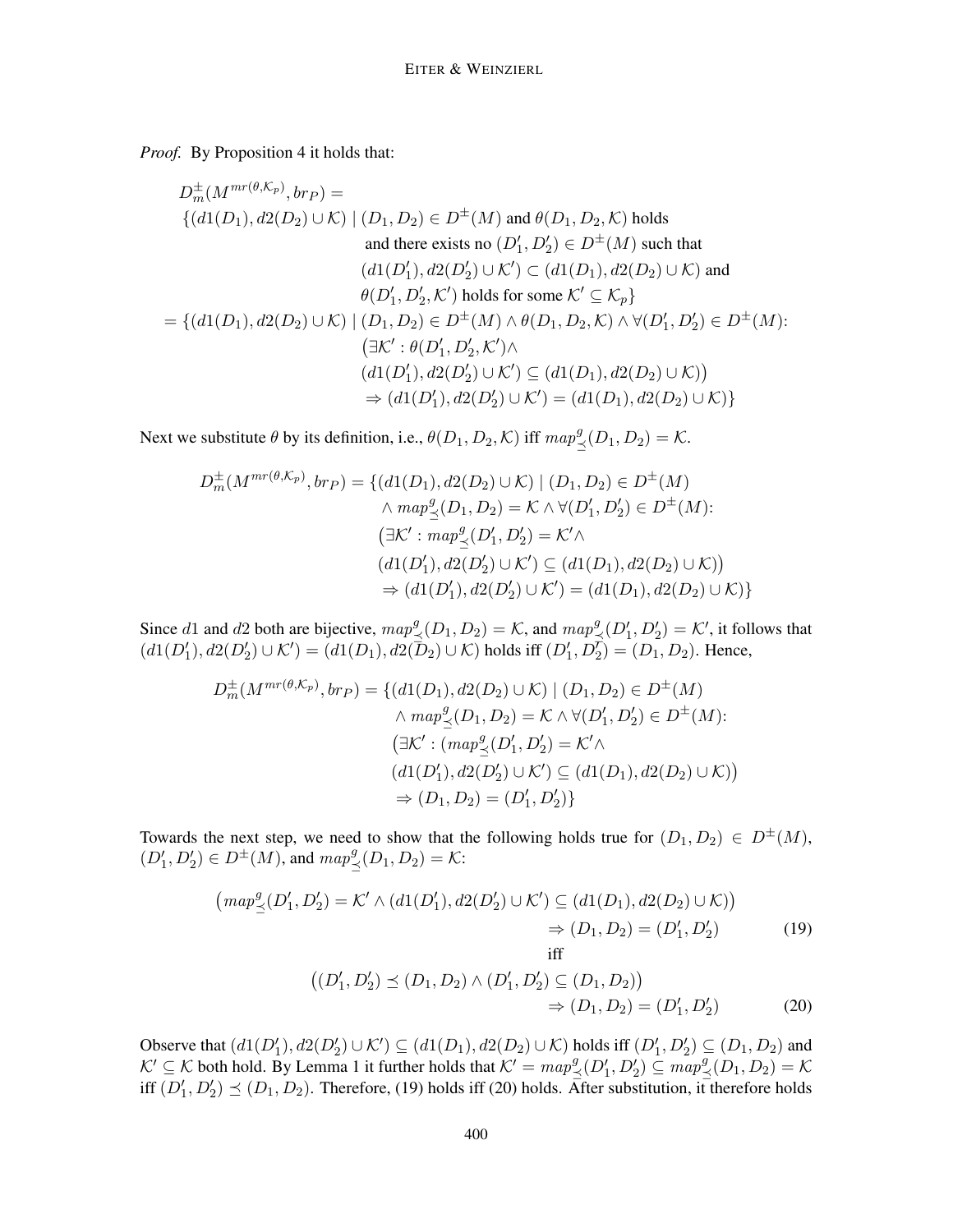that:

$$
D_m^{\pm}(M^{pl\preceq},br_P) = \{ (d1(D_1), d2(D_2) \cup \mathcal{K}) \mid (D_1, D_2) \in D^{\pm}(M) \land map_{\preceq}^q(D_1, D_2) = \mathcal{K} \land \forall (D'_1, D'_2) \in D^{\pm}(M) : ((D'_1, D'_2) \preceq (D_1, D_2) \land (D'_1, D'_2) \subseteq (D_1, D_2)) \Rightarrow (D_1, D_2) = (D'_1, D'_2) \}
$$

*Proof of Theorem 2.* In the following, let  $\theta$ ,  $\mathcal{K}_p$ , and  $map^g$ .  $\frac{g}{\leq}$  be according to  $M^{pl} \leq M^{mr(\theta,\mathcal{K}_p)}$ .

"⇒": Let  $(R_1, R_2)$  ∈  $D^{\pm}(M^{pl} \leq, br_P, br_H)$ , i.e.,  $(R_1, R_2)$  ∈  $D^{\pm}_m(M^{pl} \leq, br_P)$  and for all  $(R'_1, R'_2) \in D_m^{\pm}(M^{pl} \leq, br_P)$  holds that  $(R'_1, R'_2) \subseteq_{br_H} (R_1, R_2) \Rightarrow (R'_1, R'_2) =_{br_H} (R_1, R_2)$ . By Lemma 10 it holds that  $(R_1, R_2) = (d_1(D_1), d_2(D_2) \cup \mathcal{K})$  where  $\mathcal{K} = map_2^0$  $\stackrel{g}{\preceq}(D_1, D_2)$  and  $(D_1, D_2) \in D^{\pm}(M)$ . To show that  $(D_1, D_2) \in D^{\pm}_{m, \preceq}(M)$ , we have to show that  $(D_1, D_2)$  is  $\preceq$ -preferred and subset minimal among all  $\preceq$ -preferred diagnoses. Assume that  $(D_1, D_2)$  is not  $\preceq$ preferred. Then by (4) there exists a diagnosis  $(D'_1, D'_2) \in D^{\pm}(M)$  such that  $(D'_1, D'_2) \preceq (D_1, D_2)$ and  $(D_1, D_2) \npreceq (D'_1, D'_2)$  hold. Let  $map^g$  $\mathcal{L}_{\preceq}(D'_1, D'_2) = \mathcal{K}'$  and  $map^g_{\preceq}$  $\frac{g}{\preceq}(D_1, D_2) = \mathcal{K}$ . Since it holds that  $(D'_1, D'_2) \preceq (D_1, D_2)$  it follows from Lemma 1 that  $K' \subseteq K$ . From  $(D_1, D_2) \not\preceq (D'_1, D'_2)$ it also follows by the same lemma that  $K \not\subseteq K'$  holds and thus  $K' \subset K$  holds. This means that  $(R'_1, R'_2) = (d_1(D'_1), d_2(D'_2) \cup \mathcal{K}') \subset_{br_H} (d_1(D_1), d_2(D_2) \cup \mathcal{K}) = (R_1, R_2)$  holds.

Now suppose  $(R'_1, R'_2) \in D_m^{\pm}(M^{pl} \leq, br_P)$  holds; then  $(R_1, R_2) \in D^{\pm}(M^{pl} \leq, br_P, br_H)$ contradicts that  $(R'_1, R'_2) \subset_{br_H} (R_1, R_2)$ . On the other hand,  $(R'_1, R'_2) \notin D_m^{\pm}(M^{pl} \preceq, br_P)$  implies that some  $(R''_1, R''_2) \in D_m^{\pm}(M^{pl} \leq, br_P)$  exists with  $(R''_1, R''_2) \subset (R'_1, R'_2)$ , i.e., there exist  $D''_1, D''_2 \subseteq br(M)$  such that  $(D''_1, D''_2) \preceq (D'_1, D'_2) \preceq (D_1, D_2)$  and  $\mathcal{K}'' \subseteq \mathcal{K}' \subset \mathcal{K}$  both hold where  $\mathcal{K}^{\mu} = \text{map}^g$  $\mathcal{A}_{\preceq}^{g}(D_1'', D_2''), R_1'' = d1(D_1''),$  and  $R_2'' = d2(D_2'') \cup \mathcal{K}''$ . Since  $\mathcal{K}'' \subset \mathcal{K}$  it therefore holds that  $(R''_1, R''_2) \subset_{br_H} (R_1, R_2)$  and together with  $(R''_1, R''_2) \in D_m^{\pm}(M^{pl} \leq, br_P)$  this contradicts that  $(R_1, R_2) \in D^{\pm}(M^{pl} \leq, br_P, br_H)$ . Since every case yields a contradiction, it therefore follows that there exists no such  $(D'_1, D'_2)$ , i.e.,  $(D_1, D_2)$  indeed is a  $\preceq$ -preferred diagnosis.

It remains to show that  $(D_1, D_2)$  is subset-minimal among all  $\preceq$ -preferred diagnoses. Towards contradiction, assume there exists  $(D'_1, D'_2) \in D^{\pm}_\preceq(M)$  such that  $(D'_1, D'_2) \subset (D_1, D_2)$ . We distinguish on how  $\preceq$  relates  $(D_1, D_2)$  and  $(D'_1, D'_2)$ .

- case  $(D_1, D_2) \preceq (D'_1, D'_2) \wedge (D'_1, D'_2) \preceq (D_1, D_2)$ : since  $(R_1, R_2) \in D_m^{\pm}(M^{pl} \preceq, br_P)$ , it holds by Lemma 10 that  $(D'_1, D'_2) \preceq (D_1, D_2) \wedge (D'_1, D'_2) \subseteq (D_1, D_2) \Rightarrow (D'_1, D'_2) =$  $(D_1, D_2)$  which directly contradicts that  $(D'_1, D'_2) \subset (D_1, D_2)$ .
- case  $(D_1, D_2) \preceq (D'_1, D'_2) \wedge (D'_1, D'_2) \preceq (D_1, D_2)$ : in this case,  $(D'_1, D'_2)$  is not  $\preceq$ -preferred, because  $(D_1, D_2) \prec (D_1', D_2')$ . Hence, it contradicts that  $(D_1', D_2') \in D_{\preceq}^{\pm}(M)$ .
- case  $(D_1, D_2) \npreceq (D'_1, D'_2) \wedge (D'_1, D'_2) \preceq (D_1, D_2)$ : this case is analogous to the first one, i.e.,  $(R_1, R_2) \in D_m^{\pm}(M^{pl} \leq, br_P)$  contradicts that  $(D'_1, D'_2) \preceq (D_1, D_2)$  and  $(D'_1, D'_2) \subset$  $(D_1, D_2)$  both hold.
- case  $(D_1, D_2) \nleq (D'_1, D'_2) \wedge (D'_1, D'_2) \nleq (D_1, D_2)$ : this case contradicts with  $\preceq$  being total.

Consequently, there exists no  $(D'_1, D'_2) \in D^{\pm}_{\preceq}(M)$  such that  $(D'_1, D'_2) \subset (D_1, D_2)$  and therefore it holds that  $(D_1, D_2) \in D_{m, \preceq}^{\pm}(M)$ .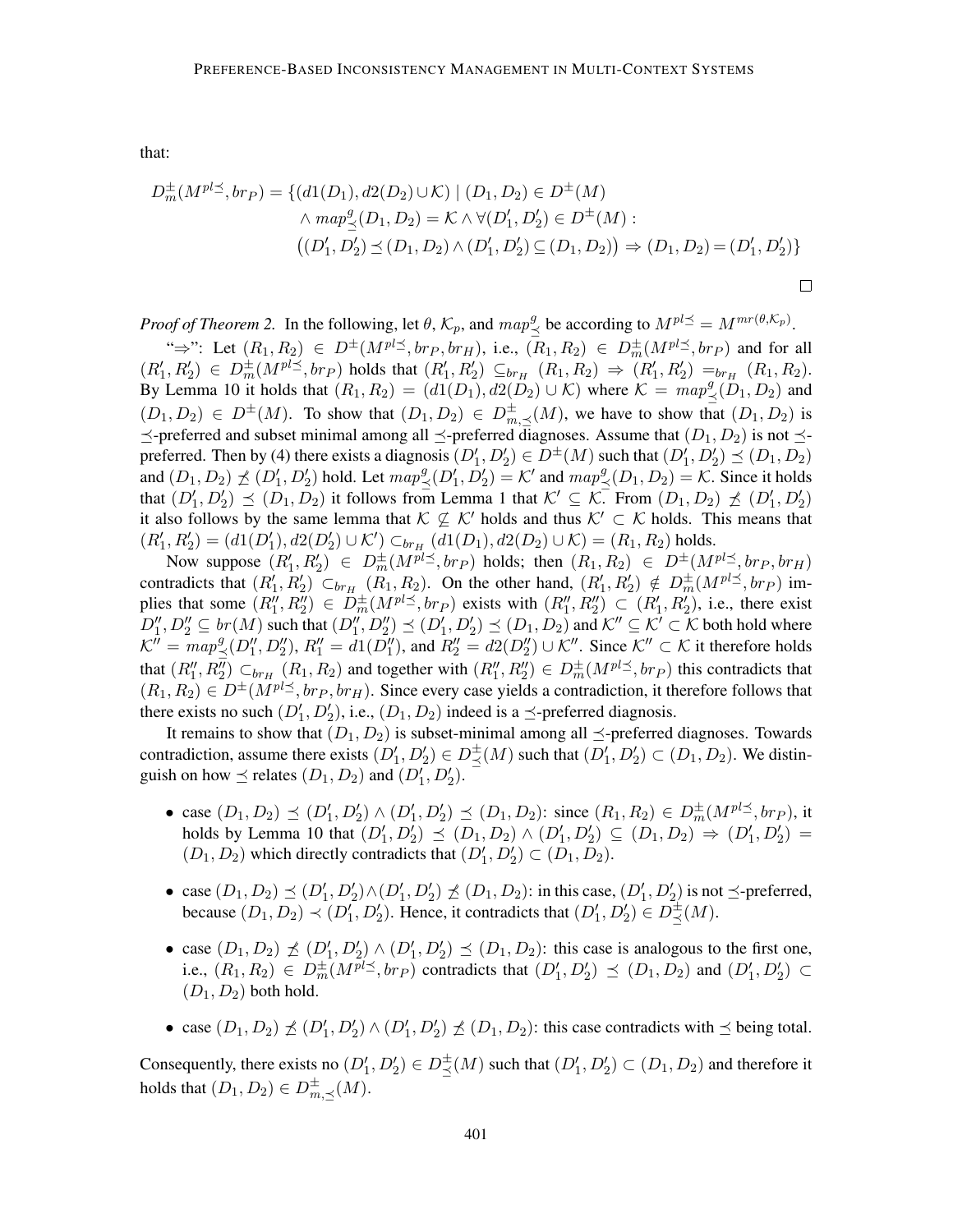" $\Leftarrow$ ": Let  $(D_1, D_2) \in D_{m, \preceq}^{\pm}(M)$ . We have to show that

$$
(d1(D_1), d2(D_2) \cup \mathcal{K}) \in D^{\pm}(M^{pl} \preceq, br_P, br_H)
$$

holds with  $map^g$ .  $\frac{g}{\leq}(D_1, D_2) = \mathcal{K}$ . By definition, it holds that

$$
D^{\pm}(M^{pl\preceq},br_P,br_H) = \{D \in D^{\pm}_m(M^{pl\preceq},br_P) \mid \forall D' \in D^{\pm}_m(M^{pl\preceq},br_P) :
$$

$$
D' \subseteq_{br_H} D \Rightarrow D' =_{br_H} D \}.
$$

While by Lemma 10 it holds that:

$$
D_m^{\pm}(M^{pl\preceq}, br_P) = \{ (d1(D_1), d2(D_2) \cup \mathcal{K}) \mid (D_1, D_2) \in D^{\pm}(M) \wedge \mathcal{K} = map_{\preceq}^q(D_1, D_2) \wedge \forall (D'_1, D'_2) \in D^{\pm}(M) : ((D'_1, D'_2) \preceq (D_1, D_2) \wedge (D'_1, D'_2) \subseteq (D_1, D_2)) \Rightarrow (D_1, D_2) = (D'_1, D'_2) \}.
$$

Observe that  $br_H = \mathcal{K}_p$  and  $(d1(br(M)) \cup d2(br(M)) \cap \mathcal{K}_p = \emptyset$ , hence  $(d1(D_1), d2(D_2) \cup$  $\mathcal{K})\subseteq_{br_H}(d1(D_1'),d2(D_2')\cup \mathcal{K}')$  holds iff  $\mathcal{K}\subseteq \mathcal{K}'$  holds.

Therefore, it also holds that:

$$
D^{\pm}(M^{pl\preceq},br_P) = \{(d1(D_1), d2(D_2) \cup \mathcal{K}) \in D_m^{\pm}(M^{pl\preceq},br_P) \mid \n\forall (D'_1, D'_2) \in D^{\pm}(M) : \n[\forall (D''_1, D''_2) \in D^{\pm}(M) : ((D''_1, D''_2) \preceq (D'_1, D'_2) \n\wedge (D''_1, D''_2) \subseteq (D'_1, D'_2)) \Rightarrow (D'_1, D'_2) = (D''_1, D''_2) \n\Rightarrow (map^d_{\preceq}(D'_1, D'_2) \subseteq \mathcal{K} \Rightarrow \mathcal{K} = map^g_{\preceq}(D'_1, D'_2) \}.
$$
\n(21)

First, we show that  $(d1(D_1), d2(D_2) \cup \mathcal{K}) \in D_m^{\pm}(M^{pl} \preceq, br_P)$ , which by Lemma 10 holds iff the following holds:  $(D_1, D_2) \in D^{\pm}(M) \wedge map_2^{\hat{g}}$  $\frac{g}{\preceq}(D_1, D_2) = \mathcal{K} \wedge \forall (D'_1, D'_2) \in D^{\pm}(M)$ :  $((D'_1, D'_2) \preceq (D_1, D_2) \wedge (D'_1, D'_2) \subseteq (D_1, D_2) \Rightarrow (D_1, D_2) = (D'_1, D'_2)$ . Since it holds that  $(D_1, D_2) \in D^{\pm}_{m, \preceq}(M)$ , it also holds that  $(D_1, D_2) \in D^{\pm}(M)$ , and  $\mathcal{K} = map_{\preceq}^g$  $\frac{g}{\preceq}(D_1,D_2)$  by construction.

It remains to show that  $\forall (D'_1, D'_2) \in D^{\pm}(M) : ((D'_1, D'_2) \preceq (D_1, D_2) \wedge (D'_1, D'_2) \subseteq (D_1, D_2))$  $\Rightarrow$   $(D_1, D_2) = (D'_1, D'_2)$ . Assume towards contradiction that there exists some  $(D'_1, D'_2) \in$  $D^{\pm}(M)$  such that  $(D'_1, D'_2) \preceq (D_1, D_2) \wedge (D'_1, D'_2) \subseteq (D_1, D_2)$  and  $(D_1, D_2) \neq (D'_1, D'_2)$ , i.e., it holds for  $(D'_1, D'_2)$  that  $(D'_1, D'_2) \subset (D_1, D_2) \wedge (D'_1, D'_2) \preceq (D_1, D_2)$ . We distinguish whether  $(D_1, D_2) \preceq (D'_1, D'_2)$  also holds: if  $(D_1, D_2) \preceq (D'_1, D'_2)$  holds,  $(D'_1, D'_2)$  is  $\preceq$ -preferred since  $(D_1, D_2)$  is. Since  $(D_1, D_2) \in D^{\pm}_{m, \preceq}(M)$ ,  $(D_1, D_2)$  is subset-minimal among all  $\preceq$ -preferred diagnoses, which contradicts that  $(D'_1, \overline{D'_2}) \subset (D_1, D_2)$  holds. In the case that  $(D_1, D_2) \not\preceq (D'_1, D'_2)$ , it holds that  $(D_1, D_2) \notin D^{\pm}_\preceq(M)$ , since it holds that  $(D'_1, D'_2) \preceq (D_1, D_2) \wedge (D_1, D_2) \neq (D'_1, D'_2) \wedge$  $(D_1, D_2) \npreceq (D'_1, D'_2)$ . This contradicts that  $(D_1, D_2) \in D^{\pm}_{m, \preceq}(M)$ . Hence it follows that no such  $(D'_1, D'_2)$  exists. Consequently, it holds that  $(d1(D_1), d2(D_2) \cup \mathcal{K}) \in D_m^{\pm}(M^{pl} \leq, br_P)$ .

According to (21), it remains to show that for all  $(D'_1, D'_2) \in D^{\pm}(M)$  it holds that

$$
\begin{aligned} \big[\forall (D''_1, D''_2) \in D^{\pm}(M) : \big( (D''_1, D''_2) \preceq (D'_1, D'_2) \wedge (D''_1, D''_2) \subseteq (D'_1, D'_2) \big) \\ \Rightarrow (D'_1, D'_2) = (D''_1, D''_2) \big] \Rightarrow \big( \text{map}_{\preceq}^g(D'_1, D'_2) \subseteq \mathcal{K} \Rightarrow \mathcal{K} = \text{map}_{\preceq}^g(D'_1, D'_2) \big). \end{aligned}
$$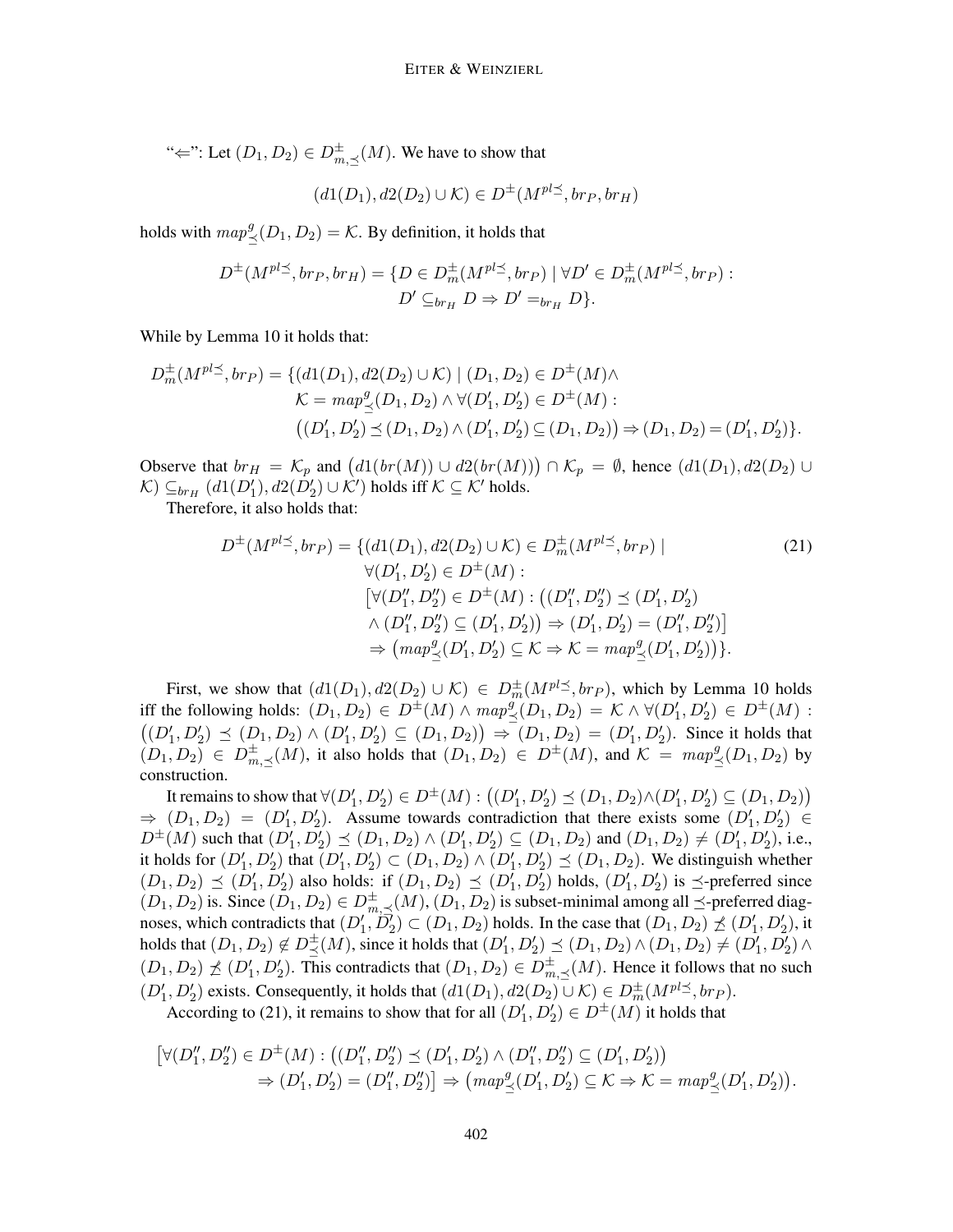Towards contradiction, assume there exists  $(D'_1, D'_2) \in D^{\pm}(M)$  such that  $\forall (D''_1, D''_2) \in D^{\pm}(M)$ :  $((D''_1, D''_2) \preceq (D'_1, D'_2) \wedge (D''_1, D''_2) \subseteq (D'_1, D'_2) \Rightarrow (D'_1, D'_2) = (D''_1, D''_2)$  holds and also  $map^g$  $(\overline{D_1}, D_2') \subsetneq \mathcal{K}$  holds. Since  $map_{\preceq}^g$  $\leq^g (D'_1, D'_2) \subsetneq \mathcal{K}$ , it follows by Lemma 1 that  $(D'_1, D'_2) \preceq$  $(D_1, D_2)$  and  $(D_1, D_2) \npreceq (D_1', D_2')$  both hold, which implies  $(D_1, D_2) \notin D^{\pm}_{m, \preceq}(M)$ , in contradiction to the assumption. Therefore, no such  $(D'_1, D'_2)$  can exist.

This proves that  $(d1(D_1), d2(D_2) \cup \mathcal{K}) \in D^{\pm}(M^{pl} \leq, br_p, br_H)$ , which completes the proof.  $\Box$ 

### A.3.3 PROOFS OF SECTION 5.3

*Proof of Lemma 2.* Observe that I is a bijection on  $\{1, \ldots, n\}$  which simply renames context identifiers. Therefore, one can directly conclude that  $S \in EO(M)$  holds iff  $I(S) \in EO(I(M))$  holds. In the following, we show in full detail that this renaming indeed is correct.

Let  $S = (S_1, \ldots, S_n)$  and  $I(S) = (S_{I^{-1}(1)}, \ldots, S_{I^{-1}(n)}) = (S'_1, \ldots, S'_n)$  and let  $1 \leq$  $i \leq n$ . Note that  $S \in \text{Eq}(M)$  holds iff for all  $1 \leq i \leq n$  it holds that  $S_i \in \text{ACC}_i(kb_i \cup$  $app(br_i(M), S)$ ; additionally  $I(S) \in Eq(I(M))$  holds iff for all  $1 \leq j \leq n$  holds  $S_j \in$  $\mathbf{ACC}_i(kb_i \cup app(br_i(I(M), I(S))$ . Given that I is bijective and compatible to M, there exists  $j \in$  $\{1,\ldots,n\}$  for every  $i \in \{1,\ldots,n\}$  such that  $j = I(i)$  and vice versa, i.e., for every  $j \in \{1,\ldots,n\}$ exists a  $i \in \{1, ..., n\}$  such that  $i = I^{-1}(j)$ . We now show that for any  $1 \le i, j \le n$  such that  $j =$  $I(i)$  it holds that  $S_i \in \text{ACC}_i(kb_i \cup app(br_i(M), S)$  iff  $S_i \in \text{ACC}_i(kb_i \cup app(br_i(I(M)), I(S)).$ Observe that by construction of  $I(M)$  it holds that  $S_i = S_j$ ,  $ACC_i = ACC_j$ , and  $kb_i = kb_j$ . Hence it suffices to show that  $app(br_i(M), S) = app(br_j(I(M)), I(S)$ . Note that  $br_j(I(M)) =$  $I(br_i(M))$ , hence there exists a bijection from  $br_i(I(M))$  to  $br_i(M)$ , namely I; furthermore I also maps bijectively each  $r \in br_i(M)$  and every  $(c : p) \in body^{\pm}(r)$  to  $I(r)$  and  $(I(c) : p)$ . Since  $\varphi(r) = \varphi(I(r))$  it suffices to show that  $p \in S_c$  holds iff  $p \in S'_{I(c)}$  holds. This is true since  $S'_{I(c)} = S_{I^{-1}(I(c))} = S_c$ , thus it follows that  $app(br_i(M), S) = app(br_j(I(M)), I(S))$  which in turn implies that  $S \in \text{Eq}(M)$  iff  $I(S) \in \text{Eq}(I(M))$ .

From this we also conclude that  $S \in Eq(M[D_1, D_2])$  holds iff  $I(S) \in Eq(I(M[D_1, D_2]))$ holds, because  $M[D_1, D_2]$  is an MCS, hence the above statement also applies to  $M[D_1, D_2]$ .  $\Box$ 

To show that the set of diagnoses of  $M \otimes M'$  is the product of the set of diagnoses of M and of  $M'$ , we use the following lemma, which states that if  $M'$  has no bridge rules, the set of diagnoses of M coincides with the set of diagnoses of  $M \otimes M'$ .

**Lemma 11.** *Given an MCS*  $M = (C_1, \ldots, C_n)$  *and an MCS*  $M' = (C'_1, \ldots, C'_m)$  *with*  $br(M') =$  $\emptyset$ . Then for every belief state  $(S_1, \ldots, S_n)$  of  $M$  exist belief sets  $S_{n+1}, \ldots, S_{n+m}$  such that  $(S_1, \ldots, S_{n+m}) \in \mathrm{Eq}(M \otimes M')$  *holds iff*  $(S_1, \ldots, S_n) \in \mathrm{Eq}(M)$  *holds.* 

*Proof.* Let  $M^o = M \otimes M'$ .

" $\Rightarrow$ ": Let  $S = (S_1, \ldots, S_{n+m}) \in EQ(M \otimes M')$  be such that for every  $1 \leq i \leq n+m$ holds  $S_i \in \text{ACC}_i(kb_i \cup app(br_i(M^o), S))$ . Note that by construction of  $M^o$  it holds for every bridge rule  $r \in br_i(M^o)$  with  $1 \leq i \leq n$  that  $(c : p) \in body^{\pm}(r)$  implies that  $c \in \{1, ..., n\}$ holds. Hence by  $br_i(M^o) = br_i(M)$  follows that  $app(br_i(M^o), S) = app(br_i(M), (S_1, \ldots, S_n)).$ Therefore, for all  $i \in C(M)$  it holds that  $S_i \in \mathbf{ACC}_i(kb_i \cup app(br_i(M), (S_1, \ldots, S_n)))$ , i.e.,  $(S_1, \ldots, S_n) \in \mathrm{Eq}(M).$ 

" $\Leftarrow$ ": Let  $S = (S_1, \ldots, S_n) \in \text{Eq}(M)$  hold. Since  $br(M') = \emptyset$ , it holds for all  $n + 1 \leq$  $j \leq n+m$  that  $br_j(M^o) = \emptyset$ . Recall that contexts are consistent without bridge rules, i.e., there exists  $S_j^{\emptyset} \in \mathbf{ACC}_j(kb_j \cup \emptyset)$  for all  $n+1 \leq j \leq n+m$ . Consider the belief state  $S' =$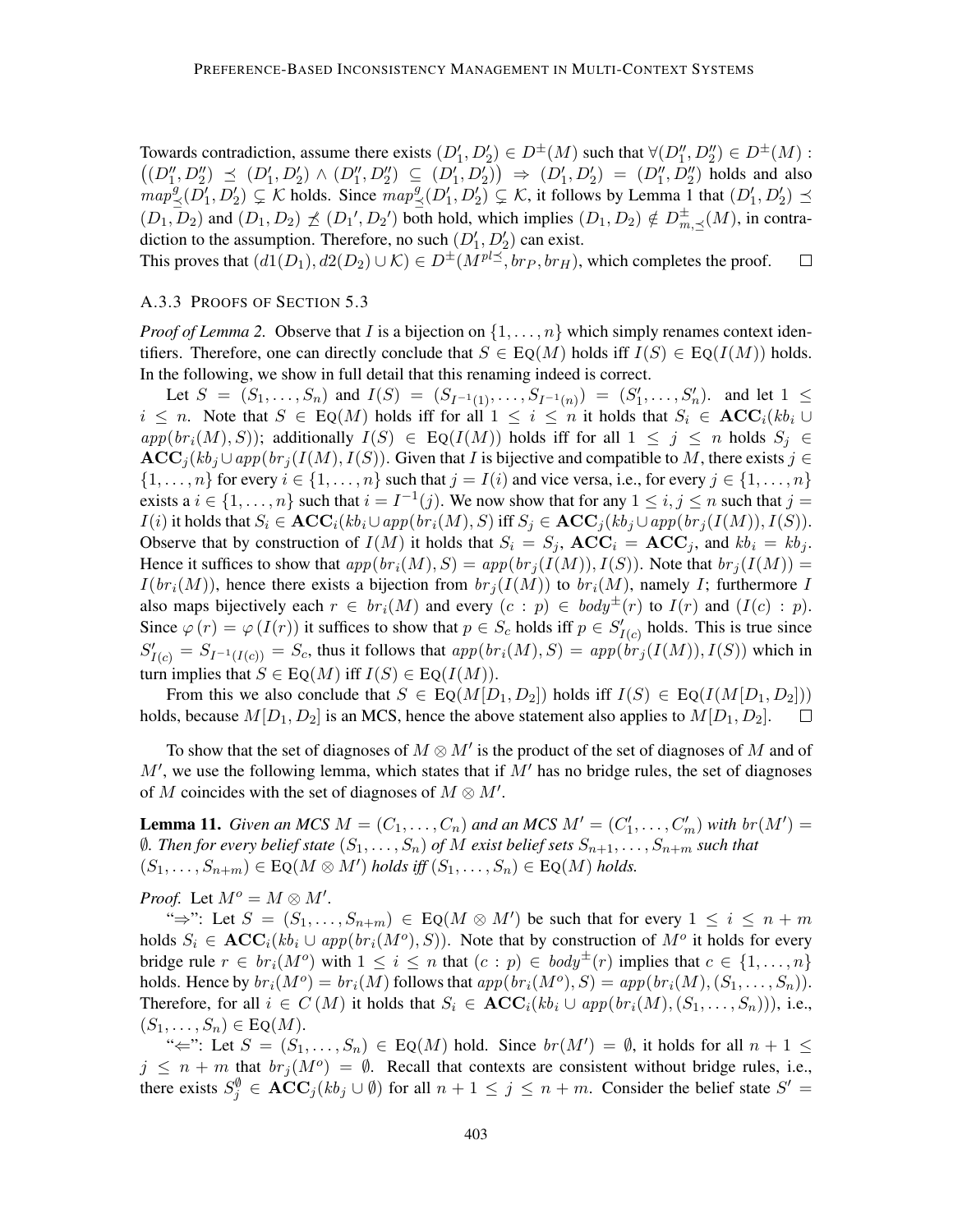$(S_1,\ldots,S_n,S_{n+1}^{\emptyset},\ldots,S_{n+m}^{\emptyset})$  and observe that for all  $1\leq i\leq n$  it holds that  $app(br_i(M^o),S')=0$  $app(br_i(M), S)$  since  $br_i(M^o) = br_i(M)$ . It therefore follows that  $S' \in Eq(M^o)$  holds.  $\Box$ 

Since shifting has no influence on acceptability, we can turn around the above lemma to show that the set of diagnoses of  $M \otimes M'$  equals the set of diagnoses of  $M'$  if  $br(M) = \emptyset$ .

**Corollary 3.** *Given an MCS*  $M = (C_1, \ldots, C_n)$  *and an MCS*  $M' = (C'_1, \ldots, C'_{n'})$  *with*  $br(M) =$  $\emptyset$ . Then, for every belief state  $(S'_1, \ldots, S'_{n'})$  of  $M'$  exist belief sets  $S_1, \ldots, S_n$  such that  $(S_1,\ldots,S_n,S'_1,\ldots,S'_{n'})\in \text{Eq}(M\otimes M')$  holds iff  $(S'_1,\ldots,S'_{n'})\in \text{Eq}(M')$  holds.

*Proof.* Consider a permutation  $I'$  that exchanges the positions of contexts of M and  $M'$  in  $M \otimes M'$ , formally: let I be the permutation wrt.  $M \otimes M'$  and recall that I is compatible with  $M \otimes M'$ . Let  $I' = I^{-1}$  and  $M^s = I'(M \otimes M')$ . Note that  $M^s$  equals  $M' \otimes M$ , hence by Lemma 2 we obtain that  $(S_1, ..., S_n, S'_1, ..., S'_{n'}) \in EQ(M \otimes M')$  iff  $I'((S_1, ..., S_n, S'_1, ..., S'_{n'})) \in EQ(M^s)$  iff  $(S'_1, \ldots, S'_{n'}, S_1, \ldots, S_n) \in \text{Eq}(M' \otimes M).$ 

Since  $br(M) = \emptyset$  it holds by Lemma 11 that for every belief state  $(S'_1, \ldots, S'_{n'})$  of M' exist belief sets  $S_{n'+1}, \ldots, S_{n'+n}$  such that  $(S'_1, \ldots, S'_{n'}, S_{n'+1}, \ldots, S_{n'+n}) \in \text{Eq}(M' \otimes M)$  holds iff  $(S'_1, \ldots, S'_{n'}) \in \mathrm{Eq}(M')$  holds. In summary,  $(S_1, \ldots, S_n, S'_{n+1}, \ldots, S'_{n+n'}) \in \mathrm{Eq}(M \otimes M')$  holds iff  $(S'_{n+1}, \ldots, S'_{n+n'}) \in \text{Eq}(M')$  holds. П

The proof of Proposition 6 makes use of Lemma 4 and Lemma 5 occurring in the appendix of the work by Eiter et al. (2014) about splitting sets in MCS. For convenience, we recap them here as well as the definition of a splitting set (which is similar to the notion of a splitting set in answer-set programming).

**Definition 20** (cf. Eiter et al., 2014). A set of contexts  $U \subseteq C(M)$  is a splitting set of an MCS M, if *every rule*  $r \in br(M)$  *is such that*  $C_h(r) \in U$  *satisfies*  $C_b(r) \subseteq U$ *. More formally, U is a splitting*  $\text{set iff } U \supseteq \bigcup \{ C_b(r) \mid r \in \text{br}(M), C_h(r) \in U \}.$ 

**Lemma 12** (cf. Eiter et al., 2014). *Let* U *be a splitting set of an MCS M and let*  $R_1, R_2 \subseteq br(M)$ *. Then, U is also a splitting set of*  $M[R_1 \cup cf(R_2)]$ *.* 

Lemma 13 (cf. Eiter et al., 2014). *Let* M *be an MCS, let* B *be a set of bridge rules compatible* with M, and let U be a splitting set for  $M[B]$ . Furthermore, let  $S = (S_1, \ldots, S_n)$  and  $S' =$  $(S'_1, \ldots, S'_n)$  be belief states of M, and let  $b_U \subseteq R \subseteq B$ . Then,  $S =_U S'$  and  $i \in U$  implies  $\mathbf{ACC}_i(kb_i \cup app(br_i(M[B]), S)) = \mathbf{ACC}_i(kb_i \cup app(br_i(M[B]), S')).$ 

*Proof of Proposition 6.* W.l.o.g. let  $M = (C_1, \ldots, C_n)$ , let  $M' = (C'_1, \ldots, C'_{n'})$ , and let  $M^o =$  $M \otimes M'$ . Observe that by construction, there is no bridge rule whose head belongs to M (resp. M') and whose body contains a belief from M' (resp. M). Consequently,  $U = \{1, \ldots, n\}$  and  $U' =$  $\{n+1,\ldots,n+n'\}=C(M^o)\setminus U$  are both splitting sets of  $M^o$ . Let  $S^{\emptyset}=(S_1^{\emptyset},\ldots,S_{n+n'}^{\emptyset})$ be an equilibrium of  $M^o[\emptyset]$ , which exists by our assumption that all contexts (of M and M') are consistent without bridge rules; additionally let  $B = br(M^o) \setminus D_1 \cup cf(D_2)$ .

" $\Rightarrow$ ": Let  $(D_1, D_2) \in D^{\pm}(M^o)$  hold. Then there exists a belief state  $S = (S_1, \ldots, S_{n+n'})$  such that for every  $1 \le i \le n + n'$  it holds that  $S_i \in \mathbf{ACC}_i(kb_i \cup app(br_i(M^o[D_1, D_2]), S)).$ 

Consider  $S_U = (S_1, \ldots, S_n, S_{n+1}^{\emptyset}, \ldots, S_{n+n'}^{\emptyset})$  and observe that  $S_U =_U S$ ; hence by Lemma 13 it follows for all  $i \in U$  that

$$
\mathbf{ACC}_i(kb_i \cup app(br_i(M^o[B]), S)) = \mathbf{ACC}_i(kb_i \cup app(br_i(M^o[B]), S_U))
$$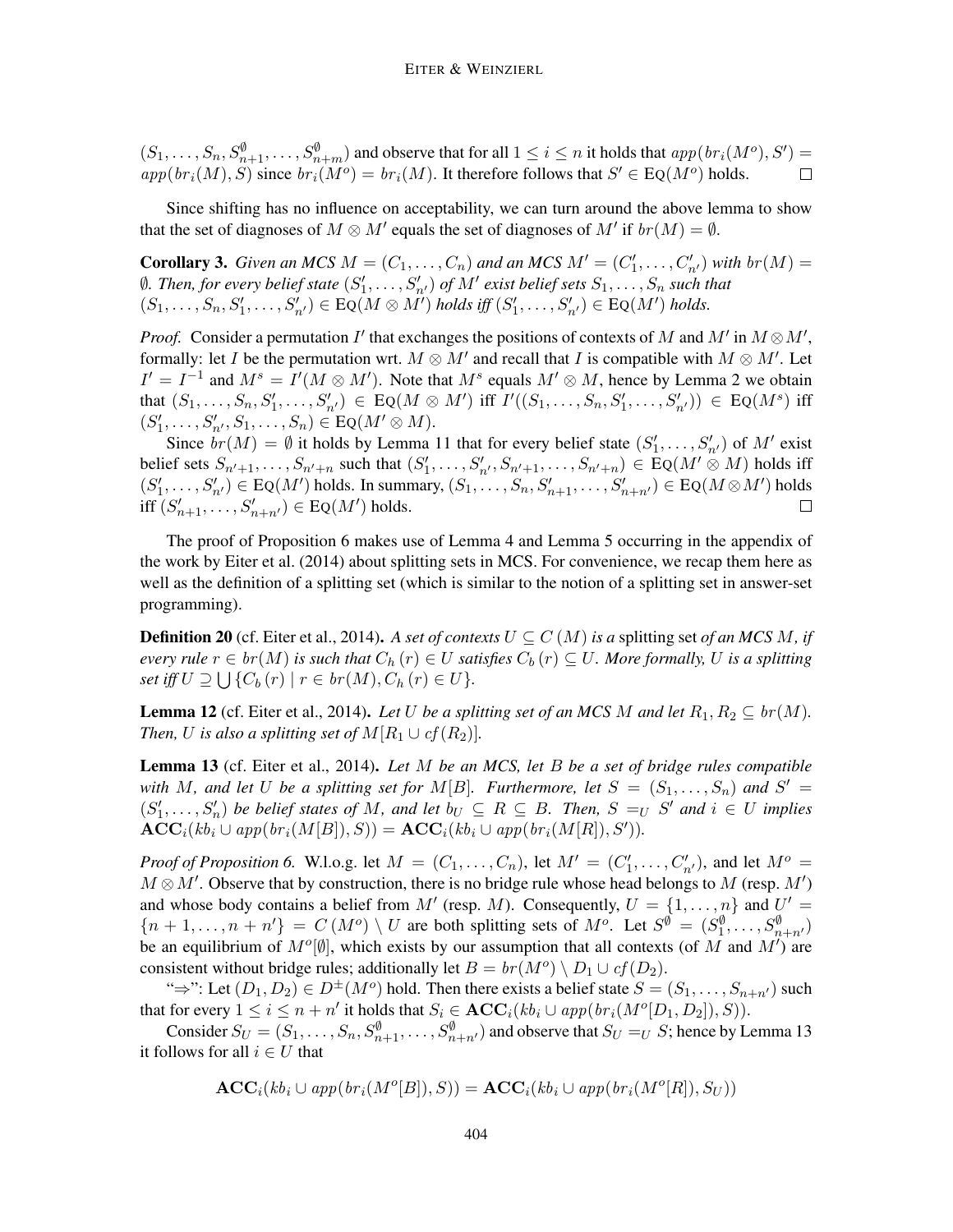holds for all  $b_U \subseteq R \subseteq B$ , specifically for  $R = b_U$ . Note that  $U, U'$ , and  $b_U$  meant here are relative to the MCS  $M^o[B]$ , where by Lemma 12 U and U' are also splitting sets of  $M^o[B]$ . Consequently, for all  $i \in U$  it holds that  $S_i \in \text{ACC}_i(kb_i \cup app(br_i(M^o[b_U]), S_U))$  and for all  $j \in C(M^o) \setminus U$ it holds that  $S_j^{\emptyset} \in \mathbf{ACC}_j(kb_j \cup app(br_j(M^o[b_U]), S_U))$ , because  $br_j(M^o[b_U]) = \emptyset$ ; thus it holds that  $S_U \in \text{Eq}(M^o[b_U])$ . Recall that  $b_U$  is defined relative to  $M^o[B]$ , hence  $b_U = br(M) \setminus (D_1 \cap D_2)$  $br(M)) \cup cf(D_2 \cap br(M))$ , i.e., for  $A_1 = D_1 \cap br(M)$  and  $A_2 = D_2 \cap br(M)$  it holds that  $M^o[b_U] = M^o[br(M) \setminus A_1 \cup cf(A_2)]$  and it follows that  $S_U \in \text{Eq}(M^o[br(M) \setminus A_1 \cup cf(A_2)]$ ), i.e., it holds that  $(A_1, A_2) \in D^{\pm}(M^o[br(M)])$ . Since  $M^o[br(M)] = M \otimes M'[0]$ , Lemma 11 applies, i.e., it holds that  $(S_1, \ldots, S_n) \in \text{Eq}(M[A_1, D_2])$  and we conclude that  $(A_1, A_2) \in D^{\pm}(M)$ .

The proof that  $(B_1, B_2) \in D^{\pm}(M')$  for  $B_1 = D_1 \cap I(br(M'))$  and  $B_2 = D_2 \cap I(br(M'))$  is analogous; it is based on the belief state  $S_{U'} = (S_1^{\emptyset}, \ldots, S_n^{\emptyset}, S_{n+1}, \ldots, S_{n+n'})$  which is a witness of  $(I(B_1), I(B_2)) \in D^{\pm}(M^o[b_{U'}])$ ; applying Corollary 3 (for  $(M \otimes M')[b_{U'}] = M \otimes M'[B_1, B_2])$ then yields that  $(B_1, B_2) \in D^{\pm}(M')$ .

" $\Leftarrow$ ": Let  $(A_1, A_2) \in D^{\pm}(M)$  and  $(B_1, B_2) \in D^{\pm}(M')$  hold. Then there exists some  $S^A$  =  $(S_1^A, \ldots, S_n^A) \in \text{Eq}(M[A_1, A_2])$  and  $S^B = (S_1^B, \ldots, S_{n'}^B) \in \text{Eq}(M'[B_1, B_2])$ . Consider the belief state  $S = (S_1, \ldots, S_{n+n'})$  such that  $S_i = S_i^A$  for  $1 \le i \le n$  and  $S_{n+j} = S_j^B$  for  $1 \le j \le n'$ . Observe that S is a belief state of the MCS  $M^d = M^o[A_1 \cup I(B_1), A_2 \cup I(B_2)]$ . Thus it suffices to show  $S \in \text{Eq}(M^d)$ , because this implies that  $(A_1 \cup I(B_1), A_2 \cup I(B_2)) \in D^{\pm}(M \otimes M')$ .

We first show that for all  $1 \leq i \leq n$  it holds that  $S_i \in \mathbf{ACC}_i(kb_i \cup app(br_i(M^d), S)).$ Let  $B = br(M^d)$ ; hence  $M^d = M^d[B]$ , and note that U and U' are splitting sets of  $M^d[B]$  by Lemma 12. Next we consider  $M^{d}[b_{U}]$  (with  $b_{U}$  relative to  $M^{d}$ ) and  $R = b_{U}$ . Since  $M^{d}[R] =$  $M^{d}[b_{U}] = (M[A_1, A_2] \otimes M'[\emptyset])$  and  $S^{A} \in \text{Eq}(M[A_1, A_2])$ , it holds by Lemma 11 that there exist  $S'_{n+1}, \ldots, S'_{n+n'}$  such that  $S^M = (S_1, \ldots, S_n, S'_{n+1}, \ldots, S'_{n+n'}) \in \text{Eq}(M[A_1, A_2] \otimes M'[\emptyset])$ , i.e., for all  $1 \leq i \leq n$  it holds that  $S_i \in \mathbf{ACC}_i(kb_i \cup app(br_i(M^d[R]), S^M))$ 

It holds that  $S^M = U S$  and  $b_U \subset R \subset B$ ; hence by Lemma 13 it holds for all  $1 \le i \le n$ that  $\mathbf{ACC}_i(kb_i \cup app(br_i(M^d[B]), S)) = \mathbf{ACC}_i(kb_i \cup app(br_i(M^d[B]), S^M)).$  Consequently, it holds that  $S_i \in \mathbf{ACC}_i(kb_i \cup app(br_i(M^d[B]), S))$  for all  $1 \leq i \leq n$ .

Second, we show that for all  $n + 1 \leq j \leq n'$  it holds that  $S_j \in \mathbf{ACC}_i(kb_i \cup app(br_i(M^d), S)$ . Consider  $M^d[b_{U'}]$  (with  $b_{U'}$  relative to  $M^d$ ) and  $R' = b_{U'}$ . Since  $M^d[R'] = M^d[b_{U'}] = M[\emptyset] \otimes$  $M'[B_1, B_2]$  and  $S^B \in \text{Eq}(M[B_1, B_2])$  hold, it follows by Corollary 3 that there exist  $S'_1, \ldots, S'_n$ such that  $S^{M'} = (S'_1, \ldots, S'_n, S_{n+1}, \ldots, S_{n+n'}) \in \text{Eq}(M[\emptyset] \otimes M'[B_1, B_2])$ , i.e., for all  $n+1 \leq$  $j \leq n'$  it holds that  $S_j \in \text{ACC}_i(kb_i \cup app(br_i(M^d), S^{M^t}))$ . Since it holds that  $S^{M'} =_{U'} S$  and  $b_{U'} \subseteq R' \subseteq B$ , Lemma 13 applies and it follows that for all  $n + 1 \le j \le n + n'$  it holds that  $\mathbf{ACC}_j(kb_j \cup app(br_j(M^d[B]), S)) = \mathbf{ACC}_j(kb_j \cup app(br_j(M^d[B]), S^{M'}))$ . Consequently, it holds that  $S_j \in \mathbf{ACC}_j(kb_j \cup app(br_j(M^d[B]), S))$  with  $n+1 \leq j \leq n+n'.$ 

In summary, it holds for every  $1 \le i \le n + n'$  that  $S_i$  is accepted, i.e,  $S \in \text{Eq}(M^d)$ , hence  $(A_1 \cup I(A_2), B_1 \cup I(B_2)) \in D^{\pm}(M \otimes M').$  $\Box$ 

*Proof of Lemma 3.* Observe that  $2M = M \otimes M$  and that  $2.R = I(R)$  where I is the mapping wrt.  $M \otimes M$ . The statement then follows directly from Proposition 6.  $\Box$ 

Towards proving that  $D^{\pm}_{m,t_{max}}$  applied on  $M^{\preceq}$  allows to select ⊆-minimal, preferred diagnoses of M according to  $\leq$ , we use the following lemmas about the set  $\mathcal{K}(D_1, D_2)$ . Recall that  $\mathcal{K}(D_1, D_2)$ is the set of prioritized bridge rules of  $M^{\preceq}$  that represent the candidate diagnosis  $(D_1, D_2)$  of M,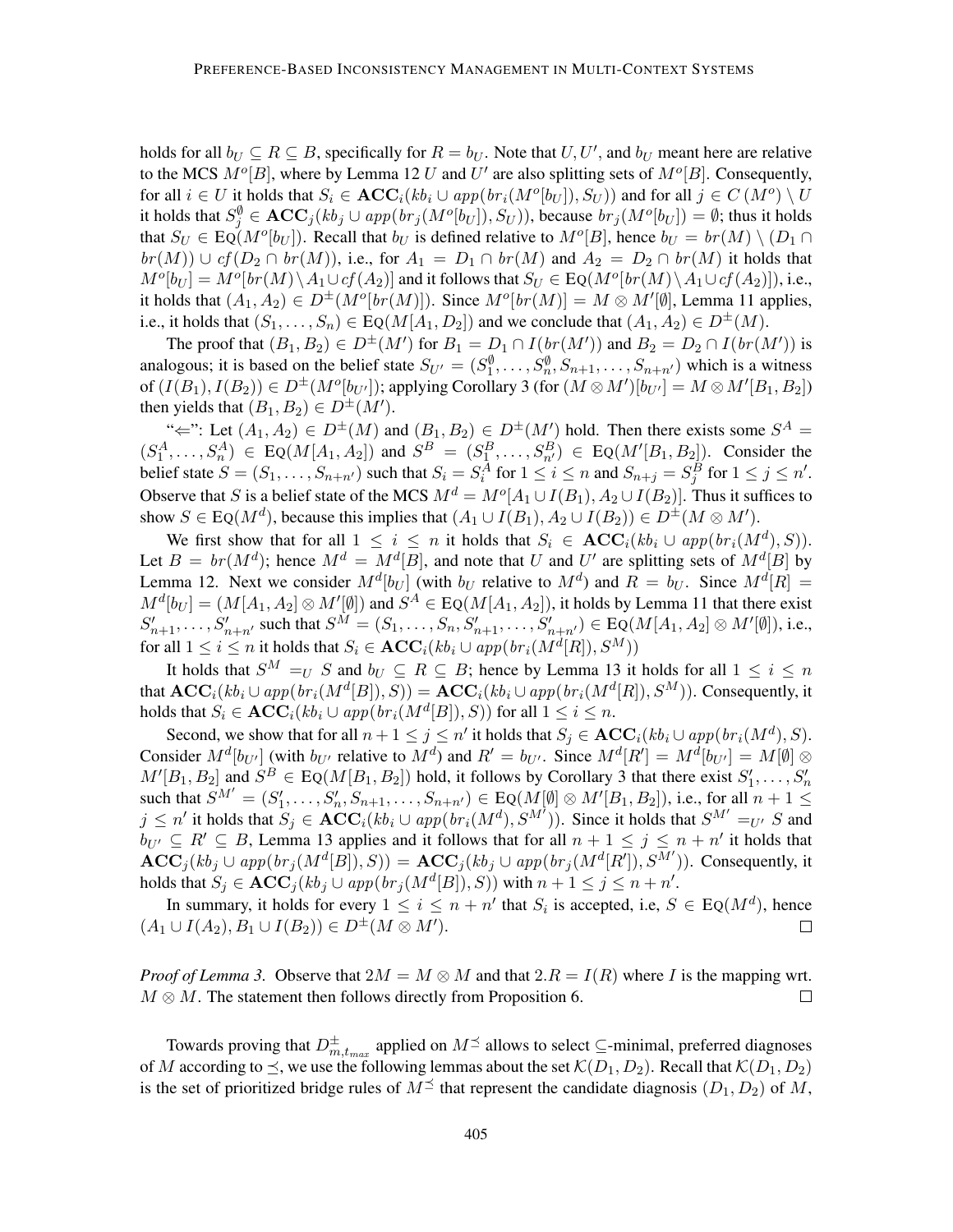i.e.,  $\mathcal{K}(D_1, D_2)$  is as follows:

$$
\mathcal{K}(D_1, D_2) = \{ in_1(r) \mid r \in D_1 \} \cup \{ \overline{in}_1(r) \mid r \notin D_1 \} \cup \{ \overline{in}_2(r) \mid r \in D_2 \} \cup \{ \overline{in}_2(r) \mid r \notin D_2 \}
$$

The next lemma shows that the set  $\mathcal{K}(D_1, D_2)$  is unique for every  $D_1, D_2 \subseteq br(M)$ .

**Lemma 14.** Let  $M^{\leq}$  be a clone encoding,  $D_1, D_2 \subseteq br(M)$ , and  $R = \mathcal{K}(D_1, D_2)$ . Then, there *exists no*  $D'_1, D'_2 \subseteq br(M)$  *with*  $(D_1, D_2) \neq (D'_1, D'_2)$  *such that*  $R = \mathcal{K}(D'_1, D'_2)$ *.* 

*Proof.* Towards contradiction, let  $(D_1, D_2) \neq (D'_1, D'_2)$  be such that  $\mathcal{K}(D_1, D_2) = \mathcal{K}(D'_1, D'_2)$ . By  $(D_1, D_2) \neq (D'_1, D'_2)$  follows that either  $D_1 \neq D'_1$  or  $D_2 \neq D'_2$ . Let  $D_1 \neq D'_1$  and observe that  $\mathcal{K}(D_1, D_2) \cap \{in_1(r) \mid r \in br(M)\} = \{in_1(r) \mid r \in D_1\} \neq \{in_1(r) \mid r \in D_1'\} =$  $\mathcal{K}(D_1', D_2') \cap \{in_1(r) \mid r \in br(M)\}\$ . Consequently  $\mathcal{K}(D_1, D_2) \neq \mathcal{K}(D_1', D_2')$  which contradicts the assumption. The case  $D_2 \neq D_2'$  is similar. It therefore follows that for  $R = \mathcal{K}(D_1, D_2)$  no  $D'_1, D'_2 \subseteq br(M)$  with  $(D_1, D_2) \neq (D'_1, D'_2)$  exists such that  $R = \mathcal{K}(D'_1, D'_2)$ .  $\Box$ 

The next lemma shows that two sets  $\mathcal{K}(D_1, D_2)$  and  $\mathcal{K}(D'_1, D'_2)$  are incomparable iff  $(D_1, D_2)$ is different from  $(D'_1, D'_2)$ .

**Lemma 15.** *Given*  $M^{mr(\theta,\mathcal{K}_p)}$  *and some*  $D_1, D_2, D'_1, D'_2 \subseteq br(M)$ *, let*  $R = \mathcal{K}(D_1, D_2)$  *and let*  $R' = \mathcal{K}(D'_1, D'_2)$ ; then  $R \subseteq R'$  or  $R' \subseteq R$  holds iff  $(D_1, D_2) = (D'_1, D'_2)$ .

*Proof.* Let M be an MCS,  $D_1, D_2, D'_1, D'_2 \subseteq br(M), R = K(D_1, D_2)$ , and  $R' = K(D'_1, D'_2)$ . Observe that by definition of K it holds that  $|R| = |R'|$ . Hence,  $R \subseteq R'$  or  $R' \subseteq R$  only holds iff  $R = R'$ . By Lemma 14 it holds that K is injective, i.e.,  $R = R'$  iff  $(D_1, D_2) = (D'_1, D'_2)$ . Consequently,  $R \subseteq R'$  or  $R' \subseteq R$  holds iff  $(D_1, D_2) = (D'_1, D'_2)$ .

The following lemma shows the relationship between  $\prec$ -preferred diagnoses of M and the prioritized-minimal ones of  $M^{\preceq}$ .

**Lemma 16.** Given an MCS M and a preference order  $\preceq$ ,  $D \in 2^{br(M)} \times 2^{br(M)}$  is  $\preceq$ -preferred *iff both* (1)  $t(D) \in D_m^{\pm}(M^{\preceq}, br_P)$  and (2) for every  $D' \in D_m^{\pm}(M^{\preceq}, br_P)$  :  $D' \subseteq_{br_H} t(D) \Rightarrow$  $D' =_{br_H} t(D)$  *hold.* 

*Proof.* " $\Rightarrow$ ": Let D be  $\preceq$ -preferred, then  $D \in D^{\pm}(M)$  holds. We first show that  $t(D) \in D_m^{\pm}(M^{\leq}, br_P)$  holds: by Proposition 4 and the definition of  $M^{\leq}$  $M^{mr(\theta,\mathcal{K}_{p})}$  it holds that  $(d1(D_1\cup2.D_1),d2(D_2\cup2.D_2)\cup\mathcal{K}(D_1,D_2)\cup\{t_{max}\})\in D^{\pm}(M^{\preceq},br_P)$ iff

- 1.  $(D_1 \cup 2.D_1, D_2 \cup 2.D_2) \in D^{\pm}(2M)$  holds,
- 2.  $\theta(D_1 \cup 2.D_1, D_2 \cup 2.D_2, \mathcal{K}(D_1, D_2) \cup \{t_{max}\}\)$  holds, and
- 3. there exists no  $(D'_1 \cup 2.D''_1, D'_2 \cup 2.D''_2) \in D^{\pm}(2M)$  such that (i)  $(d1(D'_1 \cup 2.D''_1), d2(D'_2 \cup$  $(2.D''_2) \cup \mathcal{K}'$   $\subset (d_1(D_1 \cup 2.D_1), d_2(D_2 \cup 2.D_2) \cup \mathcal{K}(D_1, D_2) \cup \{t_{max}\})$  and (ii)  $\theta(D'_1 \cup$  $2.D''_1, D'_2 \cup 2.D''_2, \mathcal{K}'$  holds for some  $\mathcal{K}' \subseteq \mathcal{K}_p$ .

We show that each of those statements holds: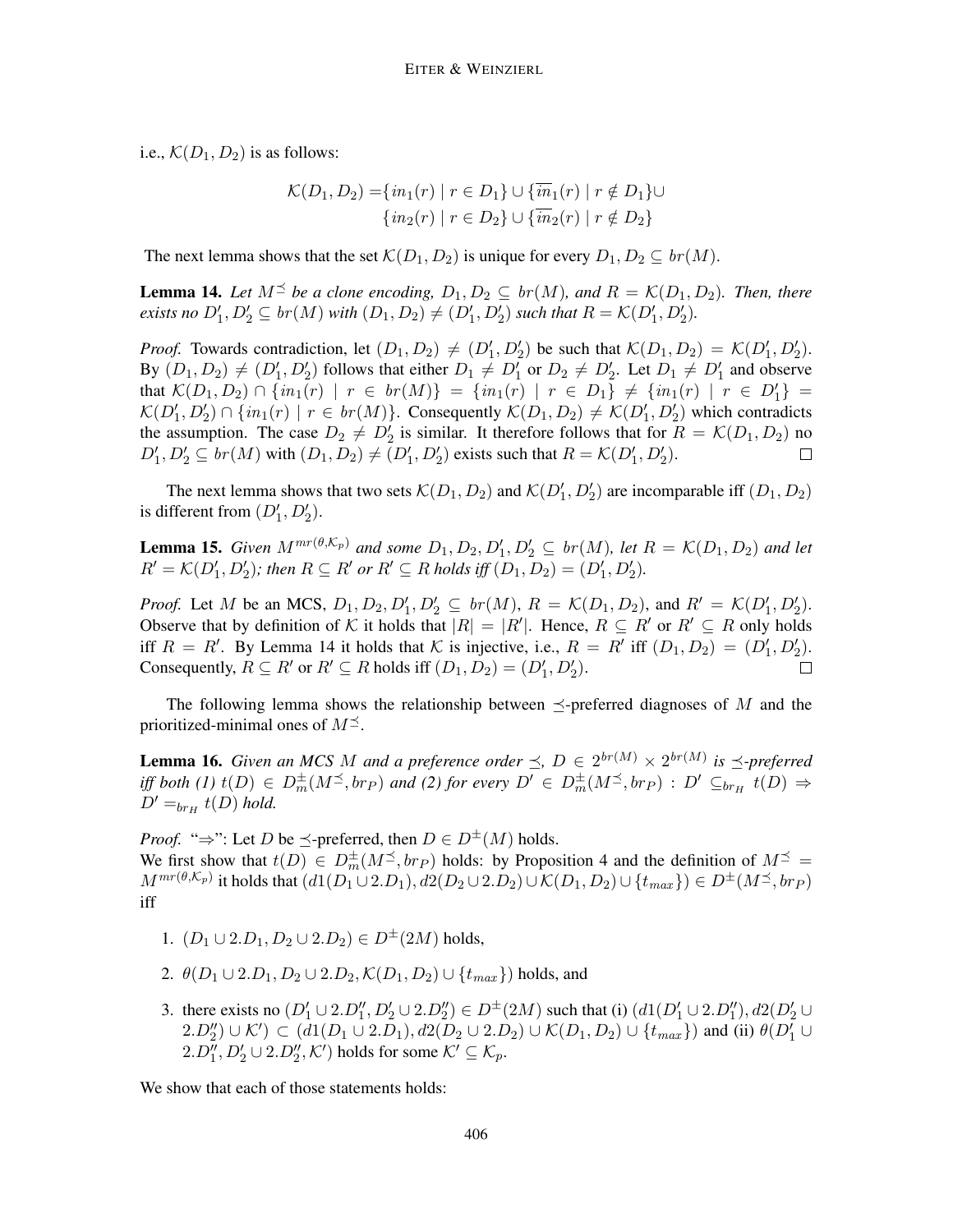- 1. Since  $D \in D^{\pm}(M)$  holds, it follows from Lemma 3 that  $(D_1 \cup 2D_1, D_2 \cup 2D_2) \in D^{\pm}(2M)$ holds.
- 2. Recall that  $\theta(R_1, R_2, R_3)$  for  $M \preceq (2M)^{mr(\theta, \mathcal{K}_p)}$  is defined such that it holds if  $R_1 =$  $D_1 \cup 2.D_1$ ,  $R_2 = D_2 \cup 2.D_2$ , and  $R_3 = \mathcal{K}(D_1, D_2) \cup \{t_{max}\}$ , hence  $\theta(D_1 \cup 2.D_1, D_2 \cup$  $2.D_2, \mathcal{K}(D_1, D_2) \cup \{t_{max}\}\$  holds.
- 3. Towards contradiction, assume that there exists  $(D'_1 \cup 2.D''_1, D'_2 \cup 2.D''_2) \in D^{\pm}(2M)$  and  $\mathcal{K}' \subseteq$  $\mathcal{K}_p$  such that it holds that  $(d_1(D_1' \cup 2.D_1''), d_2(D_2' \cup 2.D_2'') \cup \mathcal{K}') \subset (d_1(D_1 \cup 2.D_1), d_2(D_2 \cup$  $(2.D_2)\cup \mathcal{K}(D_1, D_2)\cup \{t_{max}\}\)$  and  $\theta(D_1'\cup 2.D_1'', D_2'\cup 2.D_2'', \mathcal{K}')$  holds. Note that from this it follows that  $K' \subseteq K(D_1, D_2) \cup \{t_{max}\}\$  and from the definition of  $\theta$  that  $K' \subseteq K(D'_1, D'_2) \cup K(D'_1, D'_2)$  $\{t_{max}\}.$  Hence by Lemma 15, it follows that  $(D'_1, D'_2) = (D_1, D_2).$  If  $(D''_1, D''_2) = (D_1, D_2)$ then it holds by definition of  $\theta$  that  $t_{max} \in \mathcal{K}'$ , i.e.,  $(d_1(D_1 \cup 2.D_1), d_2(D_2 \cup 2.D_2) \cup$  $\mathcal{K}(D_1, D_2) \cup \{t_{max}\}\ = (d1(D'_1 \cup 2.D''_1), d2(D'_2 \cup 2.D''_2) \cup \mathcal{K}')$  which contradicts that the latter is a proper subset of the former. If  $(D''_1, D''_2) \neq (D_1, D_2)$  holds, then by definition of  $\theta$  it follows that  $(D''_1, D''_2) \prec (D_1, D_2) = (D'_1, D'_2)$ , which contradicts that  $(D_1, D_2)$  is  $\preceq$ -preferred. It therefore follows that no such  $(D'_1 \cup 2.D''_1, D'_2 \cup 2.D''_2) \in D^{\pm}(2M)$  exists.

Since all three statements hold, it follows that  $t(D) \in D_m^{\pm}(M^{\leq}, br_P)$  holds.

It remains to show that  $\forall T \in D_m^{\pm}(M^{\preceq}, br_P) : T \subseteq_{br_H} t(D) \Rightarrow T =_{br_H} t(D)$  holds. Assume that  $T \in D_m^{\pm}(M^{\leq}, br_P)$  is such that  $T \subseteq_{br_H} t(D)$  holds. Then by definition of  $\theta$  it holds that  $T = (d1(T_1 \cup 2.T_1'), d2(T_2 \cup 2.T_2') \cup \mathcal{K}(T_1, T_2) \cup T_m)$  for some  $T_1, T_2, T_1', T_2' \subseteq br(M)$  and  $T_m \subseteq \{t_{max}\}$ . Since  $\mathcal{K}(T_1, T_2) \subseteq \mathcal{K}_p$ , it holds by  $T \subseteq_{br_H} t(D)$  that  $\mathcal{K}(T_1, T_2) \subseteq \mathcal{K}(D_1, D_2)$ , hence by Lemma 15 it follows that  $(T_1, T_2) = (D_1, D_2)$ . Since  $(D_1, D_2)$  is  $\preceq$ -preferred, i.e., there exists no  $(D'_1, D'_2) \in D^{\pm}(M)$  such that  $(D'_1, D'_2) \prec (D_1, D_2)$  holds, it follows from the definition of  $\theta$  that  $(T_1', T_2') = (D_1, D_2)$  and consequently it holds that  $T_m = \{t_{max}\}\$ . Altogether this means that  $T = t(D)$  and thus it holds that  $T =_{br_H} t(D)$ . It therefore holds that  $\forall T \in D_m^{\pm}(M^{\preceq}, br_P)$ :  $T \subseteq_{br_H} t(D) \Rightarrow T =_{br_H} t(D).$ 

" $\Leftarrow$ ": Suppose  $t(D_1, D_2) \in D_m^{\pm}(M^{\preceq}, br_P)$  and  $\forall T \in D_m^{\pm}(M^{\preceq}, br_P) : T \subseteq_{br_H} t(D) \Rightarrow$  $T=_{br_H} t(D)$  with  $D=(D_1, D_2)$  hold. Since  $t(D_1, D_2) \in D_m^{\pm}(M^{\preceq}, br_P)$  holds, it follows from Proposition 4 that  $(d1(D_1 \cup 2.D_1), d2(D_2 \cup 2.D_2)) \in D^{\pm}(2M)$ , hence by Lemma 3 it holds that  $(D_1, D_2) \in D^{\pm}(M)$ .

To show that D is  $\preceq$ -preferred, consider the set F of diagnoses that are more preferred than D, i.e.,  $F = \{D'' \in D^{\pm}(M) \mid D'' \prec D\}$ . Towards contradiction, assume that F is non-empty, hence there exists some subset-minimal  $D' \in F$ , i.e.,  $D' \in F$  and for all  $D'' \in F$  holds  $D'' \nsubseteq$ D'. Next we consider  $(T_1', T_2') = (d_1(D_1 \cup D_1'), d_2(D_2 \cup D_2') \cup \mathcal{K}(D_1, D_2))$  and observe that  $\theta(D_1 \cup D_1', D_2 \cup D_2', \mathcal{K}(D_1, D_2))$  holds, because  $D' \prec D$  holds.

Since  $(D_1, D_2) \in D^{\pm}(M)$  and  $(D'_1, D'_2) \in D^{\pm}(M)$  it holds that  $(D_1 \cup 2.D'_1, D_2 \cup 2.D'_2) \in$  $D^{\pm}(2M)$ . Observe that there exists no other  $D'' \subset D'$  with  $D \prec D''$  and  $D'' \in D^{\pm}(M)$ . Therefore, there exists no  $(D''_1, D''_2) \in D^{\pm}(M)$  such that  $(d1(D_1 \cup 2.D''_1), d2(D_2 \cup 2.D''_2) \cup \mathcal{K}(D_1, D_2)) \subset$  $(T'_1, T'_2)$  and  $\theta(D_1 \cup 2.D''_1, D_2 \cup 2.D''_2, \mathcal{K}(D_1, D_2))$  both hold. Thus Proposition 4 applies and it follows that  $(T_1', T_2') \in D_m^{\pm}(M^{\preceq}, br_P)$ . Observe that  $(T_1', T_2') \subseteq_{br_H} t(D)$  since  $T_2' \cap br_H =$  $\mathcal{K}(D_1, D_2) \cup \{t_{max}\}\$ and for  $t(D) = (T_1, T_2)$  holds  $T_2 \cap br_H = \mathcal{K}(D_1, D_2)$ . This directly contradicts that  $\forall T \in D_m^{\pm}(M^{\preceq}, br_P) : T \subseteq_{br_H} t(D) \Rightarrow T =_{br_H} t(D)$  holds. Thus the set F cannot be non-empty, i.e., there exists no  $D' \in D^{\pm}(M)$  such that  $D' \prec D$  holds. Therefore, D is  $\preceq$ preferred.  $\Box$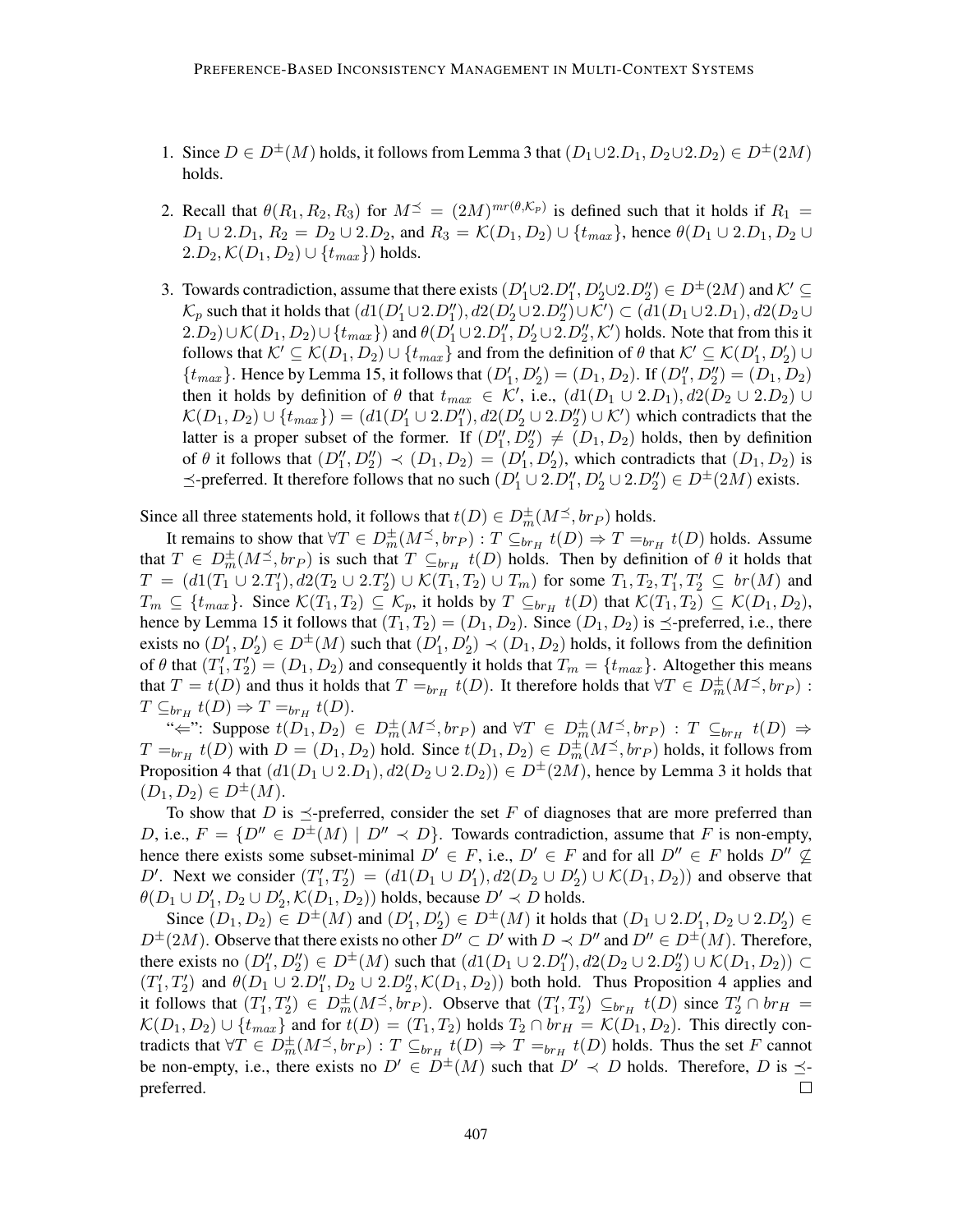*Proof of Theorem 3.* Recall that  $D^{\pm}(M, brp, brp) = \left\{ D \in D^{\pm}_m(M, brp) \mid \forall D' \in D^{\pm}_m(M, brp) : D^{\pm}_m(M, brp) \right\}$  $D' \subseteq_{br_H} D \Rightarrow D' =_{br_H} D$ . Hence,  $t(D) \in D^{\pm}(M^{\preceq}, br_P, br_H)$  holds iff  $t(D) \in D^{\pm}_m(M^{\preceq}, br_P)$ holds and for every  $D' \in D_m^{\pm}(M^{\leq}, br_P)$  it holds that  $D' \subseteq_{br_H} t(D) \Rightarrow D' =_{br_H} t(D)$ . By Lemma 16 this condition holds iff D is  $\preceq$ -preferred. In summary, D is  $\preceq$ -preferred iff  $t(D) \in$  $D^{\pm}(M^{\preceq}, br_P, br_H)$  holds.  $\Box$ 

*Proof of Theorem 4.* " $\Rightarrow$ ": Let  $D = (D_1, D_2) \in D^{\pm}_{m, \preceq}(M)$  hold. Then  $D \in D^{\pm}_{\preceq}(M)$  holds, i.e., D is  $\preceq$ -preferred and  $D \in D^{\pm}(M)$  holds. From Lemma 16 we then conclude that  $t(D) \in$  $D_m^{\pm}(M^{\preceq}, br_P)$  and that the following holds:  $\forall T \in D_m^{\pm}(M^{\preceq}, br_P)$ :  $T \subseteq_{br_H} t(D) \Rightarrow T =_{br_H} t(D)$  $t(D)$ . By construction of  $t(D)$  it furthermore holds that  $t_{max} \in t(D)$ . Hence it remains to show that  $\forall T' \in D_m^{\pm}(M^{\preceq},br_P)$  :  $\big[ (\forall T'' \in D_m^{\pm}(M^{\preceq},br_P) : T'' \subseteq_{br_H} T' \Rightarrow T'' =_{br_H} T' \big) \wedge t_{max} \in$  $T'$ ]  $\Rightarrow$   $[T' \subseteq_{br(M \preceq) \setminus br_H} t(D) \Rightarrow t(D) =_{br(M \preceq) \setminus br_H} T'$ .

Towards contradiction, assume that  $T' \in D_m^{\pm}(M^{\preceq}, br_P)$  exists with  $(\forall T'' \in D_m^{\pm}(M^{\preceq}, br_P)$ :  $T'' \subseteq_{b r_H} T' \Rightarrow T'' =_{b r_H} T'$   $\wedge t_{max} \in T'$  and  $T' \subset_{b r(M \preceq) \setminus b r_H} t(D)$ . Note that the definition of  $\theta$  and  $t_{max} \in T'$  together imply that there exists some  $D' = (D_1', D_2')$  with  $D_1', D_2' \subseteq br(M)$  such that  $T' = t(D')$  holds. Further note that  $T' = t(D')$  satisfies all conditions of Lemma 16, thus it holds that  $D' \in D^{\pm}(M)$  and that  $D'$  is  $\preceq$ -preferred.

From  $T' = t(D') \subset_{br(M \preceq) \setminus br_H} t(D)$  it follows that  $(d1(D'_1 \cup 2.D'_1), d2(D'_2 \cup 2.D'_2)) \subset$  $(d1(D_1 \cup 2.D_1), d2(D_2 \cup 2.D_2))$  and since d1, d2, and 2. are bijective, it holds that  $(D'_1, D'_2) \subset$  $(D_1, D_2)$ . Since D' is  $\preceq$ -preferred, this contradicts that D is subset-minimal among all  $\preceq$ -preferred diagnoses, i.e., it contradicts that  $D \in D^{\pm}_{m,\preceq}(M)$ . Therefore no such  $T'$  can exist and it holds that  $t(D) \in D^{\pm}_{m,t_{max}}(M^{\preceq},br_P,br_H).$ 

" $\Leftarrow$ ": Let  $t(D_1, D_2) \in D^{\pm}_{m,t_{max}}(M^{\preceq}, br_P, br_H)$  hold. Since  $t(D_1, D_2) \in D^{\pm}_m(M^{\preceq}, br_P)$  and  $t_{max} \in t(D_1, D_2)$  hold, it follows from Lemma 16 that  $D = (D_1, D_2) \in D^{\pm}(M)$  and that D is  $\preceq$ -preferred. It remains to show that D is subset-minimal among diagnoses in  $D^{\pm}_{\preceq}(M)$ .

Towards contradiction, assume that there exists  $D' \in D^{\pm}(\mathcal{M})$  with  $D' \subset \overline{D}$ . Since  $D'$  is  $\preceq$ preferred and  $D' \in D^{\pm}(M)$  holds, it follows from Lemma 16 that  $t(D') \in D^{\pm}_m(M^{\preceq}, br_P)$  and  $\forall T \in D_m^{\pm}(M^{\preceq}, br_P): T \subseteq_{br_H} t(D') \Rightarrow T =_{br_H} t(D')$  holds. Let  $T' = t(D')$ . Then it holds for T' that  $(\forall T'' \in D_m^{\pm}(M, b_{TP}) : T'' \subseteq_{b_{TH}} T' \Rightarrow T'' =_{b_{TH}} T' ) \wedge t_{max} \in T'.$  Let  $T = t(D)$ . Because d1, d2, and 2. are bijective and  $D' \subset D$ , it follows that  $[T' \subseteq_{(br(M) \setminus br_H)} T \Rightarrow T =_{br(M) \setminus br_H} T'$ does not hold. This contradicts that  $t(D_1, D_2) \in D^{\pm}_{m, t_{max}}(M^{\preceq}, br_P, br_H)$  holds. Therefore no such D' exists and it holds that D is subset-minimal among  $D^{\pm}_{\preceq}(M)$ , i.e.,  $D \in D^{\pm}_{m,\preceq}(M)$  holds.  $\Box$ 

#### A.4 Proofs of Section 6

*Proof of Theorem 5.* In the remainder of this proof we assume C to be the computational complexity of MCSDm.

*Membership*: In the following we give a polynomial-time reduction  $\leq^p_m$  from MCSDP<sub>m</sub> to MCSD<sub>m</sub>. Given an instance of MCSDP<sub>m</sub>, i.e., given an MCS M, a set  $br_P \subseteq br(M)$ , and a candidate diagnosis  $D \in 2^{br(M)} \times 2^{br(M)}$ , we define  $\leq^p_m$  such that

$$
(M,br_P, D) \mapsto \begin{cases} (M, D) & \text{if } D_1 \cap br_P = \emptyset = D_2 \cap br_P \text{ where } D = (D_1, D_2) \\ (M_\perp, (\emptyset, \emptyset)) & \text{otherwise} \end{cases}
$$

where  $M_{\perp} = (C_{\perp}), C_{\perp} = (L_{\Sigma}^{asp})$  $\mathcal{L}^{asp}_{\Sigma}, kb_{\bot}, br_{\bot}$ ,  $br_{\bot} = \{(1 : a) \leftarrow \top.\}$ , and  $kb_{\bot} = \{\bot \leftarrow a.\}$  is such that  $(\emptyset, \emptyset) \notin D_m^{\pm}(M_{\perp})$ . Intuitively, the reduction checks whether D contains bridge rules from  $br_P$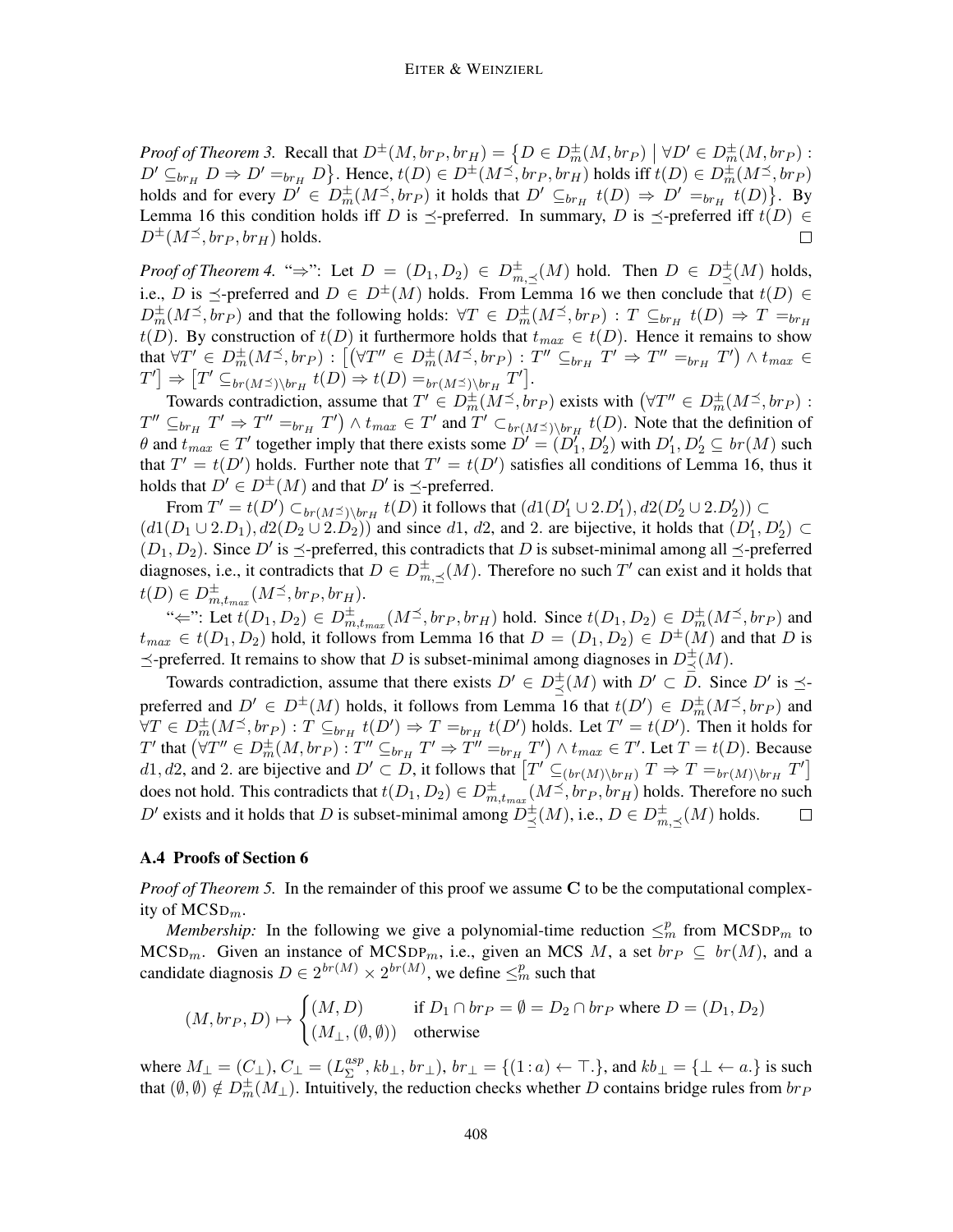and if so, maps to an instance which is not in  $MCSD_m$ . If D contains no bridge rules from  $br_P$ , then  $\leq^p_m$  simply drops  $br_p$ . Since the check whether D contains bridge rules of  $br_p$  is possible in polynomial time,  $\leq^{\tilde{p}}_m$  is a polynomial-time many-one reduction.

It remains to show that indeed  $(M, br_P, D)$  is a yes-instance of MCSDP<sub>m</sub> iff  $\leq^p_m (M, br_P, D)$ is a yes-instance of  $MCSD_m$ .

"⇒": Let  $(M, br_P, D)$  be a yes-instance of MCSDP<sub>m</sub>, i.e.,  $D \in D_m^{\pm}(M, br_P)$  holds. Then,  $D = (D_1, D_2)$  is such that  $D_1 \cap br_P = \emptyset = D_2 \cap br_P$ , hence  $\leq^p_m (M, br_P, D) = (M, D)$ . By Proposition 1 it holds that  $D_m^{\pm}(M, br_P) \subseteq D_m^{\pm}(M)$ , hence it follows that  $D \in D_m^{\pm}(M)$  holds, i.e.,  $(M, D)$  is a yes-instance of MCSD<sub>m</sub>.

" $\Leftarrow$ ": Let  $\leq^p_m (M, br_P, D)$  be a yes-instance of MCSD<sub>m</sub>. Note that it cannot be the case that  $\leq^p_m (M, br_P, D) = (M_\perp, (\emptyset, \emptyset))$ , because  $(\emptyset, \emptyset) \notin D_m^{\pm}(M_\perp)$  contradicts that  $\leq^p_m (M, br_P, D)$  is a yes-instance of MCSD<sub>m</sub>. Consequently, it holds that  $\leq^p_m (M, br_P, D) = (M, D)$  and thus  $D =$  $(D_1, D_2)$  is such that  $D_1 \cap br_P = \emptyset = D_2 \cap br_P$ . Furthermore,  $D \in D_m^{\pm}(M)$  holds, thus it follows that  $D \in D^{\pm}(M, b_{P})$  holds. Assume that  $D \notin D^{\pm}_{m}(M, b_{P})$  holds. Then there exists  $D' \subset D$ such that  $D' \in D_m^{\pm}(M, br_P)$  holds. By Proposition 1 then follows that  $D' \in D_m^{\pm}(M)$ , which contradicts that  $D \in D_m^{\pm}(M)$ . Therefore no such  $D'$  exists and it follows that  $D \in D_m^{\pm}(M, br_P)$ holds.

Since  $\leq_m^p$  is a polynomial reduction from MCSDP<sub>m</sub> to MCSD<sub>m</sub>, it follows that the computational complexity of MCSDP<sub>m</sub> is in C, i.e., the same complexity class where MCSD<sub>m</sub> is in.

*Hardness:* Let  $D \in D_m^{\pm}(M)$  be hard for some complexity class C. Observe that by definition of diagnoses with protected bridge rules, it holds that  $D \in D_m^{\pm}(M)$  is true iff  $D \in D_m^{\pm}(M, \emptyset)$ is true. Since deciding whether  $D \in D_m^{\pm}(M)$  is C-hard, it thus follows that deciding whether  $D \in D_m^{\pm}(M, b r_P)$  also is **C**-hard.  $\Box$ 

*Proof of Lemma 4.* " $\Rightarrow$ ": Let  $(M,(D_1,D_2), br_P, br_H)$  be a yes-instance of MCSDPH, i.e., it holds that  $(D_1, D_2) \in D^{\pm}(M, br_P, br_H)$ . We have to show that  $(D'_1, D'_2) \in D^{\pm}_m(M' \otimes M, br_P'')$  holds.

From  $(D_1, D_2) \in D^{\pm}(M, br_P, br_H)$  and (10) it follows that  $(D_1, D_2) \in D^{\pm}_m(M, br_P)$  holds.

By Proposition 1 it then holds that  $(D_1, D_2) \in D_m^{\pm}(M)$ , thus there exists  $S = (S_1, \ldots, S_n)$ with  $S \in \text{Eq}(M[D_1, D_2])$ . We now show that  $(d1(D_1 \cap br_H), d2(D_2 \cap br_H)) \in D_m^{\pm}(M', br_P')$ holds; to that end consider the belief state  $S' = (S_1, \ldots, S_n, S_{n+1}, S_{n+2})$  where

$$
S_{n+1} = \{removed_r \mid r \in r \in D_1\} \cup \{uncond_r \mid r \in D_2\}
$$
  
\n
$$
S_{n+2} = \{ not_{.removed_r} \mid r \in D_1 \setminus br_H\} \cup \{uncond_r \mid r \in D_2 \setminus br_H\}.
$$

By construction of  $C_{n+2}$ , it holds that

$$
S_{n+2} \in \text{ACC}_{n+2}(kb_{n+2} \cup app(br_{n+2}(M'[d1(D_1 \cap br_H), d2(D_2 \cap br_H)]), S').
$$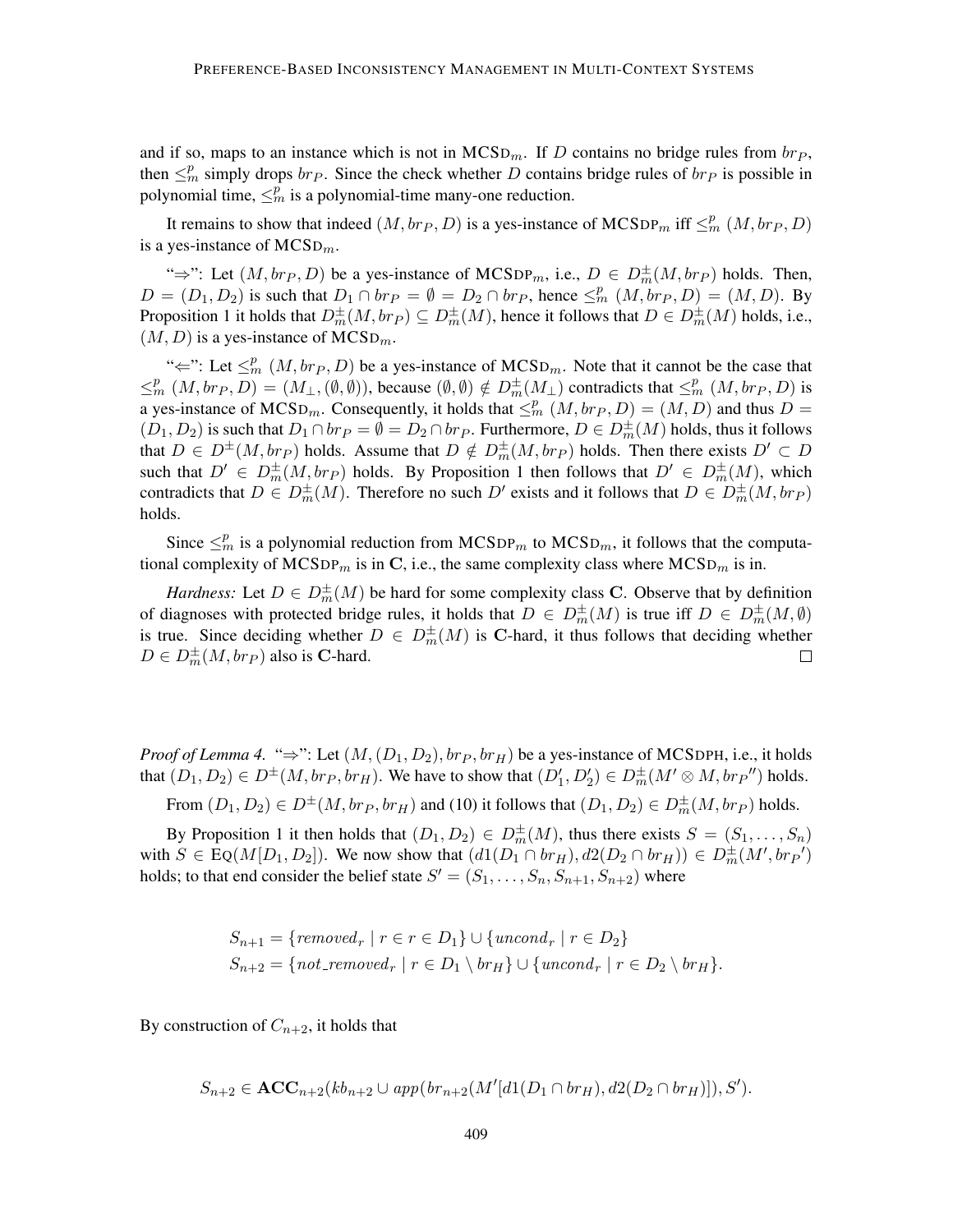Consider the set of applicable bridge rules of  $C_{n+1}$  under S' and the candidate diagnosis  $(D_1 \cap D_2)$  $br_H, D_2 \cap br_H$ ) (where  $R_{req} = (br(M) \setminus br_P \setminus br_H)$ :

$$
\{\varphi(r) \mid r \in app(br_{n+1}(M'[d1(D_1 \cap br_H), d2(D_2 \cap br_H)]), S')\}
$$
\n
$$
= \{not_{\text{removed}} r \mid r \in br(M), r \notin R_{reg}, r \notin D_1 \setminus br_H\}
$$
\n
$$
\cup \{not_{\text{removed}} r \mid r \in br(M), r \in R_{reg}, r \notin D_1 \cap br_H\}
$$
\n
$$
\cup \{uncond_r \mid r \in br(M), r \notin R_{reg}, r \in D_2 \cap br_H\}
$$
\n
$$
\cup \{uncond_r \mid r \in br(M), r \in R_{reg}, r \in D_2 \setminus br_H\}
$$
\n
$$
= \{not_{\text{removed}} r \mid r \in br(M), r \notin D_1\}
$$
\n
$$
\cup \{uncond_r \mid r \in br(M), r \in D_2\}
$$
\n
$$
=: H
$$

Since  $S_{n+1} = \{removed_r \mid r \in r \in D_1 \} \cup \{uncond_r \mid r \in D_2 \}$  and  $\theta(D_1, D_2, \emptyset)$  holds, it follows from the definition of  $C_{n+1}$  (cf. Definition 12 and Lemma 7) that  $S_{n+1} \in \text{ACC}_{n+1}(kb_{n+1} \cup H)$ holds.

Following the reasoning in Lemma 6 it is then possible to construct a proof showing that for all  $1 \leq i \leq n$  it holds that

 $app(br_i(M[D_1, D_2]), S) = app(br_i(M'[d1(D_1 \cap br_H), d2(D_2 \cap br_H)]), S').$ 

Since the semantics  $\mathbf{ACC}_i$  and knowledge base  $kb_i$  of each context  $C_i$  are the same in M and M', it then follows from  $S \in \text{Eq}(M[D_1, D_2])$  that for all  $1 \leq i \leq n$  holds  $S_i \in \text{ACC}_i(kb_i \cup$  $app(br_i(M'[d1(D_1 \cap br_H), d2(D_2 \cap br_H)]), S')).$ 

In summary, it holds that  $S' \in \text{Eq}(M'[d1(D_1 \cap br_H), d2(D_2 \cap br_H)]).$ 

Since  $(D_1, D_2) \in D^{\pm}(M)$  holds, we then conclude from Proposition 6 that  $(I(D_1) \cup d1(D_1 \cap$  $br_H$ ),  $I(D_2) \cup d2(D_2 \cap br_H) = (D'_1, D'_2) \in D^{\pm}(M' \otimes M)$  holds. Note that  $D'_1 \cap br_P'' = \emptyset$  $D'_2 \cap \text{brp}''$ , hence  $(D'_1, D'_2) \in D^{\pm}(M' \otimes M, \text{brp}'')$  also holds.

It remains to show that  $(D'_1, D'_2) \in D_m^{\pm}(M' \otimes M, brP'')$ . Towards contradiction assume that there exists  $(T_1,T_2)\in D^{\pm}(M'\otimes M,br_{P}'')$  with  $(T_1,T_2)\subset (D_1',D_2'),$  i.e., by construction of  $M'\otimes$ M it either is the case that  $(T_1 \cap I(br(M)), T_2 \cap I(br(M)) \subset (D'_1 \cap I(br(M)), D'_2 \cap I(br(M)))$ holds or  $(T_1 \cap br_{M'}, T_2 \cap br_{M'}) \subset (D'_1 \cap br_{M'}, D'_2 \cap br_{M'})$  holds.

In the former case, Proposition 6 implies that  $(I^{-1}(T_1 \cap I(br(M))), I^{-1}(T_2 \cap I(br(M)))) \in$  $D^{\pm}(M)$ ; furthermore, since  $(D'_1 \cap I(br(M)), D'_2 \cap I(br(M))) = (D_1, D_2)$  it holds that  $(I^{-1}(T_1 \cap$  $I(br(M))), I^{-1}(T_2\cap I(br(M)))) \subset (D_1, D_2)$ . This contradicts that  $(D_1, D_2) \in D^{\pm}(M, br_P, br_H)$ . In the latter case, i.e.,  $(T_1 \cap br_{M'}, T_2 \cap br_{M'}) \subset (D'_1 \cap br_{M'}, D'_2 \cap br_{M'})$ , it holds that  $(T_1 \cap$  $br_{M'}$ ,  $T_2 \cap br_{M'}$ )  $\subset (br_H, br_H)$  since all other bridge rules of  $br_{M'}$  are contained in  $br_P''$ . Let S be a witnessing equilibrium, i.e., let  $S = (S_1, \ldots, S_{n+2}) \in \text{Eq}(M'[(T_1 \cap br_{M'}, T_2 \cap br_{M'})])$  hold. Consider the modifications of bridge rules in  $br(M) \setminus br_P \setminus br_H$  which are represented by S, i.e., consider  $T'_1 = \{r \in br(M) \setminus br_H \mid not\_removed_r \notin S_{n+2}\}$  and  $T'_2 = \{r \in br(M) \setminus br_P \setminus br_H \mid not\_removed_r \notin S_{n+2}\}$  $br_H \mid uncond_r \in S_{n+2}$ . It holds that  $((T_1 \cap br_{M'}) \cup T'_1, (T_2 \cap br_{M'}) \cup T'_2)$  is a candidate diagnosis of M. Since  $S \in \text{EQ}(M'[(T_1 \cap br_{M'}, T_2 \cap br_{M'})])$  holds and  $M'$  stems from  $M^{mr(\theta,\mathcal{K}_p)}$ , one can show using Lemma 6 that  $((T_1 \cap br_{M'}) \cup T_1', (T_2 \cap br_{M'}) \cup T_2') \in D^{\pm}(M, br_P)$  holds. This contradicts that  $(D_1, D_2) \in D^{\pm}(M, br_P, br_H)$ , because  $((T_1 \cap br_{M'}) \cup T_1', (T_2 \cap br_{M'}) \cup T_2') \subset_{br_H} (D_1, D_2)$ .

Therefore, no such  $(T_1, T_2)$  exists and it holds that  $(D'_1, D'_2) \in D_m^{\pm}(M' \otimes M, brp'')$ .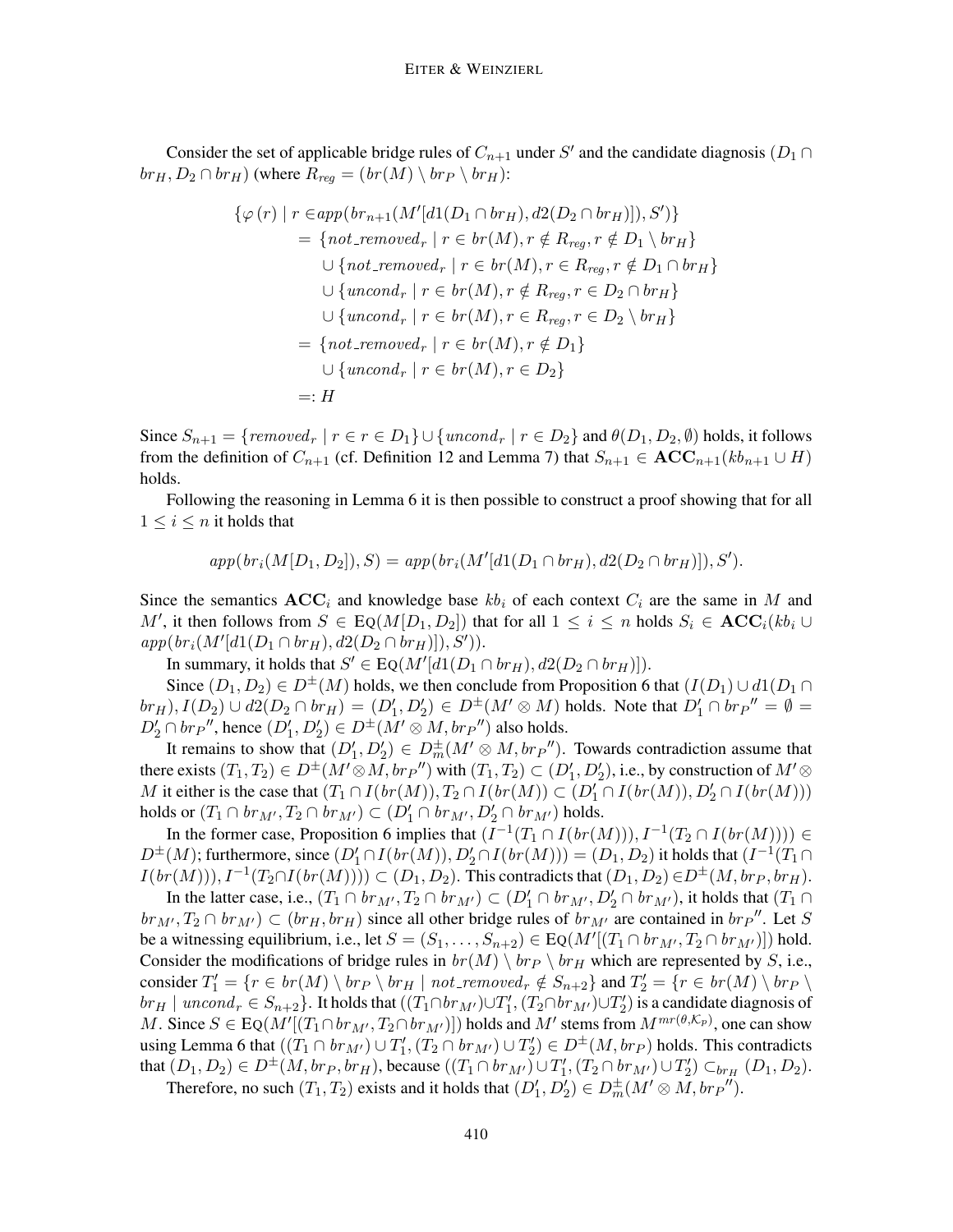" $\iff$ ": We prove the converse, i.e., we assume that  $(M,(D_1,D_2), br_P, br_H)$  is not a yes-instance of MCSDPH and show that DPH2DP<sub>m</sub> $(M,(D_1,D_2),br_P,br_H) = (M' \otimes M,(D'_1,D'_2),br_P'')$  also is not a yes-instance of MCSDP<sub>m</sub>. By assumption it thus holds that  $(D_1, D_2) \notin D^{\pm}(M, br_P, br_H)$ holds. From the def. of  $D^{\pm}(M, b_{P}, b_{H})$  we then obtain that either (i)  $(D_1, D_2) \notin D_m^{\pm}(M, b_{P})$ holds or (ii) that there exists  $(D'_1, D'_2) \in D_m^{\pm}(M, b_{TP})$  with  $(D'_1, D'_2) \subset_{b_{TH}} (D_1, D_2)$ .

In case (i)  $(D_1, D_2) \notin D_m^{\pm}(M, br_P)$ , hence by Proposition 6 it holds that  $(I(D_1) \cup d1(D_1 \cap$  $br_H$ ),  $I(D_2) \cup d2(D_2 \cap br_H)) \notin D_m^{\pm}(M \otimes M', br_{P''}).$ 

In case (ii)  $(D'_1, D'_2) \in D_m^{\pm}(M, br_P)$  with  $(D'_1, D'_2) \subset_{br_H} (D_1, D_2)$ . W.l.o.g. we assume that  $(D'_1, D'_2)$  is minimal wrt.  $\subset_{br_H}$ , i.e., there exists no  $(D''_1, D''_2) \in D_m^{\pm}(M, br_P)$  with  $(D''_1, D''_2) \subset_{br_H}$  $(D'_1, D'_2)$ . This means that  $(M, (D'_1, D'_2), br_P, br_H)$  is a yes-instance of MCSDPH. We can further assume that  $(D_1, D_2) \in D_m^{\pm}(M, br_P)$  from (i).

Now consider  $(T_1, T_2) = (I(D_1) \cup d1(D'_1 \cap br_H), I(D_2) \cup d2(D'_2 \cap br_H))$ . Since  $(M, (D'_1, D'_2), br_P, br_H)$  is a yes-instance of MCSDPH, the "⇒" direction above can be applied to it; this yields that  $(d1(D'_1 \cap br_H), d2(D_2 \cap br_H)) \in D_m^{\pm}(M', br_{P'})$  holds. Applying Proposition 6 and the fact that  $T_1 \cap brP'' = \emptyset = T_2 \cap brP''$  then implies that  $(T_1, T_2) \in D_m^{\pm}(M' \otimes M, brP'')$  holds. Note that  $(T_1, T_2) \subset (D'_1, D'_2)$  holds which in turn implies that  $(D'_1, D'_2) \notin D_m^{\pm}(M' \otimes M, br_P'')$ holds. In other words,  $(M' \otimes M, (D'_1, D'_2), brP'')$  is not a yes-instance of MCSDP<sub>m</sub>.

In all cases, we showed that  $DPH2DP_m(M,(D_1, D_2), br_P, br_H)$  is not a yes-instance of  $MCSDP_m$ , which concludes the " $\Leftarrow$ " direction of the proof.

In summary, we showed that  $(M,(D_1, D_2), br_P, br_H)$  is a yes-instance of MCSDPH iff  $(M' \otimes$  $M,(D'_1, D'_2), brp'')$  = DPH2DP<sub>m</sub>( $M,(D_1, D_2), brp, br_H$ ) is a yes-instance of MCSDP<sub>m</sub>, i.e., DPH2DP<sub>m</sub> is a reduction from MCSDPH to MCSDP<sub>m</sub>. Since  $(M' \otimes M, (D'_1, D'_2), brP'')$  can be computed in time linear in the size of  $(M,(D_1, D_2), br_p, br_H)$ , it furthermore holds that DPH2DP<sub>m</sub> a polynomial-time reduction. П

*Proof of Theorem 6. Membership:* By Lemma 4 it holds that  $DPH2DP_m$  is a polynomial-time reduction from MCSDPH to  $MCSDP_m$ , hence membership immediately follows.

*Hardness:* Let  $M'$  and  $D'$  be any MCS and candidate diagnosis, respectively, used for showing hardness of MCSD<sub>m</sub> for C (i.e., M' is the result of the reduction showing C-hardness of MCSD<sub>m</sub> and D' is the diagnosis resulting from the reduction of M'). Now pick  $br_P' = br_H' = \emptyset$ .

By definition, it holds for all M,  $br_P$ ,  $br_H$  and D, that  $D \in D^{\pm}(M, br_P, br_H)$  implies  $D \in$  $D_m^{\pm}(M, br_P)$  which in turn implies  $D \in D_m^{\pm}(M)$ . Therefore,  $D' \in D^{\pm}(M', br_P', br_H')$  implies that  $D' \in D_m^{\pm}(M')$  holds. Furthermore, since  $br_p' = br_{H'} = \emptyset$  it also follows from the definition of prioritized-minimal diagnosis and protected diagnosis that  $D' \in D_m^{\pm}(M')$  implies  $D' \in D^{\pm}(M', br_{P'}, br_{H'})$ . In summary,  $D' \in D^{\pm}_m(M')$  holds iff  $D' \in D^{\pm}(M', br_{P'}, br_{H'})$  holds. Therefore MCSDPH also is C-hard.  $\Box$ 

*Proof of Lemma 5.* For membership, we give a reduction  $\leq_m^p$  from MCSDPH<sub>tmax</sub> to MCSDPH as follows:

$$
(M, D, br_P, br_H, t_{max}) \mapsto \begin{cases} (M, D, br_P, br_H) & \text{if } D = (D_1, D_2), t_{max} \in D_2 \\ (M_\perp, (\emptyset, \emptyset), br_{M_\perp}, \emptyset) & \text{otherwise} \end{cases}
$$

where  $M_{\perp}$  is the inconsistent MCS from the proof of Theorem 5, i.e.,  $(M_{\perp},(\emptyset,\emptyset), br_{M_{\perp}},\emptyset)$  is not a yes-instance of MCSDPH since the MCS is inconsistent but all its bridge rules are protected. Clearly,  $\leq^p_m$  is a polynomial-time reduction.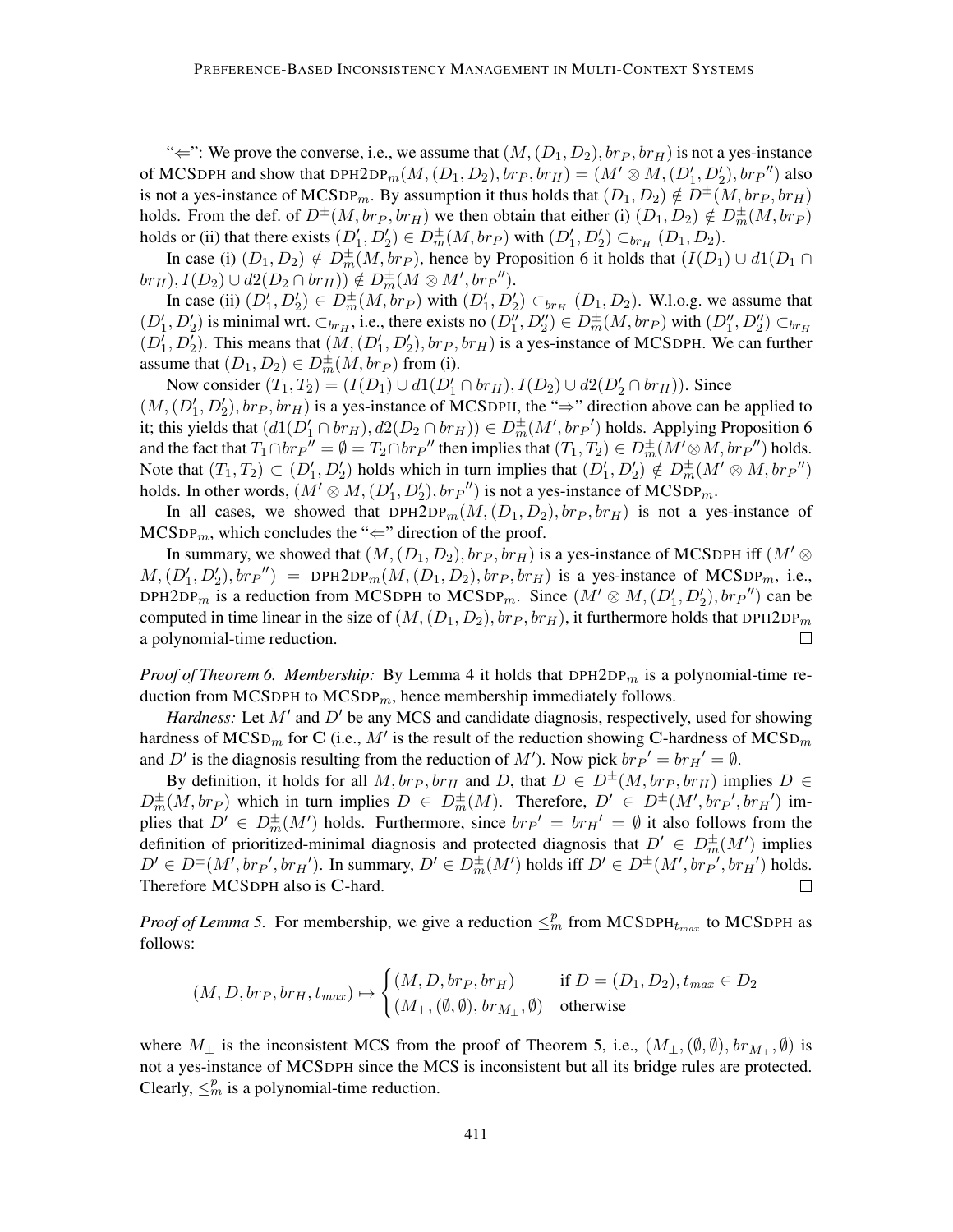" $\Rightarrow$ ": Let  $(M, D, br_P, br_H, t_{max})$  be a yes-instance of MCSDPH<sub>tmax</sub>, this means that  $D \in$  $D^{\pm}(M, br_P, br_H)$  and  $t_{max} \in D_2$  with  $D = (D_1, D_2)$  hold. Then  $D \in D^{\pm}(M, br_P, br_H)$  also holds, i.e.,  $(M, D, br_P, br_H)$  is a yes-instance of MCSDPH.

" $\Leftarrow$ ": Let  $(M, D, br_P, br_H, t_{max})$  be not a yes-instance of MCSDPH<sub>tmax</sub>, i.e., let it not be the case that  $D \in D^{\pm}(M, br_P, br_H)$  and  $t_{max} \in D_2$  with  $D = (D_1, D_2)$  both hold. In case  $t_{max} \notin$  $D_2$  it holds that  $(\emptyset, \emptyset) \notin D^{\pm}(M_+, br_{M_+}, \emptyset)$  since  $M_{\perp}$  is inconsistent but all its bridge rules are protected, i.e.,  $\leq_m^p$  maps to a no-instance of MCSDPH. In case  $t_{max} \in D_2$  holds, it follows that  $D \in D^{\pm}(M, br, br_H)$  does not hold by the assumption. Therefore  $(M, D, br, br_H)$  is not a yes-instance of MCSDPH. Hence in all cases,  $\leq_m^p$   $(M, br_P, br_H, t_{max})$  is not a yes-instance of MCSDPH.  $\Box$ 

*Proof of Theorem 8.* Since QBF problems correlate to complexity classes in the polynomial hierarchy, we reduce (different) QBF problems to MCSD<sub>MPREF</sub> to prove the following hardness statements: if  $\mathcal{CC}(M)$  is hard for  $\Sigma_i^{\mathbf{P}}(\Pi_i^{\mathbf{P}})$  then MCSD<sub>MPREF</sub> is hard for  $\Pi_{i+1}^{\mathbf{P}}(\Pi_{i+2}^{\mathbf{P}})$  with  $i \geq 0$ ; and  $MCSD_{MPREF}$  is  $\Pi_2^P$ -hard even if  $\mathcal{CC}(M)$  and deciding whether  $D' \preceq D''$  hold are both in  $P$ .

**QBF:** A formula G is a quantified Boolean formula (QBF) if it is of the form  $Q_1 \vec{X_1} \ldots Q_n \vec{X_n}$  : F where for each  $1 \leq i \leq n$ ,  $Q_i \in \{\forall, \exists\}$  is a quantifier,  $\vec{X}_i$  is a set of Boolean variables, and F is a propositional formula over the set of variables  $V = \bigcup_{i \in \{1,...,n\}} \vec{X_i}$ . We assume that the quantifiers alternate, i.e.,  $Q_i \neq Q_{i+1}$  for all  $1 \leq i < n$ .  $\mathbf{QBF_k}$  denotes all QBF with  $k \geq 1$  quantifiers,  $QBF_{2,\forall}$  denotes all QBF with 2 quantifiers and  $Q_1 = \forall$ , and  $QBF_{k,\forall}$  denotes all QBF with k quantifiers and  $Q_1 = \forall$ . Given a formula G in  $\mathbf{QBF_{k}}$  of the form as above, we denote the subformula  $\forall \vec{X_3} \ldots Q_k \vec{X_k}$  : F by  $rem_{2,\forall}(G)$ . Note that for a  $\mathbf{QBF_{2,\forall}}$  formula  $G,$   $rem_{2,\forall}(G) = F.$ For readability and simplicity, we denote the variables  $\vec{X_1}$  by  $\vec{X}$  and the variables  $\vec{X_2}$  by  $\vec{Y}$ .

A valuation is an assignment of variables to  $\{\top, \bot\}$ , we denote a assignment to variables X by  $V_X : X \to {\{\top, \bot\}}$ . Let  $\psi[x/t]$  denote the substitution of the propositional variable x by  $t \in \{\top, \bot\}$  in  $\psi$ . Then the substitution by an assignment  $V_X$  over  $X = \{x_1, \ldots, x_k\}$  is  $\psi[x_1/V_X(x_1)] \dots [x_k/V_X(x_k)]$ , with shorthand notation  $\psi[V_X]$ . The semantics of QBF is inductively given in terms of valuations. A QBF G of the above form with n quantifiers *evaluates to true* if: G is quantifier-free ( $n = 0$ ) and G is a true propositional formula; if  $Q_1 = \forall (Q_1 = \exists)$  and for all (for some) valuations  $V_{X_1}$  it holds that  $G'[V_{X_1}]$  evaluates to true where  $G' = Q_2 \vec{X_2} \dots Q_n \vec{X_n}$ : F. Note that G being in  $\mathbf{QBF_k}$  implies that  $G'[V_{X_1}]$  is in  $\mathbf{QBF_{k-1}}$  for any valuation  $V_{X_1}$ .

**Reduction:** We define a logic  $L_{\Sigma}^{qbf} = (\mathbf{KB}, \mathbf{BS}, \mathbf{ACC})$  for QBFs over a set of variables  $\Sigma$ , which enables QBF as a query language (cf. Egly, Eiter, Tompits, & Woltran, 2000) and is based on the idea of combining a database, under the closed-world assumption, with a theory (cf. Bonatti  $\&$ Eiter, 1995). Formally,  $KB = 2^Q$  with Q being the set of quantified Boolean formulas that can be built over  $\Sigma$ , i.e., each  $kb \in \mathbf{KB}$  is a set of QBF;  $\mathbf{BS} = \{\emptyset\}$ , i.e., the only belief set is the empty set indicating evaluation to true; and  $\mathbf{ACC}(kb)$  intuitively takes the conjunction CF of all formulas in kb except those that are unit, i.e., of the form  $(\chi)$  with some variable  $\chi$ , creates an assignment V from the unit clauses, and accepts the single belief set if and only if  $CF[V]$  evaluates to true. Formally,  $\mathbf{ACC}(kb) = \{\emptyset\}$  if the QBF  $CF[V]$  evaluates to true with  $CF = \bigwedge_{f \in \{f \in kb | f \text{ is not unit}\}} f$ and valuation  $V_Z : Z \to \{\top, \bot\}$  such that  $V(\chi) = \top$  if  $(\chi) \in kb$  and  $V(\chi) = \bot$  otherwise where Z is the set of free (un-quantified) variables of  $CF$ .

Note that if each  $f \in kb$  is in  $\mathbf{QBF_k}$  then  $CF[V]$  is in  $\mathbf{QBF_k}$  since  $CF[V]$  contains no more quantifier alternations than any  $f \in kb$ . By that, the computational complexity of evaluating ACC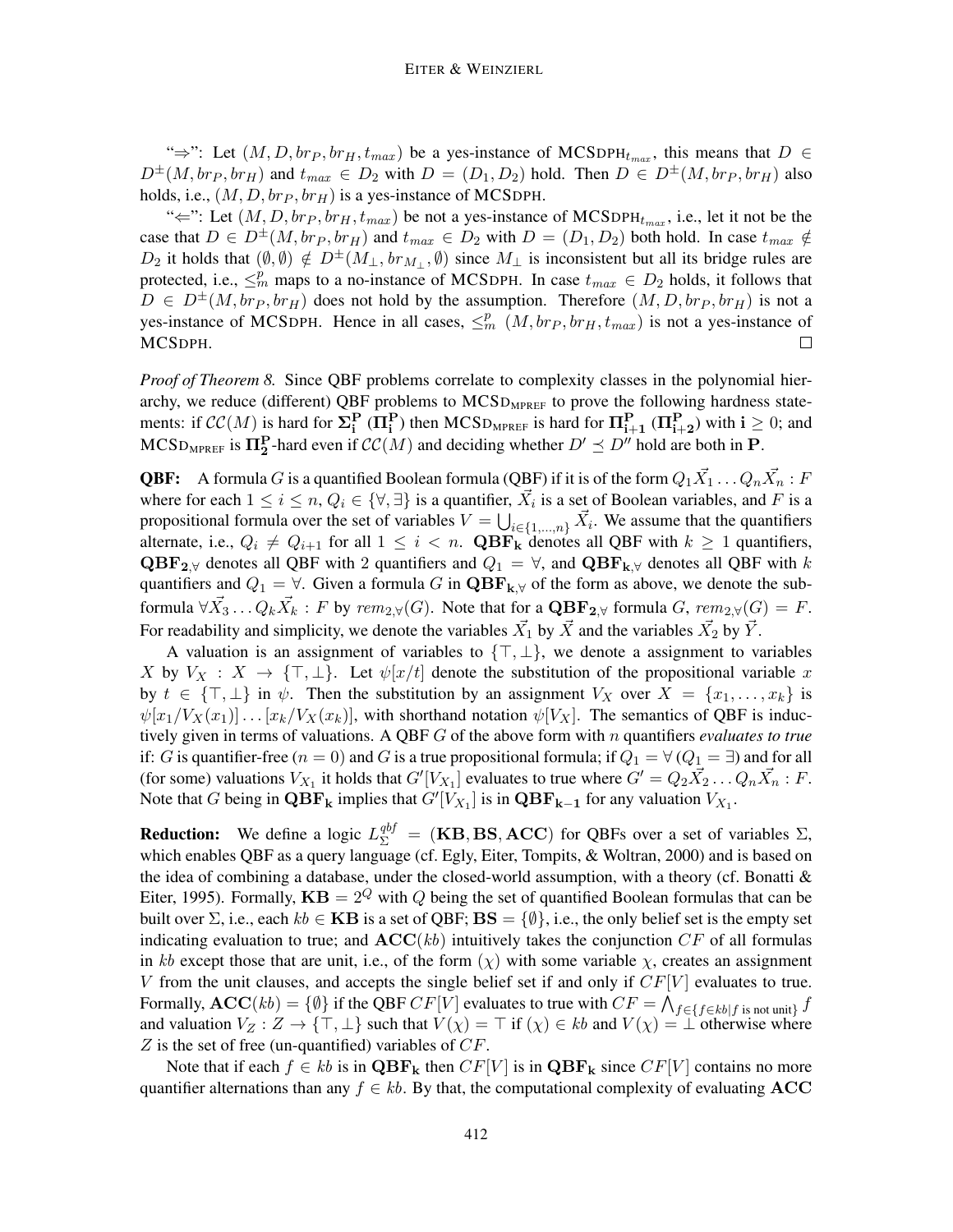is in  $\Sigma_k^P$  and  $\Pi_k^P$  if each  $f \in kb$  is in  $QBF_{k,\exists}$  and  $QBF_{k,\forall}$ , respectively. Also note that the construction of  $CF[V]$  is possible in linear time.

We now define an MCS  $M^G$  whose single context utilizes the evaluation of  $rem_{2,y}(G)$  given a valuation of all variables in  $\vec{X}$  and  $\vec{Y}$ . Given a  $\bf{QBF_k}$ -formula G with  $k \geq 2$ , and  $\vec{X}$ ,  $\vec{Y}$ , and  $rem_{2,\forall}(G)$  as above. Let  $br_1^X$  and  $br_1^Y$  be defined as follows:

$$
br_1^X = \bigcup_{x \in \vec{X}} \{ (1:(x)) \leftarrow \top, (1:(\bar{x})) \leftarrow \top \} \qquad br_1^Y = \bigcup_{y \in \vec{Y}} \{ (1:(y)) \leftarrow \top, (1:(\bar{y})) \leftarrow \top \}
$$

Then  $M^G = (C_1)$  with the context  $C_1 = (L_{\Sigma}^{qbf})$  ${}_{\Sigma}^{qbf}, kb_1, br_1), br_1 = br_1^X \cup br_1^Y$ , and  $kb_1$  as follows:

$$
kb_1 = \Big\{ \left( \bigwedge_{\substack{\chi \in \vec{X} \cup \vec{Y} \\ \chi \in \vec{X}}} (\chi \leftrightarrow \neg \bar{\chi}) \land \bigwedge_{\chi \in \vec{X} \cup \vec{Y}} (\chi \leftrightarrow \chi') \land rem_{2, \forall} (G^t) \right) \vee \left( \bigwedge_{\chi \in \vec{X}} (\neg \chi \land \neg \bar{\chi}) \right) \vee \left( \bigwedge_{\chi \in \vec{X}} (\chi \leftrightarrow \neg \bar{\chi}) \land \bigwedge_{\chi \in \vec{Y}} (\chi \land \bar{\chi}) \right) \Big\}
$$

where  $G^t$  is equal to G except that every variable  $\chi \in \vec{X} \cup \vec{Y}$  is replaced with a new variable  $\chi'$ . Intuitively,  $C_1$  evaluates the remainder of G if a consistent valuation in terms of  $\chi$  and  $\bar{\chi}$  is given for  $\vec{X} \cup \vec{Y}$  (first line) and it becomes true also for two other cases: (i) no value for any variable in  $\vec{X}$ is given (second line), and (ii) a consistent valuation for  $\vec{X}$  is given and all values for  $\vec{Y}$  are present (third line). Note that  $br_1$  and  $kb_1$  are both polynomial (even linear) in the size of G.

Notation: For a set R of bridge rules  $\varphi(R)$  denotes the set of head-formulas of the bridge rules of R, i.e.,  $\varphi(R) = {\varphi(r) | r \in R}$ . For  $H \subseteq \varphi(br_1)$  we say that H is *consistent wrt. a set of variables* X if for all  $\chi \in X$  it holds that  $(\chi) \in H$  iff  $(\bar{\chi}) \notin H$ . We call H *consistent* if it is consistent wrt.  $\vec{X} \cup \vec{Y}$ . If H is consistent, then the corresponding valuation  $V_H : \vec{X} \cup \vec{Y} \to {\top, \bot}$ is  $V_H(\chi) = \top$  if  $(\chi) \in H$  and  $V_H(\chi) = \bot$  otherwise.

One can show that the semantics of  $C_1$  is as follows for any  $H \subseteq \varphi(br_1)$ :

$$
\mathbf{ACC}(kb_1 \cup H) = \begin{cases} \{\emptyset\} & \text{if } H \text{ is consistent and } rem_{2,\forall}(G)[V_H] \text{ evaluates to true, or} \\ & \text{if } H \cap \varphi(br_1^X) = \emptyset, \text{ or} \\ & \text{if } H \text{ is consistent wrt. } \vec{X} \text{ and } H \supseteq \varphi(br_1^Y), \\ \emptyset & \text{otherwise.} \end{cases}
$$

Intuitively, the above holds for the following reasons:  $kb_1 \cup H$  is such that all formulas  $f \in H$ are unit clauses, the variables in each clause are distinct, and each variable inside a unit clause is free wrt.  $kb_1$ , because the only quantifiers occur in  $rem_{2,\forall}(G^t)$  which does quantify over  $\chi'$  but neither quantifies  $\chi$  nor  $\bar{\chi}$ , for any  $\chi \in \vec{X} \cup \vec{Y}$ .

We use a certain diagnosis of  $M^G$ , namely  $D_{valid} = (br_1^X, \emptyset)$ , to indicate whether G evaluates to true. In order to obtain that  $D_{valid} \in D^{\pm}_{m,\preceq}(M^G)$  iff G evaluates to true, we use the following preference order  $\preceq$ :

$$
(D_1, D_2) \preceq (D'_1, D'_2)
$$
 holds iff  $D_2 = D'_2 = \emptyset$ ,  $(D_1, D_2) \neq D_{valid} \neq (D'_1, D'_2)$ ,  
\n $D_1 \cap br_1^X = D'_1 \cap br_1^X$ , and  $D_1 \cap br_1^Y \subseteq D'_1 \cap br_1^Y$  all hold, or  
\n $(D_1, D_2) = (D'_1, D'_2)$ .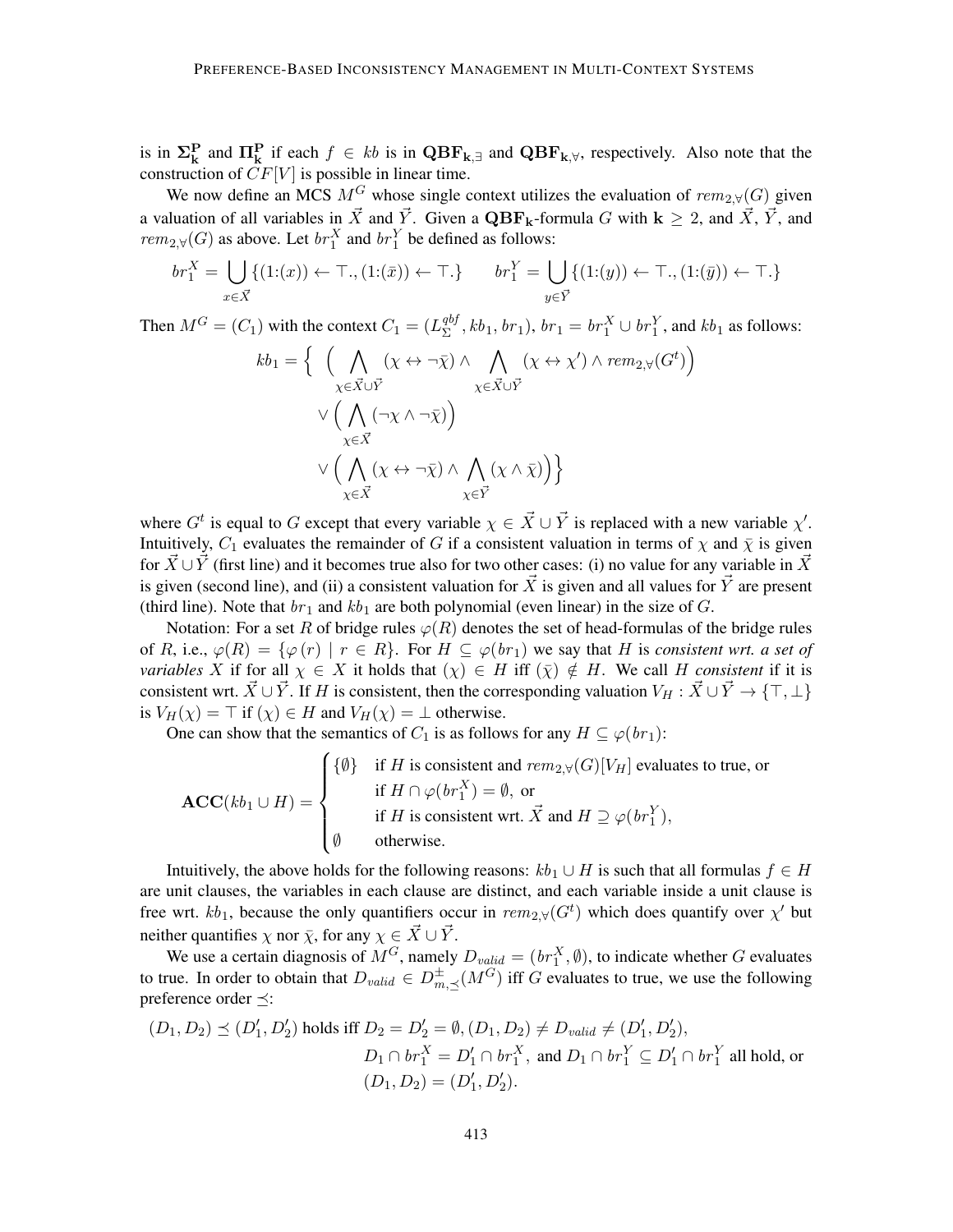Note that  $\preceq$  is transitive and reflexive, i.e., indeed it is a preference order.

**Correctness of Reduction:** We now show for any QBF in  $\mathbf{QBF_{k}}$  with  $k \geq 2$  that  $D_{valid} \in$  $D_{m,\preceq}^{\pm}(M^G)$  holds iff G evaluates to true. In some abuse of notation, in the following we write  $M[\overline{D}]$  to denote the MCS obtained from modifying M according to a candidate diagnosis D, i.e.,  $M[D]$  with  $D = (D_1, D_2)$  here denotes  $M[D_1, D_2]$ . Furthermore, if  $H \subseteq br(M^G)$  is consistent wrt. a set Z of variables, we denote by  $V_Z^H$  the corresponding valuation, i.e.,  $V_Z^H(\chi) = \top$  iff  $\chi \in \varphi(H)$  and  $V_Z^H(\chi) = \perp$  iff  $\bar{\chi} \in \varphi(H)$  with  $\chi \in Z$ .

"⇒": Let  $D_{valid} \in D^{\pm}_{m,\preceq}(M^G)$  hold. Towards contradiction, assume that  $G$  does not evaluate to true, i.e., there exists a valuation  $V_X$  for  $\vec{X}$  such that no valuation  $V_Y$  for  $\vec{Y}$  makes  $rem_{2,\forall}(G)[V_X \cup$  $V_Y$  evaluate to true. Let  $R \subseteq br_1^X$  be such that  $V_X^{\varphi(R)} = V_X$  and consider the diagnosis  $D =$  $(br_1^X \setminus R, \emptyset)$ . Let  $H = \{ \varphi(r) \mid r \in app(br_1(M^{\widehat{G}}[D]), S_{\emptyset}) \}$  and observe that H is consistent wrt.  $\vec{X}$  since R is consistent. Since  $(br_1^X \setminus R) \cap br_1^Y = \emptyset$ , it follows that  $H \cap \varphi(br_1^Y) = \varphi(br_1^Y)$  and it thus holds that  $\{\emptyset\}\in \mathbf{ACC}(kb_1\cup H),$  i.e.,  $S_{\emptyset}$  is an equilibrium of  $M^G[D],$  hence  $D\in D^{\pm}(M^G).$ Further note that  $D \subset D_{valid}$  holds. Since  $D_{valid} \in D_{m,\preceq}^{\pm}(M^G)$  and  $D \subset D_{valid}$ , it follows that  $D \notin D \to \infty$  holds; i.e. there exists a diagnosis  $D' \in D^{\pm}(M^G)$  such that  $D' \prec D$  holds, which implies that  $D' \neq D$ .

Let  $D' = (D'_1, D'_2)$  and  $D = (D_1, D_2)$ ; from the definition of  $\preceq$  and the fact that  $D' \neq D$ we obtain that  $D'_2 = \emptyset$ ,  $D' \neq D_{valid}$ ,  $D'_1 \cap br_1^X = D_1 \cap br_1^X$ , and  $D'_1 \cap br_1^Y \subseteq D_1 \cap br_1^Y$  all hold. Let  $H' = \{ \varphi(r) \mid r \in app(br_1(M^G[D]), S_0) \}$  and observe that H' is consistent wrt.  $\vec{X}$ since  $D_1$  is consistent wrt.  $\vec{X}$  and  $D'_1 \cap br_1^X = D_1 \cap br_1^X$ . Since  $D' \neq D$  holds, it is the case that  $D'_1 \cap br_1^Y \subset D_1 \cap br_1^Y$  and thus  $D_1 \cap br_1^Y \neq \emptyset$ , i.e.,  $H \cap \varphi(br_1^Y) \neq \varphi(br_1^Y$ . This contradicts with  $H \cap \varphi(br_1^Y) = \varphi(br_1^Y)$  established earlier. Therefore no such D exists and consequently no valuation  $V_X$  exists such that all valuations  $V_Y$  make  $rem_{2,\forall}(G)[V_X \cup V_Y]$  not evaluate to true, i.e., G evaluates to true.

" $\Leftarrow$ ": Let G evaluate to true, i.e., for every valuation of  $\vec{X}$  there exists a valuation of  $\vec{Y}$  such that  $rem_{2,\forall}(G)[V_X \cup V_Y]$  evaluates to true. Observe that  $br_1(M^G[D_{valid}]) = br_1^Y$ , hence  $H =$  $app(br_1(M^G[D_{valid}]), S_{\emptyset})$  is such that  $H \cap \varphi(br_1^X) = \emptyset$ , thus  $\mathbf{ACC}(kb_1 \cup H) = \{\emptyset\}$  and  $S_{\emptyset}$  is a witnessing equilibrium of  $D_{valid} \in D^{\pm}(M^G)$ . Furthermore, since  $D_{valid}$  is, by definition of  $\preceq$ , in no relation to any other candidate diagnosis except itself, it thus follows that  $D_{valid} \in D^{\pm}_{\preceq}(M^G)$ .

It remains to show that  $D_{valid}$  is subset-minimal among all diagnoses in  $D^{\pm}_{\preceq}(M^G)$ . Consider any  $D' \subset D_{valid}$ , i.e.,  $D' = (D'_1, \emptyset)$  where  $D'_1 \subset br_1^X$ . Recall that  $D'$  is not a diagnosis, if there exists no witnessing equilibrium; since  $S_{\emptyset}$  is the only belief state of  $M^G$ , it follows that  $D'$  is a diagnosis if and only if  $S_{\emptyset}$  is an equilibrium of  $M^G[D']$ . In the following, let  $H' = app(br_1(M^G[D']) , S_{\emptyset})$ . Since  $D'_1 \subset br_1^X$  holds, it follows that  $H' \supseteq \varphi(br_1^Y)$ , because for any  $r \in br_1^Y$  it holds that  $body(r) = {\{\top\}, \text{i.e., } r \text{ is applicable in any belief state. Since } H' \supseteq \varphi(br_1^Y) \text{ holds, it cannot be the$ case that H<sup>t</sup> is consistent wrt.  $\vec{Y}$ ; thus H<sup>t</sup> is not consistent. Furthermore, by  $D'_1 \subset br_1^X$  it follows that  $H' \cap \varphi(br_1^X) \neq \emptyset$ . By the definition of **ACC** it then follows that D' only is a diagnosis if  $H'$ is consistent wrt.  $\overrightarrow{X}$ .

Assume that H' is consistent wrt.  $\vec{X}$  then  $V_X^{H'}$  is a consistent valuation for variables in  $\vec{X}$ . Since G evaluates to true and all variables in  $\vec{X}$  are  $\forall$ -quantified, there exists a valuation  $V_Y$  for the variables of  $\vec{Y}$  such that  $rem_{2,\forall}(G)[V_X^{H'} \cup V_Y]$  evaluates to true. Let  $R \subset br_1^Y$  be the set of bridge rules consistent wrt.  $\vec{Y}$  such that  $V_Y^{\varphi(R)} = V_Y$  and consider the candidate diagnosis  $D'' = (D'_1 \cup (br_1^Y \setminus R), \emptyset)$ . Let  $H'' = \{ \varphi(r) \mid r \in app(br_1(M^G[D'')), S_{\emptyset) \}$  and observe that  $H''$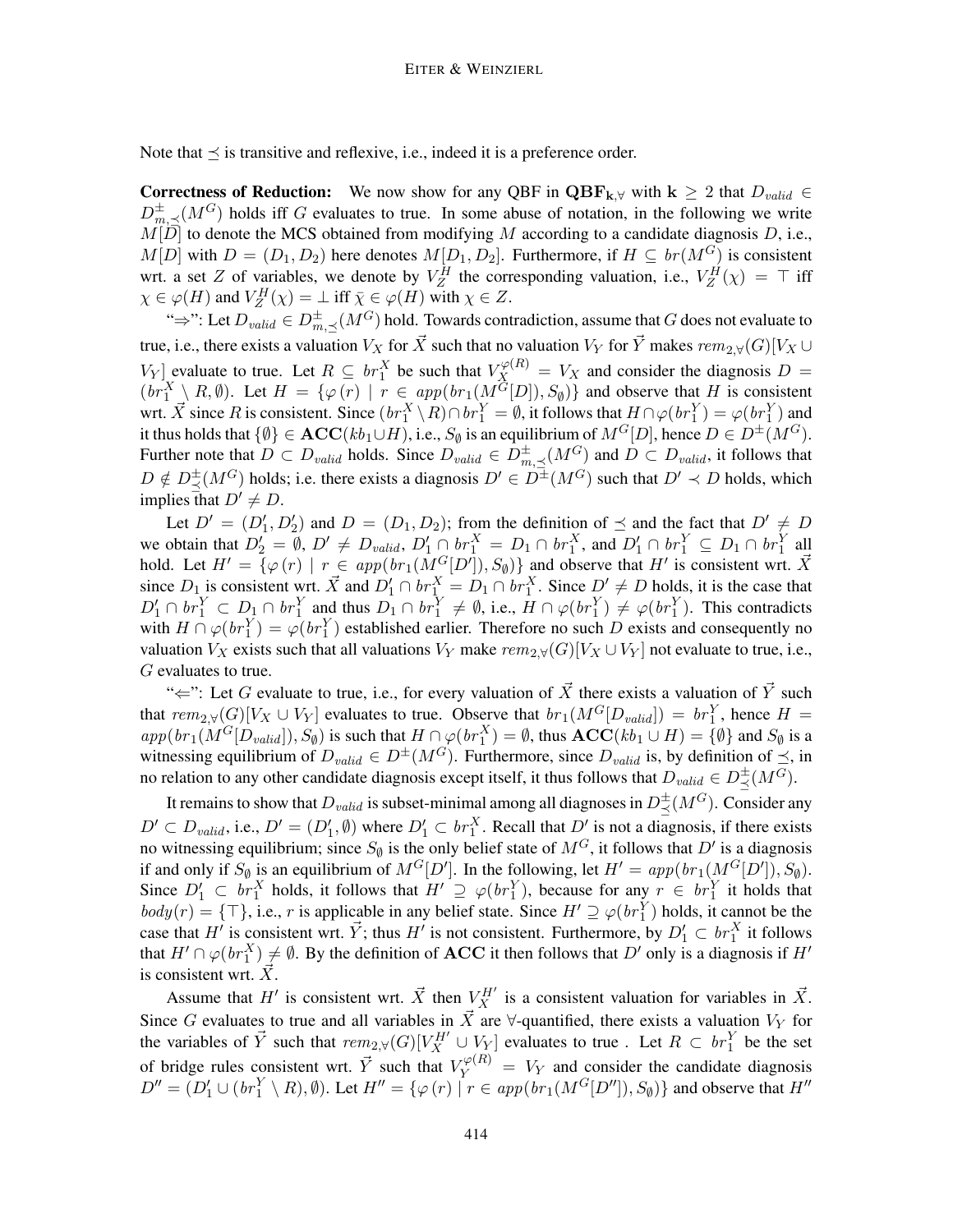is consistent since  $D'_1$  and R both are consistent. Furthermore,  $V_X^{H''} = V_X^{H'}$  and  $V_Y^{H''} = V_Y$ , thus  $rem_{2,\forall}(G)[V_X^{H''} \cup V_Y^{\hat{H}''}]$  evaluates to true, hence  $S_\emptyset$  is an equilibrium of  $M[D'']$  and  $D'' \in D^{\pm}(M^G)$ holds.

Now consider whether  $D'' \preceq D'$  holds:  $D' = (D'_1, \emptyset), D'' = (D'_1 \cup (br_1^Y \setminus R), \emptyset), D'' \neq$  $D_{valid} \neq D', D'_1 \cap br_1^X = (D'_1 \cup (br_1^Y \setminus R)) \cap br_1^X$ , and  $D'_1 \cap br_1^Y \subseteq (D'_1 \cup (br_1^Y \setminus R)) \cap br_1^Y$  all hold. Therefore  $D'' \preceq D'$  holds. Since  $R \subset br_1^Y$  holds, it follows that  $br_1^Y \setminus R \neq \emptyset$  and by  $D'_1 \subset br_1^X$  it then follows that  $(D'_1 \cup (br_1^Y \setminus R)) \cap br_1^Y \subseteq D'_1 \cap br_1^Y$  does not hold. Therefore  $D^{\dagger} \preceq D^{\prime\prime}$  does not hold and consequently, it holds that  $D^{\prime\prime} \prec D^{\prime}$  and  $D^{\prime} \notin D^{\pm}_{\preceq}(M^G)$ . Since  $D' \subset D_{valid}$  was chosen arbitrary, it follows that  $D_{valid}$  is subset-minimal among all diagnoses in  $D^{\pm}_{\preceq}(M^G)$ , hence  $D_{valid} \in D^{\pm}_{m,\preceq}(M^G)$  holds.

In summary, this proves that  $D_{valid} \in D^{\pm}_{m,\preceq}(M^G)$  holds iff  $G$  evaluates to true.

**Complexity:** Observe that deciding whether  $D \preceq D'$  holds for the above  $\preceq$  clearly is in P. Further note that  $M<sup>G</sup>$  is polynomial in the size of G since  $kb<sub>1</sub>$  and  $br<sub>1</sub>$  are both polynomial (even linear) in the size of G. In the following we assume wlog. that all QBFs are in prenex normal form.

Let G be an arbitrary formula in  $\mathbf{QBF}_{2,\forall}$ , then  $rem_{2,\forall}(G)$  contains no quantifiers, hence deciding whether  $rem_{2}y(G)$  evaluates to true under an assignment for  $\vec{X} \cup \vec{Y}$  amounts to evaluating a propositional formula under a given assignment; this is possible in P, hence  $\mathcal{CC}(M^G) = P$ . Since  $D_{valid} \in D_{m,\preceq}^{\pm}(M^G)$  iff G evaluates to true, it thus follows that MCSD<sub>MPREF</sub> is  $\Pi_2^P$ -hard if  $\mathcal{CC}(M) = P$ .

Let G be an arbitrary formula in  $\mathbf{QBF_{i+2}}$  for  $i \geq 0$ , then  $rem_{2,\forall}(G)$  contains i quantifiers, hence  $rem_{2,\forall}(G)$  is a formula of  $\mathbf{QBF}_{i,\forall}$  and checking whether it evaluates to true is in  $\Pi_i^{\mathbf{P}}$ , i.e.,  $\mathcal{CC}(M^G)$  being hard for  $\Pi_i^P$  is sufficient for MCSD<sub>MPREF</sub> to decide whether G evaluates to true. Thus MCSD<sub>MPREF</sub> is  $\mathbf{\Pi}_{i+2}^{\mathbf{P}}$ -hard for  $\mathcal{CC}(M)$  being hard for  $\mathbf{\Pi}_{i}^{\mathbf{P}},$   $i \geq 0$ .

Similarly, if G is an arbitrary formula in  $\mathbf{QBF}_{i+1,exists}$  for  $i \geq 1$ , then  $rem_{2,\forall}(G)$  contains  $i-1$ quantifiers, i.e.,  $rem_{2,\forall}(G)$  is a formula in  $QBF_{i-1,\forall}$ . Since  $QBF_{i,\exists}$  contains all formulas of  $QBF_{i-1,\forall}$  it follows that  $\Sigma_i^P$  is sufficient for checking whether  $rem_{2,\forall}(G)$  evaluates to true. Thus,  $\mathcal{CC}(M^G)$  being hard for  $\Sigma_i^P$  is sufficient for MCSD<sub>MPREF</sub> to decide whether G evaluates to true. Thus  $MCSD_{MPREF}$  is  $\Pi_{i+1}^{\mathbf{P}}$ -hard for  $\mathcal{CC}(M) = \Sigma_i^{\mathbf{P}}, i \geq 1$ .

In summary it thus follows that if  $\mathcal{CC}(M)$  is hard for  $\Sigma_i^{\mathbf{P}}(\Pi_i^{\mathbf{P}})$  then  $MCSD_{MPREF}$  is hard for  $\Pi_{i+1}^{\mathbf{P}}(\Pi_{i+2}^{\mathbf{P}})$  with  $i \geq 0$  and that MCSD<sub>MPREF</sub> is  $\Pi_2^{\mathbf{P}}$ -hard even if  $\mathcal{CC}(M)$  and deciding whether  $D' \prec D''$  hold are both in **P**.

For hardness in case that  $\mathcal{CC}(M) = \mathbf{P}$  it is sufficient to use a stratified logic program and the logic  $L_{\Sigma}^{asp}$  ${}^{asp}_{\Sigma}$  as the context  $C_1$  in the MCS  $M^G$ . Let G be in  $\mathbf{QBF}_{2,\forall}$ , then  $rem_{2,\forall}(G)$  is a SAT formula and wlog. we assume  $rem_{2,\forall}(G)$  to be in CNF. Let  $F = rem_{2,\forall}(G) = \{c_1, \ldots, c_m\}$  be given as a set of clauses each of the form  $c_\ell = (l_{\ell_1} \vee l_{\ell_2} \vee \ldots \vee l_{\ell_k})$  with  $k \in \mathbb{N}$ . We associate with each clause  $c_{\ell}$  of this form a set of rules

$$
lp(c_{\ell}) = \left\{ \begin{array}{ll} clause_{\ell} \leftarrow l_{\ell_1}. & \dots & clause_{\ell} \leftarrow l_{\ell_j}. \\ clause_{\ell} \leftarrow l_{\ell_{j+1}}. & \dots & clause_{\ell} \leftarrow l_{\ell_k}. \end{array} \right\}
$$

where  $l_{\ell_1}$  to  $l_{\ell_j}$  are the positive literals and  $l_{\ell_{j+1}}$  to  $l_{\ell_k}$  are the negative literals of  $c_{\ell}$ .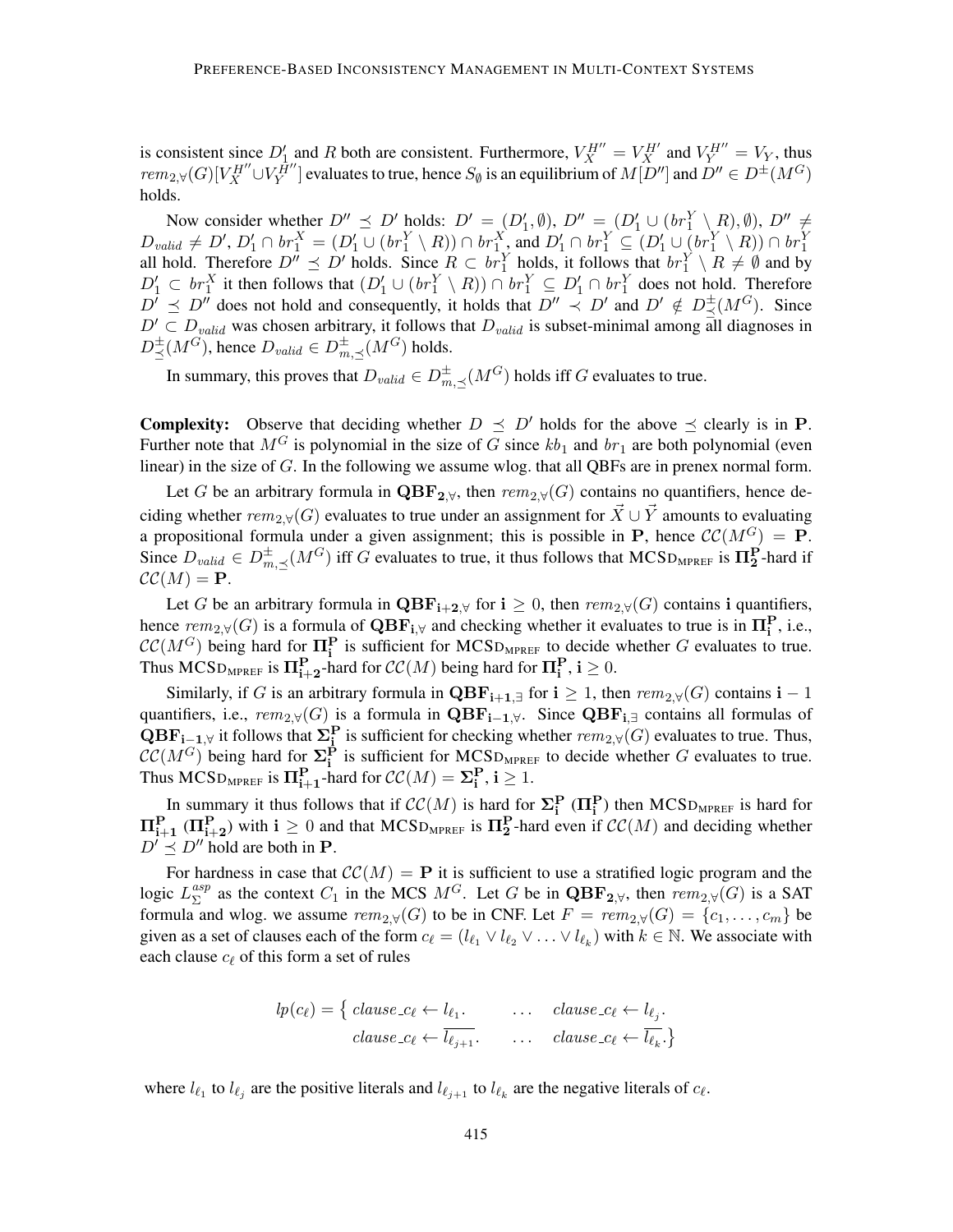Finally,  $C_1 = (L_{\Sigma}^{asp})$  $\sum_{\Sigma}^{asp}$ ,  $kb_1$ ,  $br_1$ ) uses the abstract logic of ASP and  $kb_1$  is as follows:

$$
kb_1 = \{ \qquad \text{consistent}X \leftarrow \text{not inconsistent}X. \\ \text{inconsistent}X \leftarrow x, \bar{x}. \\ \text{consistent}Y \leftarrow \text{not inconsistent}Y. \\ \text{inconsistent}Y \leftarrow y, \bar{y}. \\ \qquad \qquad \forall y \in \vec{Y} \\ \text{inconsistent}Y \leftarrow y, \bar{y}. \\ \qquad \qquad \downarrow \leftarrow \text{not ok.} \\ \text{ok} \leftarrow \text{consistent}X, \text{consistent}Y, \text{true}F. \\ \text{ok} \leftarrow \text{not nonempty\_intersect.} \\ \text{ok} \leftarrow \text{consistent}X, \text{not notfull}Y. \\ \text{nonempty\_intersect} \leftarrow x. \\ \qquad \qquad \forall x \in \vec{X} \\ \text{nonempty\_intersect} \leftarrow \bar{x}. \\ \qquad \qquad \forall x \in \vec{X} \\ \text{notfull}Y \leftarrow \text{not } y. \\ \qquad \qquad \forall y \in \vec{Y} \\ \qquad \qquad \forall y \in \vec{Y} \\ \qquad \qquad \forall y \in \vec{Y} \\ \qquad \qquad \forall y \in \vec{Y} \\ \qquad \qquad \forall y \in \vec{Y} \\ \qquad \qquad \forall y \in \vec{Y} \\ \qquad \qquad \forall y \in \vec{Y} \\ \qquad \qquad \forall y \in \vec{Y} \\ \qquad \qquad \forall y \in \vec{Y} \\ \qquad \qquad \forall y \in \vec{Y} \\ \qquad \qquad \forall y \in \vec{Y} \\ \qquad \qquad \forall y \in \vec{Y} \\ \qquad \qquad \forall y \in \vec{Y} \\ \qquad \qquad \forall y \in \vec{Y} \\ \qquad \qquad \forall y \in \vec{Y} \\ \qquad \qquad \forall y \in \vec{Y} \\ \qquad \qquad \forall y \in \vec{Y} \\ \qquad \qquad \forall y \in \vec{Y} \\ \qquad \qquad \forall y \in \vec{Y} \\ \qquad \qquad \forall y \in \vec{Y} \\ \qquad \qquad \forall y \in \vec{Y} \\ \qquad \qquad \forall y \in \vec{Y} \\ \qquad \qquad \forall y \in \vec{Y} \\ \qquad \qquad \forall y \in \vec{Y} \\ \qquad \qquad \forall y \in \vec{Y} \\ \qquad \qquad \forall y \in \vec{Y} \\ \qquad \qquad \forall y \in \vec{Y} \\ \qquad \qquad \forall y
$$

Observe that kb<sub>1</sub> is a stratifiable logic program while bridge rules only add facts, thus  $\mathbf{ACC}(kb_1 \cup$ H) can be computed in polynomial time. Also note that  $kb_1$  is linear in the size of G.  $\Box$ 

*Proof of Corollary 1.* For the membership part, observe that the size of the clone-encoding  $M^{\leq}$  is polynomial in the size of M. As in  $M^{\preceq}$  all contexts apart from the observation context have the same knowledge bases and logics as in M, their complexities are in  $\mathcal{CC}(M)$ ; thus it remains to show that also the complexity of the observation context is in  $\mathcal{CC}(M)$ . Definition 17 specifies which belief sets are acceptable for the latter in terms of the following conditions for which the property  $\theta(R_1, R_2, R_3)$  holds, namely: if  $R_1 = D_1 \cup 2.D'_1$ ,  $R_2 = D_2 \cup 2.D'_2$  and either  $(D_1, D_2) = (D'_1, D'_2)$ and  $R_3 = \mathcal{K}(D_1, D_2) \cup \{t_{max}\}$  or  $(D'_1, D'_2) \prec (D_1, D_2)$  and  $R_3 = \mathcal{K}(D_1, D_2)$ .

The equalities are trivially checked in polynomial time; thus if deciding  $D \prec D'$  is in  $\Sigma_i^P$ , then checking all conditions, i.e., whether  $\theta(R_1, R_2, R_2)$  holds, is in  $\Sigma_i^P$ ; note in particular that if deciding  $D \preceq D'$  is in P, then deciding  $D \npreceq D'$  is in P and consequently deciding  $D \prec D'$  also is in P. By construction of  $M^{\preceq}$ , it thus follows that  $\mathcal{CC}(M) = \Sigma_{\mathbf{i}}^{\mathbf{P}}$ . The argument for PSPACE and **EXPTIME** in place of  $\Sigma_i^P$  is analogous.

By Theorem 4, we have  $(D_1, D_2) \in D^{\pm}_{m, \leq}(M)$  iff  $t(D_1, D_2) \in D^{\pm}_{m, t_{max}}(M^{\leq}, br_P, br_H)$  and from Theorem 7 it follows that deciding  $t(D_1, D_2) \in D^{\pm}_{m, t_{max}}(M^{\preceq}, br_P, br_H)$  is in  $\mathbf{\Pi}^{\mathbf{P}}_{i+1}$  (resp.,  $\text{coNP}^{\text{PSPACE}} = \text{PSPACE}, \text{coNP}^{\text{EXPTIME}} = \text{EXPTIME}$ ; hence deciding  $(D_1, D_2) \in$  $D_{m,\preceq}^{\pm}(M)$  is in  $\Pi_{i+1}^{\mathbf{P}}$  (resp. PSPACE, EXPTIME). The hardness follows directly from Theorem  $\bar{8}$  (resp. an MCS where the acceptability function of some context is hard for PSPACE resp.  $\text{EXPTIME}$ ); hence, MCSD<sub>MPREF</sub> is complete for  $\Pi_{i+1}^{\text{P}}$  (resp. PSPACE, EXPTIME).  $\Box$ 

*Proof of Corollary 2.* The membership follows from Theorem 7. As for the hardness part, let  $\mathcal{CC}(M)$  be equal to P, NP, or  $\Sigma_i^P$  with  $i \geq 1$  then by Theorem 8 MCSD<sub>MPREF</sub> is hard for  $\Pi_2^P$ ,  $\Pi_2^P$ , or  $\Pi_{i+2}^{\mathbf{P}}$ , respectively. Let  $\preceq$  be any preference order on M such that deciding whether  $D \preceq D'$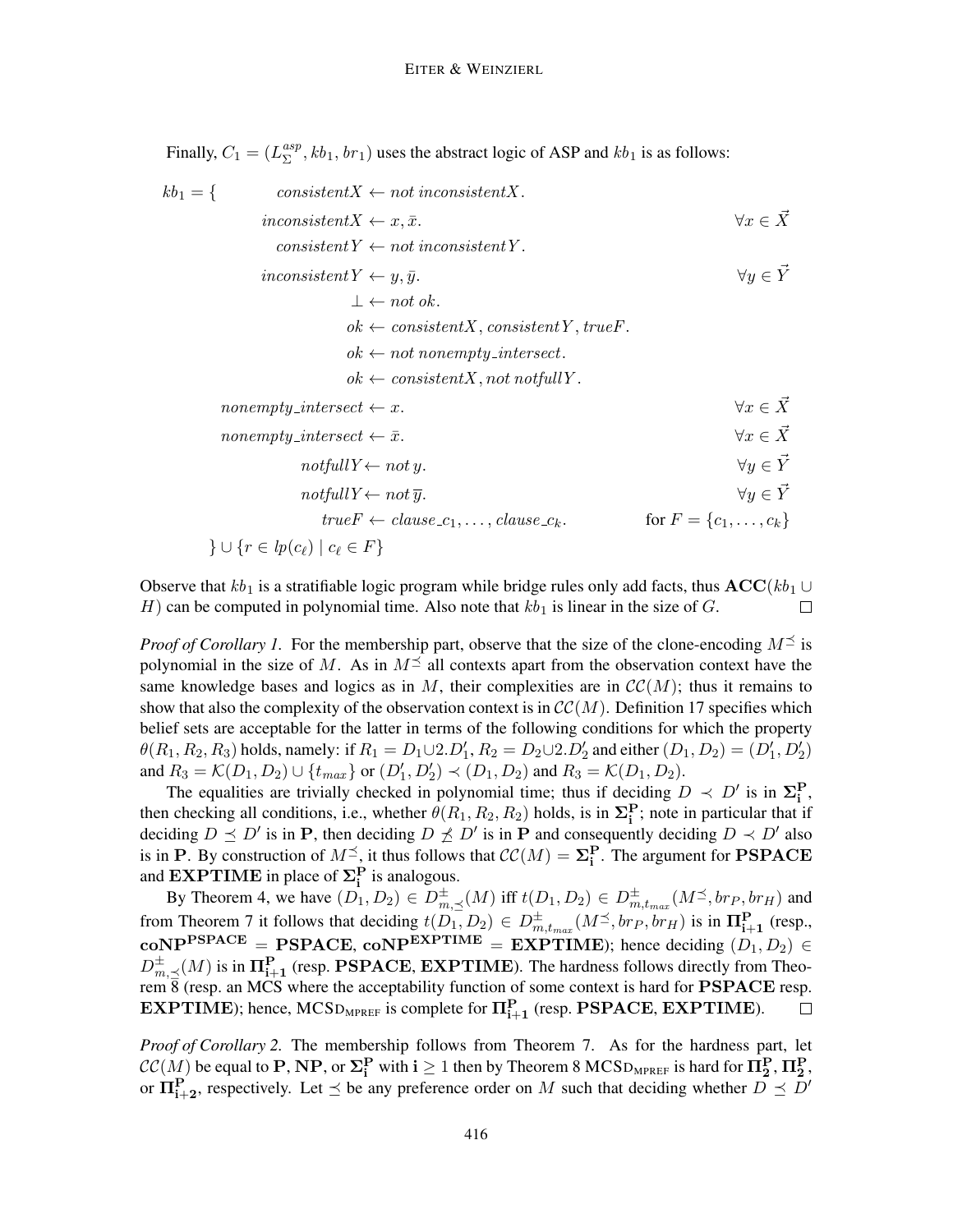holds is in P. Consider the clone encoding  $M^{\preceq}$  and any candidate diagnosis  $(D_1, D_2)$ . By Theorem 4, we have  $(D_1, D_2) \in D^{\pm}_{m, \preceq}(M)$  iff  $t(D_1, D_2) \in D^{\pm}_{m, t_{max}}(M^{\preceq}, br_P, br_H)$ . Therefore the clone encoding induces a polynomial-time reduction of  $MCSD_{MPREF}$  to  $MCSDPH_{m,t_{max}}$ , because  $t(D_1, D_2)$  and  $M^{\preceq}$  are both linear in the size of  $(D_1, D_2)$  plus M as well as  $\mathcal{CC}(M^{\preceq})$  is **P**, NP, or  $\Sigma_i^{\mathbf{P}}$  ( $i \geq 1$ ) given that  $\mathcal{CC}(M)$  is  $\mathbf{P}, \mathbf{NP},$  or  $\Sigma_i^{\mathbf{P}}$  ( $i \geq 1$ ). The hardness results of Theorem 8 thus also hold for  $MCSDPH_{m,t_{max}}$ .  $\Box$ 

# Appendix B. Detailed Examples

Example 19. *Consider the hospital MCS (cf. Figure 1), where one can see two groups of bridge rules: health-related (*r<sup>1</sup> *and* r2*) and billing-related (*r3*,* r4*, and* r5*). Assume a preference order is designed under the following two assumptions: first, modifying one group of bridge rules potentially modifies all information conveyed by the group (i.e., a correct result depends on all information of a group to be conveyed without modification); and second, information of one group might influence another group, as in the hospital MCS health information influences billing.*

*Candidate diagnoses then either modify (and possibly break) no group, the billing group, or health and billing group together. Since billing depends on health, it is impossible to modify health without possibly breaking billing. Only the candidate diagnosis* (∅, ∅) *is of the first kind. The second kind consists of all candidate diagnoses*  $(D_1, D_2)$  *with*  $D_1 \cup D_2 \subseteq \{r_3, r_4, r_5\}$  *and*  $D_1 \cup D_2 \neq \emptyset$ *. All other candidate diagnoses are of the third kind.*

*Preferring those diagnoses which (possibly) break only the least set of groups, then prefers diagnoses of the first kind over all others, and the second over the third. Formally, we obtain a* preference order  $\preceq_U$  such that  $(D_1, D_2) \preceq_U (D'_1, D'_2)$  holds iff one of the following is the case: *1)*  $D_1 \cup D_2 = \emptyset$ , or 2)  $D_1 \cup D_2 \subseteq \{r_3, r_4, r_5\}$  and  $D'_1 \cup D'_2 \neq \emptyset$ .

*The resulting MCS clone encoding wrt.*  $\preceq_U$ ,  $M^{\preceq_U} = (C_1, C_2, C_3, C_4, C_5, C_6, C_7)$  *is based on two clones of* M, where the first comprises the contexts  $C_1, C_2, C_3$  and the second the contexts  $C_4, C_5, C_6$ . The context  $C_7$  finally is the observation/encoding context.

*We first recall the bridge rules of*  $2M = M \otimes M$  *using the permutation* I *corresponding to*  $M \otimes M$ *. Accordingly*  $br(2M)$  *is:* 

- $r_1$ :  $(2: hyperglycemia) \leftarrow (1: hyperglycemia).$  $r_2$ :  $(2: allow\_animal\_insulin) \leftarrow \textbf{not} (1: allergic\_animal\_insulin).$  $r_3$ :  $(3: bill\_animal\_insulin) \leftarrow (2: give\_animal\_insulin).$  $r_4$ :  $(3: bill_human_insulin) \leftarrow (2: give_human_insulin).$  $r_5$ :  $(3: insurance\_B) \leftarrow (1: insurance\_B).$
- $I(r_1)$ :  $(5: hyperglycemia) \leftarrow (4: hyperglycemia).$
- $I(r_2)$ :  $(5: allow\_animal\_insulin) \leftarrow \textbf{not} (4: allergic\_animal\_insulin).$ 
	- $I(r_3)$ :  $(6: bill{\_}animal{\_}insulin) \leftarrow (5: give{\_}animal{\_}insulin).$
	- $I(r_4)$ :  $(6: bill_human_insulin) \leftarrow (5: give_human_insulin).$
	- $I(r_5)$ :  $(6: insurance_B) \leftarrow (4: insurance_B).$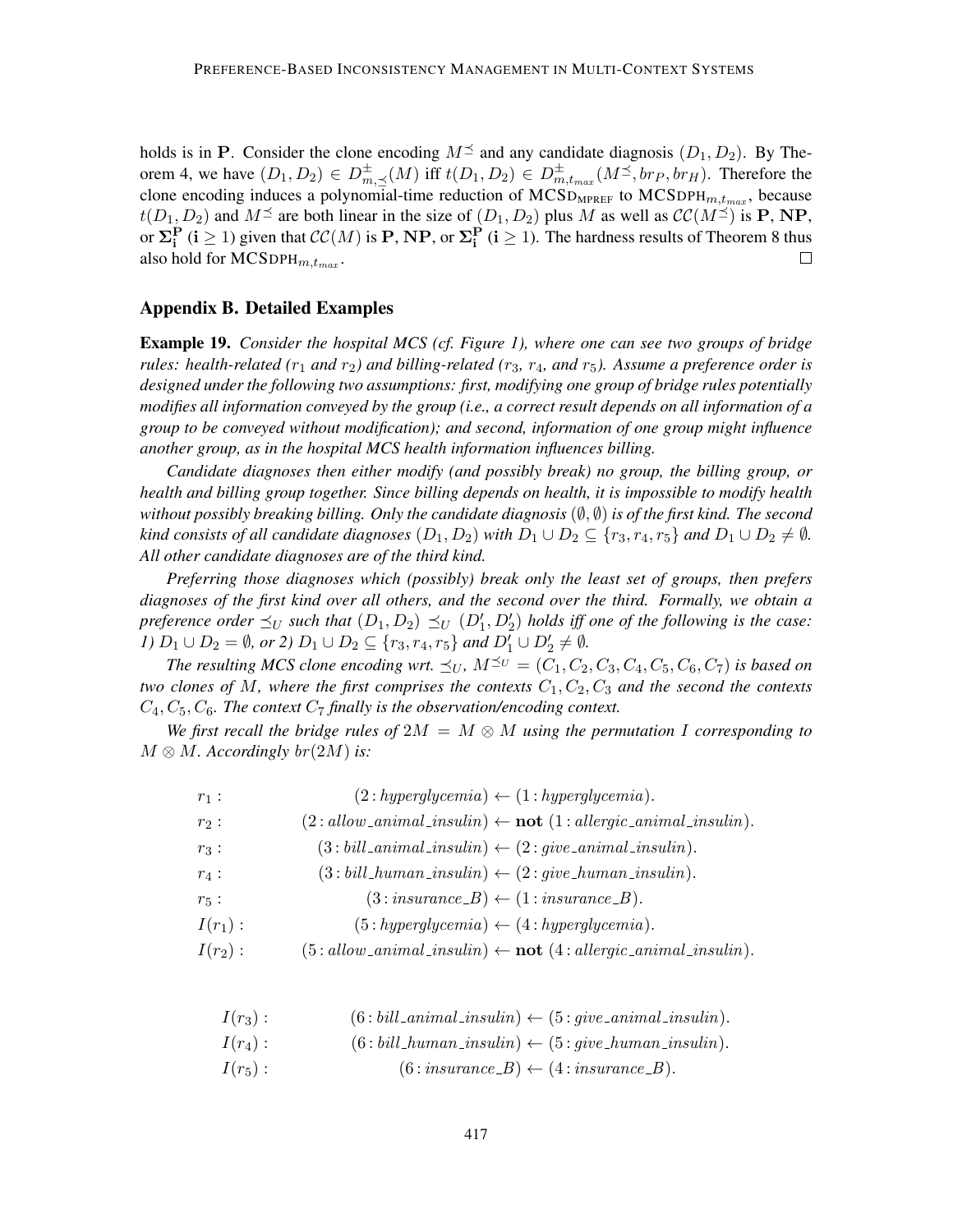*A graphical rendering of*  $M^{\leq U}$  *is given in Figure 5, where for readability only some of the bridge rules of*  $M^{\leq U}$  are shown. The set of bridge rules of the observation context  $C_7$  is as follows:

$$
br_7(M^{\preceq_U}) = \left\{ \begin{array}{ll} (7: not\_removed_{r_1}) \leftarrow \top. & (7: uncond_{r_1}) \leftarrow \bot. \\ (7: not\_removed_{r_2}) \leftarrow \top. & (7: uncond_{r_2}) \leftarrow \bot. \\ & \cdots \right. \\ & \cdots \right. \\ & \cdots \right. \\ & \cdots \left. (7: not\_removed_{I(r_4)}) \leftarrow \top. & (7: uncond_{I(r_4)}) \leftarrow \bot. \\ & \cdots \right. & (7: uncond_{I(r_5)}) \leftarrow \bot. \\ & \cdots \right. & (7: uncond_{I(r_5)}) \leftarrow \bot. \\ & \cdots \right. & (7: in_1(r_1)) \leftarrow \bot. & (7: in_1(r_1)) \leftarrow \bot. \\ & \cdots \right. \\ & \cdots \right. \\ & \cdots \left. (7: in_2(r_1)) \leftarrow \bot. & (7: in_2(r_1)) \leftarrow \bot. \\ & \cdots \right. \\ & \cdots \right. \\ & \cdots \left. (7: in_1(r_5)) \leftarrow \bot. & (7: in_2(r_5)) \leftarrow \bot. \right. \right\} \end{array} \right\}
$$

*To fully realize the property*  $\theta$  *and the preference order*  $\preceq_U$  *based on real-world entities patient's health/treatment, and billing, we may use for the observation context*  $C_7$  *an ASP program that consists of the following rules:*

| $removed_r \leftarrow not not\_removed_r.$                              | for all $r \in br(M \otimes M)$      | (22) |
|-------------------------------------------------------------------------|--------------------------------------|------|
| $\bot \leftarrow removed_r, not in_1(r).$                               | for all $r \in \{r_1, \ldots, r_5\}$ | (23) |
| $\bot \leftarrow not removed_r, in_1(r).$                               | for all $r \in \{r_1, \ldots, r_5\}$ |      |
| $\bot \leftarrow not$ removed <sub>r</sub> , not $\overline{in}_1(r)$ . | for all $r \in \{r_1, \ldots, r_5\}$ |      |
| $\bot \leftarrow removed_r$ , $\overline{in}_1(r)$ .                    | for all $r \in \{r_1, \ldots, r_5\}$ |      |
| $\bot \leftarrow uncond_r, not in_2(r).$                                | for all $r \in \{r_1, \ldots, r_5\}$ |      |
| $\bot \leftarrow uncond_r, \overline{in}_2(r).$                         | for all $r \in \{r_1, \ldots, r_5\}$ |      |
| $\bot \leftarrow not\,uncond_r, not\,\overline{in}_2(r).$               | for all $r \in \{r_1, \ldots, r_5\}$ |      |
| $\bot \leftarrow uncond_r, \overline{in}_2(r).$                         | for all $r \in \{r_1, \ldots, r_5\}$ | (24) |
|                                                                         |                                      |      |

 $mod(clone1, billing) \leftarrow removed_r.$  *for all*  $r \in \{r_3, \ldots, r_5\}$  (25)  $mod(clone1, billing) \leftarrow uncond_r.$  *for all*  $r \in \{r_3, \ldots, r_5\}$  $mod(clone2, billing) \leftarrow removed_r.$  *for all*  $r \in \{I(r_3), \ldots, I(r_5)\}$  $mod(clone2, billing) \leftarrow uncond_r.$  *for all*  $r \in \{I(r_3), \ldots, I(r_5)\}$ 

| $mod(clone1, treatment) \leftarrow removed_r.$ | for all $r \in \{r_1, r_2\}$        |      |
|------------------------------------------------|-------------------------------------|------|
| $mod(clone1, treatment) \leftarrow uncond_r.$  | for all $r \in \{r_1, r_2\}$        |      |
| $mod(clone2, treatment) \leftarrow removed_r.$ | for all $r \in \{I(r_1), I(r_2)\}\$ |      |
| $mod(clone2, treatment) \leftarrow uncond_r.$  | for all $r \in \{I(r_1), I(r_2)\}\$ | (26) |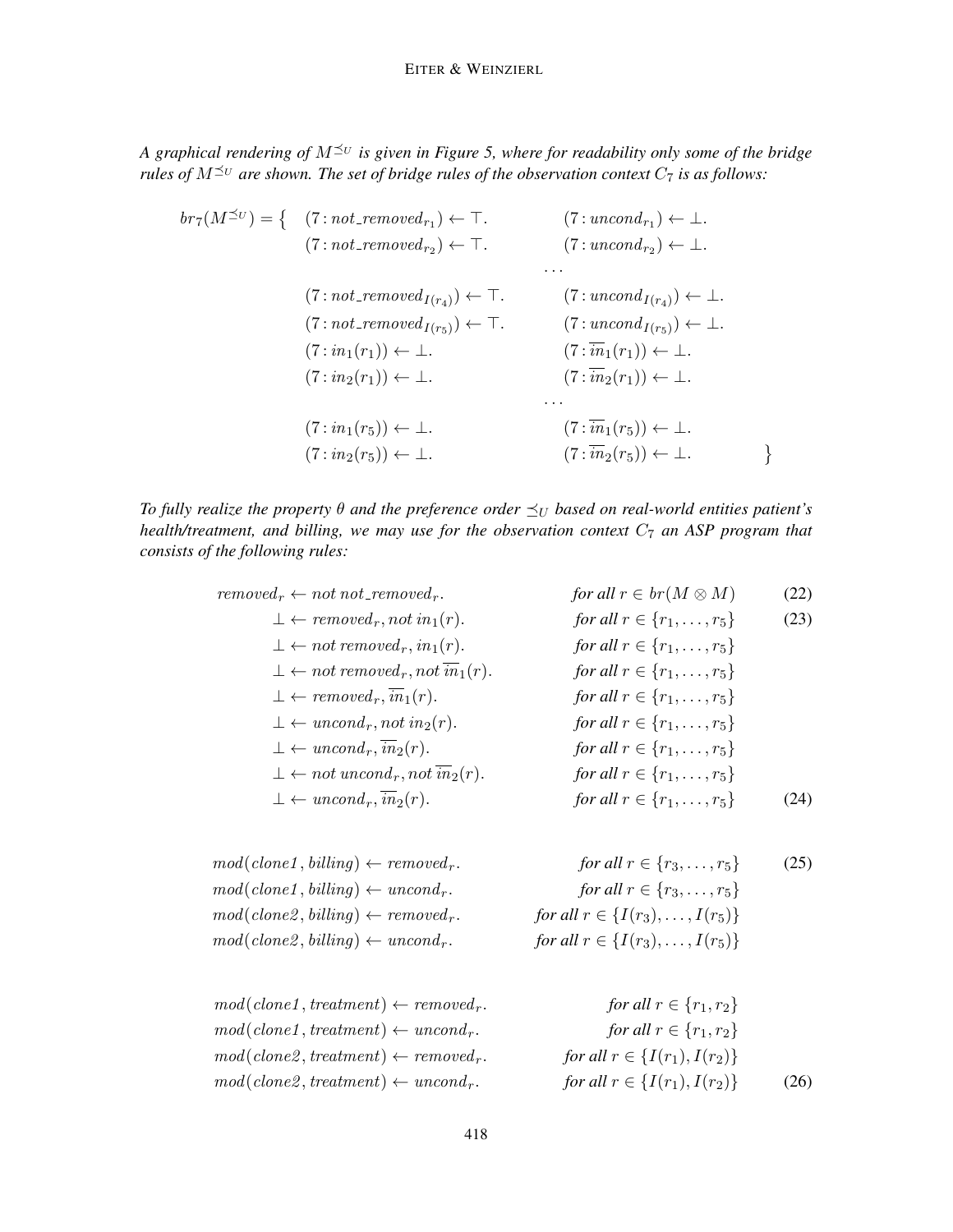$$
mod(clone1, billing) \leftarrow mod(clone1, treatment).
$$
\n(27)  
\n
$$
mod(clone2, billing) \leftarrow mod(clone2, treatment).
$$
\n(28)  
\n
$$
clones\_different \leftarrow removed_r, not removed_{r'}.
$$
\nfor all  $r \in br(M), r' \in I(br(M))$  (29)  
\n
$$
clones\_different \leftarrow not removed_r, removed_{r'}.
$$
\nfor all  $r \in br(M), r' \in I(br(M))$   
\n
$$
clones\_different \leftarrow uncond_r, not uncond_{r'}.
$$
\nfor all  $r \in br(M), r' \in I(br(M))$   
\n
$$
clones\_different \leftarrow not uncond_r, uncond_{r'}.
$$
\nfor all  $r \in br(M), r' \in I(br(M))$  (30)

- $\text{clone1}_{\text{model}}(i) = \left( \text{none1}_{\text{model}}(i), \text{not} \text{mod}(\text{clone2}_{\text{model}}(i)), \right)$  (31)
- $clone2$ -modifies-more  $\leftarrow mod(clone2, U)$ , not mod $(clone1, U)$ .

 $clone1\_less\_ preferred \leftarrow clone1\_modifies\_more, not clone2\_modifies\_more.$  (32)

- $\perp \leftarrow not\ ismax, clone1\_less\_preferred, clones\_different.$  (33)
- $\perp \leftarrow not \; clone1 \; less\_preferred, \; clones\_different.$  (34)

*The intuition of the above rules is as follows: rules of form* (22) *expose the diagnoses of both clones; the constraints of form* (23)*–*(24) *ensure that the diagnosis of the first clone is exhibited via prioritized bridge rules; rules of form* (25)*–*(26) *deduce which units of bridge rules have been modified in the first and second clone; rules* (27) *and* (28) *take care of the dependency between the units* treatment *and* billing*; rules of form* (29)*–*(30) *infer whether the diagnosis of the first clone is different from the diagnosis of the second clone; rules* (31)*–*(32) *infer whether the modified units of the first clone is a superset of the modified units of the second clone, which means the diagnosis of the second clone is more preferred than the one of the first clone. Finally, the constraint* (33) *ensures that*  $t_{max}$  *is made condition-free if the diagnosis of the second clone is more preferred than the diagnosis of the first clone, and the constraint* (34) *ensures that only comparable diagnoses (or if both diagnoses are equal) yield a diagnosis of the MCS*  $M^{\leq U}$ *.* 

## References

- Allen, T. E. (2016). *CP-Nets: From Theory to Practice*. Ph.D. thesis, University of Kentucky. http://dx.doi.org/10.13023/ETD.2016.131.
- Balduccini, M., & Gelfond, M. (2003). Logic programs with consistency-restoring rules. In Doherty, P., McCarthy, J., & Williams, M.-A. (Eds.), *Working Papers of the 2003 AAAI Spring Symposium on Logical Formalization of Commonsense Reasoning*, pp. 9–18. AAAI Press, Menlo Park, California.
- Barilaro, R., Fink, M., Ricca, F., & Terracina, G. (2013). Towards query answering in relational multi-context systems.. In Cabalar, & Son (Cabalar & Son, 2013), pp. 168–173.
- Bikakis, A., & Antoniou, G. (2008). Distributed defeasible contextual reasoning in ambient computing. In Aarts, E. H. L., Crowley, J. L., de Ruyter, B. E. R., Gerhäuser, H., Pflaum, A., Schmidt, J., & Wichert, R. (Eds.), *Ambient Intelligence, European Conference, AmI 2008, Nuremberg, Germany, November 19-22, 2008. Proceedings*, Vol. 5355 of *Lecture Notes in Computer Science*, pp. 308–325. Springer.
- Bikakis, A., & Antoniou, G. (2010). Defeasible contextual reasoning with arguments in ambient intelligence. *IEEE Trans. Knowl. Data Eng.*, *22*(11), 1492–1506.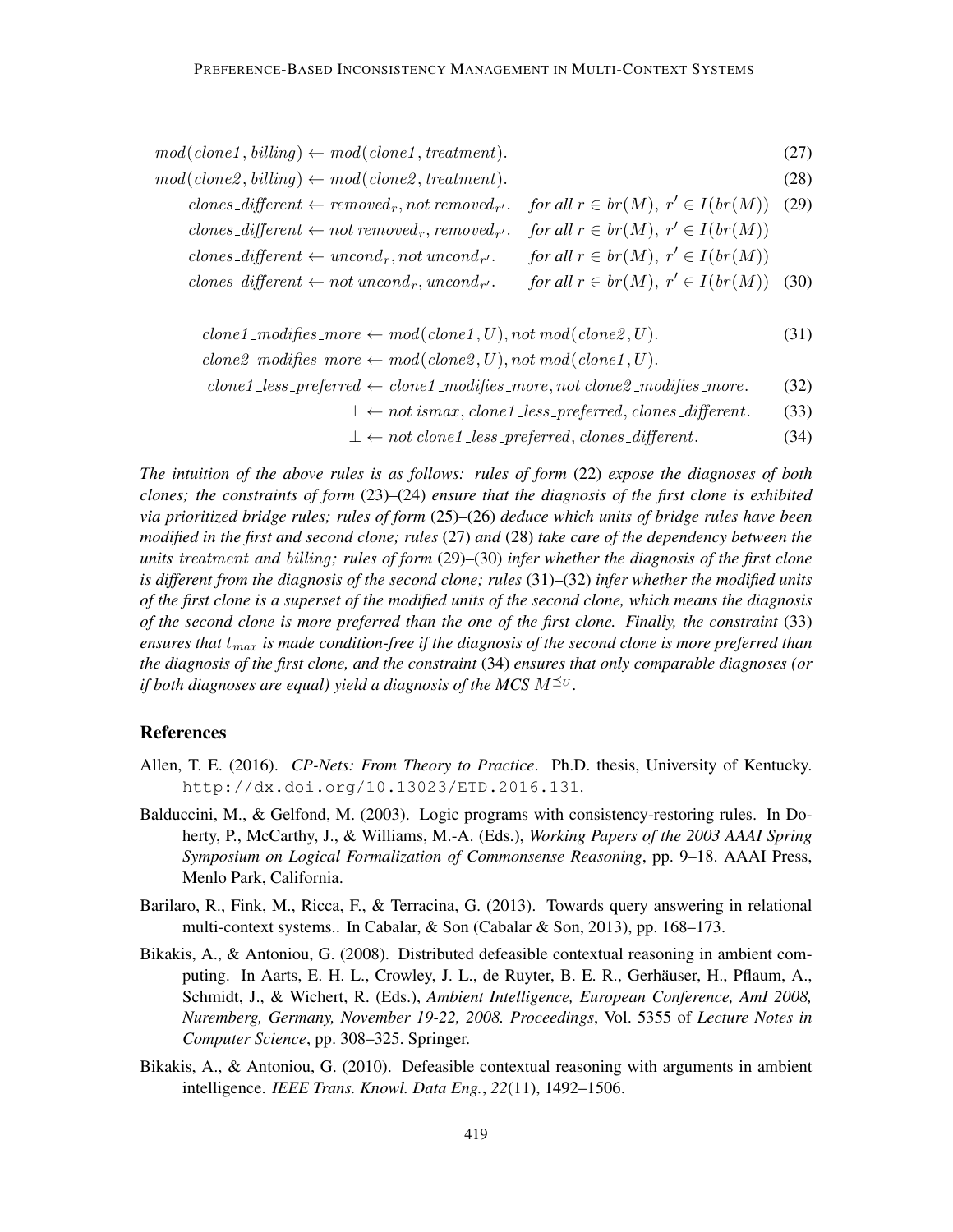- Bikakis, A., & Antoniou, G. (2011). Partial preferences and ambiguity resolution in contextual defeasible logic. In Delgrande, J. P., & Faber, W. (Eds.), *Logic Programming and Nonmonotonic Reasoning - 11th International Conference, LPNMR 2011, Vancouver, Canada, May 16-19, 2011. Proceedings*, Vol. 6645 of *Lecture Notes in Computer Science*, pp. 193–198. Springer.
- Bikakis, A., Antoniou, G., & Hassapis, P. (2009). Alternative strategies for conflict resolution in multi-context systems. In Iliadis, L. S., Maglogiannis, I., Tsoumakas, G., Vlahavas, I. P., & Bramer, M. (Eds.), *Artificial Intelligence Applications and Innovations III, Proceedings of the 5TH IFIP Conference on Artificial Intelligence Applications and Innovations (AIAI'2009), April 23-25, 2009, Thessaloniki, Greece*, Vol. 296 of *IFIP Advances in Information and Communication Technology*, pp. 31–40. Springer.
- Bikakis, A., Antoniou, G., & Hassapis, P. (2011). Strategies for contextual reasoning with conflicts in ambient intelligence. *Knowl. Inf. Syst.*, *27*(1), 45–84.
- Binas, A., & McIlraith, S. A. (2008). Peer-to-peer query answering with inconsistent knowledge. In *Proceedings of the 11th International Conference on Principles of Knowledge Representation and Reasoning*, pp. 329–339, Sydney, Australia.
- Bögl, M., Eiter, T., Fink, M., & Schüller, P. (2010). The MCS-IE system for explaining inconsistency in multi-context systems. In Janhunen, T., & Niemelä, I. (Eds.), 12th European Conference *on Logics in Artificial Intelligence (JELIA 2010)*, Lecture Notes in Artificial Intelligence, pp. 356–359. Springer.
- Bonatti, P. A., & Eiter, T. (1995). Querying disjunctive database through nonmonotonic logics. In Gottlob, G., & Vardi, M. Y. (Eds.), *Database Theory - ICDT'95, 5th International Conference, Prague, Czech Republic, January 11-13, 1995, Proceedings*, Vol. 893 of *Lecture Notes in Computer Science*, pp. 68–81. Springer.
- Boutilier, C., Brafman, R. I., Domshlak, C., Hoos, H. H., & Poole, D. (2004). CP-nets: A tool for representing and reasoning with conditional ceteris paribus preference statements. *J. Artif. Intell. Res. (JAIR)*, *21*, 135–191.
- Brafman, R. I., Domshlak, C., Shimony, S. E., & Silver, Y. (2006). Preferences over sets. In *Proceedings, The Twenty-First National Conference on Artificial Intelligence and the Eighteenth Innovative Applications of Artificial Intelligence Conference, July 16-20, 2006, Boston, Massachusetts, USA*, pp. 1101–1106. AAAI Press.
- Brewka, G. (2013). Towards reactive multi-context systems.. In Cabalar, & Son (Cabalar & Son, 2013), pp. 1–10.
- Brewka, G., & Eiter, T. (2007). Equilibria in heterogeneous nonmonotonic multi-context systems.. In *AAAI Conference on Artificial Intelligence (AAAI)*, pp. 385–390.
- Brewka, G., Eiter, T., & Fink, M. (2011a). Nonmonotonic multi-context systems: A flexible approach for integrating heterogeneous knowledge sources. In Balduccini, M., & Son, T. C. (Eds.), *Logic Programming, Knowledge Representation, and Nonmonotonic Reasoning*, Vol. 6565 of *Lecture Notes in Computer Science*, pp. 233–258. Springer.
- Brewka, G., Eiter, T., Fink, M., & Weinzierl, A. (2011b). Managed multi-context systems.. In Walsh (Walsh, 2011), pp. 786–791.
- Brewka, G., Ellmauthaler, S., & Pührer, J. (2014a). Multi-context systems for reactive reasoning in dynamic environments. In *21st European Conference on Artificial Intelligence (ECAI 2014)*.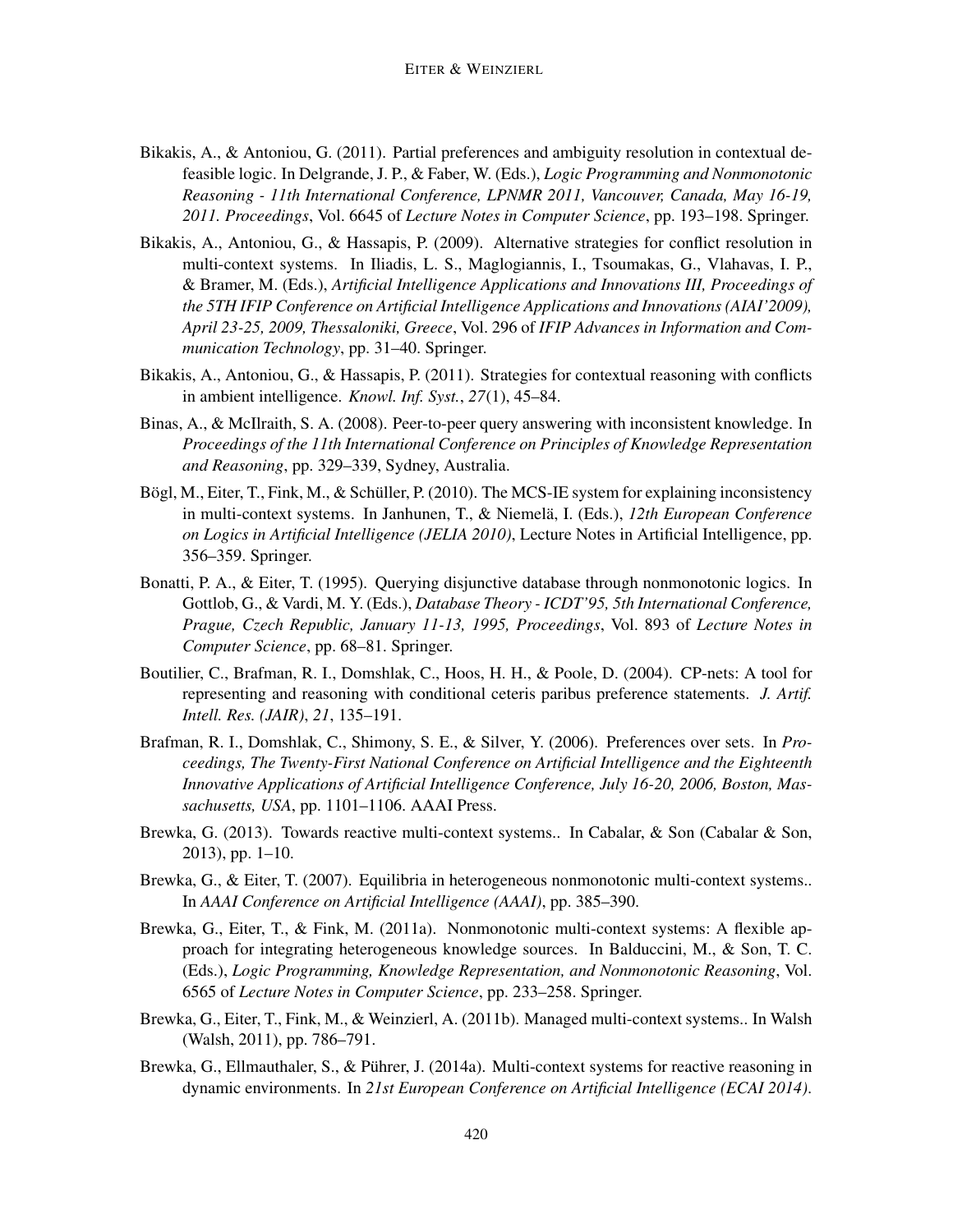- Brewka, G., Ellmauthaler, S., & Pührer, J. (2014b). Multi-context systems for reactive reasoning in dynamic environments. In *Proceedings of the International Workshop on Reactive Concepts in Knowledge Representation (ReactKnow 2014)*, pp. 23–29.
- Brewka, G., Roelofsen, F., & Serafini, L. (2007). Contextual default reasoning. In Veloso, M. M. (Ed.), *IJCAI 2007, Proceedings of the 20th International Joint Conference on Artificial Intelligence, Hyderabad, India, January 6-12, 2007*, pp. 268–273.
- Brewka, G., Truszczyński, M., & Woltran, S. (2010). Representing preferences among sets. In Fox, M., & Poole, D. (Eds.), *Proceedings of the Twenty-Fourth AAAI Conference on Artificial Intelligence, AAAI 2010, Atlanta, Georgia, USA, July 11-15, 2010*. AAAI Press.
- Bylander, T., Allemang, D., Tanner, M. C., & Josephson, J. R. (1991). The computational complexity of abduction. *Artificial Intelligence*, *49*(1-3), 25–60.
- Cabalar, P., & Son, T. C. (Eds.). (2013). *Logic Programming and Nonmonotonic Reasoning, 12th International Conference, LPNMR 2013, Corunna, Spain, September 15-19, 2013. Proceedings*, Vol. 8148 of *Lecture Notes in Computer Science*. Springer.
- Caire, P., & Bikakis, A. (2011). Enhancing cooperation in distributed information systems using conviviality and multi-context systems. In Sombattheera, C., Agarwal, A., Udgata, S. K., & Lavangnananda, K. (Eds.), *Multi-disciplinary Trends in Artificial Intelligence - 5th International Workshop, MIWAI 2011, Hyderabad, India, December 7-9, 2011. Proceedings*, Vol. 7080 of *Lecture Notes in Computer Science*, pp. 14–25. Springer.
- Caire, P., Bikakis, A., & Traon, Y. L. (2013). Information dependencies in MCS: convivialitybased model and metrics. In Boella, G., Elkind, E., Savarimuthu, B. T. R., Dignum, F., & Purvis, M. K. (Eds.), *PRIMA 2013: Principles and Practice of Multi-Agent Systems - 16th International Conference, Dunedin, New Zealand, December 1-6, 2013. Proceedings*, Vol. 8291 of *Lecture Notes in Computer Science*, pp. 405–412. Springer.
- Calvanese, D., Giacomo, G. D., Lenzerini, M., & Rosati, R. (2004). Logical foundations of peerto-peer data integration. In Beeri, C., & Deutsch, A. (Eds.), *PODS*, pp. 241–251. ACM.
- Dantsin, E., Eiter, T., Gottlob, G., & Voronkov, A. (2001). Complexity and expressive power of logic programming. *ACM Computing Surveys*, *33*(3), 374–425.
- Dao-Tran, M., Eiter, T., Fink, M., & Krennwallner, T. (2015). Distributed evaluation of nonmonotonic multi-context systems. *J. Artif. Intell. Res. (JAIR)*, *52*, 543–600.
- Domshlak, C., Brafman, R. I., & Shimony, S. E. (2001). Preference-based configuration of web page content. In Nebel, B. (Ed.), *IJCAI*, pp. 1451–1456. Morgan Kaufmann.
- Doyle, J., Shoham, Y., & Wellman, M. P. (1991). A logic of relative desire (preliminary report). In Ras, Z. W., & Zemankova, M. (Eds.), *Methodologies for Intelligent Systems, 6th International Symposium, ISMIS '91, Charlotte, N.C., USA, October 16-19, 1991, Proceedings*, Vol. 542 of *Lecture Notes in Computer Science*, pp. 16–31. Springer.
- Dung, P. M. (1995). On the acceptability of arguments and its fundamental role in nonmonotonic reasoning, logic programming and n-person games. *Artif. Intell.*, *77*(2), 321–358.
- Egly, U., Eiter, T., Tompits, H., & Woltran, S. (2000). Solving advanced reasoning tasks using quantified boolean formulas. In Kautz, H. A., & Porter, B. W. (Eds.), *Proceedings of the Seventeenth National Conference on Artificial Intelligence and Twelfth Conference on on*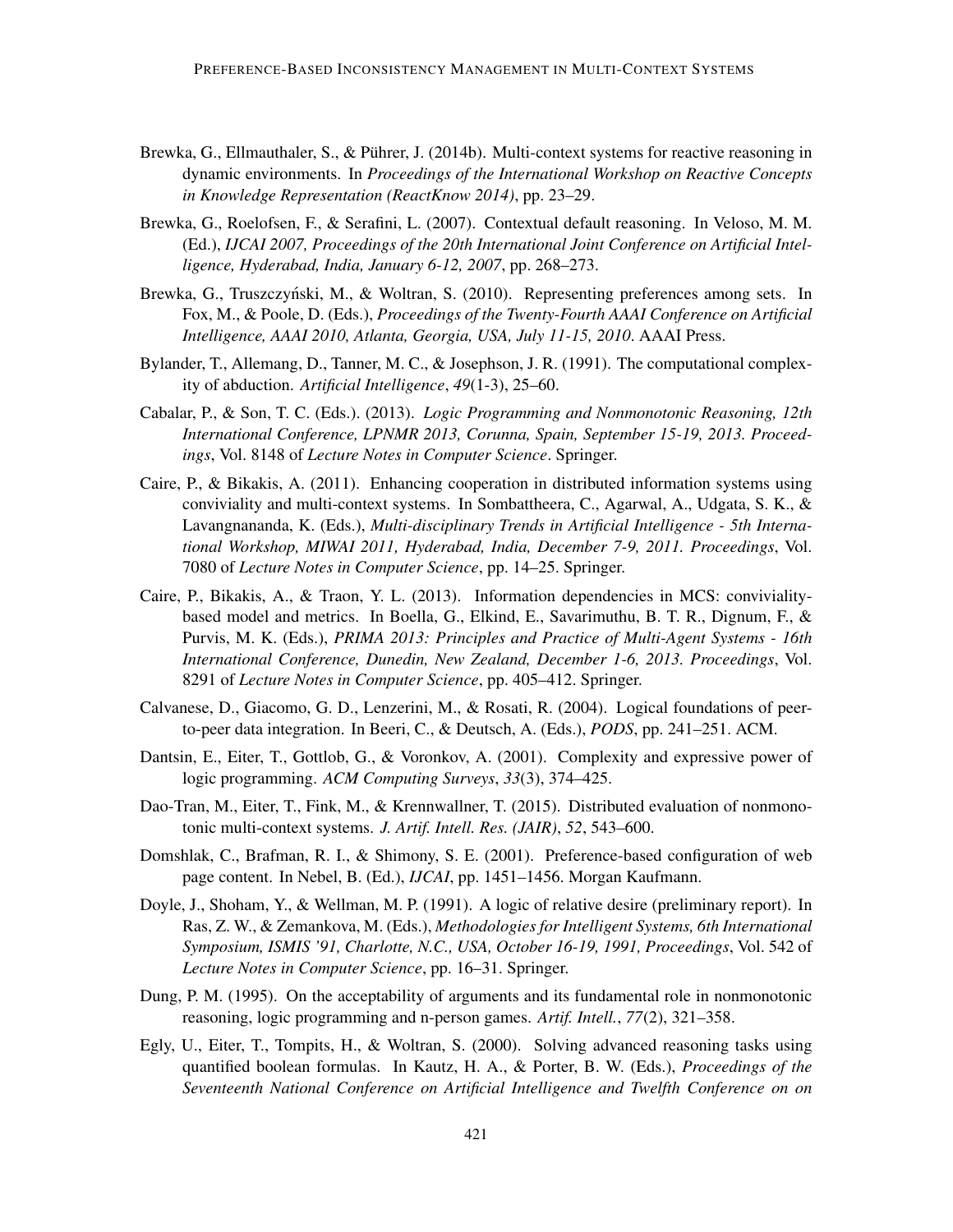*Innovative Applications of Artificial Intelligence, July 30 - August 3, 2000, Austin, Texas, USA.*, pp. 417–422. AAAI Press / The MIT Press.

- Eiter, T., Fink, M., Schüller, P., & Weinzierl, A.  $(2010)$ . Finding explanations of inconsistency in multi-context systems. In Lin, F., Sattler, U., & Truszczyński, M. (Eds.), Principles of *Knowledge Representation and Reasoning: Proceedings of the Twelfth International Conference, KR 2010, Toronto, Ontario, Canada, May 9-13, 2010*, pp. 329–339. AAAI Press.
- Eiter, T., Fink, M., Schüller, P., & Weinzierl, A.  $(2014)$ . Finding explanations of inconsistency in multi-context systems. *Artificial Intelligence*, *216*(0), 233–274.
- Eiter, T., Fink, M., & Weinzierl, A. (2010). Preference-based inconsistency assessment in multicontext systems. In Janhunen, T., & Niemelä, I. (Eds.), *Logics in Artificial Intelligence - 12th European Conference, JELIA 2010, Helsinki, Finland, September 13-15, 2010. Proceedings*, Vol. 6341 of *Lecture Notes in Computer Science*, pp. 143–155. Springer.
- Eiter, T., Gottlob, G., & Mannila, H. (1997). Disjunctive datalog. *ACM Trans. Database Syst.*, *22*(3), 364–418.
- Eiter, T., & Simkus, M. (2015). Linking open-world knowledge bases with nonmonotonic rules. In Calimeri, F., Ianni, G., & Truszczyński, M. (Eds.), Proceedings of the 13th International *Conference on Logic Programming and Nonmonotonic Reasoning (LPNMR 2015)*, Vol. 9345 of *LNCS*, pp. 294–308. Springer.
- Ellmauthaler, S. (2013). Generalizing multi-context systems for reactive stream reasoning applications. In Jones, A. V., & Ng, N. (Eds.), *Proceedings of the 2013 Imperial College Computing Student Workshop (ICCSW 2013)*, OpenAccess Series in Informatics (OASIcs), pp. 17–24. Schloss Dagstuhl–Leibniz-Zentrum fuer Informatik.
- Ellmauthaler, S., & Pührer, J. (2014). Asynchronous multi-context systems. In Ellmauthaler, S., & Pührer, J. (Eds.), *Proceedings of the International Workshop on Reactive Concepts in Knowledge Representation (ReactKnow 2014)*, pp. 31–37.
- Faber, W., Leone, N., & Pfeifer, G. (2004). Recursive aggregates in disjunctive logic programs: Semantics and complexity. In *European Conference on Logics in Artificial Intelligence (JELIA)*, pp. 200–212.
- Fink, M., Ghionna, L., & Weinzierl, A. (2011). Relational information exchange and aggregation in multi-context systems. In Delgrande, J. P., & Faber, W. (Eds.), *Logic Programming and Nonmonotonic Reasoning - 11th International Conference, LPNMR 2011, Vancouver, Canada, May 16-19, 2011. Proceedings*, Vol. 6645 of *Lecture Notes in Computer Science*, pp. 120– 133. Springer.
- Gelfond, M., & Lifschitz, V. (1991). Classical negation in logic programs and disjunctive databases. *New Generation Computing*, *9*(3/4), 365–386.
- Ghidini, C., & Giunchiglia, F. (2001). Local models semantics, or contextual reasoning=locality+compatibility. *Artif. Intell.*, *127*(2), 221–259.
- Giunchiglia, F., & Serafini, L. (1994). Multilanguage hierarchical logics or: How we can do without modal logics. *Artif. Intell.*, *65*(1), 29–70.
- Goldsmith, J., Lang, J., Truszczyński, M., & Wilson, N. (2008). The computational complexity of dominance and consistency in cp-nets. *J. Artif. Intell. Res. (JAIR)*, *33*, 403–432.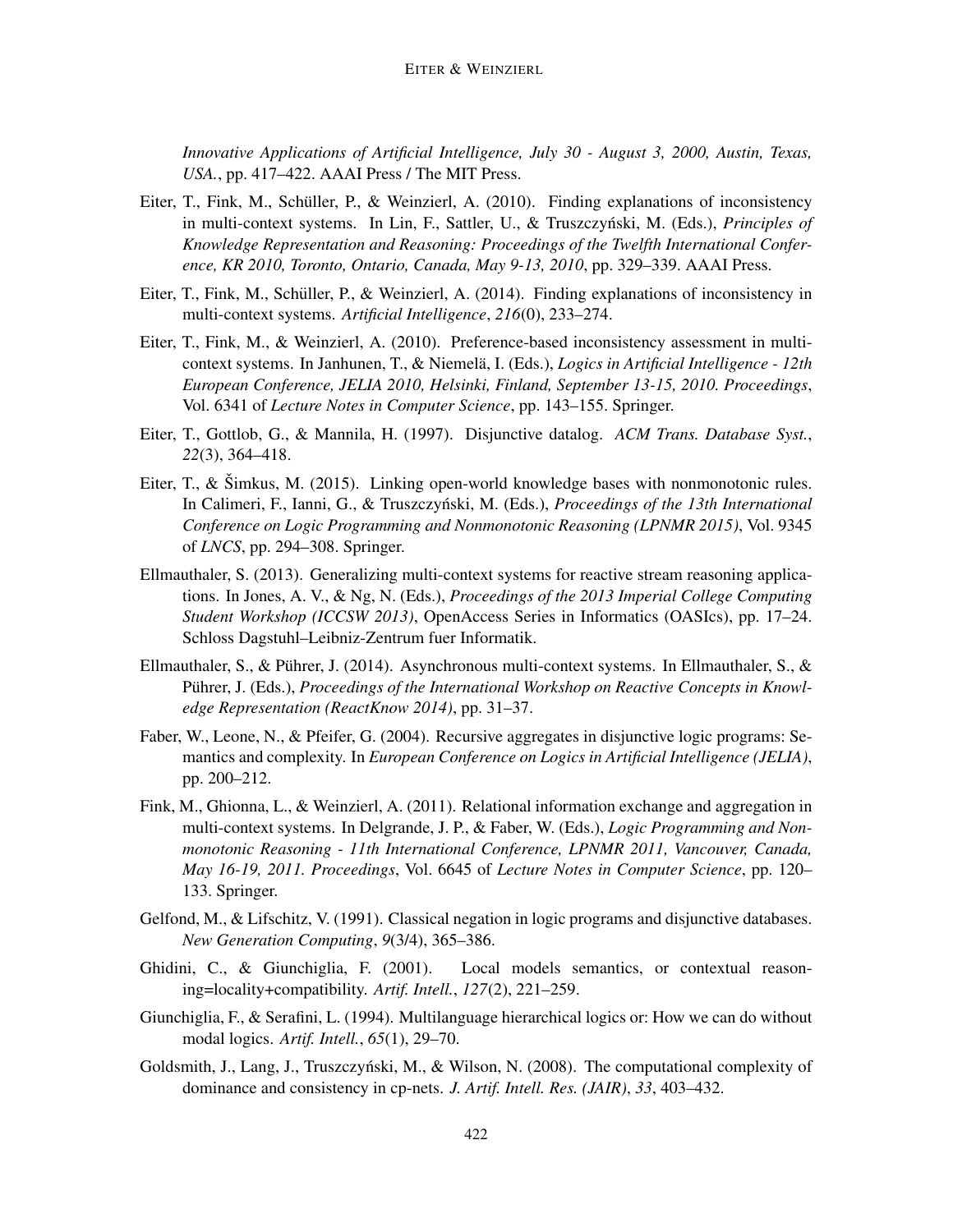- Goncalves, R., Knorr, M., & Leite, J. (2014a). Evolving bridge rules in evolving multi-context systems. In Bulling, N., van der Torre, L. W. N., Villata, S., Jamroga, W., & Vasconcelos, W. (Eds.), *Computational Logic in Multi-Agent Systems - 15th International Workshop, CLIMA XV, Prague, Czech Republic, August 18-19, 2014. Proceedings*, Vol. 8624 of *Lecture Notes in Computer Science*, pp. 52–69. Springer.
- Goncalves, R., Knorr, M., & Leite, J. (2014b). Evolving multi-context systems. In Schaub, T., Friedrich, G., & O'Sullivan, B. (Eds.), *ECAI 2014 - 21st European Conference on Artificial Intelligence, 18-22 August 2014, Prague, Czech Republic - Including Prestigious Applications of Intelligent Systems (PAIS 2014)*, Vol. 263 of *Frontiers in Artificial Intelligence and Applications*, pp. 375–380. IOS Press.
- Gottlob, G. (1992). Complexity results for nonmonotonic logics. *Journal of Logic and Computation*, *2*, 397–425.
- Inoue, K. (2011). Logic programming for boolean networks.. In Walsh (Walsh, 2011), pp. 924–930.
- Jin, Y., Wang, K., & Wen, L. (2012). Possibilistic reasoning in multi-context systems: Preliminary report. In Anthony, P., Ishizuka, M., & Lukose, D. (Eds.), *PRICAI 2012: Trends in Artificial Intelligence - 12th Pacific Rim International Conference on Artificial Intelligence, Kuching, Malaysia, September 3-7, 2012. Proceedings*, Vol. 7458 of *Lecture Notes in Computer Science*, pp. 180–193. Springer.
- Kakas, A. C., Kowalski, R. A., & Toni, F. (1992). Abductive logic programming. *J. Log. Comput.*, *2*(6), 719–770.
- Kauffman, S. A. (1969). Metabolic stability and epigenesis in randomly constructed genetic nets. *Journal of Theoretical Biology*, *22*(3), 437–467.
- Kauffman, S. A. (1993). *Origins of Order: Self-Organization and Selection in Evolution*. Oxford Univ. Press. Technical monograph.
- Knorr, M., Slota, M., Leite, J., & Homola, M. (2014). What if no hybrid reasoner is available? hybrid MKNF in multi-context systems. *J. Log. Comput.*, *24*(6), 1279–1311.
- Le, T., Son, T. C., & Pontelli, E. (2015). Multi-context systems with preferences. In Chen, Q., Torroni, P., Villata, S., Hsu, J. Y., & Omicini, A. (Eds.), *PRIMA 2015: Principles and Practice of Multi-Agent Systems - 18th International Conference, Bertinoro, Italy, October 26-30, 2015, Proceedings*, Vol. 9387 of *Lecture Notes in Computer Science*, pp. 449–466. Springer.
- McCarthy, J. (1993). Notes on formalizing context. In Bajcsy, R. (Ed.), *Proceedings of the 13th International Joint Conference on Artificial Intelligence. Chambery, France, August 28 - ´ September 3, 1993*, pp. 555–562. Morgan Kaufmann.
- Mu, K., Wang, K., & Wen, L. (2015). Preferential multi-context systems. *CoRR*, *abs/1504.06700*.
- Reiter, R. (1980). A logic for default reasoning. *Artificial Intelligence*, *13*, 81–132.
- Roelofsen, F., & Serafini, L. (2005). Minimal and absent information in contexts. In Kaelbling, L. P., & Saffiotti, A. (Eds.), *IJCAI-05, Proceedings of the Nineteenth International Joint Conference on Artificial Intelligence, Edinburgh, Scotland, UK, July 30-August 5, 2005*, pp. 558–563. Professional Book Center.
- Salcher, F. (2016). Distributed computation of diagnoses for inconsistent multi-context systems. Master's thesis, Vienna University of Technology. To appear.